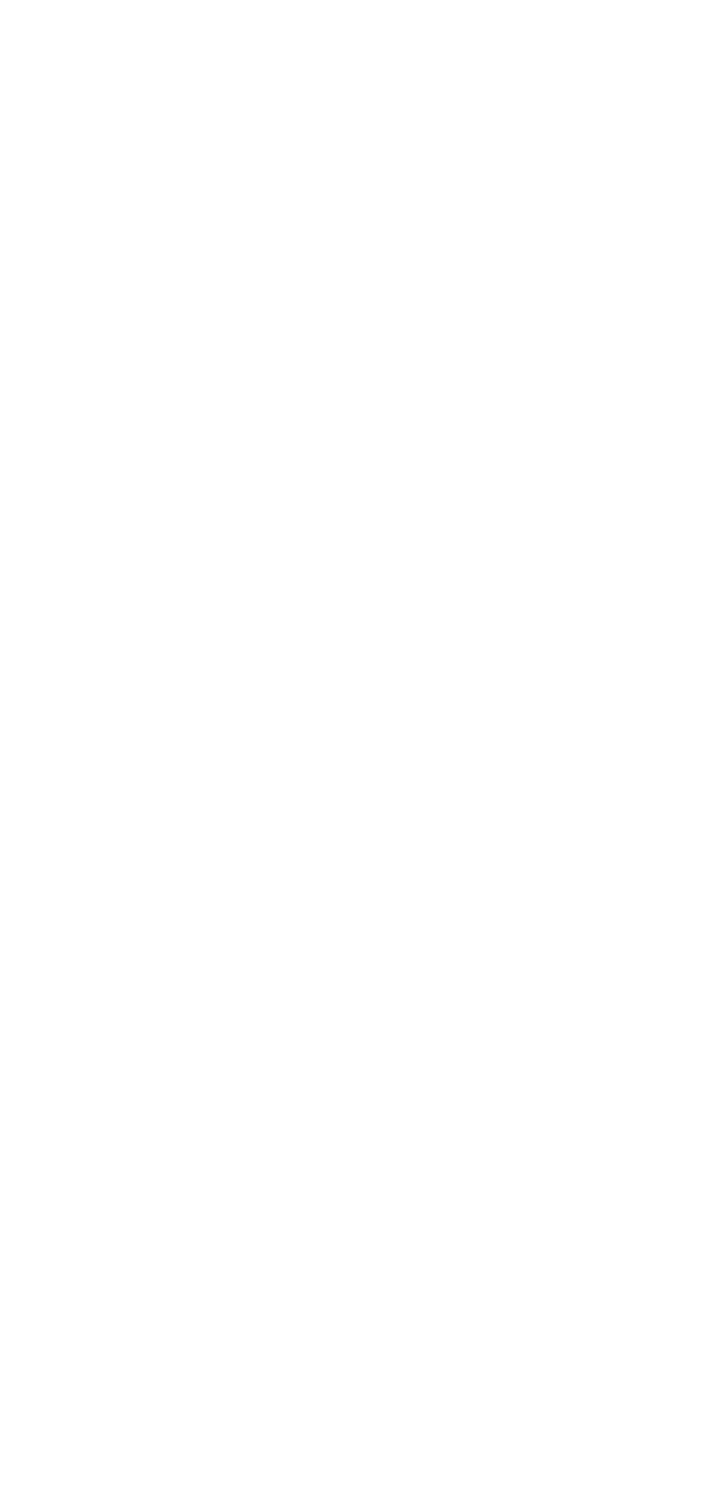# **Contents**

#### **Page Number**

| Manager's Investment Report*                                     | 2  |
|------------------------------------------------------------------|----|
| Authorised Status*                                               | 5  |
| Directors' Statement                                             | 5  |
| Statement of the Manager's Responsibilities                      | 6  |
| Statement of the Trustee's Responsibilities                      | 7  |
| Report of the Trustee                                            | 8  |
| Portfolio Statement*                                             | 9  |
| <b>Independent Auditors' Report</b>                              | 45 |
| Statement of Total Return                                        | 48 |
| Statement of Change in Net Assets<br>attributable to Unitholders | 48 |
| <b>Balance Sheet</b>                                             | 49 |
| Notes to the Financial Statements                                | 50 |
| <b>Distribution Tables</b>                                       | 67 |
| Fund Information*                                                | 69 |
| Risk and Reward Profile*                                         | 79 |
| General Information*                                             | 80 |
|                                                                  |    |

\* These collectively comprise the Authorised Fund Manager's Report.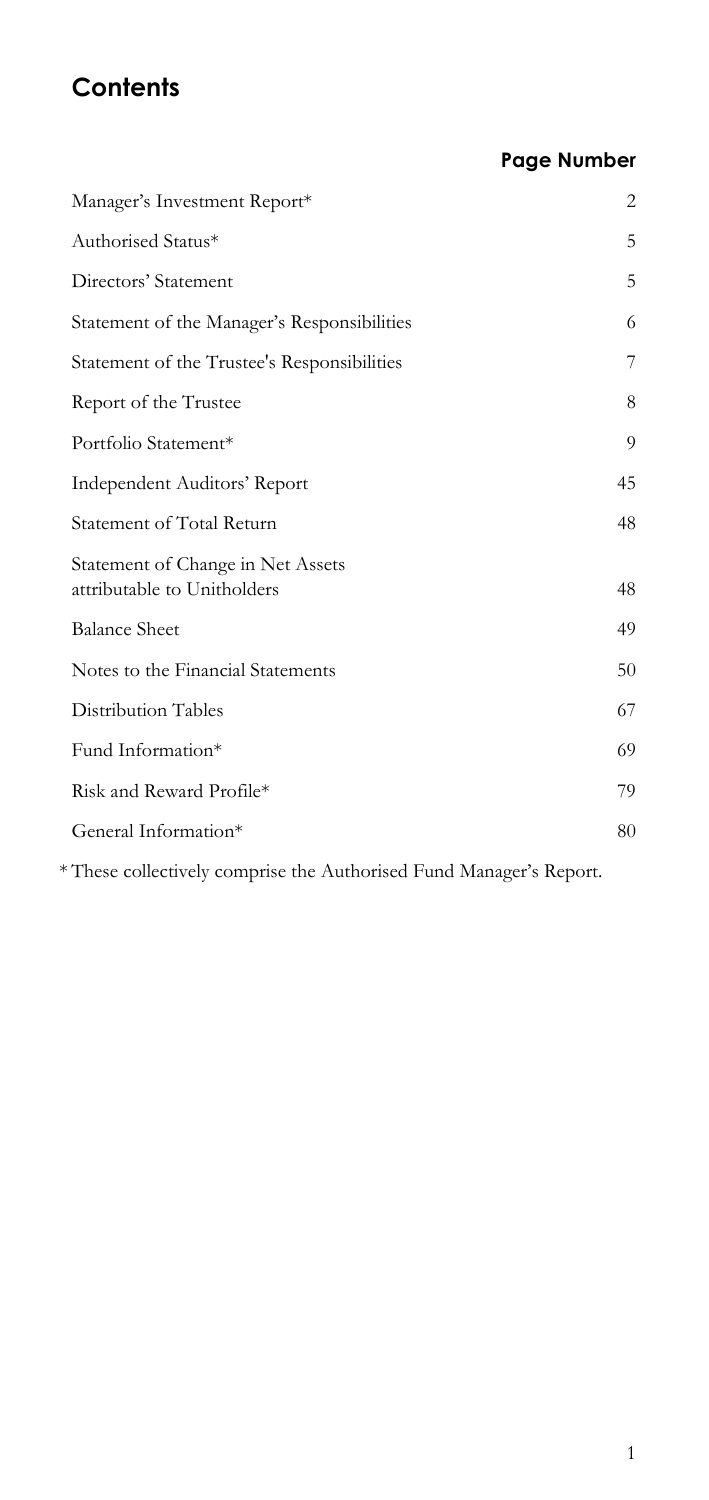#### **Manager's Investment Report**

#### **Investment Objective and Policy**

 global equity markets, as represented by the FTSE World Index. The investment objective of this Fund is to seek to provide both an income and capital growth by aiming to track the performance of the

The Fund will invest primarily in the equities that make up the constituents of the FTSE World Index. Securities in the FTSE World Index will be held with weightings generally proportionate to their company's market capitalisation.

The Fund may also invest in other transferable securities, permitted deposits, money market instruments, cash, near cash and units in collective investment schemes. The Fund may hold derivatives for the purpose of efficient portfolio management.

#### **Manager's Investment Report**

 prices, whereas the Trust is valued using prevailing prices at 3pm. During the year under review, the bid price of the Trust's R-Class distribution units rose by 39.59%. FTSE, the Index compiler, calculates the benchmark Index at the end of the business day using closing Therefore, for tracking purposes the Trust has been revalued using closing prices and foreign exchange rates. On this basis, over the review year, the Trust rose by 38.76% on a capital only basis, compared with the FTSE World Index increase of 39.01% (Source: Bloomberg), producing a tracking difference of -0.25%.

 **The value of investments and any income from them may go Past performance is not a guide to future performance. down as well as up.** 

#### **Exchange rate changes may cause the value of any overseas investments to rise or fall.**

The FTSE World Index is calculated by FTSE International Limited ("FTSE"). FTSE does not sponsor, endorse or promote this product.

such copyright in the creation of this product. All copyright in the Index values and constituent list belongs to FTSE. Legal & General has obtained full licence from FTSE to use

"FTSE<sup>TM"</sup>, "FT-SE®" and "Footsie®" are trademarks of the London Stock Exchange Plc and The Financial Times Limited and are used by FTSE International Limited ("FTSE") under license.

#### **Market/Economic Review**

 European Union (EU) in the June referendum. While the European Data releases highlighted divergent trends in the major economies over the past twelve months. The US economy continued to grow steadily, despite fluctuations in quarterly GDP, while Donald Trump's victory in the November presidential election focused investors on the prospect of increased infrastructure spending and tax cuts. Although the Federal Reserve (Fed) had been duly expected to raise interest rates by 0.25%, the central bank surprised investors with more hawkish guidance on monetary policy, signalling a further three rate hikes in 2017. In contrast, the Bank of England cut interest rates to 0.25% and extended its asset purchase programme, known as quantitative easing (QE), to support the economy after the UK unexpectedly voted to leave the Central Bank (ECB) confirmed it would reduce the scale of its monthly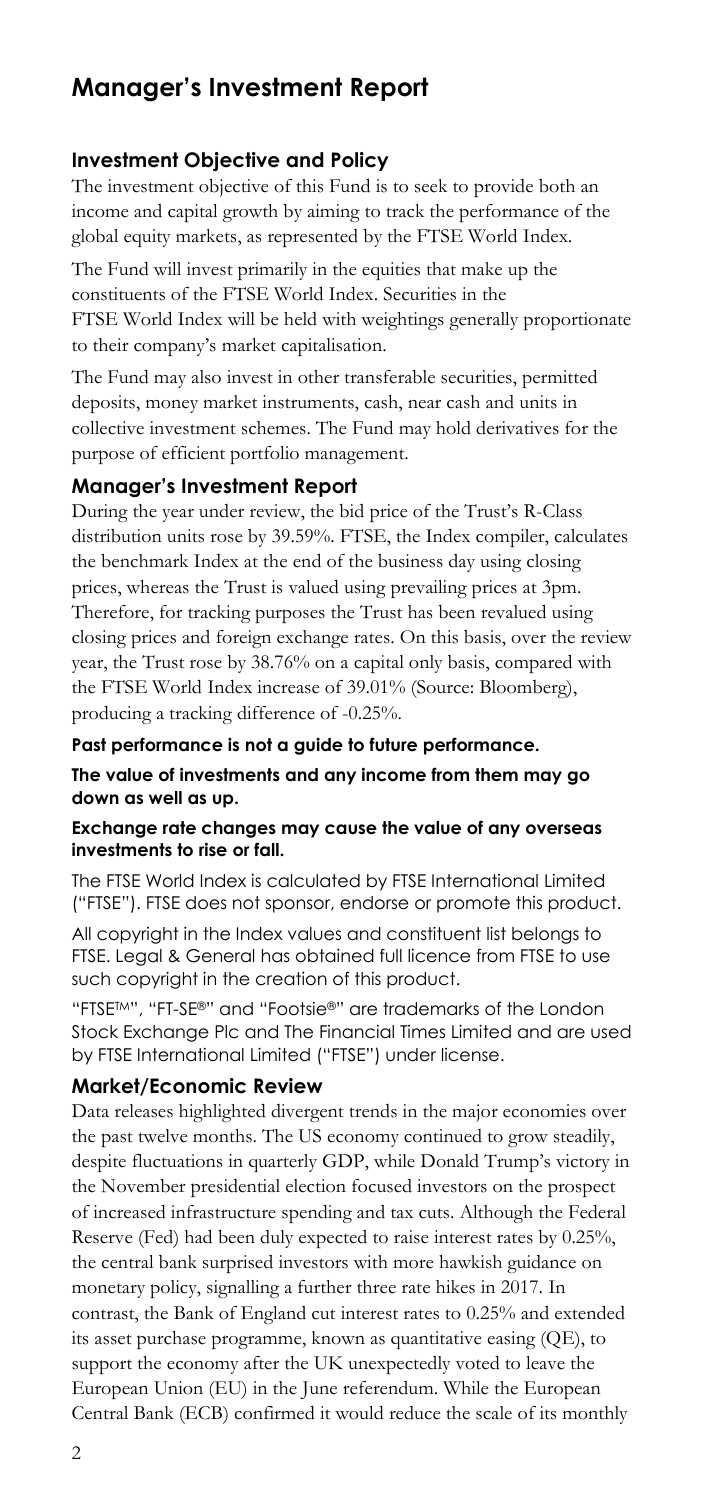#### **Manager's Investment Report continued**

bond purchasing programme to €60 billion from €80 billion, with effect from next April, the ECB announced the timeline of its QE programme was to be extended until the end of 2017.

In Japan, economic growth remained weak while inflation was well below its 2% target, although a stronger labour market did begin to lift wages. In January, the Bank of Japan became the latest central bank to adopt the unorthodox policy of negative interest rates. The Chinese economy slowed as it continued its transition from export and investment-driven growth towards consumption. This led the authorities to continue the liberalisation of its exchange rate policy, which resulted in the Yuan steadily weakening against the US Dollar. **Fund Review** 

 are changes to the benchmark Index, or as a result of a corporate Companies held within the Fund are held with weightings generally proportionate to those of the benchmark Index. Therefore, investment activity, other than to raise or invest cash, is only necessary when there action.

 The March Index review resulted in 70 additions, of which the largest free share capital of constituents, with the largest increase being were Paddy Power Betfair (UK) and Extra Space Storage (US). There were also 49 deletions, the largest being First Quantum Minerals and Teck Resources (both Canada). There were a further 353 changes to the LafargeHolcim (Switzerland) and the largest decrease being Gilead Sciences (US). The changes resulted in two-way Index turnover of approximately 1.4%.

The June quarterly Index review resulted in 7 additions, of which the largest was Worldpay Group (UK), and 4 deletions with the largest being Four Corners Property (US). There were a further 508 changes to the free share capital of constituents, with the largest increase being Novartis (Switzerland) and the largest decrease being Apple (US). The changes resulted in two-way Index turnover of approximately 0.9%.

The September quarterly Index review resulted in 47 additions, of which the largest was Waste Connections (Canada) and 33 deletions with the largest being Melrose Industries (UK). There were 407 changes to the free share capital of constituents with the largest increase being PTT (Thailand) and the largest decrease being NTT (Japan). The changes resulted in two-way Index turnover of approximately 1.3%.

 Liberty Ventures (US). There were 358 changes to the free share capital The December Index review resulted in 1 addition, which was BOC Aviation (Hong Kong). There were also 11 deletions, the largest being of constituents with the largest increase being Procter & Gamble (US) and the largest decrease being Apple (US). The changes resulted in twoway Index turnover of approximately 0.7%.

 and acquisition (M&A) activities. EMC was acquired by Dell its demerger from Danaher (both US); Under Armour Class C was Outside the reviews, there were several Index changes due to merger Technologies (both US) as the largest technology merger and thus EMC was deleted and Dell Technologies was added; Fortive was added after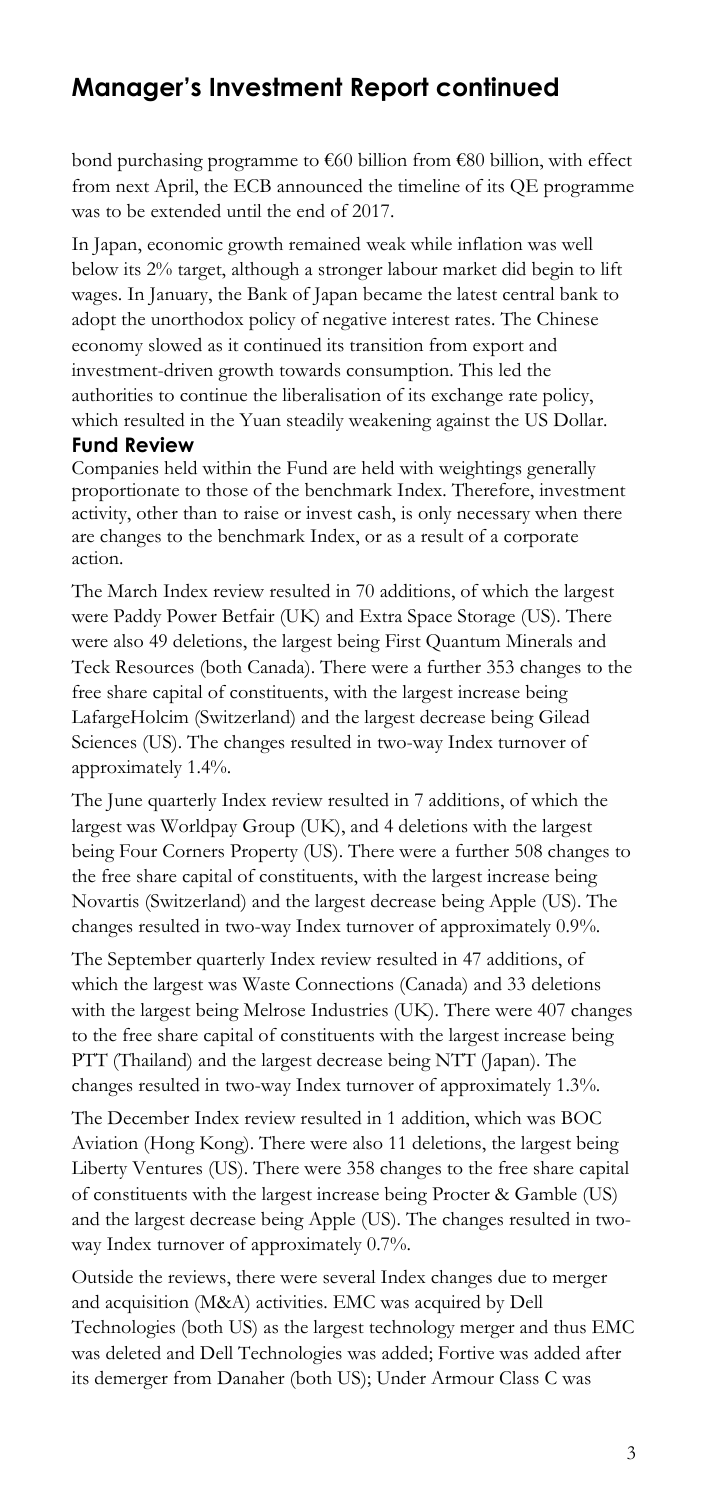#### **Manager's Investment Report continued**

added following the stock distribution to Under Armour Class A and Under Armour Class B (all US).

Other significant M&A activity during the reporting year included the following stocks deleted from the Index after being acquired; LinkedIn was acquired by Microsoft (both US); ARM Holdings (UK) was acquired by Softbank (Japan); SABMiller (UK) was acquired by Anheuser-Busch InBev (Belgium), which combined the world's two largest brewers; Columbia Pipeline Group (US) was acquired by TransCanada (Canada); and Chubb was acquired by ACE (both US) as the biggest takeover in the insurance sector.

 were Apple (1.7%), Microsoft Corp (1.3%) and Alphabet (1.30%). At the end of the year, the three largest countries in the Index were US  $(55.4\%)$ , Japan  $(8.9\%)$  and UK  $(6.5\%)$ , while the three largest stocks

#### **Outlook**

 has suppressed these risks, but any sign of a turn in ever looser There are a number of pertinent risks that appear to be under-priced by investors. For example, Chinese economic growth is overly dependent on credit growth, there is economic malaise in Europe (compounded by ample political risk), while the US Federal Reserve is currently at the forefront with its possible decision to raise interest rates. Each of these factors has the potential to derail financial markets. Central bank easing monetary policy, or markets questioning the efficacy of further easing, may change this.

The Fund remains well placed to capture the performance of the Index.

Legal & General Investment Management Limited (Investment Adviser) 8 February 2017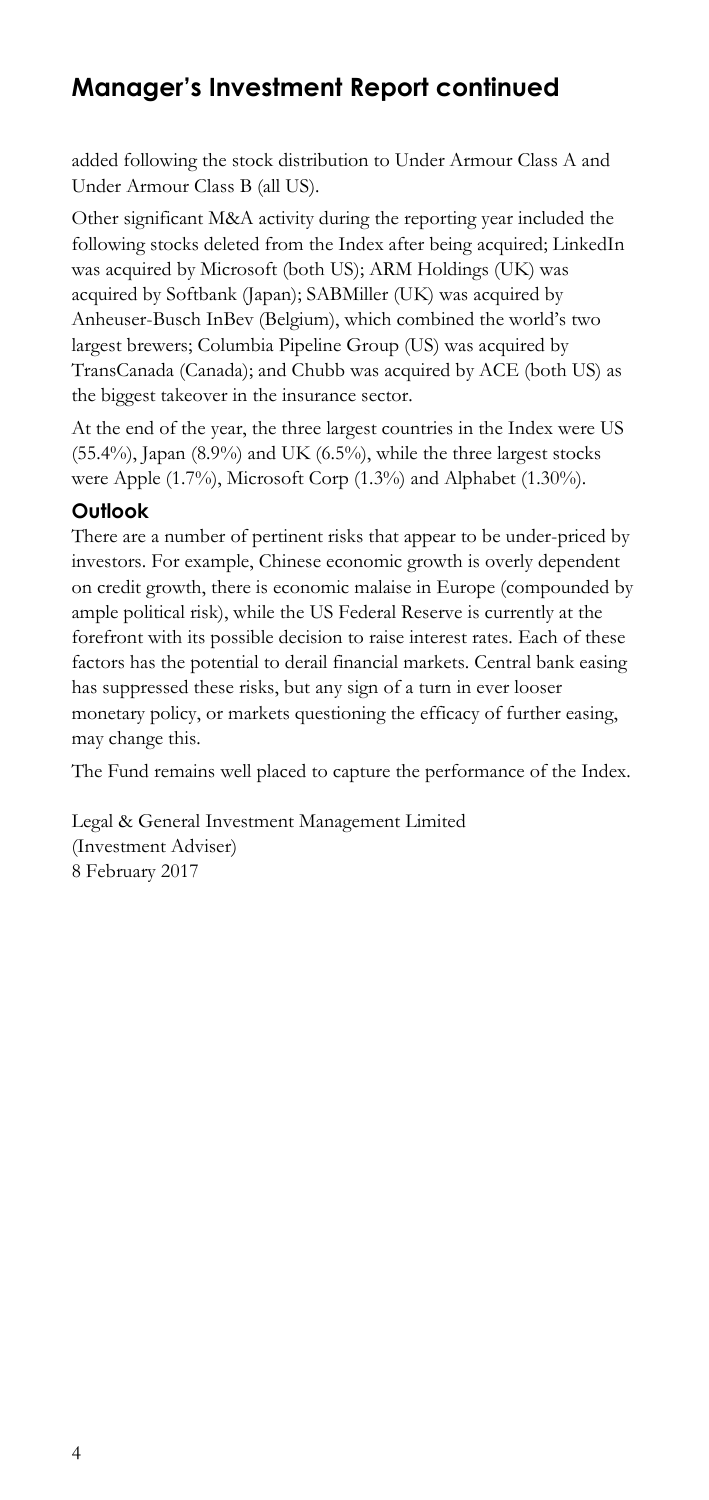#### **Authorised Status**

#### **Authorised Status**

 This Fund is an Authorised Unit Trust Scheme as defined in section 243 of the Financial Services and Markets Act 2000 and is a UCITS Retail Scheme within the meaning of the FCA Collective Investment Schemes sourcebook.

#### **Directors' Statement**

We hereby certify that this Manager's Report has been prepared in accordance with the requirements of the FCA Collective Investment Schemes sourcebook.

Stephe 0 Promos

A. J. C. Craven S. D. Thomas (Director) (Director)

Legal & General (Unit Trust Managers) Limited 6 March 2017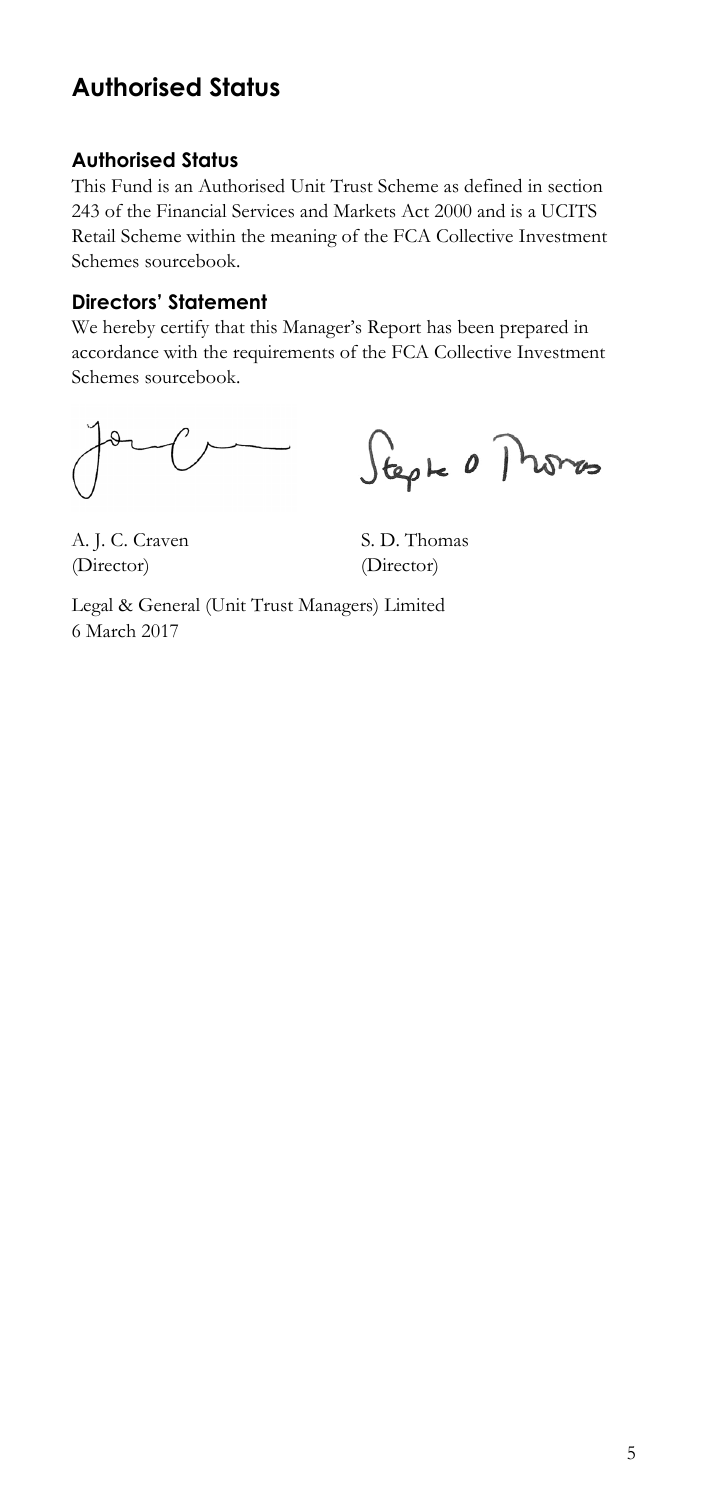#### **Statement of the Responsibilities**

#### **Statement of the Manager's Responsibilities**

 The Manager of the Fund is required by the FCA Collective Investment Schemes sourcebook (COLL) to prepare financial statements for each accounting period which give a true and fair view, in accordance with United Kingdom Generally Accepted Accounting Practice, of the net revenue and the net capital gains or losses on the Scheme property for the accounting period, and the financial position of the Fund at the end of that period. In preparing these financial statements, the Manager is required to:

- select suitable accounting policies and then apply them consistently;
- make judgements and estimates that are prudent and reasonable;
- state whether applicable Accounting Standards have been followed, subject to any material departure disclosed and explained in the financial statements; and
- • prepare the financial statements on the basis that the Fund will continue in operation unless it is inappropriate to presume this.

 statements comply with the Statement of Recommended Practice for and the COLL and take in these respects reasonable steps for the The Manager is also required to manage the Fund in accordance with the Trust Deed, the Prospectus and the COLL, maintain proper accounting records to enable them to ensure that the financial Authorised Funds issued by The Investment Association in May 2014 prevention and detection of fraud and other irregularities.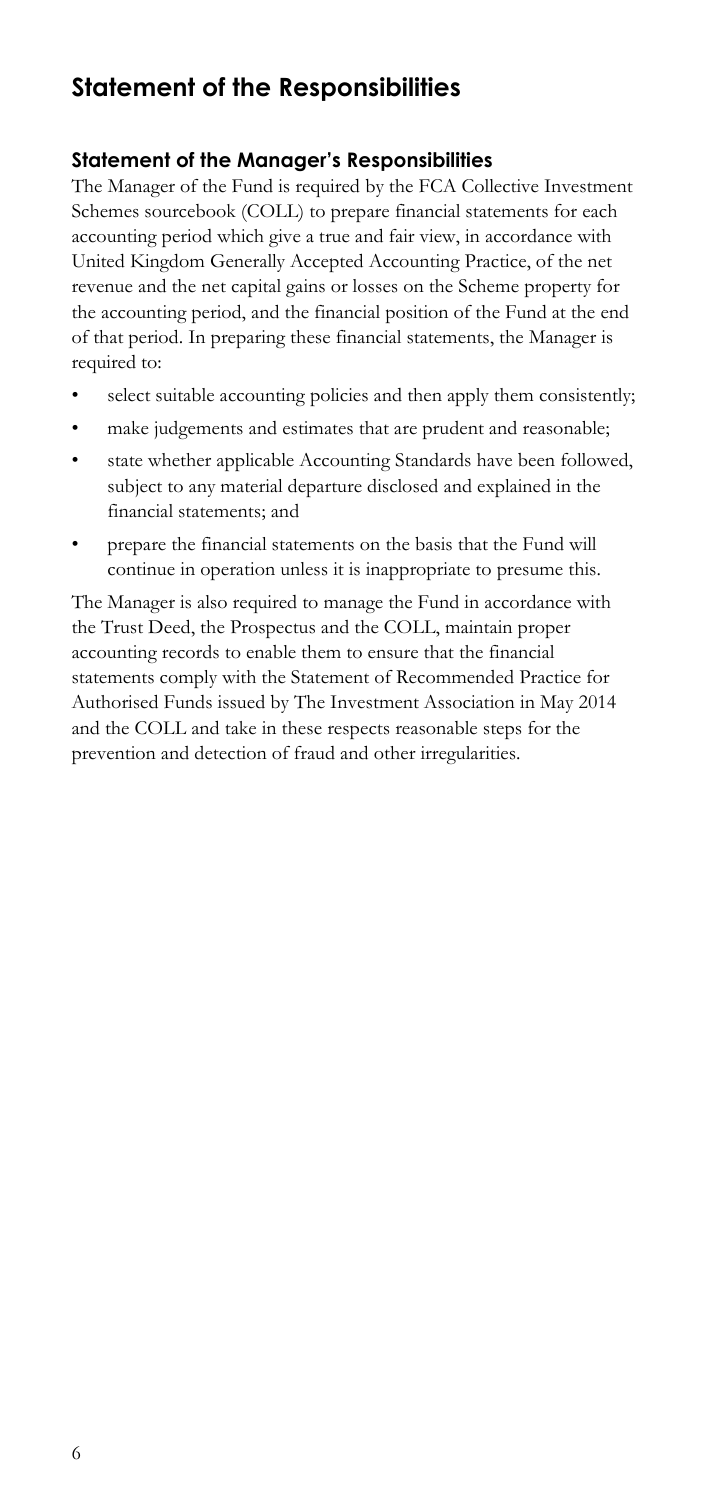#### **Statement of the Responsibilities continued**

#### **Statement of the Trustee's Responsibilities**

The Depositary in its capacity as Trustee of L&G Global Equity Index Fund must ensure that the Fund is managed in accordance with the Financial Conduct Authority's Collective Investment Schemes Sourcebook, the Financial Services and Markets Act 2000, as amended, (together "the Regulations"), the Trust Deed and Prospectus (together "the Scheme documents") as detailed below.

The Depositary must in the context of its role act honestly, fairly, professionally, independently and in the interests of the Fund and its investors.

The Depositary is responsible for the safekeeping all of custodial assets and maintaining a record of all other assets of the Fund in accordance with the Regulations.

The Depositary must ensure that:

- the Fund's cash flows are properly monitored and that cash of the Fund is booked in cash accounts in accordance with the Regulations;
- the sale, issue, repurchase, redemption and cancellation of units are carried out in accordance with the Regulations;
- the value of units of the Fund are calculated in accordance with the Regulations;
- any consideration relating to transactions in the Fund's assets is remitted to the Fund within the usual time limits
- • the Fund's income is applied in accordance with the Regulations; and
- which is the UCITS Management Company, are carried out (unless the instructions of the Authorised Fund Manager ("the AFM"), they conflict with the Regulations).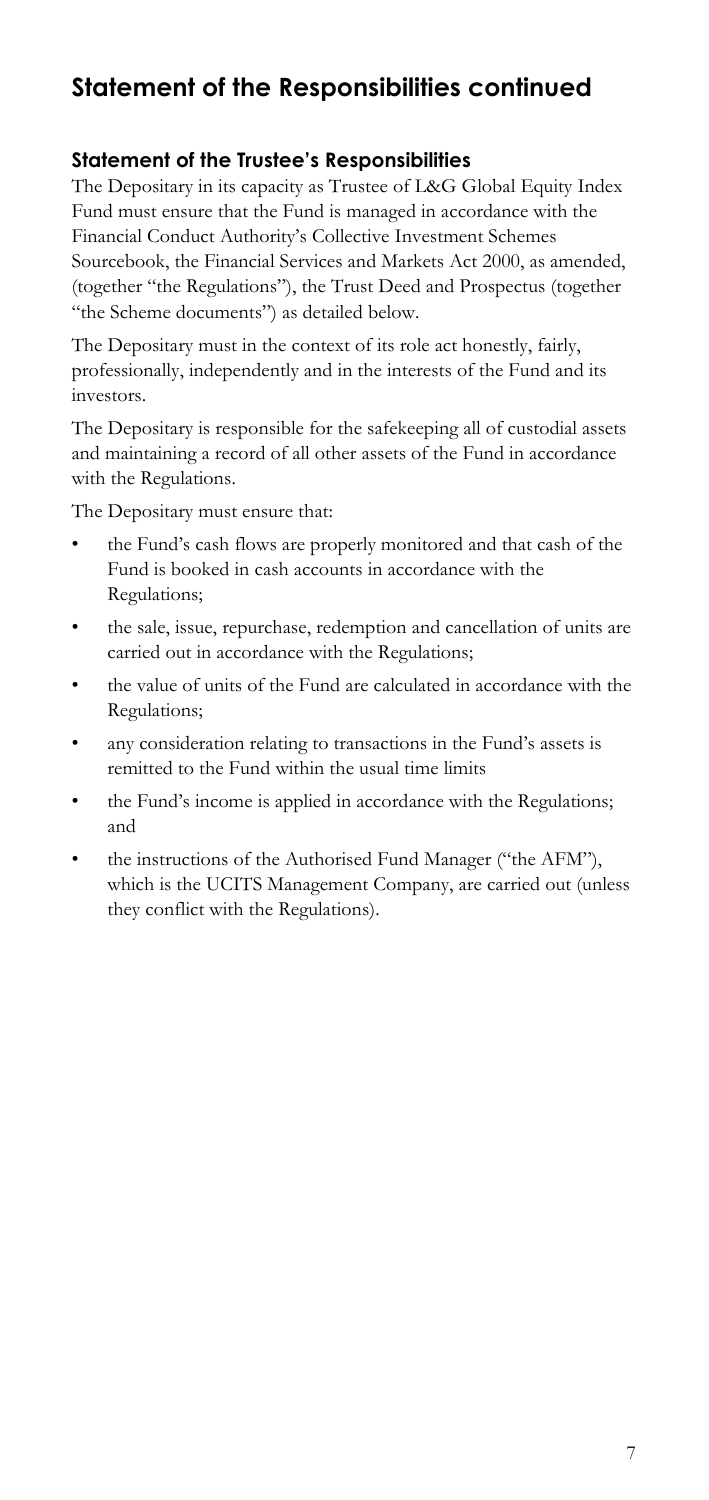#### **Report of the Trustee**

#### **Report of the Trustee to the Unitholders of the Legal & General Global Equity Index Fund ("the Fund") for the year ended 15 January 2017**

The Depositary also has a duty to take reasonable care to ensure that the Fund is managed in accordance with the Regulations and the Scheme documents of the Fund in relation to the investment and borrowing powers applicable to the Fund.

Having carried out such procedures as we considered necessary to discharge our responsibilities as Depositary of the Fund, it is our opinion, based on the information available to us and the explanations provided, that, in all material respects the Fund, acting through the AFM:

- (i) has carried out the issue, sale, redemption and cancellation, and calculation of the price of the Fund's units and the application of the Fund's income in accordance with the Regulations and the Scheme documents of the Fund; and
- (ii) has observed the investment and borrowing powers and restrictions applicable to the Fund in accordance with the Regulations and the Scheme documents of the Fund.

Northern Trust Global Services Limited UK Trustee and Depositary Services 6 March 2017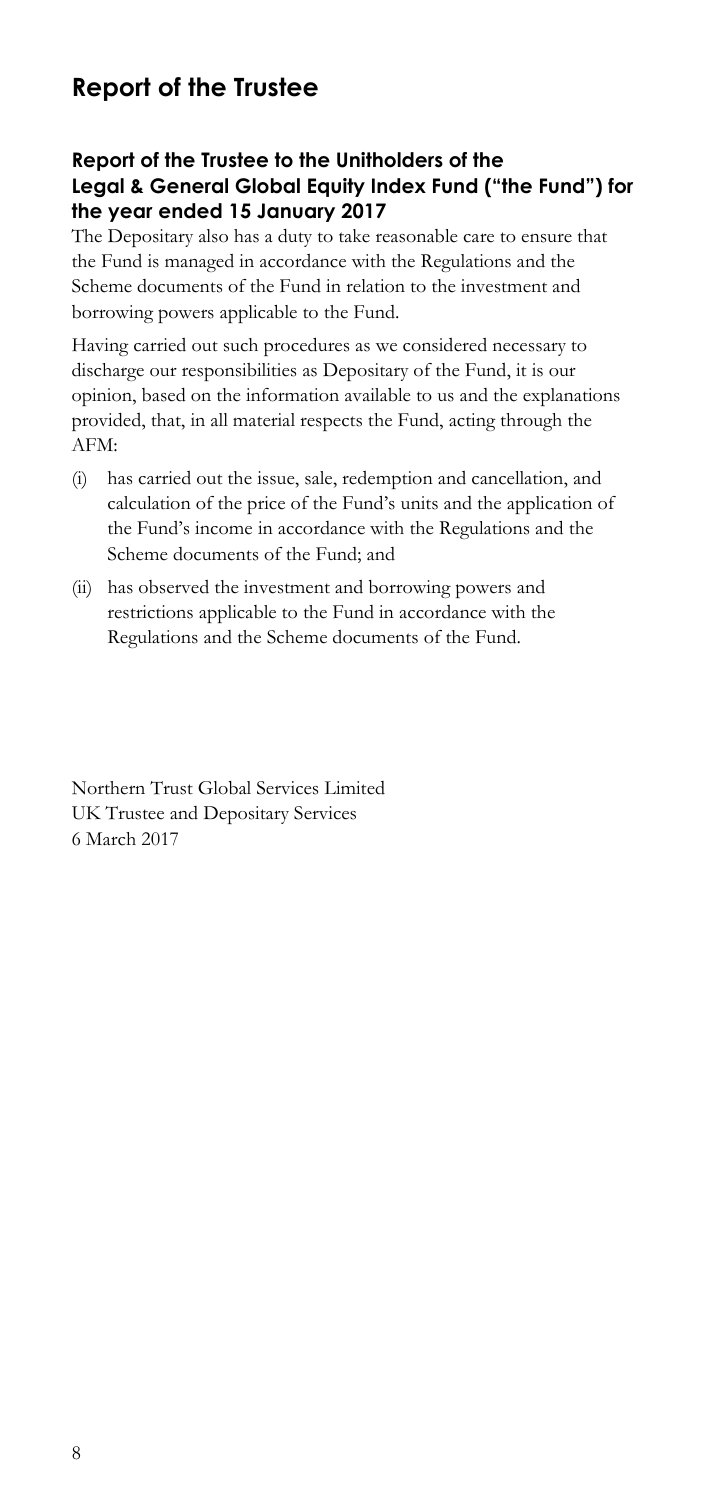#### **Portfolio Statement**

#### **Portfolio Statement as at 15 January 2017**

All investments are in ordinary shares or common stocks unless otherwise stated. The percentages in brackets show the equivalent country holdings at 15 January 2016.

| Holding/         |                                         | Market            | % of          |
|------------------|-----------------------------------------|-------------------|---------------|
| Nominal<br>Value | Investment                              | Value<br>£        | Net<br>Assets |
|                  | EQUITIES — 97.24% (95.21%)              |                   |               |
|                  | <b>UNITED KINGDOM</b>                   |                   |               |
|                  | $-$ 6.07% (6.87%)                       |                   |               |
| 2.980            | 3i Group                                | 21,575            | 0.04          |
| 1.443            | Aberdeen Asset Management               | 3,906             | 0.01          |
| 307              | <b>Admiral Group</b>                    | 5,449             | 0.01          |
| 437              | Aggreko                                 | 4,318             | 0.01          |
| 2.608            | Anglo American                          | 34,791            | 0.06          |
| 967              | Antofagasta                             | 6,977             | 0.01          |
| 500              | Aon                                     | 46,706            | 0.08          |
| 1,053            | Ashtead Group                           | 16,837            | 0.03          |
| 602              | Associated British Foods                | 15,477            | 0.03          |
| 2.423            | AstraZeneca                             | 111,216           | 0.19          |
| 3,081<br>7,439   | Auto Trader Group PLC<br>Aviva          | 12,318<br>36,250  | 0.02<br>0.06  |
| 603              | <b>Babcock International Group</b>      | 5,765             | 0.01          |
| 5.758            | <b>BAE Systems</b>                      | 35,153            | 0.06          |
| 32,655           | <b>Barclays</b>                         | 76,674            | 0.13          |
| 2.106            | <b>Barratt Developments</b>             | 10.846            | 0.02          |
| 211              | Bellway                                 | 5,535             | 0.01          |
| 200              | <b>Berkeley Group Holdings</b>          | 5,838             | 0.01          |
| 3.849            | <b>BHP Billiton PLC</b>                 | 55,714            | 0.10          |
| 1,888            | <b>Booker</b>                           | 3,525             | 0.01          |
| 35,188           | BP                                      | 181,640           | 0.32          |
| 3,549            | <b>British American Tobacco</b>         | 167,247           | 0.29          |
| 3,067            | <b>British Land</b>                     | 18,923            | 0.03          |
| 1,806            | <b>BSkyB</b>                            | 17,916            | 0.03          |
| 15,483           | <b>BT Group</b>                         | 60,523            | 0.11          |
| 500              | Bunzl                                   | 10,615            | 0.02          |
| 1,336            | <b>Burberry Group</b>                   | 21,323            | 0.04          |
| 1,287<br>892     | Capita<br>Capital & Counties Properties | 6,628<br>2,465    | 0.01          |
| 281              | Carnival                                | 11,883            | 0.02          |
| 691              | Carnival                                | 30,377            | 0.05          |
| 9,033            | Centrica                                | 20,749            | 0.04          |
| 3,634            | Cobham                                  | 4,979             | 0.01          |
| 546              | Coca-Cola European Partners             | 14,473            | 0.03          |
| 3,072            | Compass Group                           | 44,636            | 0.08          |
| 313              | Croda International                     | 10,414            | 0.02          |
| 1.521            | <b>CYBG PLC</b>                         | 4.384             | 0.01          |
| 4,872            | Diageo                                  | 106,429           | 0.19          |
| 3,473            | Direct Line Insurance Group             | 12,155            | 0.02          |
| 2,000            | <b>Dixons Carphone</b>                  | 6,992             | 0.01          |
| 2,978            | DS Smith                                | 13,026            | 0.02          |
| 395              | easyJet                                 | 4,096             | 0.01          |
| 429              | Fresnillo                               | 5,980             | 0.01          |
| 4,568            | G4S                                     | 11,182            | 0.02          |
| 3,320<br>9,000   | GKN<br>GlaxoSmithKline                  | 11,348<br>141,930 | 0.02<br>0.25  |
| 778              | Halma                                   | 7,329             | 0.01          |
| 1,971            | Hammerson                               | 11,087            | 0.02          |
| 641              | Hargreaves Lansdown                     | 8,205             | 0.01          |
| 349              | <b>Hikma Pharmaceuticals</b>            | 6,575             | 0.01          |
| 37,884           | <b>HSBC Holdings</b>                    | 256,967           | 0.45          |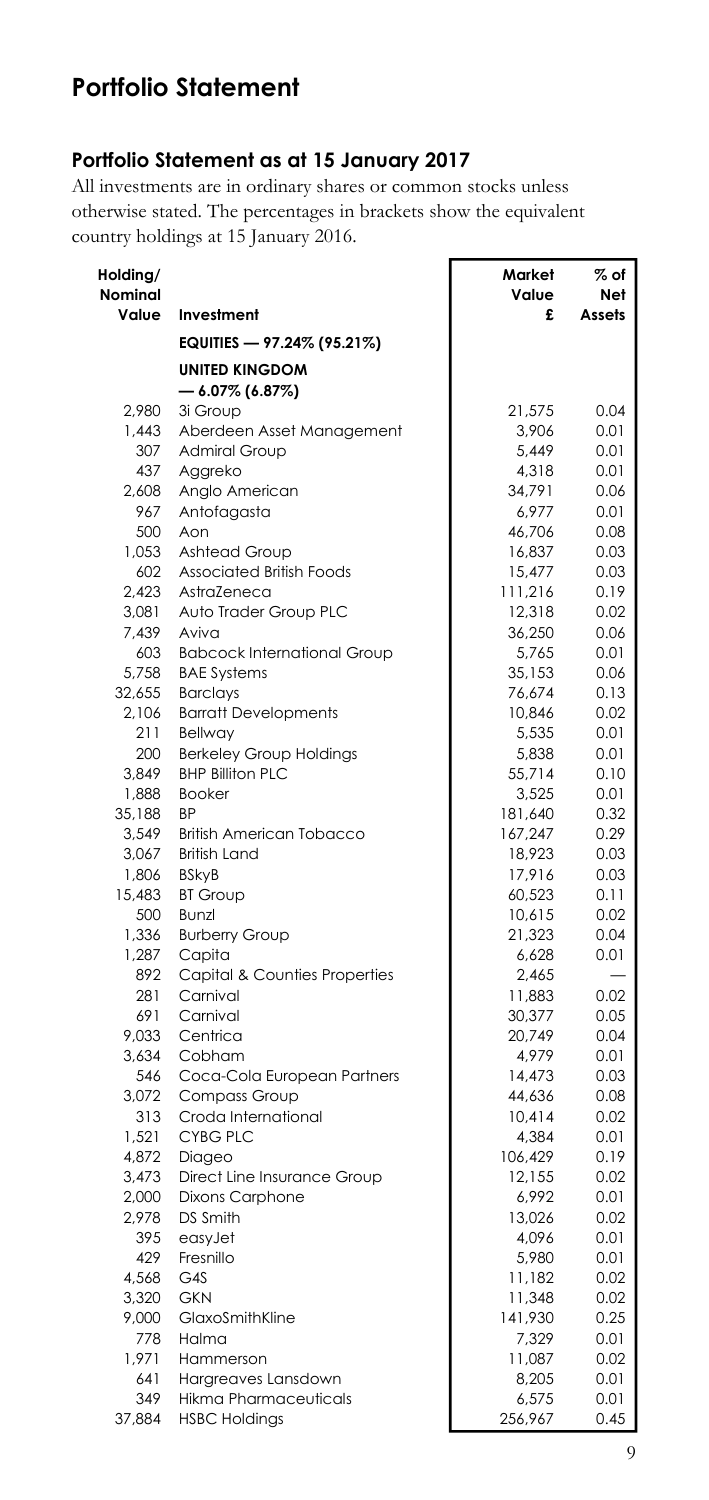| Holding/<br>Nominal |                                                | Market<br>Value    | % of<br>Net  |
|---------------------|------------------------------------------------|--------------------|--------------|
| Value               | Investment                                     | £                  | Assets       |
|                     | <b>UNITED KINGDOM - (cont.)</b>                |                    |              |
| 1.750               | Imperial Tobacco                               | 62.895             | 0.11         |
| 1,267               | Informa                                        | 8,806              | 0.02         |
| 1,135               | Inmarsat                                       | 8,053              | 0.01         |
| 365                 | Intercontinental Hotels Group                  | 13,706             | 0.02         |
| 353                 | Intertek Group                                 | 12,528             | 0.02         |
| 10,411              | <b>ITV</b>                                     | 21,790             | 0.04         |
| 3,598               | J Sainsbury                                    | 9,416              | 0.02         |
| 986                 | John Wood Group                                | 8,711              | 0.02         |
| 340<br>904          | <b>Johnson Matthey</b><br>Just Eat PLC         | 11,013<br>4,669    | 0.02<br>0.01 |
| 5,723               | Kingfisher                                     | 20,231             | 0.04         |
| 1,993               | <b>Land Securities Group</b>                   | 20,309             | 0.04         |
| 11,164              | Legal & General Group                          | 27,731             | 0.05         |
| 975                 | Liberty Global 'A'                             | 27,058             | 0.05         |
| 570                 | Liberty Global 'C'                             | 16,542             | 0.03         |
| 118,675             | Lloyds Banking Group                           | 78,290             | 0.14         |
| 1,009               | London Stock Exchange Group                    | 29,513             | 0.05         |
| 3,195               | Marks & Spencer Group                          | 10,805             | 0.02         |
| 428                 | Mediclinic International PLC                   | 3,390              | 0.01         |
| 1,900               | Meggitt                                        | 8,472              | 0.01         |
| 800                 | Merlin Entertainments                          | 3,830              | 0.01         |
| 343                 | Micro Focus International                      | 7,371              | 0.01         |
| 569                 | Mondi                                          | 10,054             | 0.02         |
| 6,734               | National Grid                                  | 64,310             | 0.11         |
| 298<br>551          | Next<br>Nielsen Holdings                       | 12,051<br>19,193   | 0.02<br>0.03 |
| 9,990               | Old Mutual                                     | 21,269             | 0.04         |
| 1,480               | Pearson                                        | 12,077             | 0.02         |
| 1,033               | Pennon Group                                   | 8,001              | 0.01         |
| 576                 | Persimmon                                      | 11,514             | 0.02         |
| 250                 | <b>Provident Financial</b>                     | 7,145              | 0.01         |
| 4,714               | Prudential                                     | 76,084             | 0.13         |
| 1,104               | Reckitt Benckiser Group                        | 75,436             | 0.13         |
| 1,968               | Relx                                           | 28,812             | 0.05         |
| 2,203               | Rentokil Initial                               | 4,941              | 0.01         |
| 123                 | Rightmove                                      | 4.968              | 0.01         |
| 2,280               | Rio Tinto                                      | 77,326             | 0.13         |
| 3,024               | Rolls-Royce Holdings                           | 20,094             | 0.04         |
| 5,693               | Royal Bank of Scotland Group                   | 12,553             | 0.02         |
| 282                 | Royal Caribbean Cruises                        | 19,795             | 0.03         |
| 2,389               | Royal Dutch Shell 'A'                          | 54,537             | 0.10         |
| 6,364<br>6,633      | Royal Dutch Shell 'B'<br>Royal Dutch Shell PLC | 151,113<br>151,232 | 0.26<br>0.26 |
| 1,367               | Royal Mail                                     | 6,102              | 0.01         |
| 1,410               | RSA Insurance Group                            | 8,213              | 0.01         |
| 2,271               | Sage Group                                     | 15,341             | 0.03         |
| 200                 | Schroders                                      | 6,090              | 0.01         |
| 445                 | Severn Trent                                   | 9,826              | 0.02         |
| 1,818               | Smith & Nephew                                 | 22,325             | 0.04         |
| 789                 | Smiths Group                                   | 12,080             | 0.02         |
| 1,946               | SSE                                            | 30,124             | 0.05         |
| 1,347               | St James's Place                               | 14,628             | 0.03         |
| 5,134               | <b>Standard Chartered</b>                      | 36,631             | 0.06         |
| 3.154               | Standard Life                                  | 11,235             | 0.02         |
| 1,715               | <b>TalkTalk Telecom</b>                        | 2,862              |              |
| 931                 | Tate & Lyle                                    | 6,503              | 0.01         |
| 8,047               | <b>Taylor Wimpey</b>                           | 14,018             | 0.02         |
| 15,986              | Tesco                                          | 32,995             | 0.06         |
| 449                 | <b>Travis Perkins</b>                          | 6,551              | 0.01         |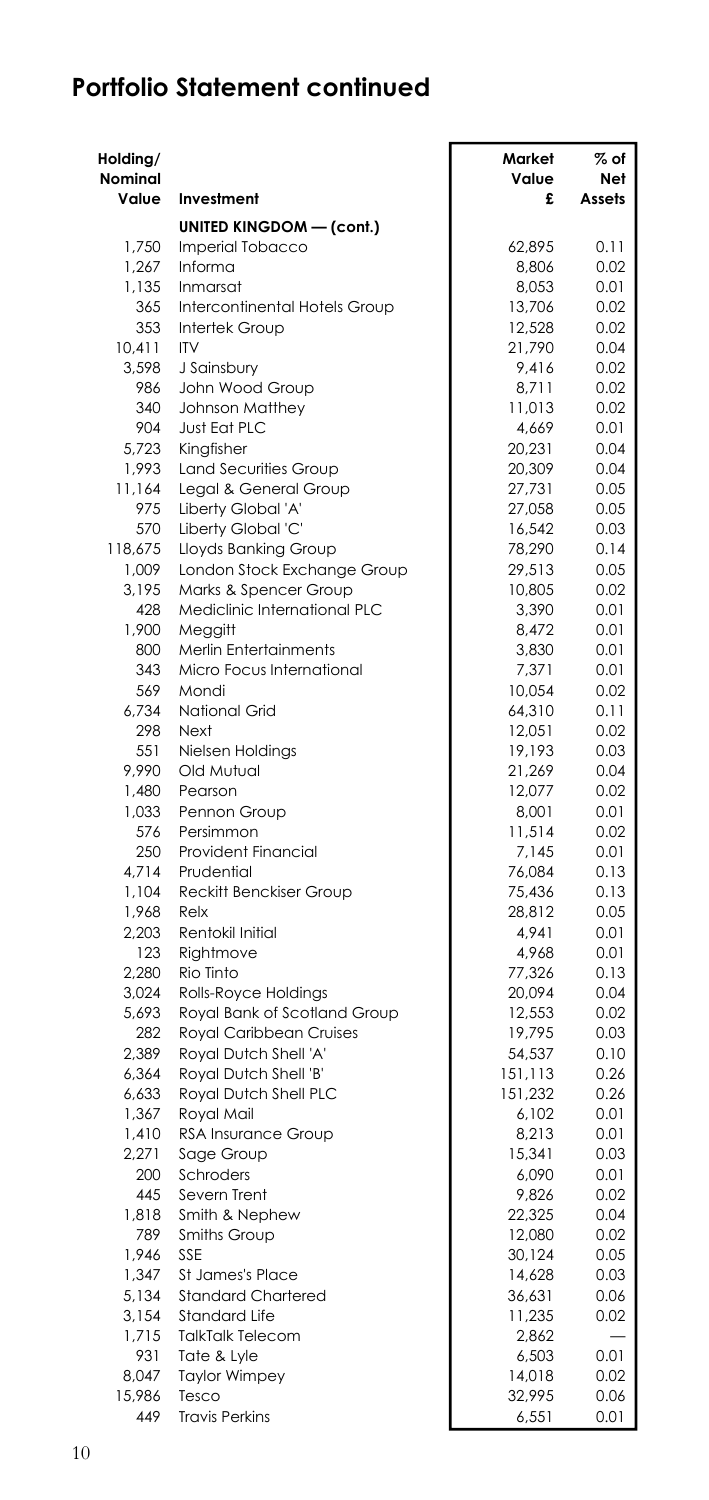| Holding/<br>Nominal<br>Value | Investment                                                    | Market<br>Value<br>£ | $\%$ of<br>Net<br>Assets |
|------------------------------|---------------------------------------------------------------|----------------------|--------------------------|
|                              | <b>UNITED KINGDOM - (cont.)</b>                               |                      |                          |
| 2.059                        | Unilever PLC                                                  | 69,460               | 0.12                     |
| 1,408                        | United Utilities Group PLC                                    | 12,482               | 0.02                     |
| 47,706                       | Vodafone Group                                                | 102,353              | 0.18                     |
| 643                          | Weir Group                                                    | 13,053               | 0.02                     |
| 382                          | Whitbread                                                     | 15,643               | 0.03                     |
| 1.589                        | William Hill                                                  | 4,535                | 0.01                     |
| 4,475                        | Wm Morrison Supermarkets                                      | 10,785               | 0.02                     |
| 2,936                        | Worldpay Group PLC                                            | 8,523                | 0.01                     |
|                              |                                                               | 3,477,338            | 6.07                     |
| 383                          | Isle of Man - 0.01% (0.00%)<br>New Europe Property Investment | 3,680                | 0.01                     |
|                              | CHANNEL ISLANDS - 0.50% (0.39%)<br>Jersey - 0.50% (0.39%)     |                      |                          |
| 500                          | Delphi Automotive                                             | 29,318               | 0.05                     |
| 2.018                        | Experian                                                      | 32,247               | 0.05                     |
| 22,594                       | Glencore Xstrata                                              | 71,634               | 0.12                     |
| 173                          | Randgold Resourses                                            | 11,591               | 0.02                     |
| 1,201                        | Shire                                                         | 55,588               | 0.10                     |
| 147                          | Shire ADR                                                     | 20,423               | 0.04                     |
| 447                          | Wolseley                                                      | 22,323               | 0.04                     |
| 2,403                        | WPP                                                           | 45,248               | 0.08                     |
|                              |                                                               | 288,372              | 0.50                     |
|                              | IRELAND - 1.38% (1.59%)                                       |                      |                          |
| 1.200                        | Accenture                                                     | 114,865              | 0.20                     |
| 152                          | Adient plc                                                    | 7,564                | 0.01                     |
| 300                          | Alkermes                                                      | 13,614               | 0.02                     |
| 715                          | Allergan                                                      | 127,632              | 0.22                     |
| 52,809                       | <b>Bank Of Ireland</b>                                        | 11,220               | 0.02                     |
| 1,600                        | <b>CRH</b>                                                    | 46,144               | 0.08                     |
| 184                          | DCC                                                           | 11,288               | 0.02                     |
| 841                          | Eaton International                                           | 47,413               | 0.08                     |
| 400                          | Endo International                                            | 4,554                | 0.01                     |
| 377                          | Ingersoll-Rand                                                | 23,899               | 0.04                     |
| 806<br>79                    | James Hardie Industries                                       | 10,482               | 0.03                     |
| 1,760                        | Jazz Pharmaceuticals<br>Johnson Controls International PLC    | 7,707<br>63,818      | 0.01<br>0.11             |
| 266                          | Kerry Group. 'A'                                              | 16,154               | 0.03                     |
| 269                          | Mallinckrodt                                                  | 11,357               | 0.02                     |
| 2.614                        | Medtronic                                                     | 161,098              | 0.28                     |
| 147                          | Paddy Power Betfair                                           | 12,693               | 0.02                     |
| 378                          | Pentair                                                       | 18,194               | 0.03                     |
| 200                          | Perrigo                                                       | 12,890               | 0.02                     |
| 908                          | Ryanair                                                       | 11,844               | 0.02                     |
| 469                          | Seagate Technology                                            | 14,280               | 0.02                     |
| 352                          | Smurfit Kappa Group                                           | 7,515                | 0.01                     |
| 1.600                        | Weatherford International                                     | 6,885                | 0.02                     |
| 312                          | Willis Towers Watson                                          | 32,257               | 0.06                     |
|                              |                                                               | 795,367              | 1.38                     |
|                              | NORTH AMERICA - 56.86% (54.58%)                               |                      |                          |
|                              | Bermuda — 0.37% (0.35%)                                       |                      |                          |
| 200                          | Arch Capital Group                                            | 14.395               | 0.03                     |
| 5,000                        | Brightoil Petroleum Holdings                                  | 1,281                |                          |
| 361                          | Bunge                                                         | 20,516               | 0.04                     |
| 2.000                        | Cafe De Coral                                                 | 5,475                | 0.01                     |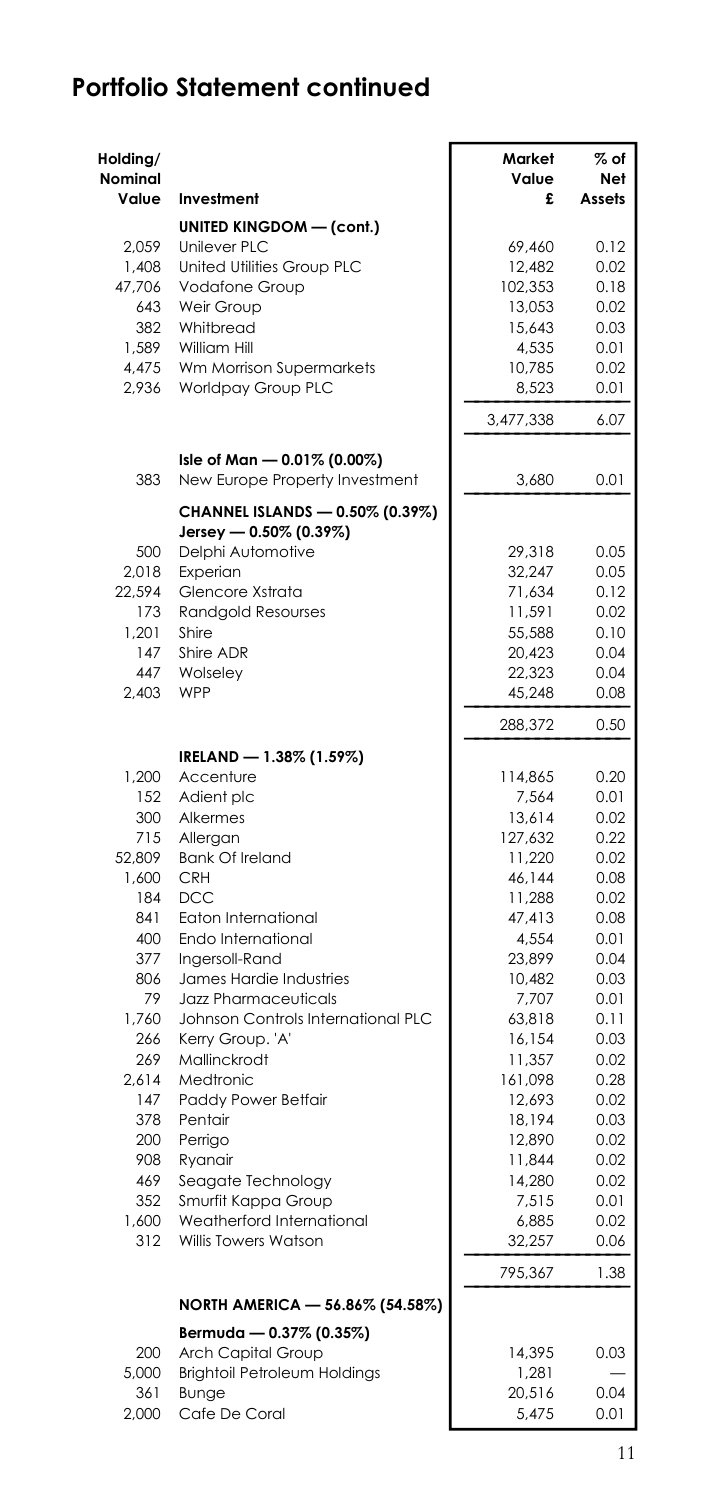| Holding/<br>Nominal<br>Value | Investment                                           | Market<br>Value<br>£ | $%$ of<br>Net<br>Assets |
|------------------------------|------------------------------------------------------|----------------------|-------------------------|
|                              | Bermuda — (cont.)                                    |                      |                         |
| 1.000                        | Cheung Kong Infrastructure                           | 6.475                | 0.01                    |
| 5,800                        | <b>Esprit Holdings</b>                               | 3,755                | 0.01                    |
| 100                          | Everest Group                                        | 18,200               | 0.03                    |
| 4,000                        | Haitong International Securities                     |                      |                         |
|                              | Group Ltd                                            | 1,854                |                         |
| 2,000                        | Hong Kong Land Holdings                              | 11,081               | 0.02                    |
| 705                          | Invesco                                              | 18,251               | 0.03                    |
| 400                          | Jardine Matheson                                     | 19,665               | 0.03                    |
| 500                          | Jardine Strategic Holdings                           | 14,956               | 0.03                    |
| 20,000                       | Li & Fung                                            | 7,527                | 0.01                    |
| 800<br>206                   | Marvell Technology<br>Norwegian Cruise Line Holdings | 9,557<br>7,687       | 0.02<br>0.01            |
| 6,160                        | <b>NWS Holdings</b>                                  | 8,645                | 0.02                    |
| 4,000                        | Shangri-La Asia                                      | 3,568                | 0.01                    |
| 113                          | Signet Jewelers                                      | 7,858                | 0.01                    |
| 800                          | XL Group Ltd                                         | 24,668               | 0.04                    |
| 2,544                        | Yue Yuen Industrial Holdings                         | 7,411                | 0.01                    |
|                              |                                                      | 212,825              | 0.37                    |
|                              | Canada - 3.09% (2.52%)                               |                      |                         |
| 405                          | Agnico-Eagle Mines                                   | 15,146               | 0.03                    |
| 300                          | Agrium                                               | 26,039               | 0.05                    |
| 700                          | Alimentation Couche Tard                             | 26,231               | 0.05                    |
| 545                          | <b>ARC Resources</b>                                 | 7,234                | 0.01                    |
| 1,200                        | <b>Bank of Montreal (CAD)</b>                        | 73,960               | 0.13                    |
| 2,200                        | Bank of Nova Scotia                                  | 106,720              | 0.19                    |
| 2,102                        | <b>Barrick Gold</b>                                  | 28,746               | 0.05                    |
| 500                          | <b>BCE</b>                                           | 18,254               | 0.03                    |
| 700                          | <b>Blackberry (CAD)</b>                              | 4,203                | 0.01                    |
| 1,500                        | <b>Brookfield Asset Management</b>                   | 42,070               | 0.07                    |
| 1,300<br>700                 | Cameco<br>Canadian Imperial Bank Of                  | 13,517               | 0.02                    |
|                              | Commerce                                             | 48,947               | 0.09                    |
| 1,300                        | Canadian National Railway                            | 75,797               | 0.13                    |
| 2,100                        | Canadian Natural Resources                           | 53,778               | 0.09                    |
| 270                          | Canadian Pacific Railway                             | 32,801               | 0.06                    |
| 200                          | Canadian Tire Corporation                            | 17,885               | 0.03                    |
| 300                          | <b>Canadian Utilities</b>                            | 6,919                | 0.01                    |
| 1,400                        | Cenovus Energy                                       | 17,005               | 0.03                    |
| 700                          | CGI Group                                            | 28,455               | 0.05                    |
| 700                          | CI Financial                                         | 12,495               | 0.02                    |
| 16                           | <b>Constellation Software</b>                        | 5,903                | 0.01                    |
| 1,227                        | Crescent Point Energy                                | 12,765               | 0.02                    |
| 1.717                        | Enbridge                                             | 60,897               | 0.11                    |
| 1,707<br>30                  | Encana                                               | 18,209               | 0.03                    |
| 736                          | <b>Fairfax Financial Holdings</b><br>Fortis          | 11,622<br>19,078     | 0.02<br>0.03            |
| 300                          | Franco-Nevada Corporation                            | 15,578               | 0.03                    |
| 90                           | George Weston                                        | 6,366                | 0.01                    |
| 1,604                        | Goldcorp                                             | 19,000               | 0.03                    |
| 500                          | Great-West Lifeco                                    | 11,316               | 0.02                    |
| 408                          | Husky Energy                                         | 4,130                | 0.01                    |
| 300                          | Hydro One Ltd                                        | 4,473                | 0.01                    |
| 100                          | <b>IGM Financial</b>                                 | 2,531                |                         |
| 600                          | Imperial Oil                                         | 16,993               | 0.03                    |
| 300                          | <b>Intact Financial</b>                              | 17,587               | 0.03                    |
| 602                          | Inter Pipeline                                       | 10,994               | 0.02                    |
| 400                          | Loblaw                                               | 17,551               | 0.03                    |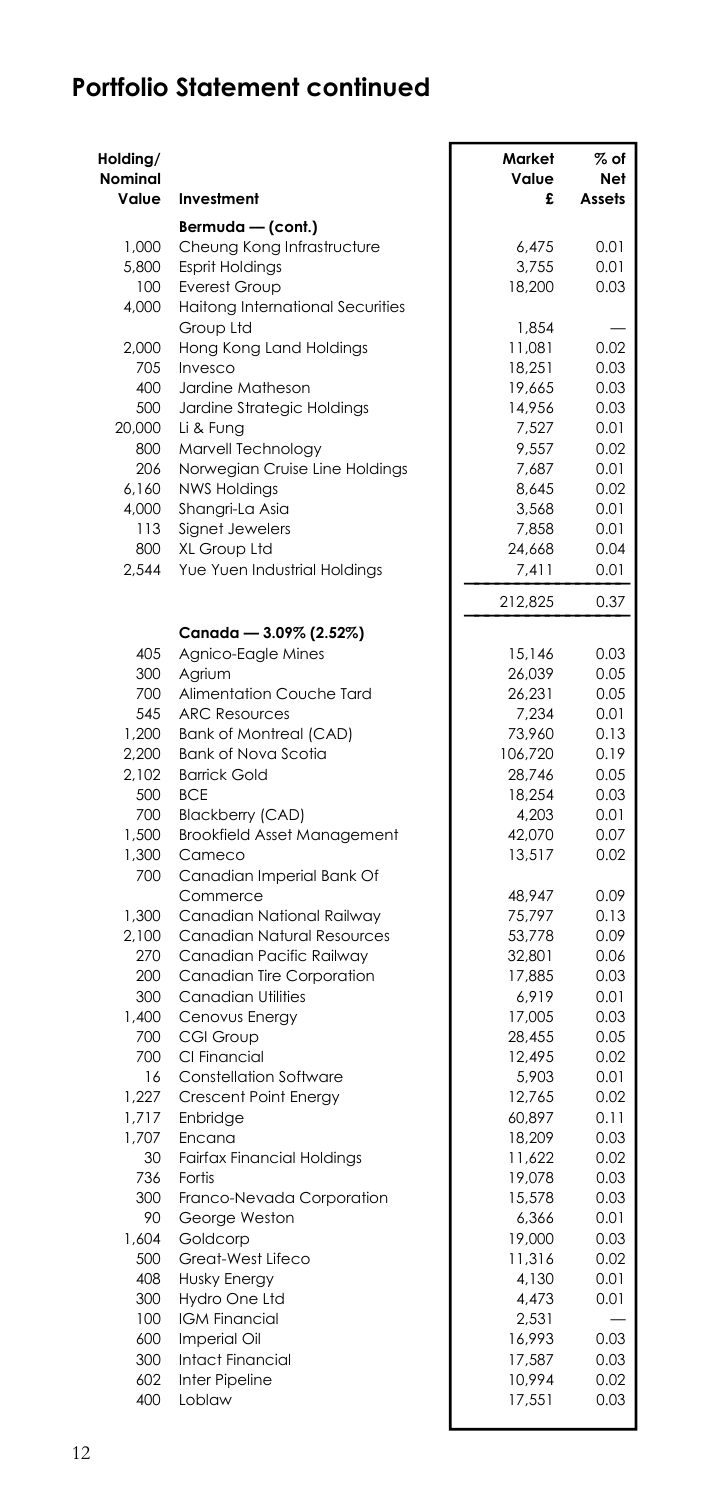| Holding/<br>Nominal<br>Value | Investment                          | Market<br>Value<br>£ | $\%$ of<br>Net<br>Assets |
|------------------------------|-------------------------------------|----------------------|--------------------------|
|                              | Canada - (cont.)                    |                      |                          |
| 680                          | Magna International                 | 25,111               | 0.04                     |
| 3,618                        | Manulife Financial                  | 56,008               | 0.10                     |
| 600                          | Metro 'A'                           | 15,230               | 0.03                     |
| 1,100                        | National Bank of Canada             | 38,131               | 0.07                     |
| 745                          | Pembina Pipeline Corporation        | 19,456               | 0.03                     |
| 1.600                        | Potash                              | 24,969               | 0.04                     |
| 700                          | Power Corporation of Canada         | 13,337               | 0.02                     |
| 500                          | Power Financial Corporation         | 10,614               | 0.02                     |
| 453                          | Restaurant Brands International     | 18,446               | 0.03                     |
| 623                          | RioCan Real Estate                  | 10,277               | 0.02                     |
| 800                          | <b>Rogers Communications</b>        | 25,756               | 0.04                     |
| 2.721                        | Royal Bank of Canada                | 160.934              | 0.28                     |
| 400                          | Saputo                              | 11,805               | 0.02                     |
| 600                          | Shaw Communications                 | 10,446               | 0.02                     |
| 819                          | Silver Wheaton                      | 13,443               | 0.02                     |
| 300                          | <b>SNC-Lavalin Group</b>            | 10,787               | 0.02                     |
| 1,100                        | Sun Life Financial                  | 35,711               | 0.06                     |
| 3,011                        | <b>Suncor Energy</b>                | 80,409               | 0.14                     |
| 400                          | <b>Telus Corporation</b>            | 11,046               | 0.02                     |
| 653                          | <b>Thomson Reuters</b>              | 24,179               | 0.04                     |
| 3,362                        | Toronto-Dominion Bank               | 142,165              | 0.25                     |
| 500                          | Tourmaline Oil                      | 9,812                | 0.02                     |
| 1,643                        | TransCanada                         | 62,504               | 0.11                     |
| 552                          | <b>Valeant Pharmaceuticals</b>      |                      |                          |
|                              | International                       | 7,082                | 0.01                     |
| 400                          | Waste Connections Inc               | 26,360               | 0.05                     |
|                              |                                     | 1,775,213            | 3.09                     |
|                              | Cayman Islands - 0.29% (0.28%)      |                      |                          |
| 1,500                        | AAC Technologies Holdings           | 11,960               | 0.02                     |
| 800                          | <b>ASM Pacific Technologies</b>     | 7,306                | 0.01                     |
| 5.552                        | Cheung Kong Propery Holdings        | 29.661               | 0.06                     |
| 4,000                        | China Mengniu Dairy Company         | 6,413                | 0.01                     |
| 5,052                        | <b>CK Hutchison Holdings</b>        | 49,414               | 0.09                     |
| 5,200                        | Sands China                         | 19,239               | 0.03                     |
| 12,200                       | Semiconductor Manufacturing         |                      |                          |
|                              | International                       | 13,930               | 0.03                     |
| 2,000                        | <b>Tingyi Holding</b>               | 1,829                |                          |
| 1,000                        | <b>TPK Holding</b>                  | 1,477                |                          |
| 17,000                       | Want Want China Holdings            | 8,946                | 0.02                     |
| 12,500                       | <b>WH Group</b>                     | 8,412                | 0.02                     |
| 4,800                        | Wynn Macau                          | 6,512                | 0.01                     |
| 4,000                        | Xinyi Glass                         | 2,807                |                          |
|                              |                                     | 167,906              | 0.29                     |
|                              | Mexico - 0.37% (0.46%)              |                      |                          |
| 5,400                        | Alfa                                | 5,219                | 0.01                     |
| 1,600                        | Alsea                               | 3,294                | 0.01                     |
| 52,500                       | America Movil                       | 26,984               | 0.05                     |
| 34,041                       | Cemex                               | 22,309               | 0.04                     |
| 1,000                        | Coca-Cola FEMSA                     | 4,960                | 0.01                     |
| 600                          | El Puerto De Liverpool '1'          | 3,122                | 0.01                     |
| 5,000                        | Fibra Uno Administracion SA De      | 5,470                | 0.01                     |
| 4,200                        | Fomento Economico Mexicano          | 25,795               | 0.04                     |
| 300                          | Gruma 'B'                           | 3,023                | 0.01                     |
| 800                          | Grupo Aeroportuario Del             |                      |                          |
|                              | Pacifico 'B'                        | 4,862                | 0.01                     |
| 600                          | Grupo Aeroportuario Del Sureste 'B' | 6,944                | 0.01                     |
|                              |                                     |                      |                          |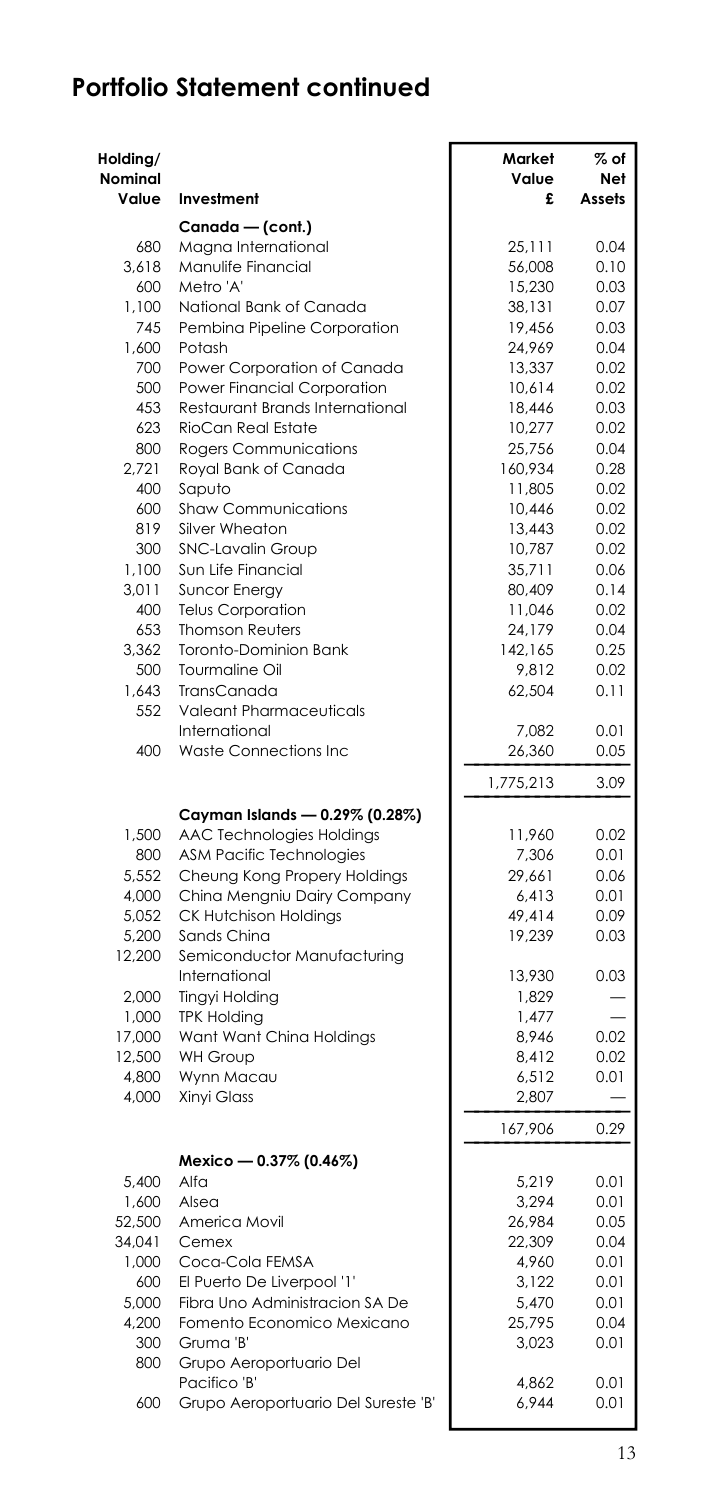| Holding/<br><b>Nominal</b><br>Value | Investment                                 | Market<br>Value<br>£ | $%$ of<br>Net<br>Assets |
|-------------------------------------|--------------------------------------------|----------------------|-------------------------|
|                                     | Mexico - (cont.)                           |                      |                         |
| 4,400                               | Grupo Bimbo                                | 7,795                | 0.01                    |
| 1,300                               | Grupo Carso                                | 4,029                | 0.01                    |
| 5,300                               | Grupo Financiero Banorte                   | 19,473               | 0.03                    |
| 4,600                               | Grupo Financiero Inbursa                   | 5,205                | 0.01                    |
| 2,400                               | Grupo Financiero Santander<br>Mexico       | 2,887                | 0.01                    |
| 9,900                               | Grupo Mexico                               | 23,273               | 0.04                    |
| 4,800                               | Grupo Televisa                             | 15,758               | 0.03                    |
| 800                                 | Infraestructura Energetica Nova            | 2,744                |                         |
| 2,300                               | Kimberly-Clark De Mexico 'A'               | 3,000                | 0.00                    |
| 2,050                               | Mexichem                                   | 3,929                | 0.01                    |
| 2,260<br>9,800                      | <b>Telesites SAB</b><br>Wal-Mart De Mexico | 988<br>13,440        | 0.02                    |
|                                     |                                            | 214,503              | 0.37                    |
|                                     | United States - 52.74% (50.97%)            |                      |                         |
| 1,126                               | 3M                                         | 164,244              | 0.29                    |
| 3,182                               | <b>Abbott Labatories</b>                   | 106,866              | 0.19                    |
| 3.023                               | Abbvie                                     | 152.683              | 0.27                    |
| 1,262<br>86                         | <b>Activision Blizzard</b>                 | 40,745               | 0.07<br>0.03            |
| 932                                 | <b>Acuity Brands</b><br>Adobe Systems      | 15,081<br>83,218     | 0.15                    |
| 133                                 | Advance Auto Parts                         | 19,194               | 0.03                    |
| 51                                  | AdvanSix Inc                               | 916                  |                         |
| 1,208                               | AES                                        | 11,583               | 0.02                    |
| 649                                 | Aetna                                      | 65.473               | 0.11                    |
| 145                                 | Affiliated Managers Group                  | 17,436               | 0.03                    |
| 707                                 | AFLAC                                      | 40,873               | 0.07                    |
| 770                                 | Agilent Technologies                       | 30,809               | 0.05                    |
| 647                                 | <b>AGNC Investment</b>                     | 10,029               | 0.02                    |
| 399                                 | Air Products & Chemicals                   | 47,946               | 0.08                    |
| 320                                 | Akamai Technologies                        | 18,502               | 0.03                    |
| 219                                 | Albemarle                                  | 16,935               | 0.03                    |
| 455                                 | Alcoa                                      | 12,387               | 0.02                    |
| 404                                 | Alexion Pharmaceuticals                    | 45,789               | 0.08                    |
| 30                                  | Alleghany                                  | 14,832               | 0.03                    |
| 110                                 | Alliance Data Systems                      | 21,507               | 0.04                    |
| 438                                 | <b>Alliant Energy</b>                      | 13,582               | 0.02                    |
| 654                                 | Allstate                                   | 40,025               | 0.07                    |
| 731<br>114                          | Ally Financial Services                    | 12,307<br>3,977      | 0.02<br>0.01            |
| 540                                 | Alnylam Pharmaceuticals<br>Alphabet        | 360,125              | 0.63                    |
| 559                                 | Alphabet                                   | 383,511              | 0.67                    |
| 3,707                               | Altria Group                               | 206,087              | 0.36                    |
| 723                                 | Amazon.com                                 | 486,906              | 0.85                    |
| 295                                 | Amdocs                                     | 14,347               | 0.03                    |
| 395                                 | Ameren                                     | 16,915               | 0.03                    |
| 296                                 | American Airlines                          | 11,760               | 0.02                    |
| 880                                 | American Electric Power                    | 45,767               | 0.08                    |
| 1,485                               | <b>American Express</b>                    | 94,470               | 0.16                    |
| 2,004                               | American International Group               | 110,221              | 0.19                    |
| 774                                 | American Tower                             | 66,718               | 0.12                    |
| 554                                 | American Water Works                       | 32,306               | 0.06                    |
| 320                                 | Ameriprise Financial                       | 30,763               | 0.05                    |
| 320                                 | AmerisourceBergen                          | 22,307               | 0.04                    |
| 517                                 | Ametek                                     | 21,602               | 0.04                    |
| 1,400                               | Amgen                                      | 179,960              | 0.31                    |
| 694                                 | Amphenol 'A'                               | 39,063               | 0.07                    |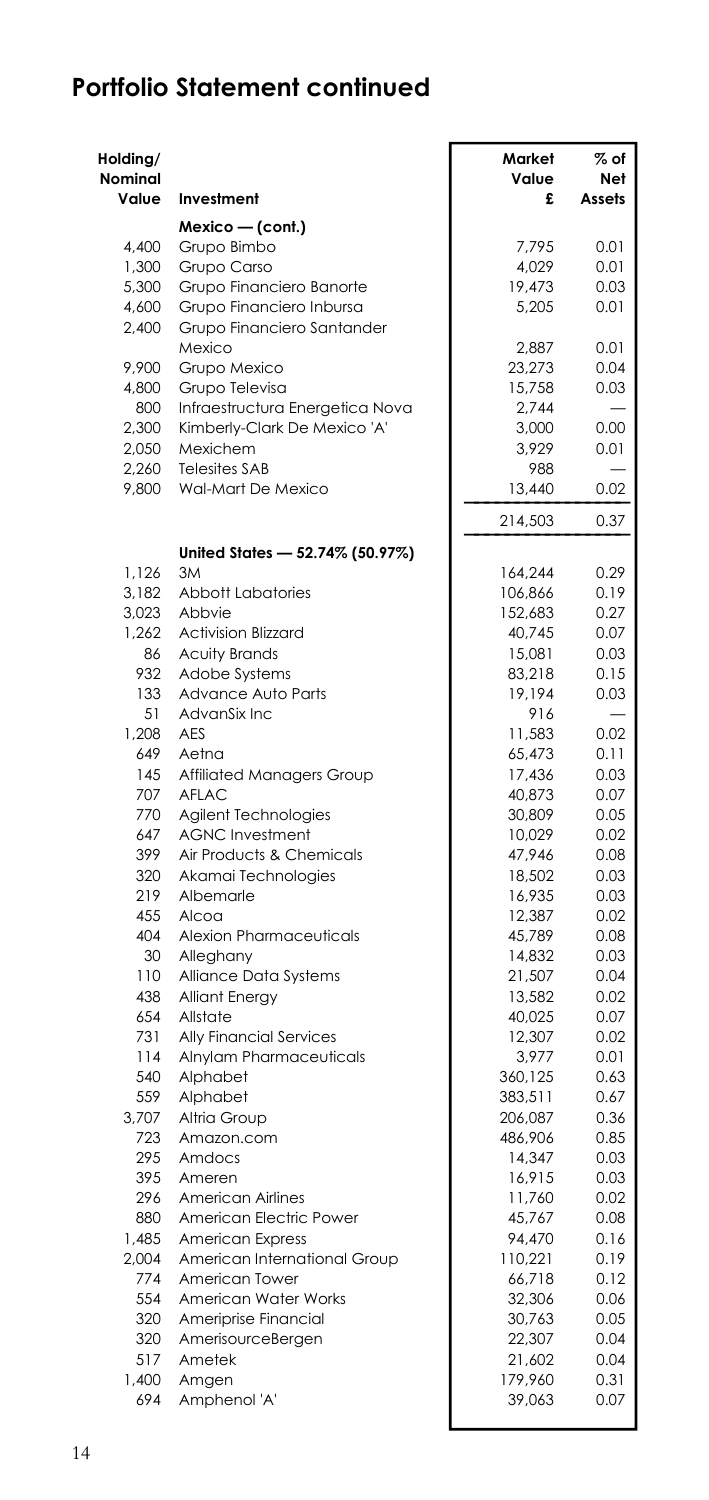| Holding/<br>Nominal<br>Value | Investment                                  | Market<br>Value<br>£ | $\%$ of<br>Net<br>Assets |
|------------------------------|---------------------------------------------|----------------------|--------------------------|
|                              |                                             |                      |                          |
| 1.034                        | United States - (cont.)                     | 60,766               | 0.11                     |
| 543                          | Anadarko Petroleum<br><b>Analog Devices</b> | 32,480               | 0.06                     |
| 2,323                        | Annaly Capital Management                   | 19,401               | 0.03                     |
| 158                          | Ansys                                       | 12,219               | 0.02                     |
| 345                          | Antero Resources                            | 7,393                | 0.01                     |
| 485                          | Anthem                                      | 59,232               | 0.10                     |
| 693                          | Apache                                      | 35,978               | 0.06                     |
| 10,040                       | Apple                                       | 986,782              | 1.72                     |
| 2,044                        | <b>Applied Materials</b>                    | 56,522               | 0.10                     |
| 1,142                        | Archer-Daniels-Midland                      | 40,872               | 0.07                     |
| 748                          | Arconic                                     | 12,914               | 0.02                     |
| 418                          | Arthur J. Gallagher                         | 18,231               | 0.03                     |
| 141                          | Ashland Global Holdings                     | 12,896               | 0.02                     |
| 101                          | Assurant<br>AT&T                            | 7,953                | 0.01                     |
| 11,588<br>710                | Autodesk                                    | 392,572<br>47,567    | 0.68<br>0.08             |
| 200                          | Autoliv                                     | 18,903               | 0.03                     |
| 849                          | Automatic Data Processing                   | 72,454               | 0.13                     |
| 48                           | Autozone                                    | 31,149               | 0.05                     |
| 216                          | Avalonbay Communities                       | 31,380               | 0.05                     |
| 100                          | Avangrid                                    | 3,234                | 0.01                     |
| 175                          | Avery Dennison                              | 10,463               | 0.02                     |
| 249                          | Avnet                                       | 9,673                | 0.02                     |
| 764                          | <b>Baker Hughes</b>                         | 39,016               | 0.07                     |
| 310                          | Ball                                        | 19,598               | 0.03                     |
| 19,026                       | <b>Bank of America</b>                      | 364,708              | 0.64                     |
| 1,978                        | Bank of New York Mellon                     | 78,115               | 0.14                     |
| 1,354                        | <b>Baxter International</b><br>BB&T         | 51,731               | 0.09                     |
| 1,528<br>319                 | <b>B/E</b> Aerospace                        | 59,273<br>16,093     | 0.10<br>0.03             |
| 382                          | Becton Dickinson & Company                  | 54,344               | 0.09                     |
| 282                          | Bed Bath & Beyond                           | 9,549                | 0.02                     |
| 170                          | Remis                                       | 6,941                | 0.01                     |
| 3,544                        | Berkshire Hathaway 'B'                      | 474,666              | 0.83                     |
| 503                          | Best Buy                                    | 18,272               | 0.03                     |
| 407                          | Biogen Idec                                 | 95,977               | 0.17                     |
| 260                          | <b>Biomarin Pharmaceuticals</b>             | 18,624               | 0.03                     |
| 227                          | <b>BlackRock</b>                            | 72,025               | 0.13                     |
| 1,051                        | Boeing                                      | 137,811              | 0.24                     |
| 320                          | <b>BorgWarner</b>                           | 10,611               | 0.02                     |
| 302<br>2,419                 | <b>Boston Properties</b>                    | 32,237               | 0.06                     |
| 336                          | <b>Boston Scientific</b><br><b>Brands</b>   | 46,808<br>16,776     | 0.08<br>0.03             |
| 3,115                        | <b>Bristol-Myers Squibb</b>                 | 144,822              | 0.25                     |
| 412                          | Broadcom 'A'                                | 14,892               | 0.03                     |
| 200                          | <b>Broadridge Financial Solutions</b>       | 10,916               | 0.02                     |
| 610                          | CA                                          | 16,617               | 0.03                     |
| 584                          | Cabot Oil & Gas                             | 10,723               | 0.02                     |
| 614                          | Calpine                                     | 6,125                | 0.01                     |
| 453                          | Campbell Soup                               | 22,913               | 0.04                     |
| 895                          | Capital One Financial                       | 65,924               | 0.11                     |
| 540                          | Cardinal Health                             | 33,235               | 0.06                     |
| 598                          | CarMax                                      | 33,206               | 0.06                     |
| 1,107                        | Caterpillar                                 | 85,546               | 0.15                     |
| 644<br>762                   | <b>CBRE Group</b><br>CBS                    | 16,523<br>39,215     | 0.03<br>0.07             |
| 434                          | <b>CDK Global</b>                           | 21,716               | 0.04                     |
| 345                          | Celanese                                    | 23,725               | 0.04                     |
| 1,460                        | Celgene                                     | 141,643              | 0.25                     |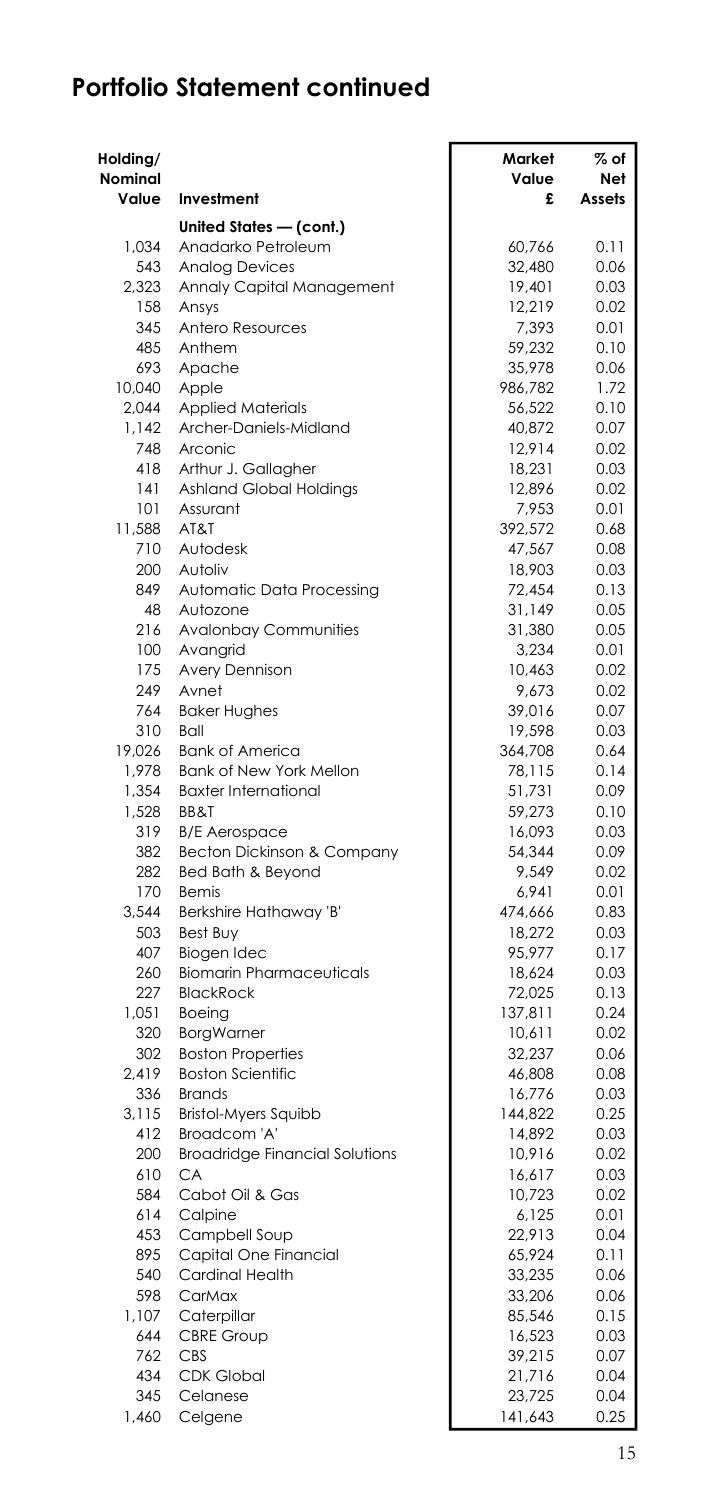| Holding/     |                                       | Market            | % of         |
|--------------|---------------------------------------|-------------------|--------------|
| Nominal      |                                       | Value             | Net          |
| Value        | Investment                            | £                 | Assets       |
|              | United States - (cont.)               |                   |              |
| 300          | Centene                               | 15.516            | 0.03         |
| 1,169        | Centerpoint Energy                    | 24,394            | 0.04         |
| 965          | CenturyLink                           | 20,057            | 0.03         |
| 565          | Cerner                                | 23,869            | 0.04         |
| 345          | CF Industries                         | 9,825             | 0.02         |
| 272          | C.H. Robinson Worldwide               | 16,490            | 0.03         |
| 134          | C.R. Bard                             | 25,849            | 0.05         |
| 2,087        | Charles Schwab                        | 71,442            | 0.12         |
| 381          | Charter Communications 'A'            | 93,631            | 0.16         |
| 583          | Cheniere Energy                       | 20,722            | 0.04         |
| 3,546        | Chevron                               | 339,631           | 0.59         |
| 54           | Chipotle Mexican Grill                | 18,349            | 0.03         |
| 792          | Church & Dwight                       | 28,581            | 0.05         |
| 477          | Cigna                                 | 56,623            | 0.10         |
| 182          | Cimarex Energy                        | 20,601            | 0.04         |
| 258          | Cincinnati Financial                  | 15,005            | 0.03         |
| 180          | Cintas                                | 17,009            | 0.03         |
| 9,493        | Cisco Systems                         | 236,053           | 0.41         |
| 491<br>5,365 | CIT Group                             | 17,605            | 0.03         |
| 1,071        | Citigroup<br>Citizens Financial Group | 265,441<br>32,406 | 0.46<br>0.06 |
| 448          | Citrix Systems                        | 33,804            | 0.06         |
| 340          | Clorox                                | 33,431            | 0.06         |
| 633          | CME Group                             | 61,124            | 0.11         |
| 502          | <b>CMS</b> Energy                     | 17,358            | 0.03         |
| 498          | Coach                                 | 14,416            | 0.03         |
| 7,658        | Coca-Cola                             | 257,666           | 0.45         |
| 1,152        | Cognizant Technology Solutions        | 53,673            | 0.09         |
| 1,693        | Colgate-Palmolive                     | 91,734            | 0.16         |
| 4,515        | Comcast 'A'                           | 270,811           | 0.47         |
| 341          | Comerica                              | 19,719            | 0.03         |
| 216          | <b>Commerce Bancshares</b>            | 10,427            | 0.02         |
| 265          | Computer Sciences                     | 13,415            | 0.02         |
| 681          | ConAgra Foods                         | 21,644            | 0.04         |
| 267          | Concho Resources                      | 29,346            | 0.05         |
| 471          | Conduent                              | 5,461             | 0.01         |
| 2,282        | ConocoPhillips                        | 94,599            | 0.16         |
| 566          | <b>Consolidated Edison</b>            | 34,261            | 0.06         |
| 297          | <b>Constellation Brands</b>           | 36,351            | 0.06         |
| 190          | Continental Resources                 | 8,038             | 0.01         |
| 1.788        | Corning                               | 36,382            | 0.06         |
| 828          | Costco Wholesale                      | 110,448           | 0.19         |
| 659          | Crown Castle International            | 46,487            | 0.08         |
| 265          | CSRA                                  | 7,182             | 0.01         |
| 1.684<br>257 | <b>CSX</b><br>Cummins                 | 53,259            | 0.09         |
| 1,993        | <b>CVS Caremark</b>                   | 29,423<br>135,792 | 0.05<br>0.24 |
| 1,112        | Danaher                               | 74,473            | 0.13         |
| 277          | Darden Restaurants                    | 16,706            | 0.03         |
| 299          | DaVita                                | 15,829            | 0.03         |
| 539          | Deere & Co                            | 46,790            | 0.08         |
| 361          | Dell Technologies Inc Class V         | 17,260            | 0.03         |
| 383          | Delta Air Lines                       | 16,205            | 0.03         |
| 574          | Dentsply Sirona                       | 26,961            | 0.05         |
| 1,055        | Devon Energy                          | 40,386            | 0.07         |
| 246          | <b>Digital Realty Trust</b>           | 20,732            | 0.04         |
| 779          | <b>Discover Financial Services</b>    | 46,359            | 0.08         |
| 382          | Discovery Communication 'A'           | 8,459             | 0.01         |
| 269          | Discovery Communication 'C'           | 6,077             | 0.01         |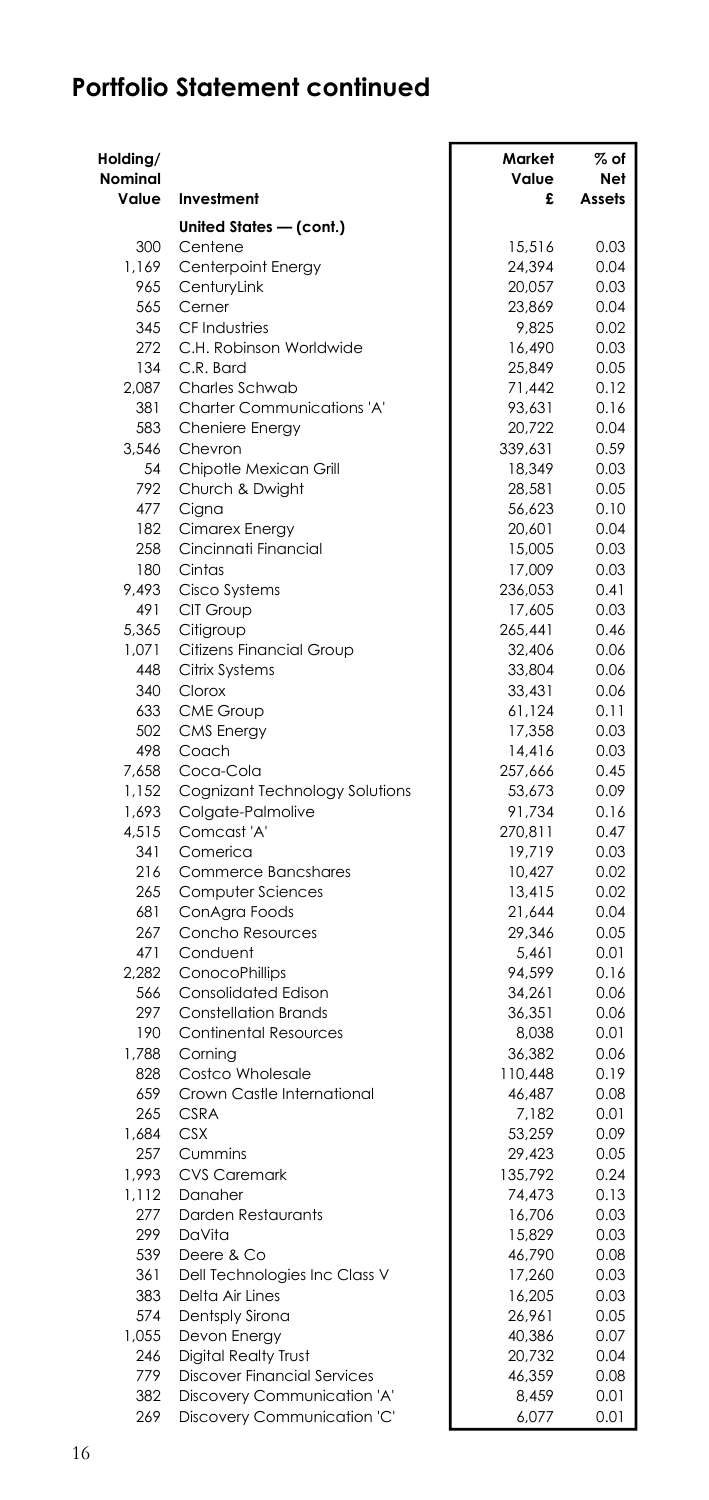| Holding/     |                                                       | Market            | % of         |
|--------------|-------------------------------------------------------|-------------------|--------------|
| Nominal      |                                                       | Value             | Net          |
| Value        | Investment                                            | £                 | Assets       |
|              | United States - (cont.)                               |                   |              |
| 484          | <b>DISH Network</b>                                   | 25.096            | 0.04         |
| 535<br>395   | <b>Dollar General</b><br><b>Dollar Tree</b>           | 32,328<br>25,109  | 0.06<br>0.04 |
| 1,162        | <b>Dominion Resources</b>                             | 71,948            | 0.13         |
| 382          | Dover                                                 | 24,925            | 0.04         |
| 2,082        | Dow Chemical                                          | 99,749            | 0.17         |
| 609          | Dr Horton                                             | 14,370            | 0.03         |
| 273          | Dr Pepper Snapple                                     | 20,154            | 0.04         |
| 335          | <b>DTE Energy</b>                                     | 27,150            | 0.05         |
| 1,143        | Duke Energy                                           | 72,713            | 0.13         |
| 555          | <b>Duke Realty</b>                                    | 12,158            | 0.02         |
| 71           | Dun & Bradstreet                                      | 7,180             | 0.01         |
| 341          | Eastman Chemical                                      | 21,836            | 0.04         |
| 1.940        | eBav                                                  | 48,336            | 0.08         |
| 484          | Ecolab                                                | 47,426            | 0.08         |
| 112          | <b>Edgewell Personal Care</b>                         | 6,932             | 0.01         |
| 528          | Edison International                                  | 31,413            | 0.05         |
| 356          | <b>Edwards Lifesciences</b>                           | 28,262            | 0.05         |
| 1,633        | El Du Pont De Nemours<br><b>Electronic Arts</b>       | 99,456            | 0.17         |
| 503<br>1,836 | Eli Lilly & Co                                        | 33,492<br>116,542 | 0.06<br>0.20 |
| 1.231        | <b>Emerson Electric</b>                               | 58,135            | 0.10         |
| 339          | Entergy                                               | 20,045            | 0.03         |
| 1,077        | <b>EOG Resources</b>                                  | 93,129            | 0.16         |
| 308          | <b>EQT</b>                                            | 15,856            | 0.03         |
| 254          | Equifax                                               | 25,180            | 0.04         |
| 172          | Equinix                                               | 52,882            | 0.09         |
| 573          | <b>Equity Residential</b>                             | 30,037            | 0.05         |
| 118          | <b>Essex Property Trust</b>                           | 22,214            | 0.04         |
| 392          | Estée Lauder                                          | 25,516            | 0.04         |
| 466          | E-Trade Financial                                     | 14,219            | 0.02         |
| 561          | <b>Eversource Energy</b>                              | 25,582            | 0.04         |
| 1,703        | Exelon                                                | 49,802            | 0.09         |
| 227          | Expedia                                               | 22,114            | 0.04         |
| 355          | Expeditors International of                           |                   |              |
| 1,127        | Washington                                            | 15.782            | 0.03         |
| 200          | <b>Express Scripts Holding</b><br>Extra Space Storage | 66,669<br>12,107  | 0.12<br>0.02 |
| 7.864        | Exxon Mobil                                           | 559,602           | 0.98         |
| 135          | <b>F5 Networks</b>                                    | 16,044            | 0.03         |
| 4,175        | Facebook 'A'                                          | 442,008           | 0.77         |
| 520          | Fastenal                                              | 20,583            | 0.04         |
| 220          | <b>Federal Realty Investment Trust</b>                | 25,376            | 0.04         |
| 467          | Fedex                                                 | 72,293            | 0.13         |
| 609          | <b>Fidelity National information</b>                  |                   |              |
|              | Services                                              | 38,772            | 0.07         |
| 1,429        | <b>Fifth Third Bancorp</b>                            | 32,447            | 0.06         |
| 250          | First Republic Bank                                   | 19,035            | 0.03         |
| 115          | <b>First Solar</b>                                    | 3,444             | 0.01         |
| 963          | FirstEnergy                                           | 24.248            | 0.04         |
| 414          | Fiserv                                                | 37,410            | 0.07         |
| 188          | <b>Fleetcor Technologies</b>                          | 23,244            | 0.04         |
| 311          | Flowserve                                             | 12,756            | 0.02         |
| 308          | Fluor                                                 | 13,565            | 0.02         |
| 218<br>499   | <b>FMC Corporation</b><br><b>FNF Group</b>            | 10,647            | 0.02         |
| 263          | Foot Locker                                           | 13,955<br>15,300  | 0.02<br>0.03 |
| 7,188        | Ford Motor Company                                    | 74,553            | 0.13         |
| 465          | Fortive                                               | 20,994            | 0.04         |
|              |                                                       |                   |              |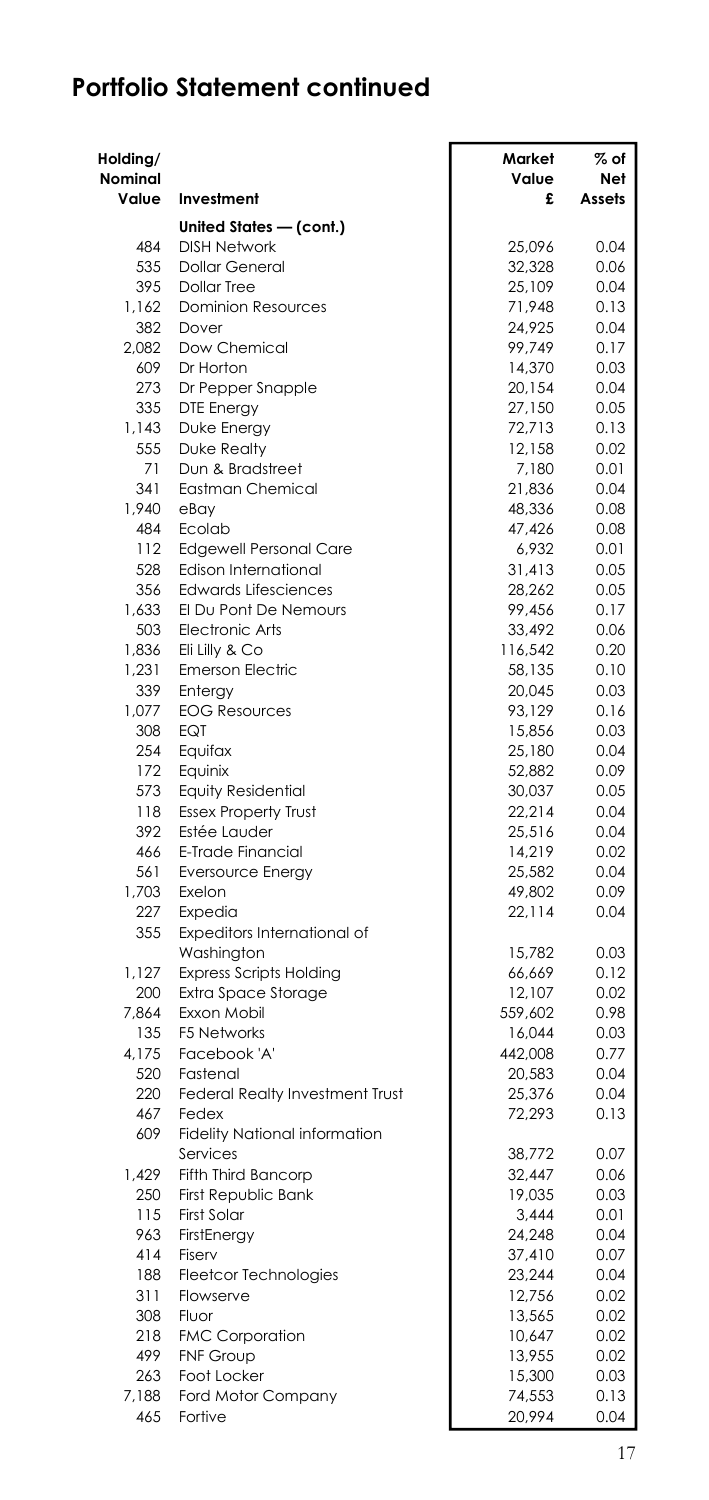| Holding/<br>Nominal<br>Value | Investment                                             | Market<br>Value<br>£ | % of<br>Net<br>Assets    |
|------------------------------|--------------------------------------------------------|----------------------|--------------------------|
|                              |                                                        |                      |                          |
| 300                          | United States - (cont.)                                | 13,465               | 0.02                     |
| 698                          | Fortune Brands<br>Franklin Resources                   | 23,485               | 0.04                     |
| 2.426                        | Freeport-McMoRan Copper & Gold                         | 30,062               | 0.05                     |
| 2,855                        | Frontier Communications                                | 8,380                | 0.01                     |
| 580                          | Gap                                                    | 11,376               | 0.02                     |
| 540                          | <b>General Dynamics</b>                                | 78,669               | 0.14                     |
| 16,663                       | General Electric                                       | 430,141              | 0.75                     |
| 813                          | General Growth Properties                              | 16,610               | 0.03                     |
| 1.080                        | <b>General Mills</b>                                   | 54,459               | 0.09                     |
| 2,554                        | <b>General Motors</b>                                  | 79,006               | 0.14                     |
| 399                          | Gentex                                                 | 6,790                | 0.01                     |
| 367                          | <b>Genuine Parts</b>                                   | 29,813               | 0.05                     |
| 2,462                        | Gilead Sciences                                        | 148,646              | 0.26                     |
| 200                          | <b>Global Payments</b>                                 | 12,768               | 0.02                     |
| 701                          | Goldman Sachs Group                                    | 142,344              | 0.25                     |
| 428                          | Goodyear Tire & Rubber                                 | 10,833               | 0.02                     |
| 499<br>1,651                 | <b>H&amp;R Block</b><br>Halliburton                    | 9,767<br>74,471      | 0.02<br>0.13             |
| 800                          | Hanesbrands                                            | 14,511               | 0.03                     |
| 536                          | Harley-Davidson                                        | 25,808               | 0.04                     |
| 196                          | Harman International Industries                        | 17,905               | 0.03                     |
| 194                          | Harris                                                 | 16,217               | 0.03                     |
| 797                          | <b>Hartford Financial Services Group</b>               | 32.040               | 0.06                     |
| 200                          | Hasbro                                                 | 13,765               | 0.02                     |
| 511                          | <b>HCA Insurance Holdings</b>                          | 33,506               | 0.06                     |
| 878                          | <b>HCP</b>                                             | 21,883               | 0.04                     |
| 322                          | Helmerich & Payne                                      | 20,822               | 0.04                     |
| 243                          | Henry Schein                                           | 31,500               | 0.05                     |
| 372                          | <b>Hershey Foods</b>                                   | 32,146               | 0.06                     |
| 650                          | Hess                                                   | 31,688               | 0.06                     |
| 3,068                        | Hewlett - Packard                                      | 58,102               | 0.10                     |
| 76                           | Hilton Grand Vac. I                                    | 1,581                | $\overline{\phantom{0}}$ |
| 254                          | <b>Hilton Worldwide</b>                                | 11,622               | 0.02                     |
| 363                          | HollyFrontier                                          | 9,014                | 0.02                     |
| 430                          | Hologic                                                | 14,227               | 0.02                     |
| 2,326                        | Home Depot                                             | 259,774              | 0.45                     |
| 1,438<br>976                 | Honeywell International<br><b>Hormel Foods</b>         | 140,137              | 0.24<br>0.05             |
| 1,057                        | <b>Host Hotels &amp; Resorts</b>                       | 28,518<br>15,922     | 0.03                     |
| 3,453                        | HP                                                     | 42,248               | 0.07                     |
| 263                          | Humana                                                 | 44,620               | 0.08                     |
| 1,940                        | Huntington Bancshares                                  | 21,737               | 0.04                     |
| 1,804                        | <b>IBM</b>                                             | 249,889              | 0.44                     |
| 603                          | <b>Illinois Tool Works</b>                             | 61,230               | 0.11                     |
| 252                          | Illumina                                               | 33,941               | 0.06                     |
| 453                          | Incyte                                                 | 44,213               | 0.08                     |
| 120                          | Ingredion                                              | 12,414               | 0.02                     |
| 8,932                        | Intel                                                  | 270,560              | 0.47                     |
| 1,107                        | IntercontinentalExchange                               | 52,096               | 0.09                     |
| 194                          | International Flavors & Fragrances                     | 18,591               | 0.03                     |
| 757                          | <b>International Paper</b>                             | 33,484               | 0.06                     |
| 1,031                        | Interpublic Group                                      | 20,120               | 0.04                     |
| 435                          | Intuit                                                 | 41,854               | 0.07                     |
| 64                           | Intuitive Surgical                                     | 34,962               | 0.06                     |
| 400                          | Iron Mountain                                          | 11,031               | 0.02                     |
| 240                          | Jacobs Engineering Group                               | 11,378               | 0.02                     |
| 244<br>187                   | <b>JB Hunt Transport Services</b><br><b>JM Smucker</b> | 19,994<br>20,112     | 0.03<br>0.04             |
| 5,158                        | Johnson & Johnson                                      | 487,350              | 0.85                     |
|                              |                                                        |                      |                          |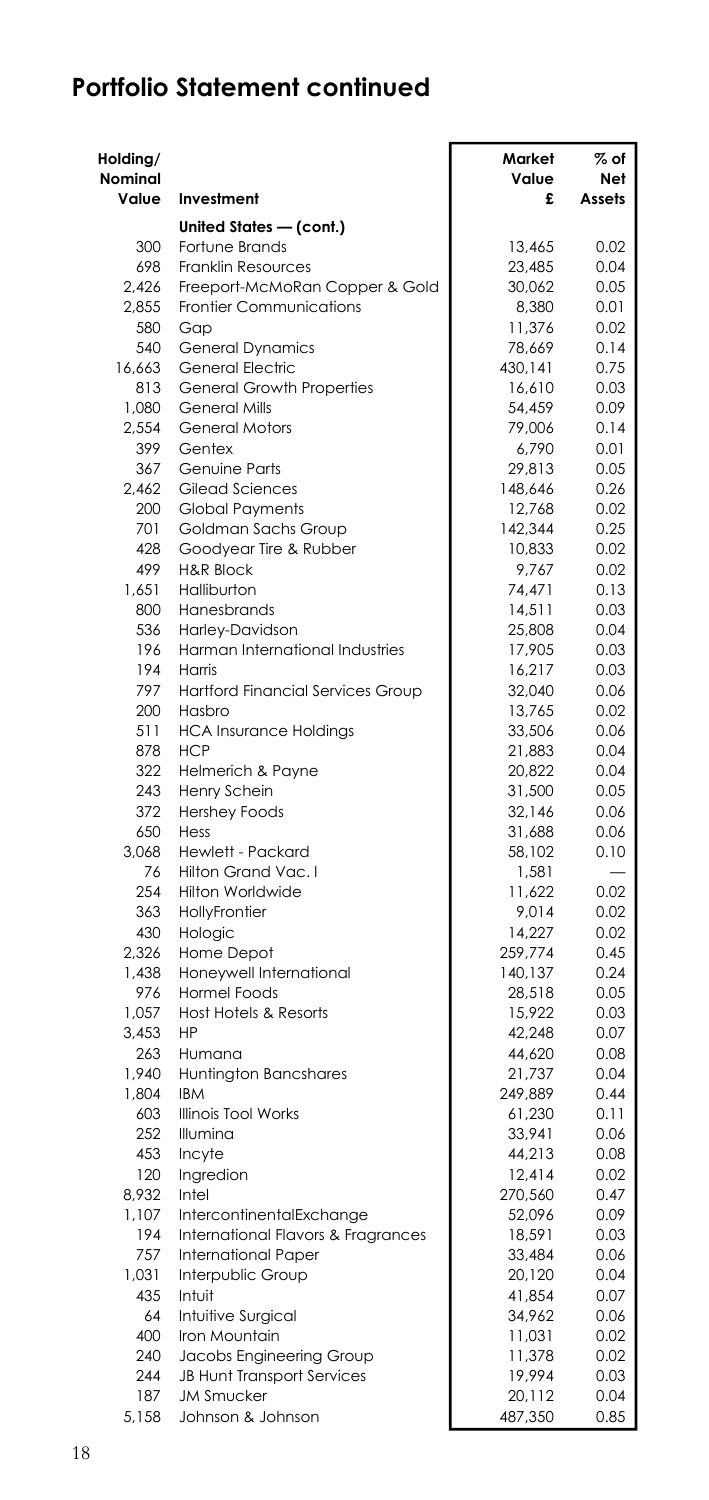| Holding/<br>Nominal |                                                     | Market<br>Value  | % of<br>Net  |
|---------------------|-----------------------------------------------------|------------------|--------------|
| Value               | Investment                                          | £                | Assets       |
|                     | United States - (cont.)                             |                  |              |
| 6.799               | JP Morgan Chase & Co                                | 491,385          | 0.86         |
| 820                 | <b>Juniper Networks</b>                             | 18,842           | 0.03         |
| 268                 | Kansas City Southern                                | 18,260           | 0.03         |
| 416                 | Kellogg's                                           | 24,472           | 0.04         |
| 2,160               | Keycorp                                             | 33,249           | 0.06         |
| 231<br>687          | Keysight Technologies<br>Kimberley-Clark            | 6,984<br>64,860  | 0.01<br>0.11 |
| 1,240               | <b>Kimco Realty</b>                                 | 25,845           | 0.05         |
| 3.630               | Kinder Morgan                                       | 66,112           | 0.12         |
| 299                 | <b>KLA-Tencor</b>                                   | 19,847           | 0.03         |
| 271                 | Kohls                                               | 9,138            | 0.02         |
| 1,100               | <b>Kraft Heinz</b>                                  | 78,621           | 0.14         |
| 1,702               | Kroger                                              | 48,174           | 0.08         |
| 156                 | L3 Technologies                                     | 18,776           | 0.03         |
| 180                 | Labatory Corporation of America                     |                  |              |
|                     | Holdings                                            | 19,876           | 0.03         |
| 300                 | Lam Research                                        | 27,151           | 0.05         |
| 227                 | Lamb Weston Holdings                                | 6,899            | 0.01         |
| 671                 | Las Vegas Sands                                     | 30,715           | 0.05         |
| 130                 | Lear                                                | 15,365           | 0.03         |
| 248                 | Lennar                                              | 9,099            | 0.02         |
| 322                 | Leucadia National                                   | 6,244            | 0.01         |
| 595<br>250          | Level 3 Communications<br>Liberty Broadband Class C | 28,600<br>15,708 | 0.05<br>0.03 |
| 114                 | Liberty Expedia Holdings                            | 3,945            | 0.01         |
| 296                 | Liberty Media Corp-Liberty SiriusXM                 | 8.476            | 0.01         |
| 747                 | Liberty Media Interactive                           | 11,880           | 0.02         |
| 152                 | Liberty Real Estate Investment Trust                | 5,030            | 0.01         |
| 571                 | <b>Lincoln National</b>                             | 31,862           | 0.06         |
| 454                 | Linear Technology                                   | 23,334           | 0.04         |
| 355                 | <b>LKQ</b>                                          | 9,220            | 0.02         |
| 533                 | Lockheed Martin                                     | 110,792          | 0.19         |
| 837                 | Loews                                               | 32,068           | 0.06         |
| 1,646               | Lowes                                               | 97,397           | 0.17         |
| 200                 | Lululemon Athletica                                 | 11,336           | 0.02         |
| 250                 | M&T Bank                                            | 32,587           | 0.06         |
| 426                 | Macerich                                            | 24,393           | 0.04         |
| 874                 | Macy's                                              | 21,416           | 0.04         |
| 69                  | Manpower                                            | 5,236            | 0.01         |
| 2,132<br>1,041      | Marathon Oil<br>Marathon Petroleum                  | 30,445           | 0.05<br>0.07 |
| 27                  | Markel                                              | 41,635<br>19,812 | 0.03         |
| 692                 | Marriott International 'A'                          | 46,949           | 0.08         |
| 925                 | Marsh & Mclennan                                    | 51,775           | 0.09         |
| 112                 | Martin Marietta Materials                           | 20,374           | 0.04         |
| 724                 | Masco                                               | 19,191           | 0.03         |
| 1,800               | Mastercard 'A'                                      | 161,746          | 0.28         |
| 483                 | Mattel                                              | 11,839           | 0.02         |
| 518                 | Maxim Integrated Products                           | 17,399           | 0.03         |
| 267                 | McCormick & Company                                 | 19,977           | 0.03         |
| 1,538               | McDonald's                                          | 154,459          | 0.27         |
| 407                 | Mckesson                                            | 49,076           | 0.09         |
| 267                 | Mead Johnson Nutrition                              | 15,469           | 0.03         |
| 5.213               | Merck & Company                                     | 267,118          | 0.47         |
| 1,672               | Metlife                                             | 75,308           | 0.13         |
| 50                  | Mettler-Toledo International                        | 17,395           | 0.03         |
| 953                 | <b>MGM Resorts International</b>                    | 22,762           | 0.04         |
| 300                 | Michael Kors Holdings                               | 10,472           | 0.02<br>0.03 |
| 362                 | Microchip Technology                                | 19,812           |              |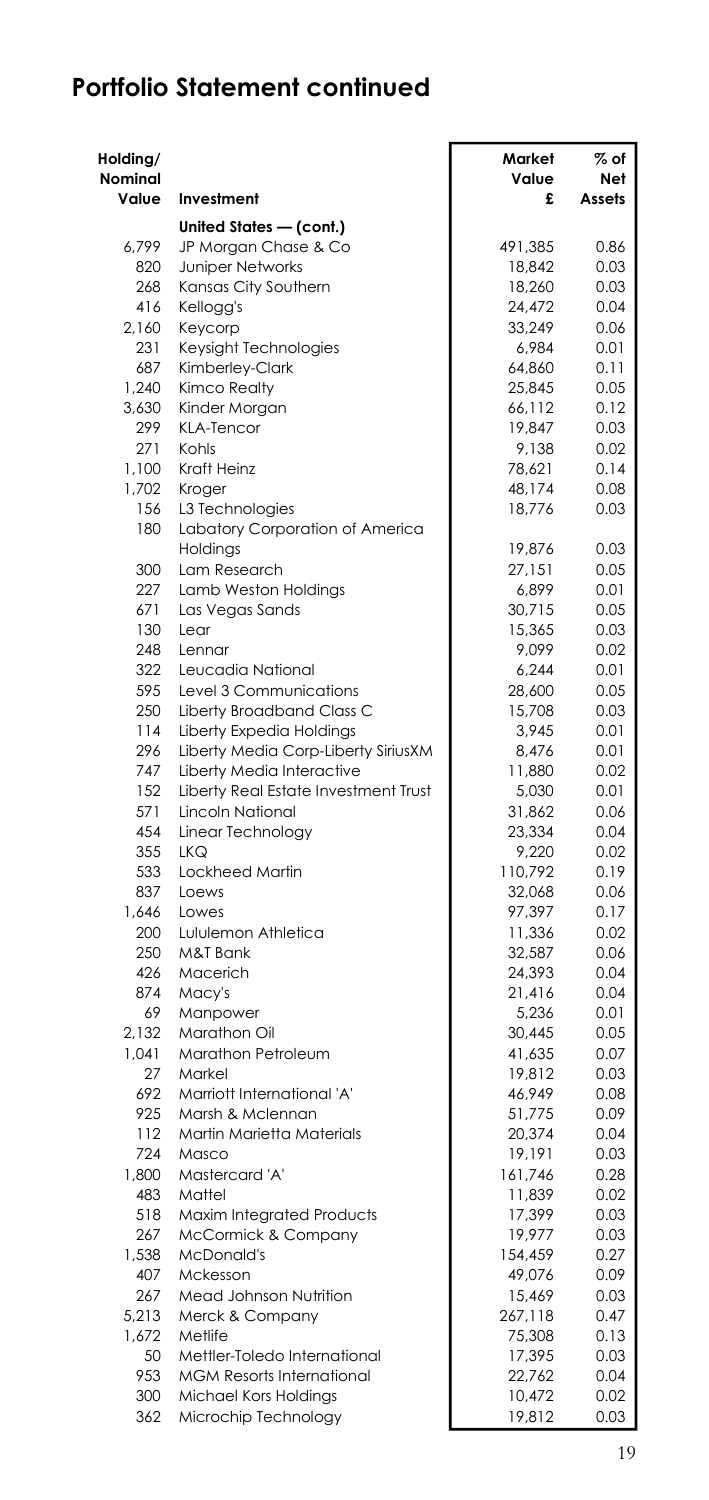| Holding/     |                                          | Market           | % of         |
|--------------|------------------------------------------|------------------|--------------|
| Nominal      |                                          | Value            | Net          |
| Value        | Investment                               | £                | Assets       |
|              | United States - (cont.)                  |                  |              |
| 1.841        | Micron Technology                        | 33.529           | 0.06         |
| 14,205       | Microsoft                                | 732,912          | 1.28         |
| 111          | Mohawk Industries                        | 18,470           | 0.03         |
| 281          | Molson Coors Brewing                     | 22,255           | 0.04         |
| 2.898        | Mondelez International                   | 106,802          | 0.19         |
| 811<br>1.238 | Monsanto<br>Monster Beverage Corporation | 72,000<br>45,298 | 0.13<br>0.08 |
| 393          | Moodys                                   | 31,689           | 0.06         |
| 2.565        | Morgan Stanley                           | 94,065           | 0.16         |
| 751          | Mosaic                                   | 19,498           | 0.03         |
| 348          | Motorola Solutions                       | 23,547           | 0.04         |
| 303          | Murphy Oil                               | 7,687            | 0.01         |
| 250          | Nasdaq OMX                               | 13,940           | 0.02         |
| 825          | National Oilwell Varco                   | 25,813           | 0.04         |
| 762          | Navient                                  | 10,630           | 0.02         |
| 303          | <b>NCR</b>                               | 10,587           | 0.02         |
| 565          | NetApp                                   | 16,802           | 0.03         |
| 766          | Netflix                                  | 83,219           | 0.15         |
| 768          | New York Community Bancorp               | 10,074           | 0.02         |
| 914          | Newell Rubbermaid                        | 35,380           | 0.06         |
| 393          | Newfield Exploration                     | 13,612           | 0.02         |
| 1,016        | Newmont Mining                           | 28,631           | 0.05         |
| 1,418<br>875 | News Class A<br>NextEra Energy           | 13,971<br>85,841 | 0.02<br>0.15 |
| 2,009        | Nike                                     | 86,992           | 0.15         |
| 440          | Nisource                                 | 7,992            | 0.01         |
| 667          | Noble Energy                             | 20,314           | 0.04         |
| 262          | Nordstrom                                | 9,636            | 0.02         |
| 513          | Norfolk Southern                         | 46,804           | 0.08         |
| 485          | Northern Trust                           | 36,256           | 0.06         |
| 317          | Northrop Grumman                         | 59,741           | 0.10         |
| 778          | <b>NRG Energy</b>                        | 9,205            | 0.02         |
| 693          | Nucor                                    | 34,796           | 0.06         |
| 945          | Nvidia                                   | 81,465           | 0.14         |
| 8            | <b>NVR</b>                               | 11,213           | 0.02         |
| 1,427        | Occidental Petroleum                     | 81,239           | 0.14         |
| 396          | Omnicom Group                            | 27,807           | 0.05         |
| 406          | Oneok                                    | 18,892           | 0.03         |
| 5,916<br>179 | Oracle<br>O'Reilly Automotive            | 191,103          | 0.33<br>0.07 |
| 585          | Paccar                                   | 41,432<br>32,296 | 0.06         |
| 129          | Palo Alto Networks                       | 14,667           | 0.03         |
| 152          | Park Hotels and Resorts                  | 3,669            | 0.01         |
| 275          | Parker Hannifin                          | 33,062           | 0.06         |
| 624          | Paychex                                  | 31,583           | 0.06         |
| 2,033        | Paypal                                   | 69,962           | 0.12         |
| 799          | People's United Financial                | 13,030           | 0.02         |
| 2,661        | PepsiCo                                  | 223,121          | 0.39         |
| 11,376       | Pfizer                                   | 304,636          | 0.53         |
| 931          | PG&E                                     | 46,515           | 0.08         |
| 2.952        | Philip Morris International              | 219,362          | 0.38         |
| 919          | Phillips 66                              | 63,275           | 0.11         |
| 200          | Pinnacle West Capital                    | 12,753           | 0.02         |
| 315          | <b>Pioneer Natural Resources</b>         | 46,979           | 0.08         |
| 926          | <b>PNC Financial Services</b>            | 91,943           | 0.16         |
| 121          | Polaris Industries                       | 8,539            | 0.01         |
| 434          | <b>PPG</b> Industries                    | 34,512           | 0.06         |
| 1,341        | PPL                                      | 37,912           | 0.07         |
| 522          | Praxair                                  | 50,405           | 0.09         |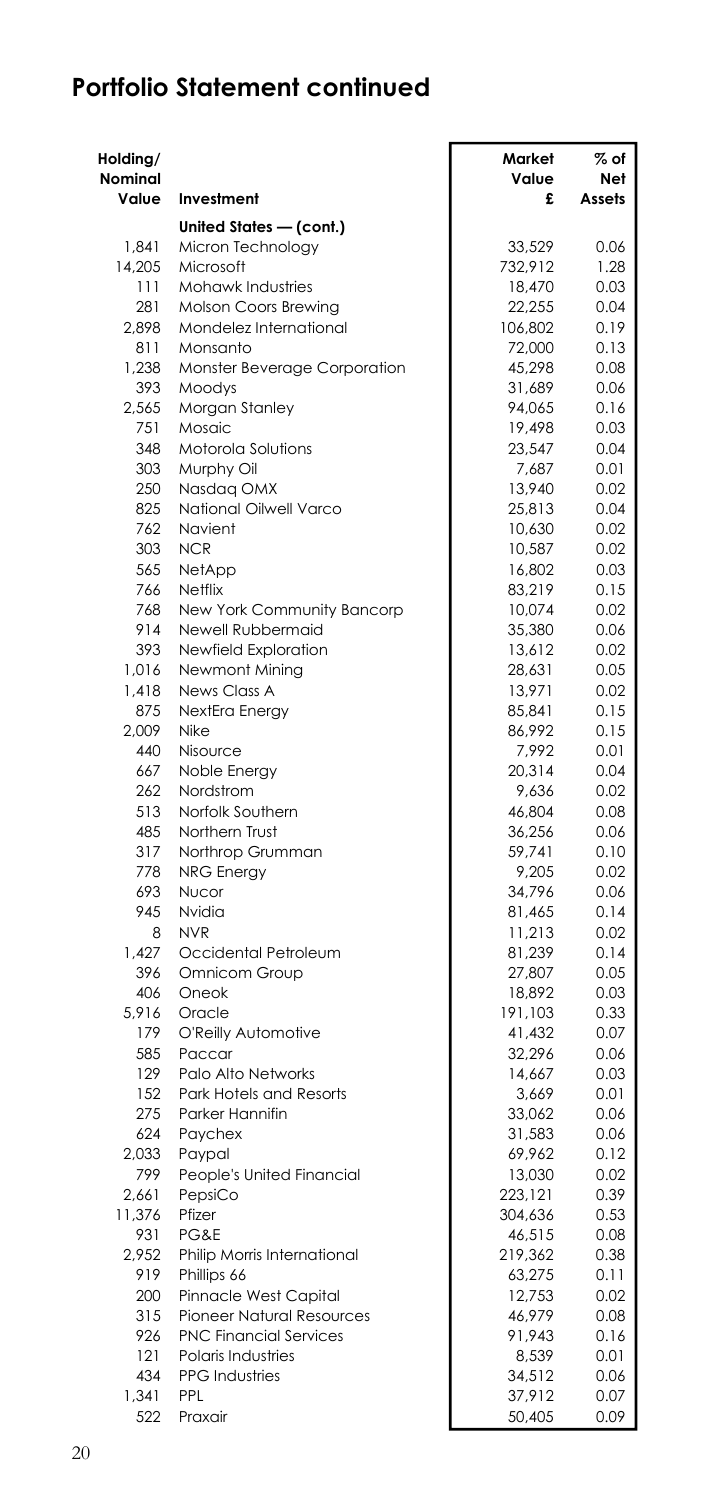| Holding/     |                                                  | Market            | % of         |
|--------------|--------------------------------------------------|-------------------|--------------|
| Nominal      |                                                  | Value             | Net          |
| Value        | Investment                                       | £                 | Assets       |
|              | United States - (cont.)                          |                   |              |
| 95           | Priceline.com                                    | 120.817           | 0.21         |
| 412<br>5,037 | Principal Financial Group<br>Procter & Gamble    | 20,167<br>347,885 | 0.04<br>0.61 |
| 789          | Progressive                                      | 23,724            | 0.04         |
| 984          | Prologis                                         | 42,730            | 0.07         |
| 799          | <b>Prudential Financial</b>                      | 69,847            | 0.12         |
| 1,049        | Public Service                                   | 38,054            | 0.07         |
| 272          | <b>Public Storage</b>                            | 48,563            | 0.08         |
| 142          | <b>PVH Corporation</b>                           | 10,772            | 0.02         |
| 192          | Qorvo                                            | 9,067             | 0.02         |
| 2,775        | Qualcomm                                         | 152,580           | 0.27         |
| 176          | <b>Quality Care Properties</b>                   | 2,352             |              |
| 437          | <b>Quest Diagnostics</b>                         | 33,533            | 0.06         |
| 261          | Quintiles Transnational                          | 16,632            | 0.03         |
| 111          | Ralph Lauren                                     | 7,880             | 0.01         |
| 236          | <b>Range Resources</b>                           | 6,621             | 0.01         |
| 548<br>402   | Raytheon                                         | 65,783            | 0.11<br>0.03 |
| 435          | Realty Income<br><b>Red Hat</b>                  | 19,581<br>26,267  | 0.05         |
| 200          | <b>Regency Centers</b>                           | 11,369            | 0.02         |
| 150          | Regeneron Pharmaceuticals                        | 45,433            | 0.08         |
| 2,155        | Regions Financial                                | 26,384            | 0.05         |
| 341          | Republic Services                                | 16,104            | 0.03         |
| 200          | ResMed                                           | 10,746            | 0.02         |
| 1,517        | Reynolds American                                | 69,678            | 0.12         |
| 237          | Robert Half International                        | 9,672             | 0.02         |
| 317          | Rockwell Automation                              | 36,898            | 0.06         |
| 245          | Rockwell Collins                                 | 18,246            | 0.03         |
| 231          | Roper Industries                                 | 35,571            | 0.06         |
| 753          | <b>Ross Stores</b>                               | 41,496            | 0.07         |
| 464          | S&P Global                                       | 43,263            | 0.08         |
| 1,144        | Salesforce.Com                                   | 70,890            | 0.12         |
| 230          | <b>SBA Communications</b>                        | 19.962            | 0.03         |
| 250          | Scana                                            | 14,828            | 0.03         |
| 2,588<br>202 | Schlumberger<br>Scripps Networks Interactive 'A' | 182,242<br>12,597 | 0.32<br>0.02 |
| 385          | Sealed Air                                       | 15,182            | 0.03         |
| 178          | SEI Investments                                  | 7,598             | 0.01         |
| 454          | Sempra Energy (ADR)                              | 37,992            | 0.07         |
| 332          | ServiceNow                                       | 22,689            | 0.04         |
| 146          | Sherwin-Williams                                 | 33,958            | 0.06         |
| 597          | Simon Property Group                             | 90,099            | 0.16         |
| 4.043        | Sirius XM Holdings                               | 15,400            | 0.03         |
| 393          | Skyworks Solutions                               | 25,069            | 0.04         |
| 172          | SI Green Realty Corporation                      | 15,088            | 0.03         |
| 100          | Snap-on                                          | 14,648            | 0.03         |
| 278          | Southwest Airlines                               | 11,717            | 0.02         |
| 1,831        | Southwestern Energy Company                      |                   |              |
|              | (ADR)                                            | 73,578            | 0.13         |
| 1,286        | Spectra Energy                                   | 44,478            | 0.08         |
| 698          | Sprint                                           | 4,932             | 0.01         |
| 394          | <b>Stanley Black &amp; Decker</b>                | 38,442            | 0.07         |
| 1,175        | <b>Staples</b>                                   | 9,009             | 0.02         |
| 2,590<br>719 | Starbucks<br><b>State Street Boston</b>          | 123,169<br>49,261 | 0.21<br>0.09 |
| 239          | Stericycle                                       | 15,644            | 0.03         |
| 605          | Stryker                                          | 61,218            | 0.11         |
| 919          | Suntrust Banks                                   | 42,961            | 0.07         |
| 1,111        | Symantec                                         | 23,697            | 0.04         |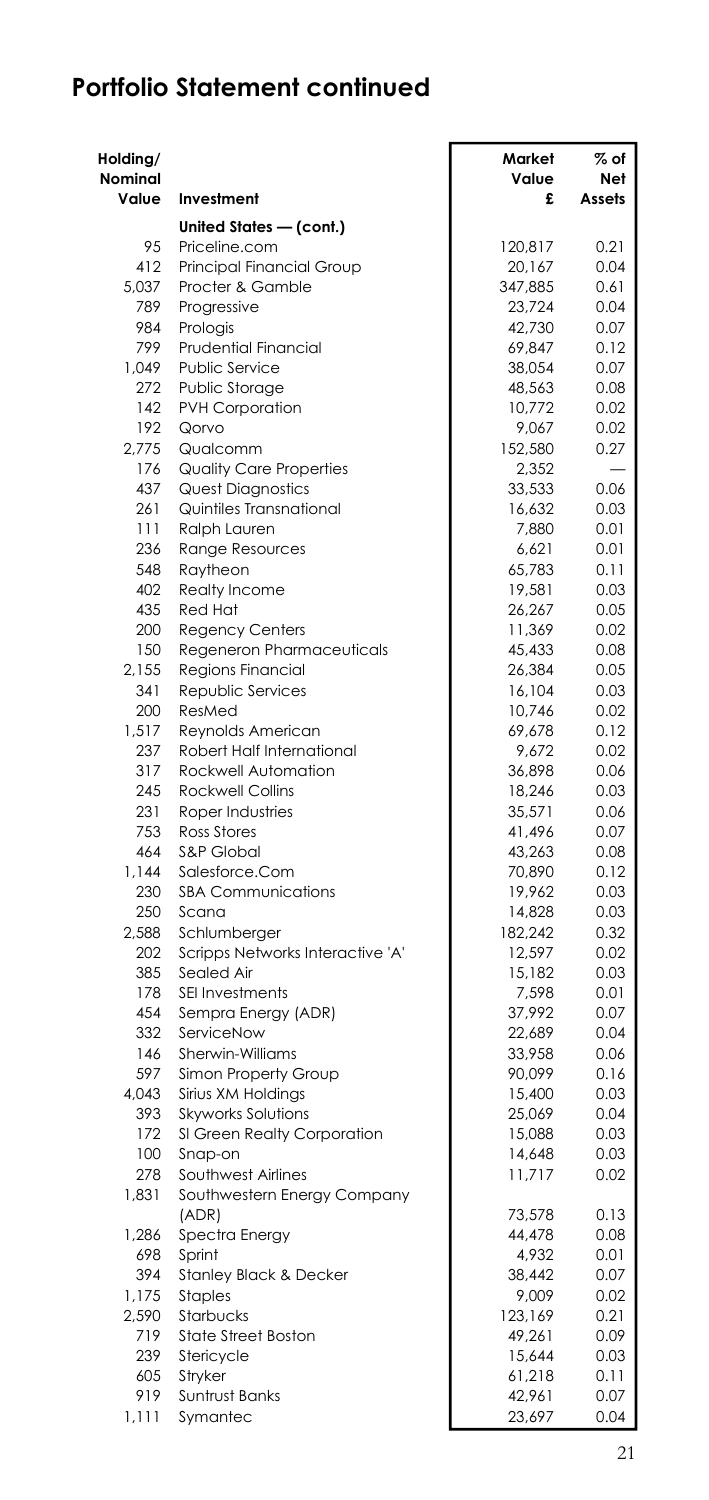| Holding/<br>Nominal |                                    | Market<br>Value   | $\%$ of<br>Net |
|---------------------|------------------------------------|-------------------|----------------|
| Value               | Investment                         | £                 | Assets         |
|                     | United States - (cont.)            |                   |                |
| 1,551               | Synchrony Financial                | 46.802            | 0.08           |
| 300                 | Synopsys                           | 15,103            | 0.03           |
| 967                 | Sysco                              | 43,818            | 0.08           |
| 383                 | T. Rowe Price Group                | 23,370            | 0.04           |
| 431                 | T.D. Ameritrade Holding            | 16,708            | 0.03           |
| 1.045               | Target                             | 61,137            | 0.11           |
| 556                 | Tegna, Inc.                        | 9,961             | 0.02           |
| 212                 | <b>Tesla Motors</b>                | 40,955            | 0.07           |
| 173<br>1,899        | Tesoro<br><b>Texas Instruments</b> | 11,411            | 0.02<br>0.20   |
| 506                 | Textron                            | 117,300<br>20,680 | 0.04           |
| 726                 | Thermo Fisher Scientific           | 87,379            | 0.15           |
| 166                 | Tiffany & Co                       | 11,223            | 0.02           |
| 1,458               | <b>Time Warner</b>                 | 112,683           | 0.20           |
| 1,247               | <b>TJX</b>                         | 78,373            | 0.14           |
| 622                 | T-Mobile US                        | 29,574            | 0.05           |
| 225                 | Torchmark                          | 13,737            | 0.02           |
| 260                 | <b>Total Systems Services</b>      | 11,490            | 0.02           |
| 166                 | <b>Tractor Supply</b>              | 10,490            | 0.02           |
| 95                  | TransDigm Group                    | 19,631            | 0.03           |
| 519                 | Travelers                          | 50,206            | 0.09           |
| 565                 | Trimble Navigation                 | 14,250            | 0.02           |
| 355                 | Tripadvisor                        | 15,369            | 0.03           |
| 2,487               | Twenty-First Century Fox 'A'       | 61,165            | 0.11           |
| 185<br>1,277        | Twenty-First Century Fox 'B'       | 4,437             | 0.01           |
| 474                 | Twitter<br><b>Tyson Foods</b>      | 18,351<br>24,112  | 0.03<br>0.04   |
| 500                 | <b>UDR</b>                         | 14,758            | 0.03           |
| 97                  | Ulta Salon Cosmetics & Fragrance   | 20,823            | 0.04           |
| 353                 | <b>Under Armour</b>                | 8,810             | 0.02           |
| 244                 | Under Armour                       | 5,285             | 0.01           |
| 1,511               | <b>Union Pacific</b>               | 130,757           | 0.23           |
| 157                 | <b>United Continental</b>          | 9.637             | 0.02           |
| 1,786               | United Health Group                | 238,178           | 0.42           |
| 1,281               | <b>United Parcel Services</b>      | 120,707           | 0.21           |
| 193                 | <b>United Rentals</b>              | 17,075            | 0.03           |
| 1,444               | United Technologies                | 131,530           | 0.23           |
| 167                 | <b>Universal Health Services</b>   | 15,468            | 0.02           |
| 463                 | Unum Group                         | 17,254            | 0.03           |
| 3,201               | <b>US Bancorp</b>                  | 137,182           | 0.24           |
| 864                 | <b>Valero Energy</b>               | 47,207            | 0.08           |
| 140<br>200          | Valspar<br>Vantiv 'A'              | 12,310            | 0.02<br>0.02   |
| 200                 | Varian Medical Systems             | 10,289<br>14,875  | 0.03           |
| 955                 | Ventas                             | 48,250            | 0.08           |
| 2,191               | Vereit                             | 15,607            | 0.03           |
| 227                 | VeriSign                           | 15,152            | 0.02           |
| 362                 | <b>Verisk Analytics</b>            | 24,584            | 0.04           |
| 7,646               | Verizon Communications             | 332,279           | 0.58           |
| 186                 | Versum Materials Inc               | 4,240             | 0.01           |
| 674                 | <b>Vertex Pharmaceuticals</b>      | 45,800            | 0.08           |
| 641                 | VF                                 | 27,275            | 0.05           |
| 596                 | Viacom 'B'                         | 18,933            | 0.03           |
| 3,503               | Visa                               | 235,613           | 0.41           |
| 135                 | Vmware                             | 9,120             | 0.02           |
| 314                 | Vornado Realty Trust               | 27,113            | 0.05           |
| 304                 | Voya Financial                     | 10,236            | 0.02           |
| 275                 | Vulcan Materials                   | 28,117            | 0.05           |
| 75                  | W.W. Grainger                      | 14,560            | 0.03           |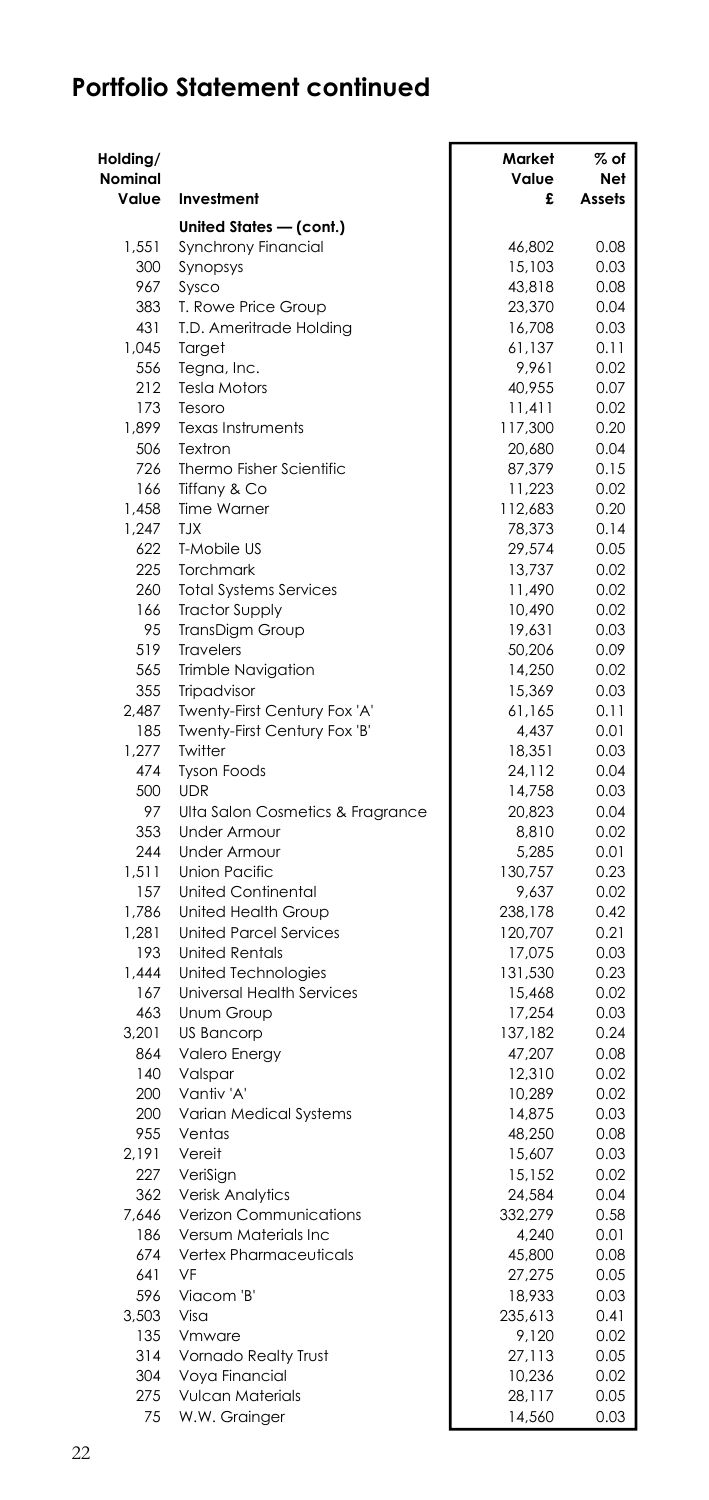| Holding/<br>Nominal<br>Value | Investment                                                        | Market<br>Value<br>£ | $%$ of<br>Net<br>Assets |
|------------------------------|-------------------------------------------------------------------|----------------------|-------------------------|
|                              | United States - (cont.)                                           |                      |                         |
| 124                          | Wabtec                                                            | 8,593                | 0.01                    |
| 1,772                        | Walgreens                                                         | 122,545              | 0.21                    |
| 2.896                        | <b>Wal-Mart Stores</b>                                            | 161,669              | 0.28                    |
| 3,020                        | <b>Walt Disney</b>                                                | 266,992              | 0.47                    |
| 851                          | Waste Management                                                  | 49,282               | 0.09                    |
| 221                          | Waters                                                            | 25,710               | 0.04                    |
| 494                          | <b>WEC Energy Group</b>                                           | 23,920               | 0.04                    |
| 9,454                        | Wells Fargo & Co                                                  | 434,624              | 0.76                    |
| 586                          | Welltower                                                         | 32,206               | 0.05                    |
| 510                          | <b>Western Digital</b>                                            | 29,820               | 0.05                    |
| 962                          | Western Union                                                     | 17,624               | 0.03                    |
| 540                          | Westrock                                                          | 23,463               | 0.04                    |
| 1,466                        | Weyerhaeuser                                                      | 37,155               | 0.06                    |
| 127                          | Whirlpool                                                         | 19,308               | 0.03                    |
| 771                          | wholefoodsmarket                                                  | 19,674               | 0.03                    |
| 1,404                        | Williams Companies                                                | 33,210               | 0.06                    |
| 248                          | Workday                                                           | 16,458               | 0.03                    |
| 212                          | <b>WR Berkley</b>                                                 | 11,777               | 0.02                    |
| 227<br>207                   | Wyndham Worldwide                                                 | 14,418               | 0.03<br>0.02            |
| 1,018                        | Wynn Resorts<br><b>Xcel Energy</b>                                | 15,643<br>34,160     | 0.06                    |
| 2,354                        | Xerox                                                             | 13,644               | 0.02                    |
| 438                          | Xilinx                                                            | 21,039               | 0.03                    |
| 332                          | Xvlem                                                             | 13,311               | 0.02                    |
| 1,607                        | Yahoo!                                                            | 55,925               | 0.10                    |
| 722                          | Yum China Holdings Inc                                            | 15,483               | 0.02                    |
| 722                          | Yum! Brands                                                       | 38,478               | 0.07                    |
| 348                          | <b>Zimmer Holdings</b>                                            | 32,714               | 0.05                    |
| 368                          | Zions Bancorporation                                              | 13,341               | 0.02                    |
| 917                          | <b>Zoetis</b>                                                     | 40,524               | 0.07                    |
|                              |                                                                   | 30,260,100           | 52.74                   |
|                              | SOUTH AMERICA - 0.93% (0.53%)                                     |                      |                         |
|                              | Brazil - 0.93% (0.53%)                                            |                      |                         |
| 8.700                        | Ambev                                                             | 37,525               | 0.07                    |
| 924                          | <b>Banco Bradesco</b>                                             | 7,372                | 0.01                    |
| 5,830<br>1,900               | <b>Banco Bradesco Preference Shares</b><br><b>Banco Do Brasil</b> | 47,125<br>14,160     | 0.08                    |
| 500                          | Banco Santander Brasil SA                                         | 4,024                | 0.02<br>0.01            |
| 900                          | <b>BB Seguridade Participacoes</b>                                | 6.477                | 0.01                    |
| 3,100                        | <b>BM&amp;F Bovespa</b>                                           | 14,213               | 0.02                    |
| 1,560                        | <b>BR Malls Participacoes</b>                                     | 5,509                | 0.01                    |
| 300                          | <b>Braskem Preferred</b>                                          | 2,757                |                         |
| 1,800                        | <b>BRF SA</b>                                                     | 21,169               | 0.04                    |
| 631                          | <b>BTG Pactual Participations</b>                                 | 2,578                |                         |
| 2,700                        | CCR                                                               | 11,397               | 0.02                    |
| 700                          | Centrais Eletricas Brasileiras                                    | 4,169                | 0.01                    |
| 600                          | Cetip SA Mercados Organizados                                     | 7,184                | 0.01                    |
| 300                          | CIA Brasileira de Distribuica                                     | 4,502                | 0.01                    |
| 500                          | CIA de Saneamento Basico do<br>Estado de Sao Paulo                | 3,931                | 0.01                    |
| 1,800                        | CIA Energetica de Minas Gerais                                    |                      |                         |
|                              | <b>Preference Shares</b>                                          | 3,870                | 0.01                    |
| 428                          | CIA Siderurgica Nacional                                          | 1,344                |                         |
| 1,728                        | Cielo                                                             | 11,532               | 0.02                    |
| 922<br>1,200                 | CPFL Energia                                                      | 5,921<br>5,188       | 0.01                    |
| 800                          | Embraer<br>Engie Brasil Energia SA                                | 7,313                | 0.01<br>0.01            |
|                              |                                                                   |                      |                         |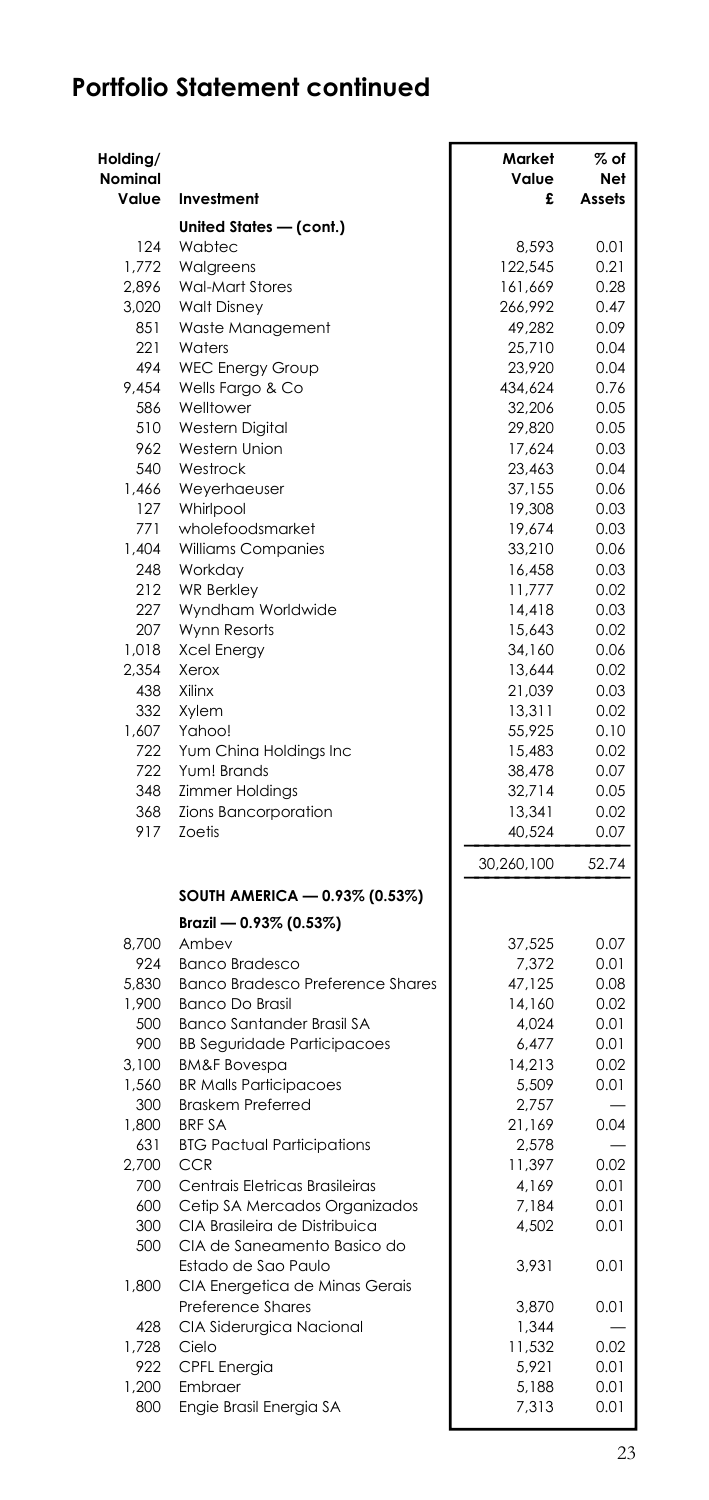| Holding/<br>Nominal |                                                | Market<br>Value  | $%$ of<br>Net |
|---------------------|------------------------------------------------|------------------|---------------|
| Value               | Investment                                     | £                | Assets        |
|                     | Brazil — (cont.)                               |                  |               |
| 500                 | Equatorial Energia                             | 7.041            | 0.01          |
| 800                 | <b>Estacio Participacoes</b>                   | 3,385            | 0.01          |
| 600                 | <b>Fibria Celulose</b>                         | 4,819            | 0.01          |
| 2.000               | Gerdau Preference Shares                       | 6,633            | 0.01          |
| 700<br>6,241        | Hypermarcas<br>Itau Unibanco Holdings          | 4,704            | 0.01          |
|                     | <b>Peference Shares</b>                        | 58,332           | 0.10          |
| 6,459               | Itausa - Investimentos Itau                    | 14,931           | 0.03          |
| 2,300               | <b>JBS</b>                                     | 6,897            | 0.01          |
| 1,200               | Klabin                                         | 5,068            | 0.01          |
| 3,000               | Kroton Educacional                             | 10,702           | 0.02          |
| 286                 | Localiza Rent a Car                            | 2,798            |               |
| 900                 | Lojas Americanas Preferred                     | 4,119            | 0.01          |
| 1,500<br>500        | Lojas Renner<br>Natura Cosmeticos              | 9,418<br>3,113   | 0.02<br>0.01  |
| 6,800               | Petroleo Brasileiro                            | 31,735           | 0.06          |
| 8,351               | Petroleo Brasileiro Preference                 |                  |               |
|                     | Shares                                         | 33,558           | 0.06          |
| 400                 | Raia Drogasil                                  | 6,384            | 0.01          |
| 800                 | Sul America                                    | 3,906            | 0.01          |
| 1,007               | <b>Telefonica Brasil</b>                       | 11,766           | 0.02          |
| 941                 | <b>TIM Participacoes</b>                       | 2,026            |               |
| 800<br>2.700        | Ultrapar Participacoes<br>Vale                 | 13,778           | 0.02          |
| 3,900               | Vale 'A'                                       | 20,828<br>27,366 | 0.04<br>0.05  |
| 1,500               | WEG                                            | 5,882            | 0.01          |
|                     |                                                |                  |               |
|                     |                                                | 528,449          | 0.93          |
|                     | <b>CONTINENTAL EUROPE</b><br>— 15.91% (16.19%) |                  |               |
|                     | Austria - 0.07% (0.07%)                        |                  |               |
| 148                 | Andritz                                        | 6,379            | 0.01          |
| 545<br>275          | Erste Group Bank<br>OMV                        | 13,792<br>8,195  | 0.03<br>0.01  |
| 315                 | Raiffeisen Bank International                  | 5,432            | 0.01          |
| 216                 | Voestalpine                                    | 7,159            | 0.01          |
|                     |                                                | 40,957           | 0.07          |
|                     | Belgium - 0.43% (0.50%)                        |                  |               |
| 62                  | Ackermans & Van Haaren                         | 7,004            | 0.01          |
| 429                 | Ageas                                          | 14,639           | 0.03          |
| 1,491               | Anheuser-Busch InBev SA/NV                     | 129,708          | 0.23          |
| 277                 | <b>Bpost</b>                                   | 5,531            | 0.01          |
| 82<br>159           | Colruyt<br>Groupe Bruxelles Lambert            | 3,313            | 0.01          |
| 530                 | <b>KBC</b>                                     | 11,009<br>27,974 | 0.02<br>0.05  |
| 206                 | Proximus                                       | 4,935            | 0.01          |
| 8                   | Sofina SA                                      | 872              |               |
| 138                 | Solvay                                         | 13,326           | 0.02          |
| 70                  | Telenet                                        | 3,147            | 0.01          |
| 227                 | <b>UCB</b>                                     | 12,950           | 0.02          |
| 167                 | Umicore                                        | 8,106            | 0.01          |
|                     |                                                | 242,514          | 0.43          |
|                     | Czech Republic - 0.02% (0.01%)                 |                  |               |
| 392<br>233          | <b>CEZ</b><br>Komercni Banka                   | 5,436<br>6,690   | 0.01<br>0.01  |
|                     |                                                | 12,126           | 0.02          |
|                     |                                                |                  |               |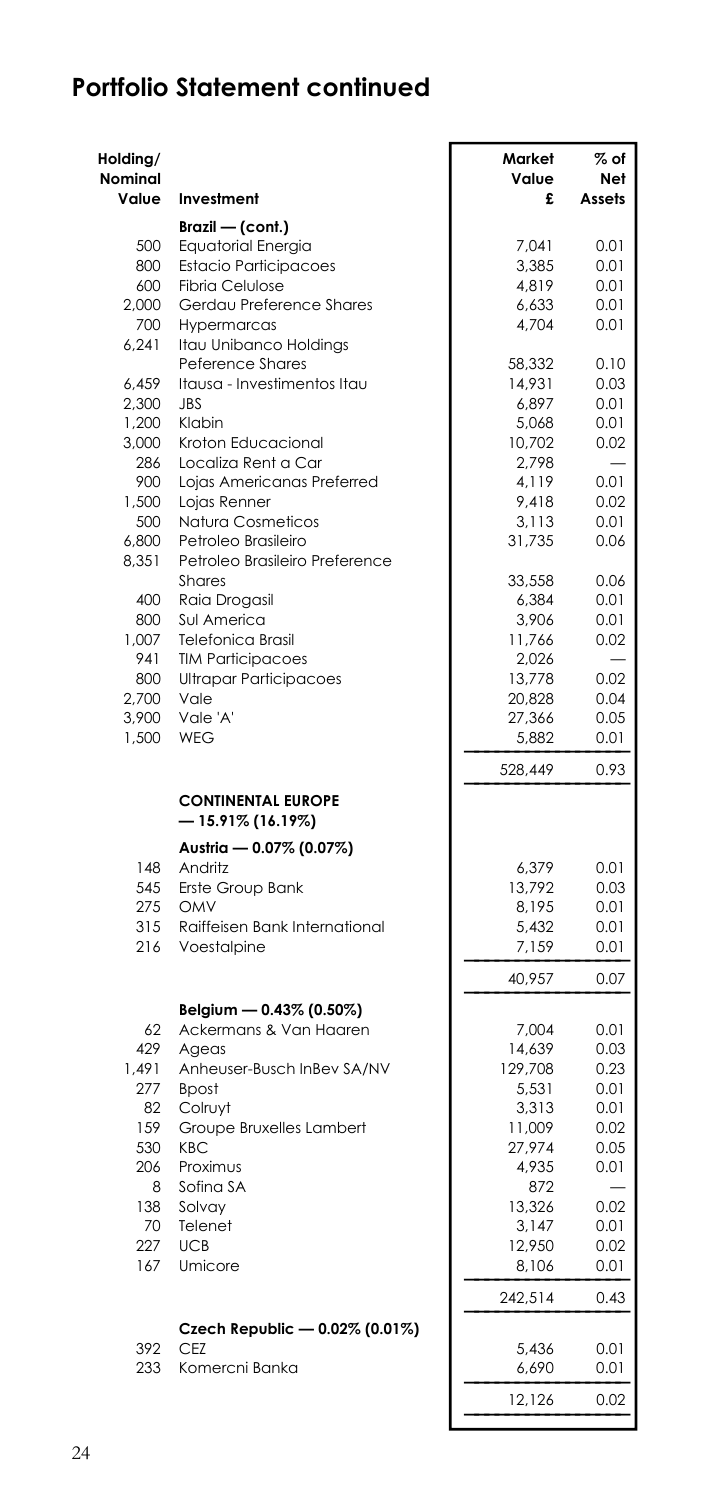| Holding/<br><b>Nominal</b><br>Value | Investment                        | Market<br>Value<br>£ | $%$ of<br><b>Net</b><br>Assets |
|-------------------------------------|-----------------------------------|----------------------|--------------------------------|
|                                     | Denmark - 0.56% (0.70%)           |                      |                                |
| 17                                  | A.P. Moeller-Maersk 'B'           | 23,790               | 0.04                           |
| 139                                 | Carlsberg 'B'                     | 9,922                | 0.02                           |
| 183                                 | Chr Hansen Holdings               | 8.868                | 0.02                           |
| 161                                 | Coloplast 'B'                     | 9,169                | 0.02                           |
| 1,736                               | Danske Bank                       | 45,627               | 0.08                           |
| 7                                   | Dong Energy                       | 215                  |                                |
| 359                                 | DSV                               | 13,750               | 0.02                           |
| 128                                 | Genmab                            | 19,267               | 0.03                           |
| 351                                 | <b>ISS</b>                        | 10,051               | 0.02                           |
| 3,367                               | Novo Nordisk                      | 98,987               | 0.17                           |
| 442                                 | Novozymes 'B'                     | 13,109               | 0.02                           |
| 352                                 | Pandora                           | 36,923               | 0.06                           |
| 1,068                               | <b>TDC</b>                        | 4,682                | 0.01                           |
| 407                                 | Vestas Wind Systems               | 22,801               | 0.04                           |
| 301                                 | William Demant                    | 4,389                | 0.01                           |
|                                     |                                   | 321,550              | 0.56                           |
|                                     | Finland - 0.35% (0.35%)<br>Flisa  |                      |                                |
| 265<br>777                          | Fortum                            | 7,245<br>10,163      | 0.01<br>0.02                   |
| 147                                 | Huhtamaki                         | 4,483                | 0.01                           |
| 129                                 | Kesko                             | 5,367                | 0.01                           |
| 721                                 | Kone                              | 27,440               | 0.05                           |
| 211                                 | Metso                             | 4,955                | 0.01                           |
| 324                                 | Neste Oyi                         | 9,362                | 0.01                           |
| 7,969                               | Nokia 'A'                         | 31,311               | 0.05                           |
| 2,946                               | Nokia 'B'                         | 11,573               | 0.02                           |
| 224                                 | Nokian Renkaat                    | 7,009                | 0.01                           |
| 278                                 | Orion 'B'                         | 10,476               | 0.02                           |
| 846                                 | Sampo                             | 31,354               | 0.05                           |
| 970                                 | Stora Enso                        | 8.761                | 0.02                           |
| 1,056                               | UPM-Kymmene                       | 21,854               | 0.04                           |
| 240                                 | Wartsila                          | 9,014                | 0.02                           |
|                                     |                                   | 200,367              | 0.35                           |
|                                     | France - 3.19% (3.11%)            |                      |                                |
| 300                                 | Accor                             | 10,134               | 0.02                           |
| 73                                  | Aéroports de Paris                | 6,635                | 0.01                           |
| 713                                 | Air Liquide                       | 65,393               | 0.11                           |
| 305                                 | Alstom                            | 7,088                | 0.01                           |
| 22                                  | Amundi SA                         | 972                  |                                |
| 150                                 | Arkema                            | 11,840               | 0.02                           |
| 246                                 | Atos Origin                       | 22,132               | 0.04                           |
| 3.586                               | <b>AXA</b>                        | 76,610               | 0.13                           |
| 27                                  | Biomerieux                        | 3,469                | 0.01                           |
| 1,806                               | <b>BNP Paribas</b>                | 98,388               | 0.17                           |
| 1,856<br>365                        | <b>Bollore</b>                    | 5,887                | 0.01<br>0.02                   |
| 411                                 | Bouygues<br><b>Bureau Veritas</b> | 11,273<br>6,716      | 0.01                           |
| 274                                 | CAP Gemini                        | 19,316               | 0.03                           |
| 884                                 | Carrefour                         | 17,274               | 0.03                           |
| 174                                 | Casino Guichard Perrachon         | 7,601                | 0.01                           |
| 108                                 | Christian Dior                    | 19,352               | 0.03                           |
| 964                                 | CIE De St-Gobain                  | 38,353               | 0.07                           |
| 347                                 | Cie Gen.E Des Etablissements      |                      |                                |
|                                     | Michelin 'B'                      | 32,113               | 0.06                           |
| 310                                 | <b>CNP Assurances</b>             | 4,782                | 0.01                           |
| 2,218                               | Crèdit Agricole                   | 24,337               | 0.04                           |
|                                     |                                   |                      |                                |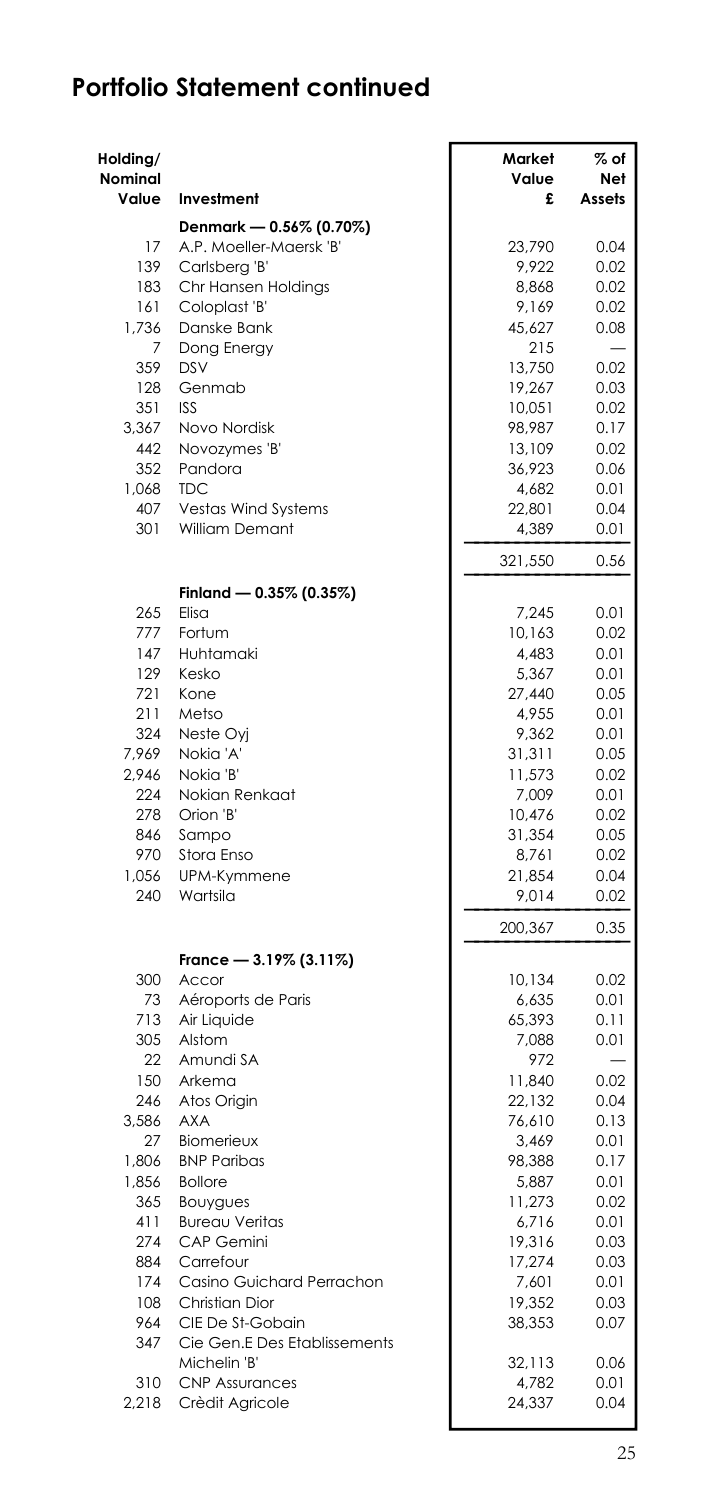| Holding/<br><b>Nominal</b><br>Value | Investment                                  | Market<br>Value<br>£ | $%$ of<br>Net<br>Assets |
|-------------------------------------|---------------------------------------------|----------------------|-------------------------|
|                                     | France — (cont.)                            |                      |                         |
| 1.090                               | Danone                                      | 57.475               | 0.10                    |
| 254                                 | Dassault Systèmes                           | 16,251               | 0.03                    |
| 576                                 | Edenred                                     | 10,064               | 0.02                    |
| 119                                 | Eiffage                                     | 7,089                | 0.01                    |
| 415                                 | Electricité de France                       | 3,223                | 0.01                    |
| 2.666                               | Enaie                                       | 27,190               | 0.05                    |
| 381                                 | <b>Essilor International</b>                | 33,977               | 0.06                    |
| 21                                  | <b>Euler Hermes</b>                         | 1,530                |                         |
| 90                                  | Eurazeo                                     | 4,473                | 0.01                    |
| 382                                 | <b>Eutelsat Communications</b>              | 5,932                | 0.01                    |
| 52                                  | Faurecia                                    | 1,812                |                         |
| 42                                  | Fonciere des Regions                        | 2,946                | 0.01                    |
| 104                                 | Gecina                                      | 11,421               | 0.02                    |
| 861<br>57                           | Groupe Eurotunnel                           | 6,996                | 0.01                    |
| 67                                  | Hermes International                        | 20,223               | 0.04                    |
| 141                                 | Imerys<br>Ingenico Group                    | 4,296<br>9,739       | 0.01<br>0.02            |
| 62                                  | Ipsen                                       | 3,965                | 0.01                    |
| 137                                 | Kering                                      | 27,250               | 0.05                    |
| 492                                 | Klèpierre                                   | 15,499               | 0.03                    |
| 308                                 | Lagardere                                   | 6,863                | 0.01                    |
| 531                                 | Legrand                                     | 25,265               | 0.04                    |
| 446                                 | L'Oreal                                     | 66,641               | 0.12                    |
| 446                                 | <b>LVMH Group</b>                           | 73,524               | 0.13                    |
| 1,884                               | Natixis                                     | 9,181                | 0.01                    |
| 3,516                               | Orange                                      | 46,111               | 0.08                    |
| 122                                 | Orpea                                       | 8,109                | 0.01                    |
| 361                                 | Pernod-Ricard                               | 33,346               | 0.06                    |
| 586                                 | Peugeot                                     | 8,853                | 0.02                    |
| 248                                 | Plastic Omnium                              | 6,893                | 0.01                    |
| 387<br>64                           | <b>Publicis Groupe</b><br>Remy Cointreau SA | 22,223<br>4,492      | 0.04<br>0.01            |
| 345                                 | Renault                                     | 25,401               | 0.04                    |
| 770                                 | Rexel                                       | 11,105               | 0.02                    |
| 595                                 | Safran                                      | 35,125               | 0.06                    |
| 2.116                               | Sanofi                                      | 144,562              | 0.25                    |
| 940                                 | Schneider Électric                          | 55,713               | 0.10                    |
| 266                                 | <b>SCOR</b>                                 | 7,539                | 0.01                    |
| 35                                  | <b>SEB</b>                                  | 3,603                | 0.01                    |
| 161                                 | SFR Group SA                                | 3,794                |                         |
| 61                                  | Société BIC                                 | 6,709                | 0.01                    |
| 1,408                               | Société Générale                            | 58,345               | 0.10                    |
| 172                                 | Sodexo                                      | 15,422               | 0.03                    |
| 770                                 | Suez Environment                            | 9,129                | 0.02                    |
| 265<br>95                           | Technip                                     | 15,437               | 0.02<br>0.01            |
| 202                                 | Teleperformance<br><b>Thales Group</b>      | 8,297<br>15,807      | 0.03                    |
| 4,083                               | Total                                       | 174,296              | 0.30                    |
| 181                                 | Unibail-Rodamco                             | 35,084               | 0.06                    |
| 453                                 | Valeo                                       | 22,207               | 0.04                    |
| 887                                 | Veolia Environnement                        | 11,823               | 0.02                    |
| 854                                 | Vinci                                       | 49,085               | 0.09                    |
| 2,038                               | Vivendi                                     | 32,501               | 0.06                    |
| 63                                  | Wendel                                      | 6,288                | 0.01                    |
| 427                                 | Zodiac Aerospace                            | 8,689                | 0.02                    |
|                                     |                                             | 1,828,478            | 3.19                    |
| 366                                 | Germany - 3.18% (3.01%)<br>Adidas           | 47,040               | 0.08                    |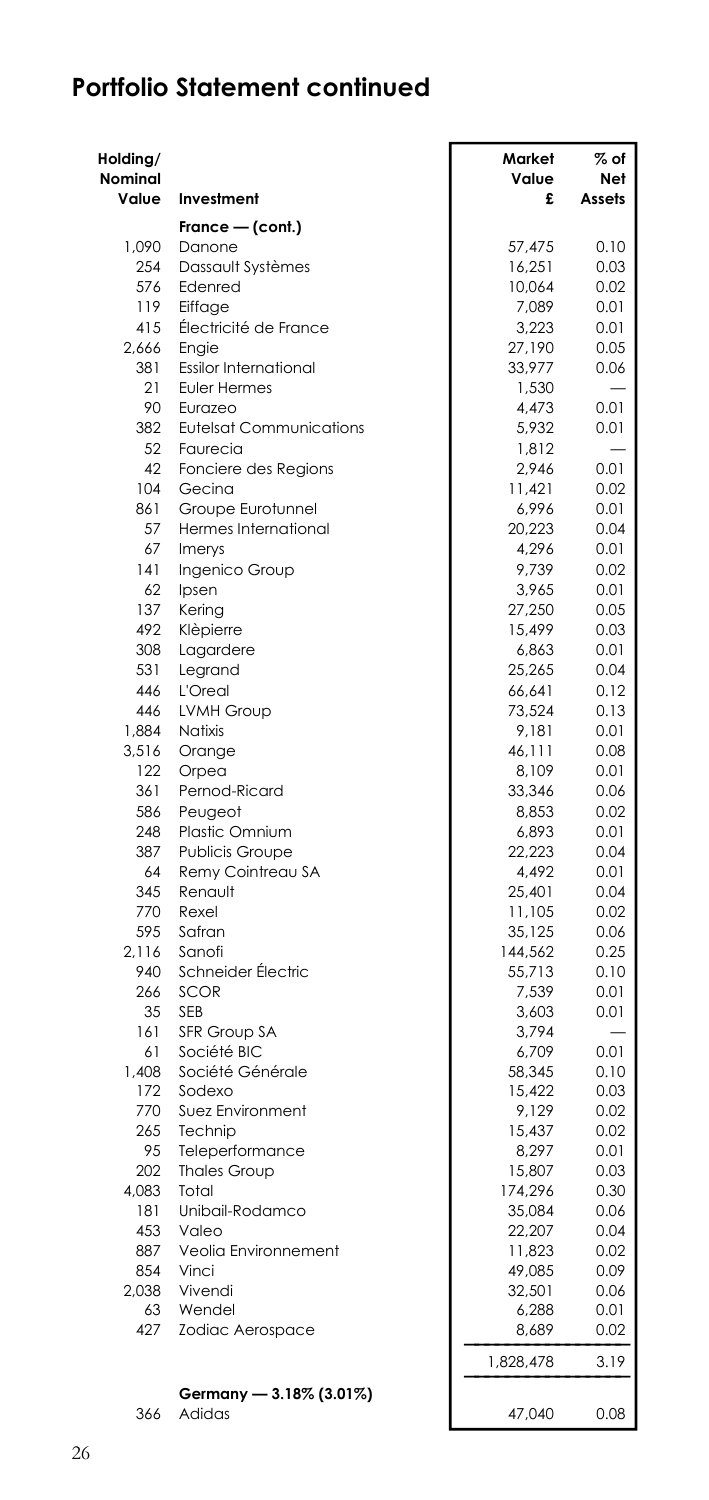| Holding/<br>Nominal |                                           | Market<br>Value  | $\%$ of<br>Net |
|---------------------|-------------------------------------------|------------------|----------------|
| Value               | Investment                                | £                | Assets         |
|                     | Germany — (cont.)                         |                  |                |
| 844                 | Allianz                                   | 118,694          | 0.21           |
| 1.728               | <b>BASE</b>                               | 134,900          | 0.24           |
| 1,491               | <b>Bayer</b>                              | 131,859          | 0.23           |
| 694                 | <b>Bayerische Motoren Werke</b>           | 53,554           | 0.09           |
| 196                 | Beiersdorf                                | 13,723           | 0.02           |
| 429<br>2,138        | Brenntag<br>Commerzbank                   | 19,414<br>14,294 | 0.03<br>0.02   |
| 208                 | Continental                               | 34,544           | 0.06           |
| 1.910               | Daimler                                   | 119.567          | 0.21           |
| 2,605               | Deutsche Bank                             | 41,395           | 0.07           |
| 320                 | Deutsche Boerse                           | 21,929           | 0.04           |
| 552                 | Deutsche Lufthansa                        | 5,543            | 0.01           |
| 1,728               | Deutsche Post                             | 47,832           | 0.08           |
| 5.987               | Deutsche Telekom                          | 85,532           | 0.15           |
| 626                 | Deutsche Wohnen                           | 16,578           | 0.03           |
| 3,888               | E.ON                                      | 24,237           | 0.04           |
| 300                 | Evonik Industries AG                      | 7,473            | 0.01           |
| 103                 | Fraport Frankfurt Airport Services        |                  |                |
|                     | Worldwide                                 | 5.121            | 0.01           |
| 741                 | Fresenius                                 | 47,540           | 0.08           |
| 371                 | Fresenius Medical Care                    | 24,671           | 0.04           |
| 372                 | <b>GEA Group</b>                          | 12,361           | 0.02           |
| 175                 | Hannover Rueckversicherungs               | 15,583           | 0.03           |
| 284                 | HeidelbergCement                          | 21,590           | 0.04           |
| 29                  | Hella KGaA Hueck & Co                     | 909              |                |
| 440                 | Henkel                                    | 43,740           | 0.08           |
| 47                  | Henkel AG & Co KGaA                       | 4,017            | 0.01           |
| 14<br>144           | <b>HOCHTIEF AG</b>                        | 1,689            |                |
| 2,203               | <b>Hugo Boss</b><br>Infineon Technologies | 6,953<br>31,781  | 0.01<br>0.06   |
| 229                 | Innogy SE                                 | 6,226            | 0.01           |
| 467                 | K&S                                       | 9,620            | 0.02           |
| 184                 | Kion Group                                | 8,491            | 0.01           |
| 381                 | Lanxess                                   | 22,225           | 0.04           |
| 167                 | LEG Immobilien                            | 10,635           | 0.02           |
| 317                 | Linde                                     | 43,015           | 0.08           |
| 79                  | <b>MAN</b>                                | 6,620            | 0.01           |
| 238                 | Merck                                     | 21,402           | 0.04           |
| 344                 | Metro Group                               | 9.509            | 0.02           |
| 132                 | <b>MTU Aero Engines</b>                   | 13,105           | 0.02           |
| 242                 | Muenchener Rueckversicherungs             | 38,021           | 0.07           |
| 171                 | Osram Licht                               | 7,715            | 0.01           |
| 427                 | Porsche Automobil Holdings                | 21,015           | 0.04           |
| 469                 | Prosiebensat.1 Media Se                   | 16,013           | 0.03           |
| 1.020               | <b>RWE</b>                                | 11,032           | 0.02           |
| 1,696               | SAP                                       | 124,691          | 0.22           |
| 1.414               | Siemens                                   | 143,408          | 0.25           |
| 135                 | Suedzucker AG                             | 2,809            |                |
| 360                 | Symrise                                   | 17,837           | 0.03           |
| 1.885               | <b>Telefonica Deutschland Holding</b>     | 6,785            | 0.01           |
| 923                 | Thyssenkrupp                              | 19,138           | 0.03           |
| 800                 | TUI                                       | 9,128            | 0.02           |
| 319<br>199          | Uniper SE                                 | 3,796            | 0.01           |
| 39                  | United Internet<br>Volkswagen             | 6,799<br>5,168   | 0.01<br>0.01   |
| 332                 | Volkswagen Preference Shares              | 43,323           | 0.08           |
| 846                 | Vonovia                                   | 22,911           | 0.04           |
|                     |                                           |                  |                |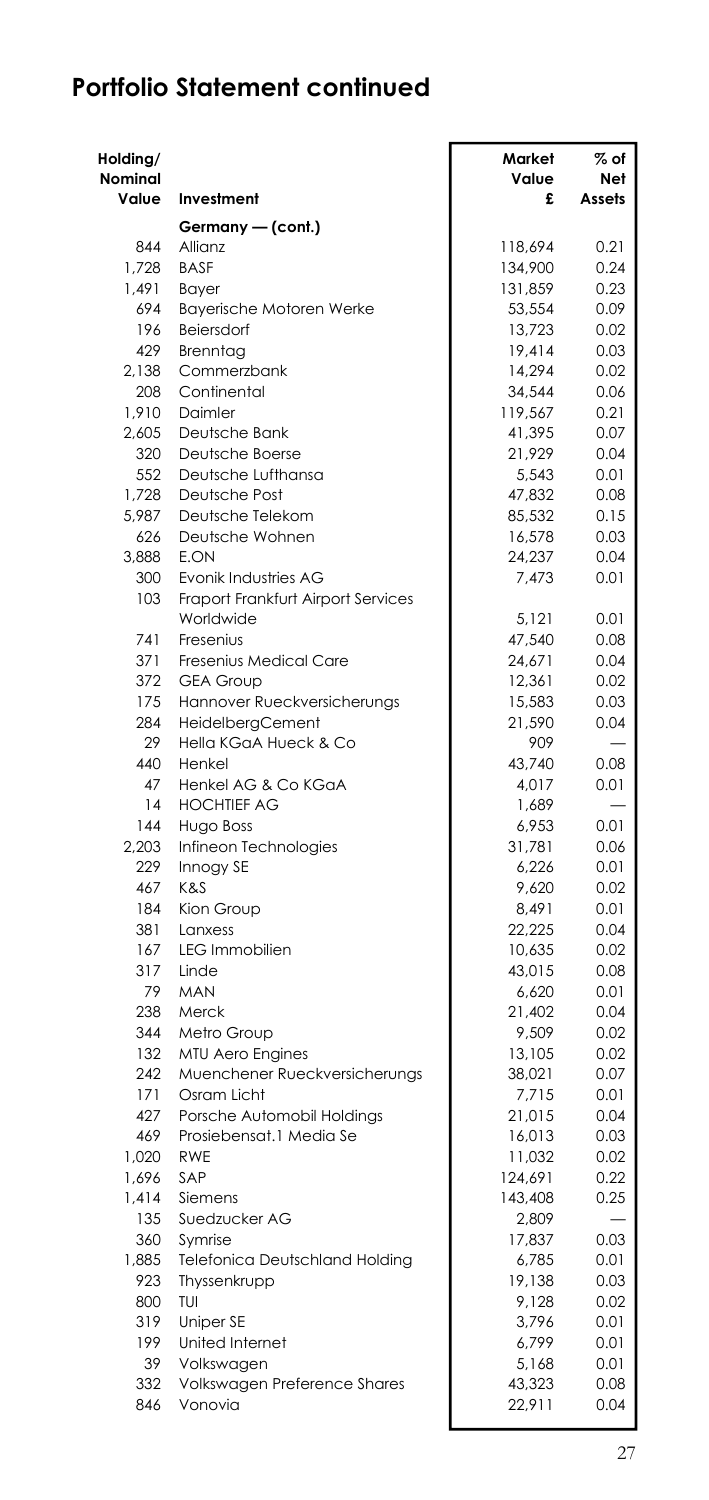| Holding/<br><b>Nominal</b><br>Value | Investment                                     | Market<br>Value<br>£ | $%$ of<br>Net<br>Assets |
|-------------------------------------|------------------------------------------------|----------------------|-------------------------|
|                                     | Germany - (cont.)                              |                      |                         |
| 231                                 | Wirecard                                       | 8,345                | 0.01                    |
| 292                                 | Zalando                                        | 10,149               | 0.02                    |
|                                     |                                                | 1,822,994            | 3.18                    |
|                                     | Greece - 0.04% (0.03%)                         |                      |                         |
| 2,207                               | Alpha Bank                                     | 3,743                | 0.01                    |
| 696                                 | Hellenic Telecommunications                    | 5,379                | 0.01                    |
| 41,909                              | National Bank of Greece                        | 9,270                | 0.02                    |
|                                     |                                                | 18,392               | 0.04                    |
|                                     | Hungary - 0.05% (0.02%)                        |                      |                         |
| 597<br>101                          | Gedeon Richter<br>MOL Hungarian Oil & Gas      | 10.683<br>5,994      | 0.02<br>0.01            |
| 545                                 | OTP Bank                                       | 13,747               | 0.02                    |
|                                     |                                                | 30.424               | 0.05                    |
|                                     | Italy — 0.64% (0.76%)                          |                      |                         |
| 2,524                               | Assicurazioni Generali                         | 31,005               | 0.05                    |
| 1,006                               | Atlantia                                       | 19,526               | 0.03                    |
| 225                                 | Banca Mediolanum                               | 1,498                |                         |
| 711                                 | Davide Campari-Milano                          | 5,803                | 0.01                    |
| 14,032                              | Enel                                           | 50,963               | 0.09                    |
| 4,498                               | ENI                                            | 61,428               | 0.11                    |
| 891<br>22.178                       | FinecoBank Banca Fineco SpA<br>Intesa Sanpaolo | 4,261<br>48,127      | 0.01<br>0.08            |
| 845                                 | Italgas SpA                                    | 2,807                |                         |
| 897                                 | Leonardo-Finmeccanica                          | 10,187               | 0.02                    |
| 320                                 | Luxottica Group                                | 13,908               | 0.02                    |
| 1,542                               | Mediaset                                       | 5,665                | 0.01                    |
| 1,327                               | Mediobanca                                     | 9,299                | 0.02                    |
| 953                                 | Poste Italiane SpA                             | 5,116                | 0.01                    |
| 423                                 | Prysmian                                       | 9,201                | 0.02                    |
| 223                                 | Recordati                                      | 5,412                | 0.01                    |
| 10,097                              | Saipem                                         | 4,515                | 0.01                    |
| 83                                  | Salvatore Ferragamo                            | 1,795                |                         |
| 4,227                               | Snam Rete Gas                                  | 14,088               | 0.02                    |
| 15,520                              | Telecom Italia<br>Telecom Italia (RNC)         | 9,471<br>14,213      | 0.02<br>0.02            |
| 19,058<br>3,014                     | Terna                                          | 11,368               | 0.02                    |
| 11,093                              | Unicredito Italiano                            | 26,206               | 0.05                    |
| 1,823                               | Unione Di Banche Italiane SCPA                 | 5,378                | 0.01                    |
|                                     |                                                | 371,240              | 0.64                    |
|                                     | Luxemborg - 0.12% (0.10%)                      |                      |                         |
| 3,456                               | ArcelorMittal                                  | 22,868               | 0.04                    |
| 19                                  | <b>Eurofins Scientific</b>                     | 6,841                | 0.01                    |
| 100                                 | <b>RTL Group</b>                               | 6,161                | 0.01                    |
| 3,350                               | Samsonite International                        | 8,601                | 0.02                    |
| 749                                 | <b>SES</b>                                     | 13,585               | 0.02                    |
| 891                                 | Tenaris                                        | 13,150               | 0.02                    |
|                                     |                                                | 71,206               | 0.12                    |
| 546                                 | Malta — 0.00% (0.00%)<br>Brait                 | 2,636                |                         |
|                                     | Netherlands - 1.48% (1.41%)                    |                      |                         |
| 706                                 | <b>ABN Amro</b>                                | 13,978               | 0.02                    |
| 3,535                               | Aegon                                          | 16,158               | 0.03                    |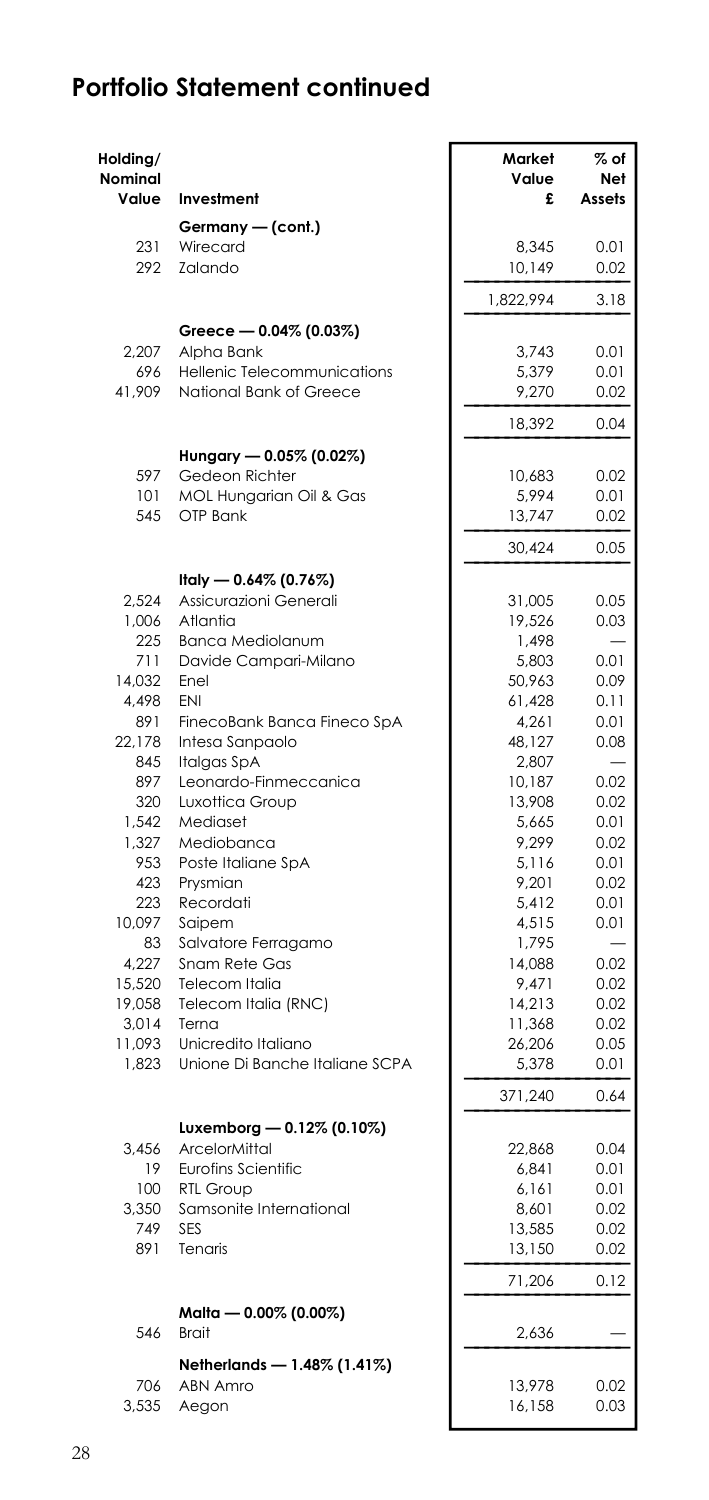| Holding/<br>Nominal<br>Value | Investment                             | Market<br>Value<br>£ | % of<br>Net<br>Assets |
|------------------------------|----------------------------------------|----------------------|-----------------------|
|                              | Netherlands - (cont.)                  |                      |                       |
| 317                          | AerCap Holdings NV                     | 11,257               | 0.02                  |
| 965                          | Airbus Group                           | 55,103               | 0.10                  |
| 451                          | Akzo Nobel                             | 23,943               | 0.04                  |
| 653                          | Altice 'A'                             | 10,848               | 0.02                  |
| 140                          | Altice 'B'                             | 2,325                |                       |
| 599                          | <b>ASML Holding</b>                    | 56,692               | 0.10                  |
| 200                          | Chicago Bridge & Iron                  | 5,377                | 0.01                  |
| 1,528                        | CNH Industrial (EUR)                   | 11,402               | 0.02                  |
| 100                          | Core Laboratories                      | 10,046               | 0.02                  |
| 187                          | <b>EXOR NV</b>                         | 6,970                | 0.01                  |
| 250                          | Ferrari                                | 12,339               | 0.02                  |
| 2.143                        | Fiat Chrysler Automobiles              | 17,172               | 0.03                  |
| 118                          | Gemalto                                | 5,708                | 0.01                  |
| 549                          | Heineken                               | 33,667               | 0.06                  |
| 7,130                        | ING Groep NV                           | 86,183               | 0.15                  |
| 2,376                        | Koninklijke Ahold Delhaize NV          | 40,872               | 0.07                  |
| 152                          | Koninklijke Boskalis Westminster       | 4,513                | 0.01                  |
| 416                          | Koninklijke DSM                        | 21,183               | 0.04                  |
| 7.504                        | Koninklijke KPN                        | 18,521               | 0.03                  |
| 1,792                        | Koninklijke Philips Electronics        | 45,217               | 0.08                  |
| 151                          | Koninklijke Vopak                      | 5,787                | 0.01                  |
| 644<br>699                   | Lyondellbasell Industries              | 47,988               | 0.08<br>0.03          |
| 595                          | Mylan<br><b>NN Group</b>               | 21,001<br>17,123     | 0.03                  |
| 500                          | <b>NXP Semiconductors</b>              | 40,531               | 0.07                  |
| 462                          | Qiagen                                 | 10,848               | 0.02                  |
| 168                          | Randstad                               | 8.096                | 0.01                  |
| 1,667                        | RELX                                   | 22,970               | 0.04                  |
| 262                          | Sensata Technologies Holding NV        | 8,921                | 0.02                  |
| 5.223                        | Steinhoff International Holdings       | 22,475               | 0.04                  |
| 699                          | <b>STMicroelectronics</b>              | 6,652                | 0.01                  |
| 2,976                        | Unilever NV                            | 101,216              | 0.18                  |
| 557                          | <b>Wolters Kluwer</b>                  | 17,295               | 0.03                  |
| 500                          | Yandex                                 | 8.855                | 0.02                  |
|                              |                                        | 849,232              | 1.48                  |
|                              | Norway - 0.22% (0.19%)                 |                      |                       |
| 2,166                        | DnB NORBank                            | 28,243               | 0.05                  |
| 100                          | Gjensidige Forsikring                  | 1,335                |                       |
| 679                          | <b>Marine Harvest</b>                  | 9,746                | 0.02                  |
| 2.349                        | Norsk Hydro                            | 9,847                | 0.02                  |
| 1,528                        | Orkla ASA                              | 11,203               | 0.02                  |
| 145                          | Schibsted 'A'                          | 2,976                | 0.01                  |
| 145                          | Schibsted 'B'                          | 2,754                |                       |
| 1,707                        | Statoil (GDR)                          | 26,796               | 0.05                  |
| 1,561<br>329                 | Telenor                                | 19,977               | 0.03                  |
|                              | Yara International                     | 11,092               | 0.02                  |
|                              |                                        | 123,969              | 0.22                  |
|                              | Poland - 0.12% (0.13%)                 |                      |                       |
| 462<br>74                    | <b>Bank Pekao</b><br>Bank Zachodni WBK | 11,844               | 0.02<br>0.01          |
| 43                           | <b>BRE Bank</b>                        | 4,902<br>3,050       | 0.01                  |
| 587                          | Cyfrowy Polsat                         | 2,951                | 0.01                  |
| 1,148                        | Energa                                 | 2,009                |                       |
| 256                          | <b>KGHM Polska Miedz</b>               | 5,578                | 0.01                  |
| 2                            | LPP                                    | 2,127                |                       |
| 2,552                        | PGE Polska Grupa                       | 5,232                | 0.01                  |
|                              |                                        |                      |                       |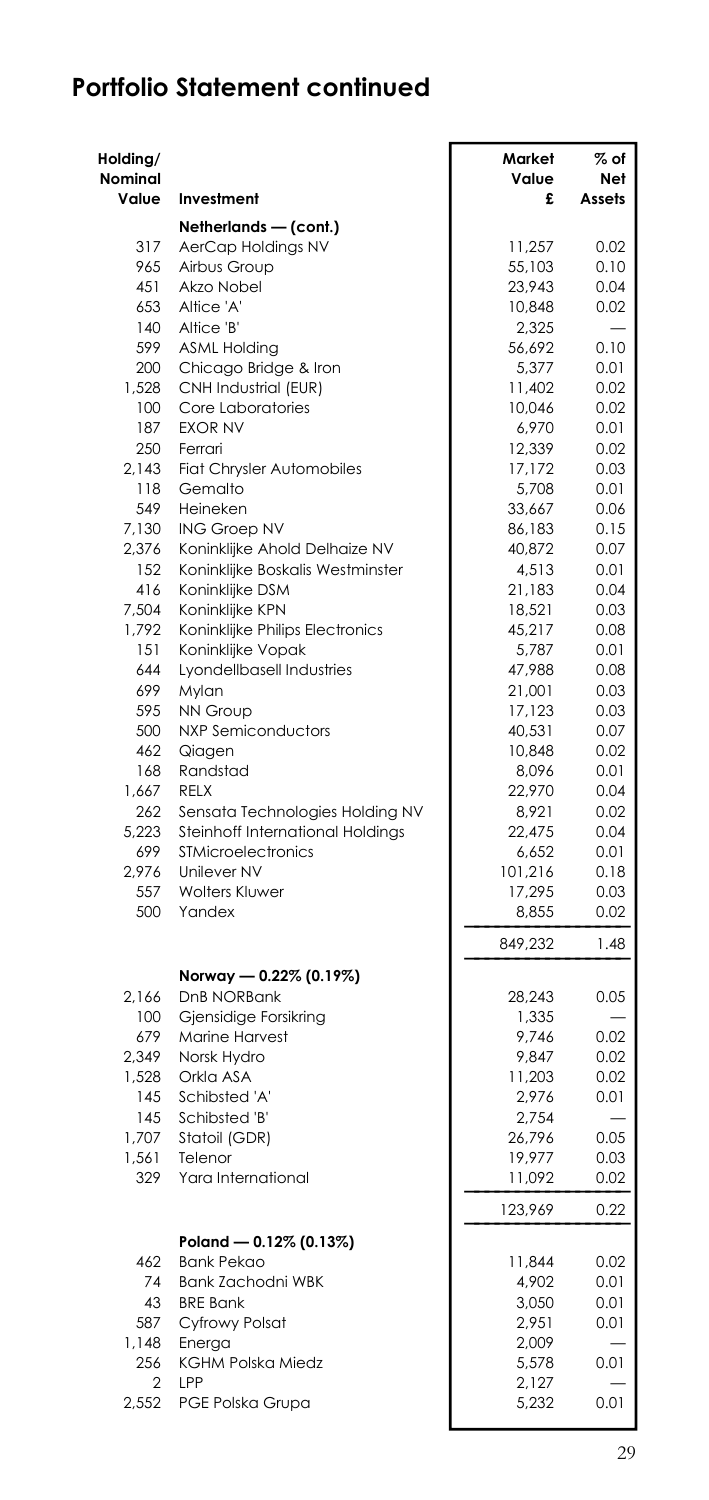| Holding/<br>Nominal<br>Value | Investment                             | Market<br>Value<br>£ | $\%$ of<br>Net<br>Assets |
|------------------------------|----------------------------------------|----------------------|--------------------------|
|                              | Poland - (cont.)                       |                      |                          |
| 1,375                        | PKO Bank Polski                        | 8,259                | 0.01                     |
| 832                          | Polski Koncern Naftowy Orlen           | 14,456               | 0.03                     |
| 1,010                        | Powszechny Zaklad Ubezpiecze           | 6,807                | 0.01                     |
|                              |                                        | 67,215               | 0.12                     |
|                              | Portugal - 0.05% (0.05%)               |                      |                          |
| 4,481<br>914                 | Energias De Portugal<br>Galp Energia   | 10,821<br>11,511     | 0.02<br>0.02             |
| 395                          | Jerónimo Martins                       | 5,477                | 0.01                     |
|                              |                                        | 27,809               | 0.05                     |
|                              | Spain - 1.10% (1.12%)                  |                      |                          |
| 1.199                        | Abertis Infraestructuras               | 14,215               | 0.02                     |
| 663                          | <b>ACS Actividades De Construccion</b> |                      |                          |
|                              | y Servicios                            | 17,665               | 0.03                     |
| 112                          | Aena                                   | 13,401               | 0.02                     |
| 921                          | Amadeus IT Holding                     | 35,221               | 0.06                     |
| 12,594                       | <b>Banco De Sabadell</b>               | 14,788               | 0.03                     |
| 5,160                        | <b>Banco Popular Espanol</b>           | 4,223                | 0.01                     |
| 26,104                       | <b>Banco Santander</b>                 | 117,538              | 0.20                     |
| 12,779<br>1,284              | Bankia<br><b>Bankinter</b>             | 11,195<br>8,544      | 0.02<br>0.01             |
| 11,518                       | <b>BBVA</b>                            | 63,161               | 0.11                     |
| 6,066                        | Caixabank                              | 17,645               | 0.03                     |
| 1,385                        | Distribuidora Internacional De         |                      |                          |
|                              | Alimentacion                           | 5,713                | 0.01                     |
| 603                          | EDP enovaveis                          | 3,048                | 0.01                     |
| 450                          | Enagas                                 | 9,535                | 0.02                     |
| 600                          | Endesa SA                              | 10,424               | 0.02                     |
| 713                          | Ferrovial                              | 11,227               | 0.02                     |
| 385                          | Gamesa Tecnologica                     | 6,668                | 0.01                     |
| 410<br>952                   | Gas Natural<br>Grifols                 | 6,320                | 0.01<br>0.03             |
| 10,368                       | Iberdrola                              | 16,256<br>54,879     | 0.10                     |
| 2,034                        | Inditex                                | 56,756               | 0.10                     |
| 2,740                        | <b>International Consolidated</b>      |                      |                          |
|                              | Airlines Grp.                          | 13,418               | 0.02                     |
| 1.705                        | Mapfre                                 | 4,256                | 0.01                     |
| 613                          | Mediaset Espana Comunicacion           |                      |                          |
|                              | <b>SA</b>                              | 6,032                | 0.01                     |
| 1.012                        | Red Electrica de Espana                | 15,360               | 0.03                     |
| 2,149                        | <b>Repsol YPF</b>                      | 26,690               | 0.05                     |
| 7,807                        | Telefonica                             | 62,954               | 0.11                     |
|                              |                                        | 629,043              | 1.10                     |
|                              | Sweden - 0.98% (1.00%)                 |                      |                          |
| 469                          | Alfa Laval                             | 6,761                | 0.01                     |
| 1,365                        | Assa Abloy 'B'                         | 20,899               | 0.04                     |
| 1,098                        | Atlas Copco 'A'                        | 28,183               | 0.05                     |
| 888<br>507                   | Atlas Copco 'B'<br><b>Boliden</b>      | 20,631<br>11,765     | 0.04<br>0.02             |
| 491                          | Electrolux                             | 10,189               | 0.02                     |
| 7,945                        | Ericsson 'B'                           | 38,947               | 0.07                     |
| 261                          | <b>Fastighets AB Balder</b>            | 4,314                | 0.01                     |
| 297                          | Getinge                                | 4,292                | 0.01                     |
| 1,696                        | Hennes & Mauritz 'B'                   | 38,950               | 0.07                     |
|                              |                                        |                      |                          |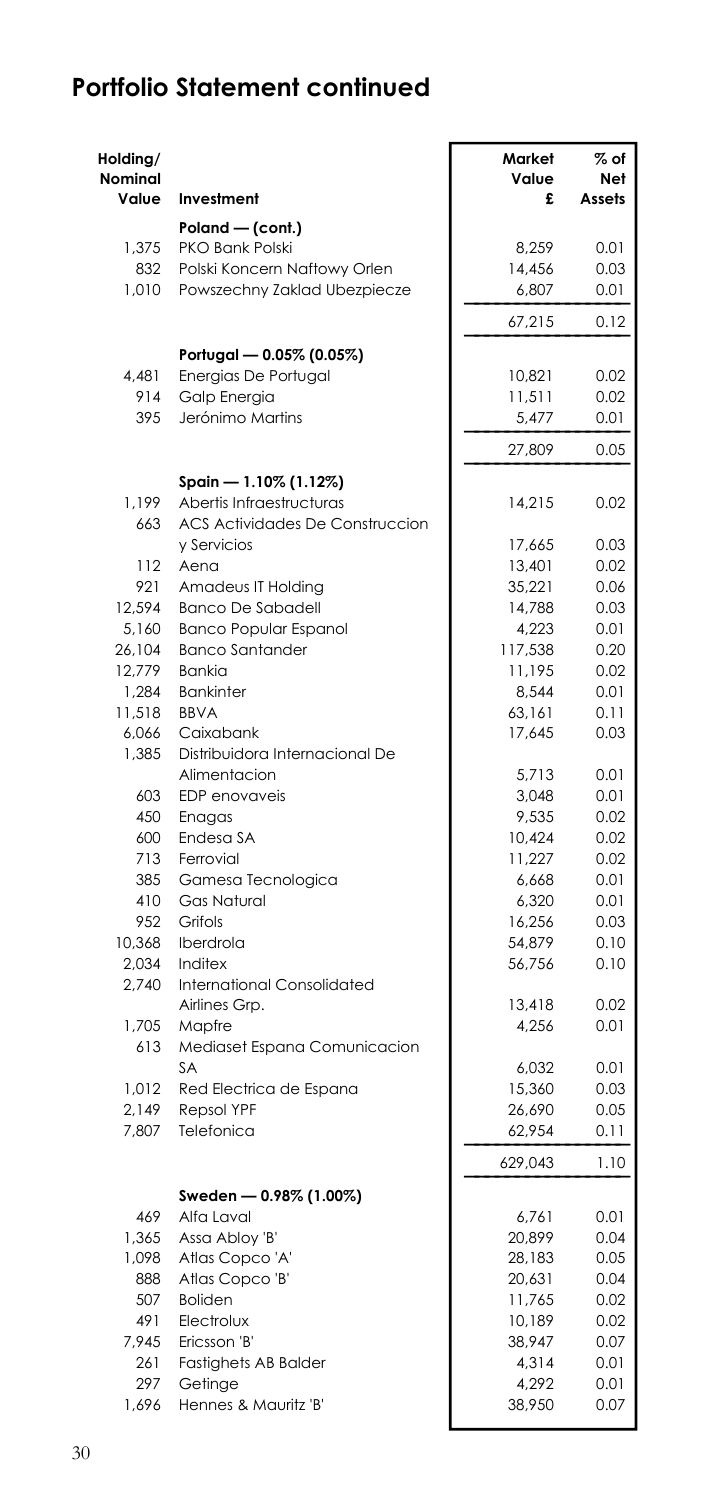| Holding/<br>Nominal<br>Value | Investment                                            | Market<br>Value<br>£ | % of<br><b>Net</b><br>Assets |
|------------------------------|-------------------------------------------------------|----------------------|------------------------------|
|                              | Sweden — (cont.)                                      |                      |                              |
| 401                          | Hexagon                                               | 12,782               | 0.02                         |
| 209                          | Husqvarna 'B'                                         | 1,356                |                              |
| 143                          | ICA Gruppen AB                                        | 3.696                | 0.01                         |
| 803                          | Industrivarden 'B'                                    | 13,168               | 0.02                         |
| 805                          | Invstor 'B'                                           | 25,437               | 0.04                         |
| 384                          | Kinnevik                                              | 7,933                | 0.01                         |
| 351                          | Lundin Petroleum                                      | 6,335                | 0.01                         |
| 5,733                        | Nordea Bank                                           | 53,194               | 0.09                         |
| 2,704<br>794                 | Sandvik<br>Securitas                                  | 28,905               | 0.05                         |
| 3,778                        | Skandinaviska Enskilda Banken 'A'                     | 10,457<br>33,817     | 0.02<br>0.06                 |
| 872                          | Skanska 'B'                                           | 17,235               | 0.03                         |
| 658                          | SKF 'B'                                               | 10,250               | 0.02                         |
| 1,245                        | Svenska Cellulosa 'B'                                 | 29,074               | 0.05                         |
| 2.629                        | Svenska Handelsbanken                                 | 30,382               | 0.05                         |
| 1,724                        | Swedbank 'A'                                          | 34,536               | 0.06                         |
| 324                          | Swedish Match                                         | 8,487                | 0.02                         |
| 858                          | Tele <sub>2</sub>                                     | 5,975                | 0.01                         |
| 3,759                        | Teliasonera                                           | 12,862               | 0.02                         |
| 365                          | Trelleborg                                            | 5,999                | 0.01                         |
| 2,482                        | Volvo 'B'                                             | 24,723               | 0.04                         |
|                              |                                                       | 561,534              | 0.98                         |
|                              | Switzerland — 3.31% (3.63%)<br>ABB                    |                      |                              |
| 3.387<br>175                 | Actelion                                              | 62,589<br>32,766     | 0.11<br>0.06                 |
| 430                          | Adecco                                                | 24,799               | 0.04                         |
| 216                          | Aryzta                                                | 7,809                | 0.01                         |
| 122                          | <b>Baloise Holdings</b>                               | 12,839               | 0.02                         |
| 6                            | <b>Banque Cantonale Vaudoise</b>                      | 3,243                | 0.01                         |
| 7                            | <b>Barry Callebaut</b>                                | 7,155                | 0.01                         |
| 3                            | Chocoladefabriken Lindt &                             |                      |                              |
|                              | Sprungli                                              | 12,875               | 0.02                         |
| 905                          | Chubb                                                 | 97,268               | 0.17                         |
| 466                          | Clariant                                              | 6,944                | 0.01                         |
| 440<br>907                   | Coca-Cola HBC                                         | 7,907                | 0.01                         |
| 3,706                        | Compagnie Financière Richemont<br>Credit Suisse Group | 57,076<br>48,939     | 0.10<br>0.09                 |
| 76                           | <b>DKSH Holdings</b>                                  | 4,482                | 0.01                         |
| 81                           | Dufry AG                                              | 9,085                | 0.02                         |
| 20                           | Ems-Chemie Holdings                                   | 8,306                | 0.01                         |
| 28                           | Flughafen Zuerich AG                                  | 4,505                | 0.01                         |
| 11                           | Galenica                                              | 10.186               | 0.02                         |
| 200                          | Garmin                                                | 8,029                | 0.01                         |
| 63                           | Geberit                                               | 21,219               | 0.04                         |
| 16<br>13                     | Givaudan<br><b>Helvetia Holdings</b>                  | 24,102<br>5,881      | 0.04                         |
| 464                          | Julius Baer Group                                     | 18,136               | 0.01<br>0.03                 |
| 103                          | Kuehne & Nagel                                        | 11,292               | 0.02                         |
| 145                          | Lafargeholcim                                         | 6,417                | 0.01                         |
| 742                          | Lafargeholcim                                         | 32,842               | 0.06                         |
| 117                          | Lonza Group                                           | 17,625               | 0.03                         |
| 5.775                        | Nestle                                                | 349,055              | 0.61                         |
| 4,420                        | Novartis                                              | 263,733              | 0.46                         |
| 48                           | Partners Group Holding                                | 19,221               | 0.03                         |
| 13<br>1,380                  | <b>PSP Swiss Property</b><br>Roche Holdings           | 927<br>267,386       | 0.47                         |
| 97                           | Schindler Holding (Part Certified)                    | 14,430               | 0.03                         |
| 48                           | Schindler Holding (Registered)                        | 7,039                | 0.01                         |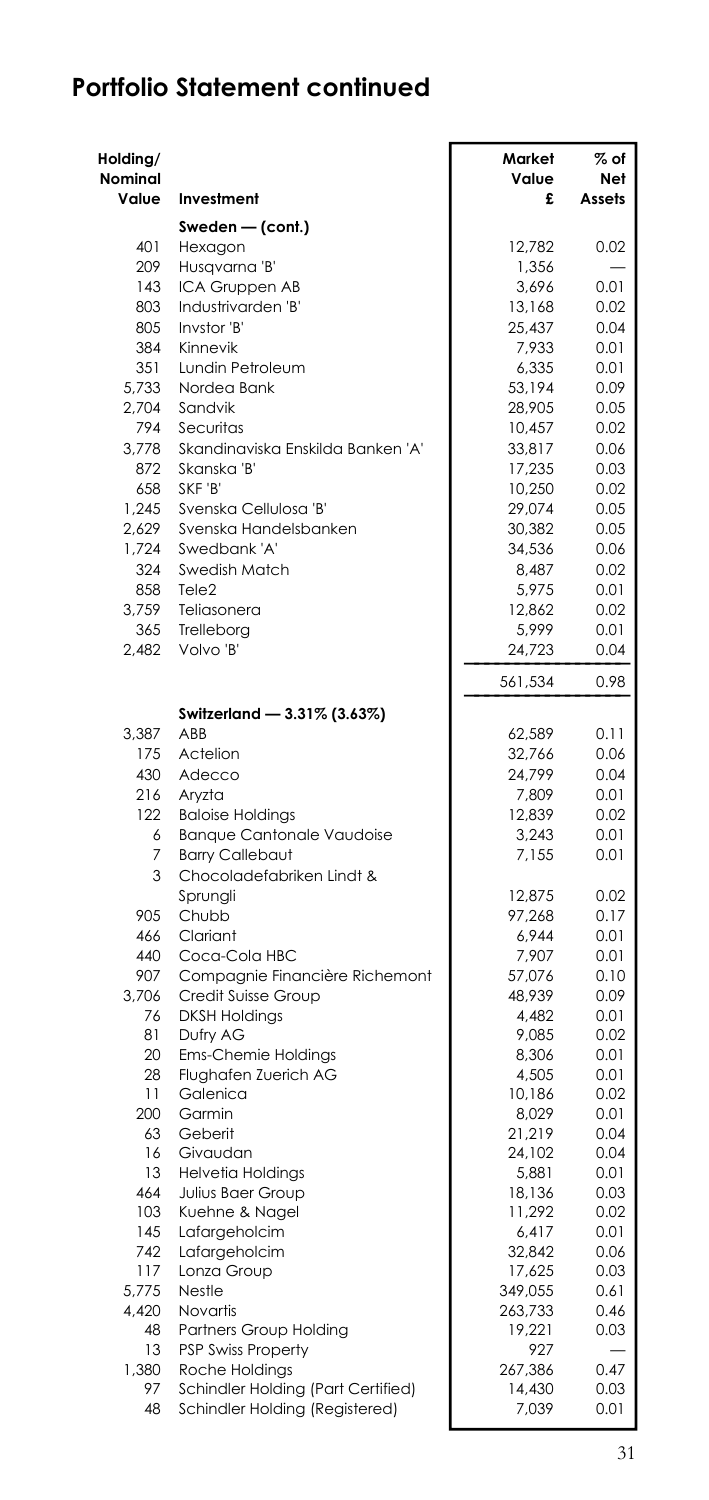| Holding/<br><b>Nominal</b><br>Value | Investment                                          | Market<br>Value<br>£ | $%$ of<br>Net<br>Assets |
|-------------------------------------|-----------------------------------------------------|----------------------|-------------------------|
|                                     | Switzerland - (cont.)                               |                      |                         |
| 6                                   | SGS                                                 | 10,496               | 0.02                    |
| 5                                   | Sika                                                | 19,637               | 0.03                    |
| 128                                 | Sonova Holdings                                     | 13,136               | 0.02                    |
| 3                                   | Straumann                                           | 987                  |                         |
| 74                                  | Swatch Group                                        | 4,138                | 0.01                    |
| 64<br>63                            | Swatch Group<br>Swiss Life Holding                  | 18,452<br>15,226     | 0.03<br>0.03            |
| 156                                 | Swiss Prime Site                                    | 10,726               | 0.02                    |
| 561                                 | <b>Swiss Reinsurance</b>                            | 44.152               | 0.08                    |
| 41                                  | Swisscom                                            | 15,357               | 0.03                    |
| 175                                 | Syngenta                                            | 59,570               | 0.10                    |
| 600                                 | <b>Te Connectivity</b>                              | 34,281               | 0.06                    |
| 837                                 | Transocean                                          | 10,910               | 0.02                    |
| 6,536<br>281                        | <b>UBS Group</b>                                    | 92,383               | 0.16                    |
|                                     | Zurich Financial Services                           | 64,960               | 0.11<br>3.31            |
|                                     | AFRICA - 0.79% (0.67%)                              | 1,900,518            |                         |
|                                     | South Africa — 0.79% (0.67%)                        |                      |                         |
| 187                                 | <b>AECI</b>                                         | 1,138                |                         |
| 70                                  | Anglo American Platinum                             | 1,301                |                         |
| 955                                 | Anglogold Ashanti                                   | 9,338                | 0.02                    |
| 661                                 | Aspen Pharmacare Holdings                           | 11,642               | 0.02                    |
| 1.000                               | <b>AVI</b>                                          | 5.468                | 0.01                    |
| 719                                 | <b>Barclays Africa Group</b>                        | 7,472                | 0.01                    |
| 623<br>568                          | Barloworld<br><b>BID</b>                            | 4,143<br>8,340       | 0.01<br>0.02            |
| 568                                 | <b>Bidvest Group</b>                                | 5,999                | 0.01                    |
| 104                                 | Capitec Bank                                        | 4,472                | 0.01                    |
| 930                                 | Coronation Fund Managers                            | 3,828                | 0.01                    |
| 1,000                               | <b>Discovery Holdings</b>                           | 7,063                | 0.01                    |
| 313                                 | EOH                                                 | 2,973                | 0.01                    |
| 5,812                               | FirstRand                                           | 18,903               | 0.03                    |
| 2,313<br>10,153                     | <b>Gold Fields</b><br><b>Growthpoint Properties</b> | 6,359<br>16,341      | 0.01<br>0.03            |
| 1,412                               | Hyprop Investments Limited                          | 10,466               | 0.02                    |
| 2,314                               | Impala Platinum Holdings                            | 6,764                | 0.01                    |
| 513                                 | Imperial                                            | 5,548                | 0.01                    |
| 500                                 | Investec                                            | 2,844                | 0.01                    |
| 2,211                               | Life Healthcare Group Holdings                      | 4,532                | 0.01                    |
| 300                                 | Mondi                                               | 5,282                | 0.01                    |
| 579                                 | Mr Price Group                                      | 5,604                | 0.01                    |
| 3,238                               | <b>MTN Group</b>                                    | 25,475               | 0.04                    |
| 824<br>346                          | Naspers<br>Nedbank Group                            | 108,634<br>5,034     | 0.19<br>0.01            |
| 3,568                               | Netcare                                             | 6,954                | 0.01                    |
| 340                                 | PSG Group                                           | 4,615                | 0.01                    |
| 997                                 | Remgro                                              | 13,750               | 0.02                    |
| 1,272                               | <b>RMB Holdings</b>                                 | 5,209                | 0.01                    |
| 3,284                               | Sanlam                                              | 12,954               | 0.02                    |
| 1,972                               | Sappi                                               | 10,583               | 0.02                    |
| 1,004                               | Sasol                                               | 25,793               | 0.05                    |
| 1,286<br>1,642                      | Shoprite Holdings<br>Sibanye Gold                   | 13,590<br>2,671      | 0.02                    |
| 500                                 | Spar Group                                          | 5,846                | 0.01                    |
| 2,091                               | Standard Bank Group                                 | 19,244               | 0.03                    |
| 575                                 | Telkom                                              | 2,673                |                         |
| 392                                 | <b>Tiger Brands</b>                                 | 9,298                | 0.02                    |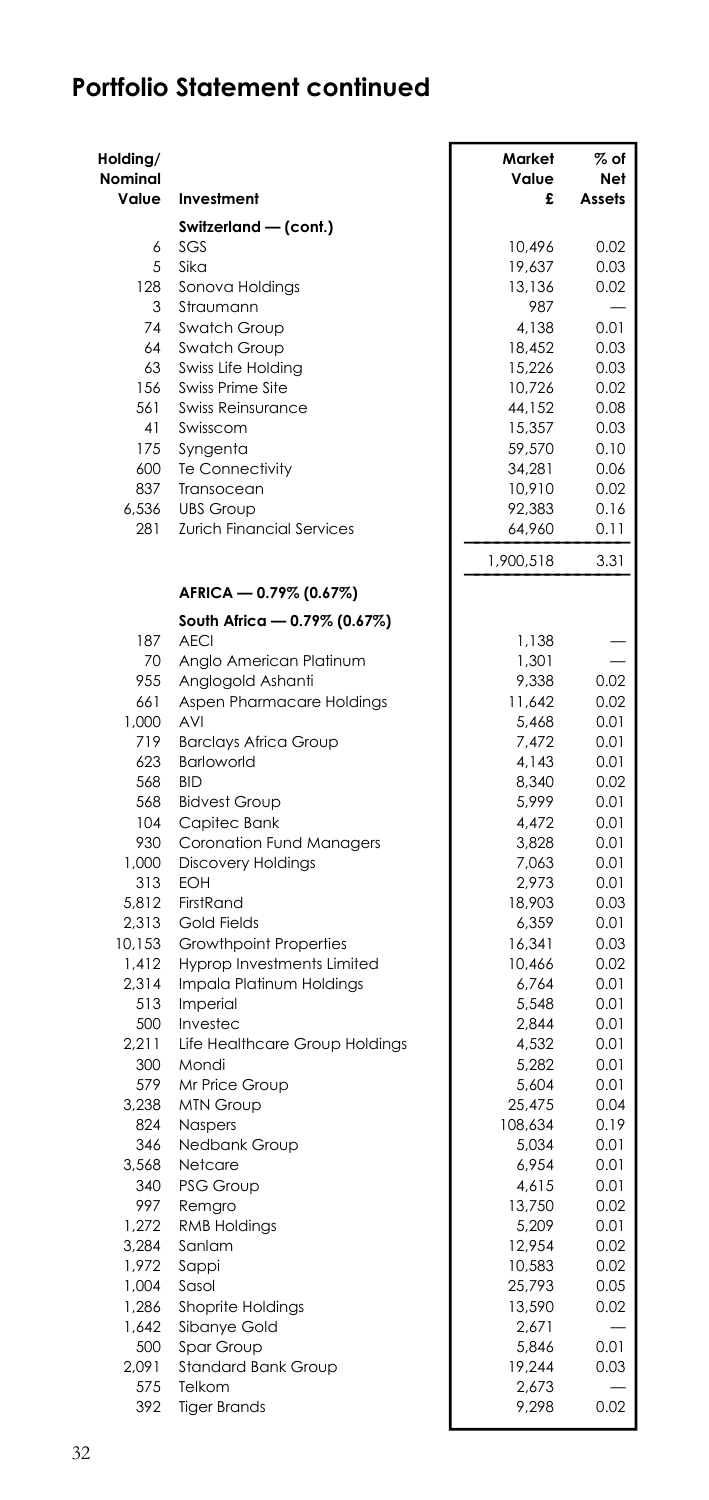| Holding/<br><b>Nominal</b><br>Value | Investment                                             | Market<br>Value<br>£ | $%$ of<br>Net<br>Assets |
|-------------------------------------|--------------------------------------------------------|----------------------|-------------------------|
|                                     | South Africa - (cont.)                                 |                      |                         |
| 1,056                               | Truworths International                                | 5,260                | 0.01                    |
| 1,626                               | <b>Tsogo Sun Holdings</b>                              | 2,653                |                         |
| 1,156                               | Vodacom Group                                          | 10,670               | 0.02                    |
| 2,060                               | Woolworths Holdings                                    | 8,544                | 0.01                    |
|                                     |                                                        | 455,270              | 0.79                    |
| 10,000                              | Mauritius - 0.00% (0.00%)<br>Golden Agri - Resources   | 2,446                |                         |
|                                     | MIDDLE EAST - 0.33% (0.47%)                            |                      |                         |
|                                     | Israel - 0.23% (0.33%)                                 |                      |                         |
| 254                                 | Azrieli Group                                          | 9,336                | 0.01                    |
| 2.284                               | <b>Bank Hapoalim</b>                                   | 11,555               | 0.02                    |
| 3,026                               | Bank Leumi Le-Israel                                   | 10,399               | 0.02                    |
| 5,548                               | Bezeg The Israeli                                      |                      |                         |
| 300                                 | Telecommunication<br>Check Point Software Technologies | 8,401                | 0.01                    |
| 48                                  | <b>Elbit Systems</b>                                   | 22,384<br>4,092      | 0.04<br>0.01            |
| 1,280                               | <b>Israel Chemicals</b>                                | 4,790                | 0.01                    |
| 83                                  | Nice Systems                                           | 4,685                | 0.01                    |
| 1,914                               | Teva Pharmaceutical Industries                         | 53,750               | 0.09                    |
| 275                                 | <b>Tower Semicon</b>                                   | 4,598                | 0.01                    |
|                                     |                                                        | 133,990              | 0.23                    |
|                                     | Turkey — 0.10% (0.14%)                                 |                      |                         |
| 5.840                               | Akbank                                                 | 9,855                | 0.01                    |
| 705                                 | Anadolou Efes Biracilik                                | 3,076                | 0.01                    |
| 546                                 | <b>Bim Birlesik Magazalar</b>                          | 6,233                | 0.01                    |
| 6,332                               | Emlak Konut Gayrimenkul Yatirim<br>Ortakligi As        | 4,225                | 0.01                    |
| 4,331                               | Eregli Demir ve Celik Fabrikalari                      | 5,254                | 0.01                    |
| 2,190                               | Haci Omer Sabanci Holdings                             | 4,479                | 0.01                    |
| 1,949                               | <b>KOC Holdings</b>                                    | 5,852                | 0.01                    |
| 190                                 | Tupras-Turkiye Petrol Rafinerileri                     | 3,112                | 0.01                    |
| 2.133                               | Türk Hava Yolları                                      | 2,315                |                         |
| 2,002                               | <b>Turkcell lletisim Hizmet</b>                        | 4,536                | 0.01                    |
| 4,350                               | Turkiye Garanti Bankasi                                | 7,416                | 0.01                    |
| 1,538                               | Turkiye Halk Bankasi                                   | 3,418                | -                       |
|                                     |                                                        | 59,771               | 0.10                    |
|                                     | ASIA - 11.72% (11.45%)                                 |                      |                         |
|                                     | Hong Kong - 0.82% (0.85%)                              |                      |                         |
| 22,245                              | AIA Group                                              | 109,735              | 0.19                    |
| 1,877<br>6,914                      | <b>Bank of East Asia</b><br><b>BOC Hong Kong</b>       | 6,326<br>21,501      | 0.01<br>0.04            |
| 3,000                               | <b>CLP Holdings</b>                                    | 24,001               | 0.04                    |
| 4,232                               | Dah Sing Banking Group                                 | 6,443                | 0.01                    |
| 3,000                               | Galaxy Entertainment Group                             | 11,307               | 0.02                    |
| 2,000                               | Hang Lung                                              | 6,007                | 0.01                    |
| 3,000                               | <b>Hang Lung Properties</b>                            | 5,779                | 0.01                    |
| 1,300                               | Hang Seng Bank                                         | 20,718               | 0.04                    |
| 2,438                               | Henderson Land Development                             | 11,262               | 0.02                    |
| 14,190                              | Hong Kong & China Gas                                  | 21,845               | 0.04                    |
| 2,207                               | Hong Kong Exchanges & Clear                            | 43,737               | 0.08                    |
| 4.500                               | Link Real Estate Investment Trust                      | 25,021               | 0.05                    |
| 5,000                               | Melco International Development                        | 5,805                | 0.01                    |
| 2,059                               | <b>MTR</b>                                             | 8,483                | 0.01                    |
| 8,058                               | New World Development                                  | 7,710                | 0.01                    |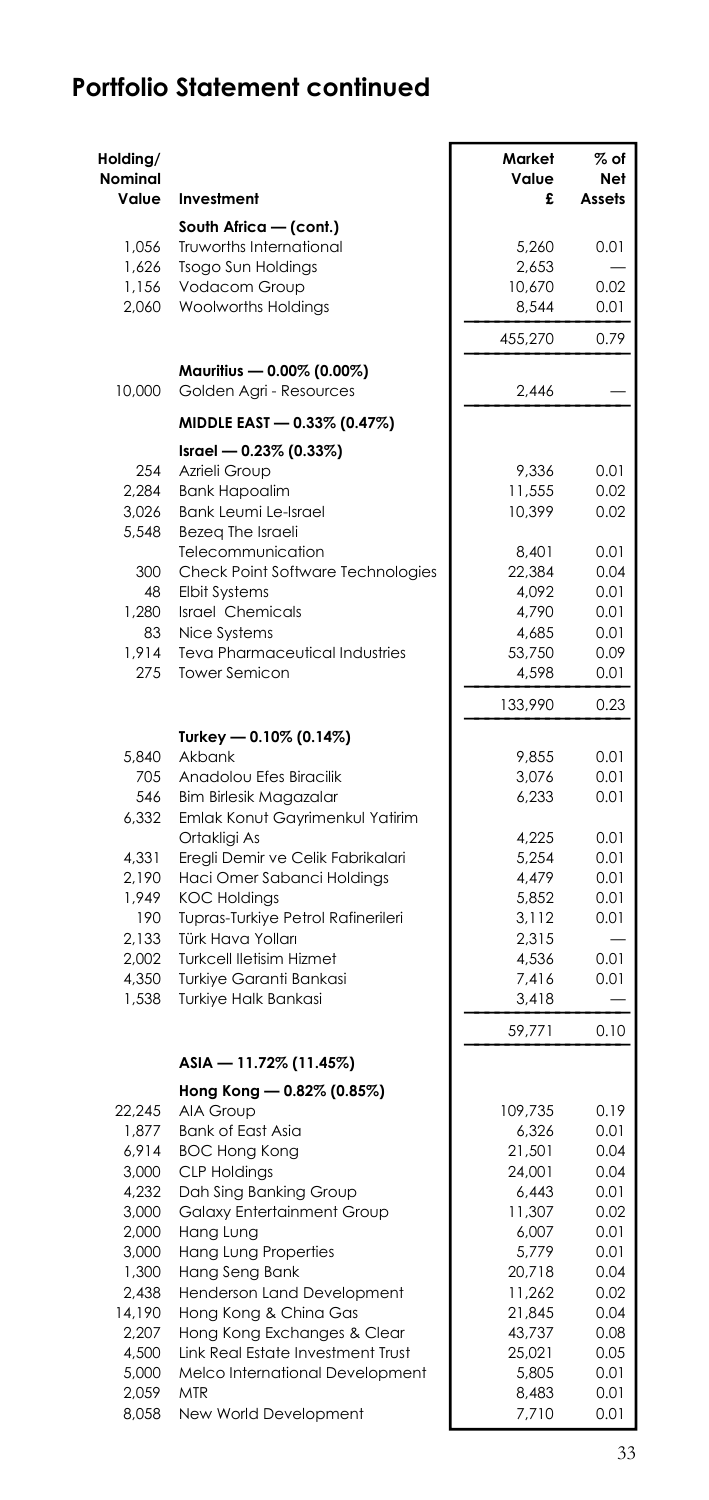| Holding/<br><b>Nominal</b><br>Value | Investment                                               | Market<br>Value<br>£ | $%$ of<br>Net<br>Assets |
|-------------------------------------|----------------------------------------------------------|----------------------|-------------------------|
|                                     | Hong Kong - (cont.)                                      |                      |                         |
| 20,000                              | <b>PCCW</b>                                              | 9.334                | 0.02                    |
| 2,500                               | Power Assets Holdings                                    | 18,738               | 0.03                    |
| 4,166                               | Sino Land                                                | 5,669                | 0.01                    |
| 10,000                              | <b>SJM Holdings</b>                                      | 6,464                | 0.01                    |
| 6,000                               | Sun Art Retail                                           | 4,733                | 0.01                    |
| 3,259                               | Sun Hung Kai Properties                                  | 36,935               | 0.06                    |
| 1,000                               | <b>Swire Pacific</b>                                     | 8,351                | 0.02                    |
| 3,000<br>3,000                      | <b>Swire Propperties</b><br><b>Techtronic Industries</b> | 7,113<br>8.484       | 0.01<br>0.01            |
| 3,000                               | <b>Wharf Holdings</b>                                    | 18,483               | 0.03                    |
| 2,000                               | Wheelock & Company                                       | 9,824                | 0.02                    |
|                                     |                                                          | 469,808              | 0.82                    |
|                                     | Japan - 6.58% (6.65%)                                    |                      |                         |
| 400                                 | Advantest                                                | 5,621                | 0.01                    |
| 1,200                               | <b>AEON Co</b>                                           | 14,805               | 0.03                    |
| 400                                 | <b>AEON Financial Services</b>                           | 5,864                | 0.01                    |
| 200                                 | Aisin Seiki                                              | 7,248                | 0.01                    |
| 1,000                               | Ajinomoto                                                | 16,544               | 0.03                    |
| 500                                 | Alfresa Holdings                                         | 6,923                | 0.01                    |
| 300<br>900                          | Alps Electric                                            | 5,959                | 0.01                    |
| 3,000                               | Amada<br>Aozora Bank                                     | 8,544<br>8.857       | 0.01<br>0.02            |
| 2,000                               | Asahi Glass                                              | 11,952               | 0.02                    |
| 600                                 | Asahi Group Holdings                                     | 16,131               | 0.03                    |
| 100                                 | Asahi Intecc                                             | 3,410                | 0.01                    |
| 2,000                               | Asahi Kasei                                              | 14,589               | 0.03                    |
| 300                                 | Asics                                                    | 5,044                | 0.01                    |
| 2,900                               | Astellas Pharma                                          | 33,354               | 0.06                    |
| 400                                 | <b>Bandai Namco Holdings</b>                             | 9,293                | 0.02                    |
| 1.000                               | Bank of Kyoto                                            | 6.233                | 0.01                    |
| 900                                 | <b>Bridgestone</b>                                       | 26,962               | 0.05                    |
| 500                                 | <b>Brother Industries</b>                                | 7,552                | 0.01                    |
| 1,500                               | Canon                                                    | 35.769               | 0.06                    |
| 900                                 | Casio Computer                                           | 10,435               | 0.02                    |
| 237<br>100                          | Central Japan Railway<br>Century Tokyo Leasing           | 33,416<br>2.870      | 0.06<br>0.01            |
| 1,000                               | Chiba Bank                                               | 5,161                | 0.01                    |
| 1,000                               | Chubu Electric Power                                     | 11,512               | 0.02                    |
| 300                                 | Chugai Pharmaceutical                                    | 7.388                | 0.01                    |
| 400                                 | Chugoku Bank                                             | 4,812                | 0.01                    |
| 700                                 | Chugoku Electric Power                                   | 6,780                | 0.01                    |
| 200                                 | Comsys                                                   | 3,052                | 0.01                    |
| 1,851                               | Concordia Financial                                      | 7,605                | 0.01                    |
| 400                                 | Credit Saison                                            | 6.045                | 0.01                    |
| 100                                 | CyberAgent Inc                                           | 2,120                |                         |
| 1,000                               | Dai Nippon Printing                                      | 8,528                | 0.01                    |
| 1,000<br>1,000                      | <b>Daicel Chemical Industries</b><br>Daido Steel         | 9,200<br>3,553       | 0.02<br>0.01            |
| 1,600                               | Dai-ichi Life Insurance                                  | 22,857               | 0.04                    |
| 900                                 | Daiichi Sankyo                                           | 16,170               | 0.03                    |
| 400                                 | <b>Daikin Industries</b>                                 | 32,224               | 0.06                    |
| 200                                 | Daito Trust Construction                                 | 24,282               | 0.04                    |
| 900                                 | Daiwa House Industry                                     | 20,812               | 0.04                    |
| 2,000                               | Daiwa Securities                                         | 10,546               | 0.02                    |
| 200                                 | Dena                                                     | 3,817                | 0.01                    |
| 700                                 | Denso                                                    | 25,289               | 0.04                    |
| 300                                 | Dentsu                                                   | 12,116               | 0.02                    |
| 100                                 | Disco                                                    | 10,308               | 0.02                    |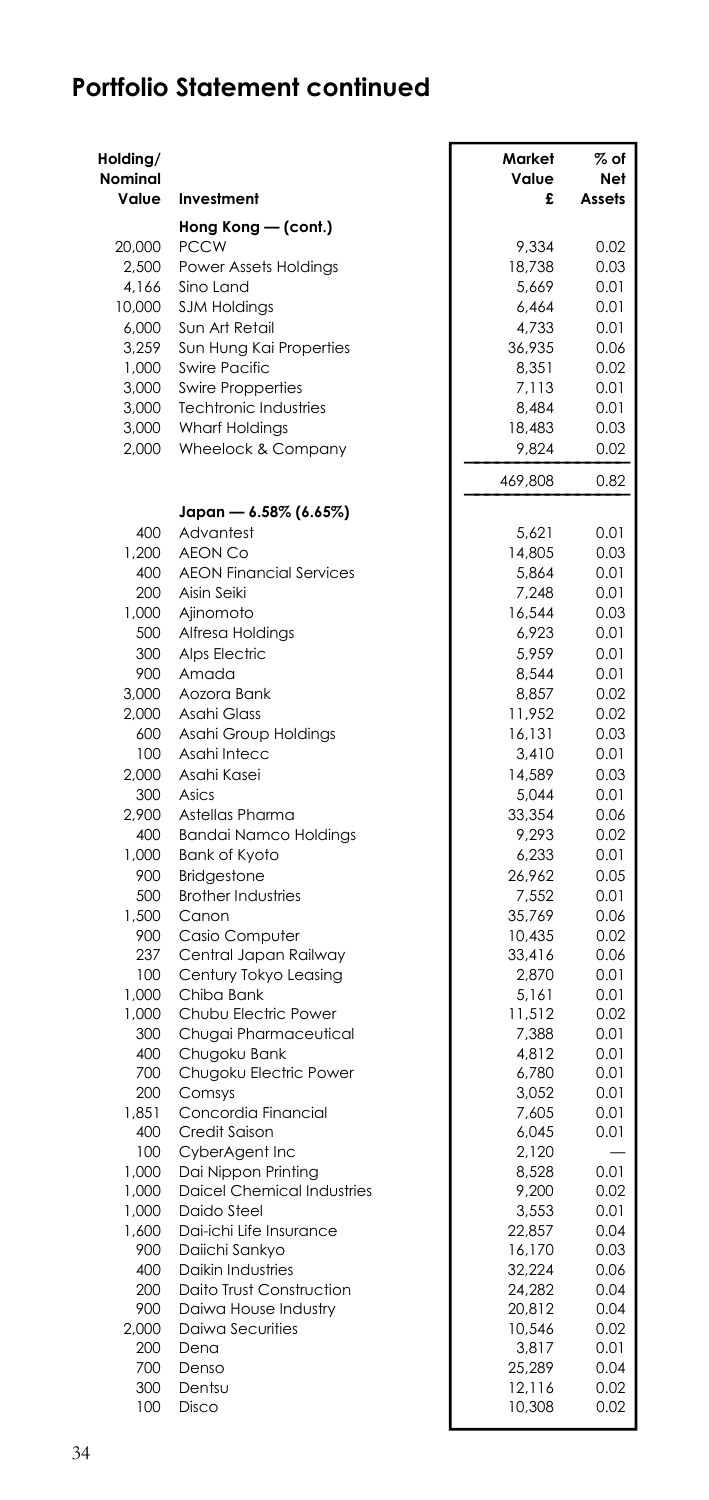| Holding/<br>Nominal<br>Value | Investment                                 | Market<br>Value<br>£ | % of<br>Net<br>Assets |
|------------------------------|--------------------------------------------|----------------------|-----------------------|
|                              | Japan - (cont.)                            |                      |                       |
| 300                          | Don Quijote                                | 9.071                | 0.02                  |
| 500                          | East Japan Railway                         | 37,474               | 0.07                  |
| 400                          | Eisai                                      | 18,951               | 0.03                  |
| 200                          | Electric Power Developments                | 3,944                | 0.01                  |
| 100                          | Familymart                                 | 5,268                | 0.01                  |
| 300                          | Fanuc                                      | 44,036               | 0.08                  |
| 100                          | <b>Fast Retailing</b>                      | 27,463               | 0.05                  |
| 1,000                        | Fuji Electric                              | 4,325                | 0.01                  |
| 800                          | Fuji Heavy Industries                      | 27,649               | 0.05                  |
| 500                          | Fujifilm Holdings                          | 15,905               | 0.03                  |
| 1,000                        | Fujikura                                   | 4,782                | 0.01                  |
| 2,000                        | Fujitsu                                    | 9,707                | 0.02                  |
| 2,000                        | Fukuoka Financial Group<br><b>GS Yuasa</b> | 7,406                | 0.01<br>0.01          |
| 1,000<br>1,000               | Hachijuni Bank                             | 3,410<br>4,846       | 0.01                  |
| 200                          | Hakuhodo DY                                | 2,073                |                       |
| 300                          | Hamamatsu Photonics                        | 6,798                | 0.01                  |
| 400                          | Hankyu Hanshin Holdings                    | 11,208               | 0.02                  |
| 600                          | <b>Hino Motors</b>                         | 5,185                | 0.01                  |
| 105                          | <b>Hirose Electric</b>                     | 10,943               | 0.02                  |
| 1,000                        | Hiroshima Bank                             | 3,917                | 0.01                  |
| 200                          | Hisamitsu Pharmaceutical                   | 8,635                | 0.02                  |
| 7,000                        | Hitachi                                    | 32,914               | 0.06                  |
| 100                          | Hitachi High-Technologies                  | 3,370                | 0.01                  |
| 500                          | <b>Hitachi Metals</b>                      | 5,729                | 0.01                  |
| 2,600                        | Honda Motor                                | 64,008               | 0.11                  |
| 100                          | Hoshizaki Electic                          | 6,755                | 0.01                  |
| 500                          | Hoya                                       | 17,563               | 0.03                  |
| 800                          | Hulic                                      | 6,010                | 0.01                  |
| 200                          | Idemitsu Kosan                             | 4,811                | 0.01                  |
| 3,000                        | <b>IHI</b>                                 | 6,562                | 0.01                  |
| 200<br>1,200                 | lida<br>Inpex Holdings                     | 3,318<br>9.860       | 0.01<br>0.02          |
| 800                          | Isetan Mitsukoshi Holdings                 | 7,611                | 0.01                  |
| 1,000                        | <b>Isuzu Motors</b>                        | 10,865               | 0.02                  |
| 1,800                        | Itochu                                     | 20,407               | 0.04                  |
| 200                          | Itochu Techno-Solutions                    | 4,310                | 0.01                  |
| 800                          | Iyo Bank                                   | 4,575                | 0.01                  |
| 600                          | J Front Retailing                          | 7,240                | 0.01                  |
| 100                          | Japan Airport Terminal                     | 3,009                | 0.01                  |
| 600                          | Japan Exchange Group                       | 7,253                | 0.01                  |
| 700                          | Japan Post Bank                            | 7,080                | 0.01                  |
| 800                          | Japan Post Holdings                        | 8,452                | 0.01                  |
| 1,600                        | Japan Tobacco                              | 44,239               | 0.08                  |
| 600                          | <b>JFE Holdings</b>                        | 7,926                | 0.01                  |
| 500                          | <b>JSR</b>                                 | 7,012                | 0.01                  |
| 500                          | <b>JTEKT</b>                               | 6,844                | 0.01                  |
| 4,800                        | <b>JX Holdings</b>                         | 17,921               | 0.03                  |
| 100                          | Kagome Co Ltd                              | 2,087                |                       |
| 2,000                        | Kajima                                     | 11,709               | 0.02                  |
| 300<br>1,000                 | Kakaku.Com<br>Kaneka                       | 4,252<br>6,927       | 0.01<br>0.01          |
| 1,100                        | Kansai Electric Power                      | 10,352               | 0.02                  |
| 200                          | Kansai Paint                               | 3,164                | 0.01                  |
| 600                          | Kao                                        | 23,074               | 0.04                  |
| 3,000                        | Kawasaki Heavy Industries                  | 7,827                | 0.01                  |
| 2,600                        | <b>KDDI</b>                                | 57,410               | 0.10                  |
| 1,000                        | Keihan Electric Railway                    | 5,554                | 0.01                  |
| 1,000                        | Keikyu                                     | 9,829                | 0.02                  |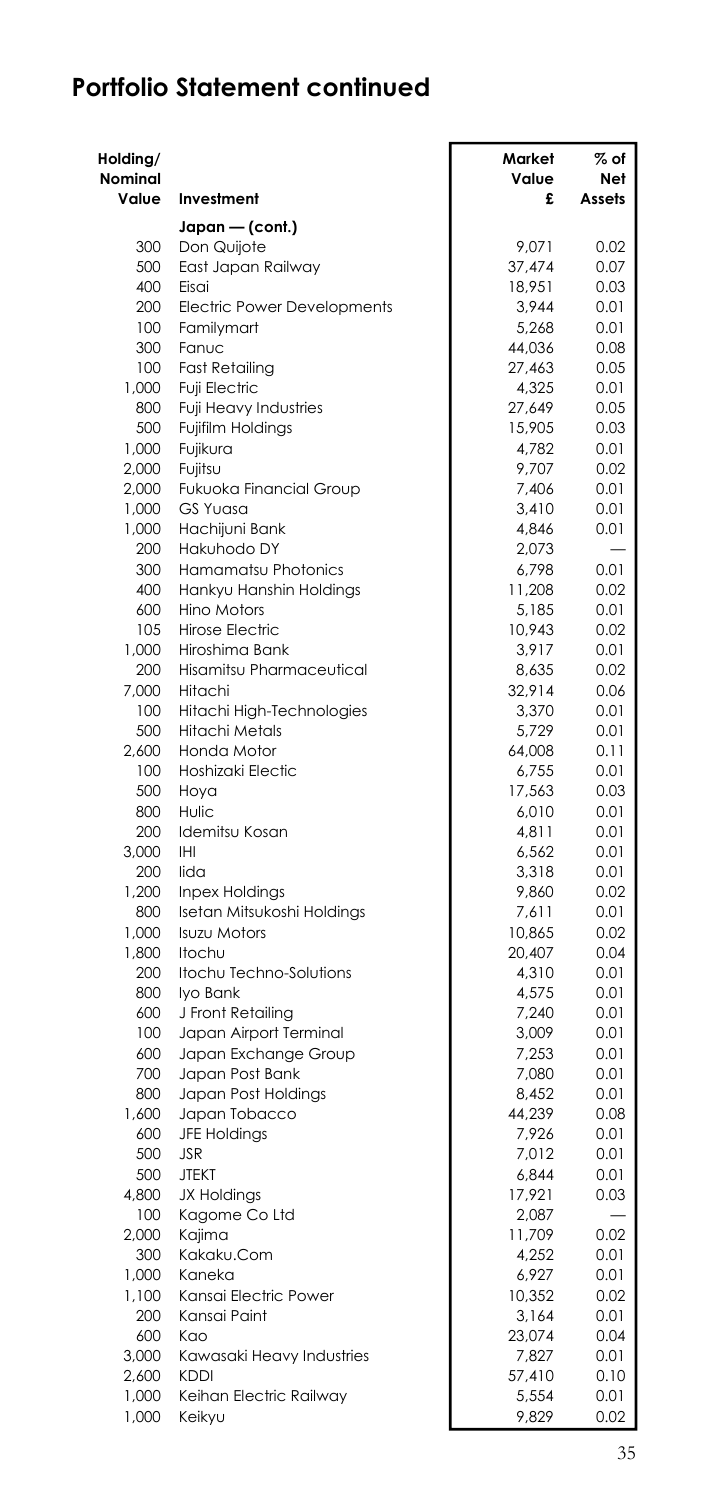| Holding/<br>Nominal<br>Value | Investment                                | Market<br>Value<br>£ | % of<br>Net<br>Assets |
|------------------------------|-------------------------------------------|----------------------|-----------------------|
|                              | Japan — (cont.)                           |                      |                       |
| 1.000                        | Keio                                      | 6.991                | 0.01                  |
| 500                          | Keisei Electric Railway                   | 10,250               | 0.02                  |
| 59                           | Keyence                                   | 35,308               | 0.06                  |
| 2,000                        | Kintetsu Group Holdings                   | 6,462                | 0.01                  |
| 1.500                        | Kirin Holdings                            | 20,555               | 0.04                  |
| 200                          | Kobayashi Pharmaceuticals                 | 7,320                | 0.01                  |
| 800                          | Kobe Steel                                | 6,273                | 0.01                  |
| 300                          | Koito Manufacturing                       | 13,253               | 0.02                  |
| 1,300                        | Komatsu                                   | 24.895               | 0.04                  |
| 200                          | Konami                                    | 6,469                | 0.01                  |
| 600                          | Konica Minolta                            | 5,087                | 0.01                  |
| 100                          | Kose                                      | 7,191                | 0.01                  |
| 1,500<br>700                 | Kubota<br>Kuraray                         | 18,796<br>8,932      | 0.03<br>0.02          |
| 400                          | Kyocera                                   | 16,581               | 0.03                  |
| 400                          | Kyushu Electric Power                     | 3,771                | 0.01                  |
| 700                          | Kyushu Financial Group Inc                | 3,963                | 0.01                  |
| 300                          | Kyushu Railway Co                         | 6,530                | 0.01                  |
| 100                          | Lawson                                    | 5,797                | 0.01                  |
| 1,000                        | Lion                                      | 13,696               | 0.02                  |
| 400                          | Lixil Group                               | 7,734                | 0.01                  |
| 500                          | M <sub>3</sub>                            | 11,115               | 0.02                  |
| 200                          | Mabuchi Motor                             | 8,492                | 0.01                  |
| 200                          | Makita                                    | 11,337               | 0.02                  |
| 1,600                        | Marubeni                                  | 7,751                | 0.01                  |
| 400                          | Marui                                     | 4.904                | 0.01                  |
| 800                          | Mazda Motor                               | 10,636               | 0.02                  |
| 300                          | Meiji Holdings                            | 19,515               | 0.03                  |
| 1,000                        | Minebea                                   | 7,756                | 0.01                  |
| 500                          | Misumi                                    | 6,959                | 0.01                  |
| 1,800                        | Mitsubishi                                | 32,772               | 0.06                  |
| 1,600                        | Mitsubishi Chemical Holdings              | 9,048                | 0.02                  |
| 3,000                        | Mitsubishi Electric                       | 35,287               | 0.06                  |
| 2,000                        | Mitsubishi Estate                         | 33,382               | 0.06                  |
| 500                          | Mitsubishi Gas Chemical                   | 7,509                | 0.01                  |
| 5,000                        | Mitsubishi Heavy Industries               | 19,071               | 0.03                  |
| 200                          | Mitsubishi Materials<br>Mitsubishi Motors | 5,347                | 0.01                  |
| 1,600<br>500                 | Mitsubishi Tanabe Pharma                  | 7,697<br>8,131       | 0.01<br>0.01          |
| 19,500                       | Mitsubishi UFJ Financial Group            | 101,573              | 0.18                  |
| 1,100                        | Mitsubishi UFJ Lease & Fianance           | 4,796                | 0.01                  |
| 2,100                        | Mitsui                                    | 24,648               | 0.04                  |
| 2,000                        | Mitsui Chemicals                          | 7,720                | 0.01                  |
| 1,000                        | Mitsui Fudosan                            | 19,200               | 0.03                  |
| 3,000                        | Mitsui O.S.K. Lines                       | 7,441                | 0.01                  |
| 33,400                       | Mizuho Financial Group                    | 51,021               | 0.09                  |
| 100                          | MonotaRO                                  | 1,896                |                       |
| 700                          | MS & AD Insurance Group Holdings          | 18,534               | 0.03                  |
| 300                          | Murata Manufacturing                      | 32,371               | 0.06                  |
| 300                          | Nabtesco                                  | 6.026                | 0.01                  |
| 2,000                        | Nagoya Railroad                           | 8,206                | 0.01                  |
| 4,000                        | <b>NEC</b>                                | 9,321                | 0.02                  |
| 300                          | Ngk Spark Plug                            | 5,346                | 0.01                  |
| 500                          | Nichirei                                  | 8,560                | 0.01                  |
| 300                          | Nidec                                     | 22,485               | 0.04                  |
| 200                          | Nihon Kohden                              | 3,801                | 0.01                  |
| 600                          | Nikon                                     | 7,930                | 0.01                  |
| 130                          | Nintendo                                  | 22,061               | 0.04                  |
| 1,000                        | Nippon Express                            | 4,475                | 0.01                  |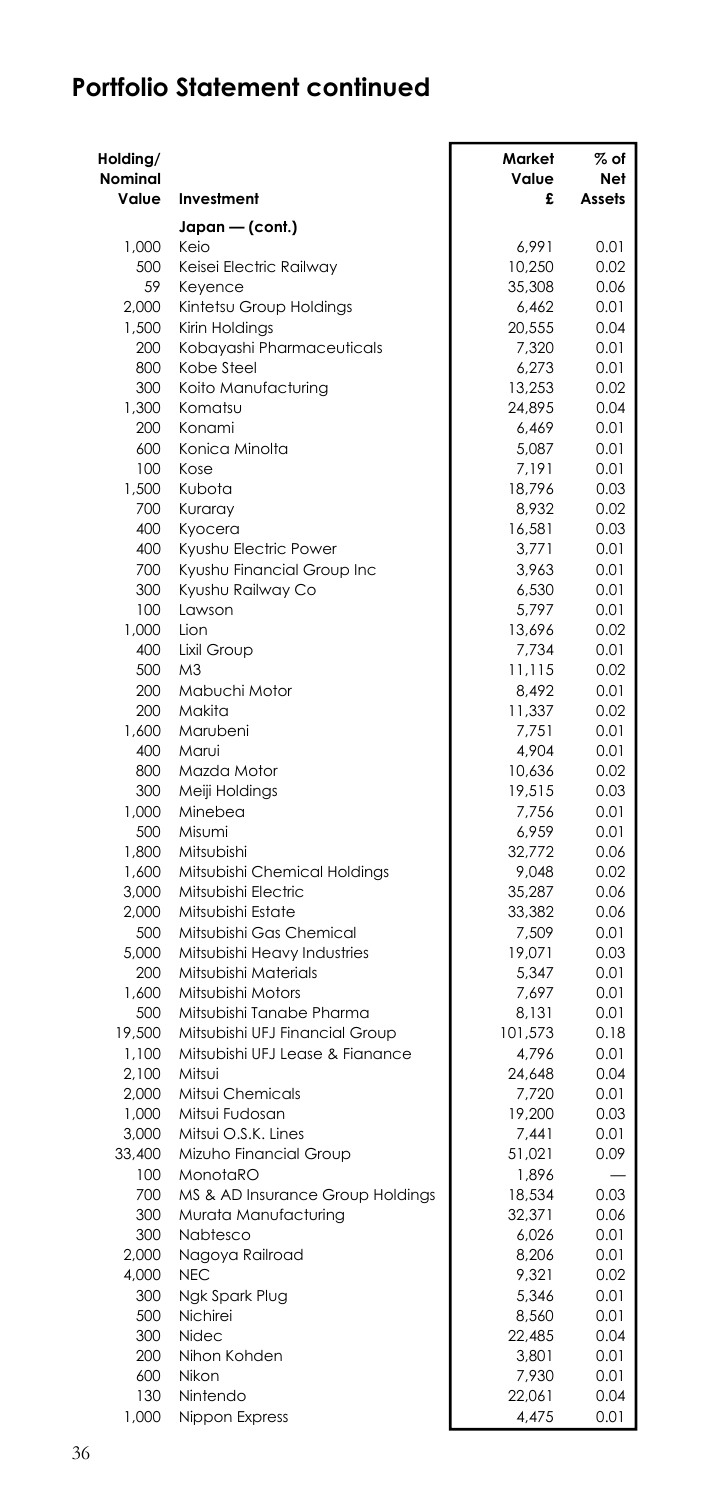| Holding/<br>Nominal |                                      | Market<br>Value | % of<br>Net  |
|---------------------|--------------------------------------|-----------------|--------------|
| Value               | Investment                           | £               | Assets       |
|                     | Japan - (cont.)                      |                 |              |
| 200                 | Nippon Paint                         | 4.625           | 0.01         |
| 100                 | Nippon Paper Industries              | 1,527           |              |
| 100                 | Nippon Shinyaku                      | 4,217           | 0.01         |
| 1,000               | Nippon Steel                         | 19,061          | 0.03         |
| 300                 | Nippon Telegraph & Telephone         | 10,776          | 0.02         |
| 3,000               | Nippon Yusen                         | 4,825           | 0.01         |
| 200                 | Nissan Chemical Industries           | 5,711           | 0.01         |
| 3,600<br>770        | Nissan Motor<br>Nisshin Seifun Group | 29,838<br>9,610 | 0.05<br>0.02 |
| 100                 | Nissin Foods                         | 4,318           | 0.01         |
| 100                 | Nitori Holdings                      | 9,207           | 0.02         |
| 200                 | Nitto Denko                          | 12,679          | 0.02         |
| 200                 | NOK                                  | 3,381           | 0.01         |
| 5.300               | Nomura Holdings                      | 26,626          | 0.05         |
| 1,000               | <b>NTN</b>                           | 3.445           | 0.01         |
| 600                 | <b>NSK</b>                           | 5,846           | 0.01         |
| 300                 | NTT Data                             | 12,395          | 0.02         |
| 1,800               | NTT DoCoMo                           | 35,486          | 0.06         |
| 1,000               | Obayashi                             | 7,799           | 0.01         |
| 200                 | OBIC                                 | 7,391           | 0.01         |
| 500                 | Odakyu Electric Railway              | 8,388           | 0.01         |
| 1.000               | Oji Paper                            | 3.603           | 0.01         |
| 400                 | Olympus                              | 11,680          | 0.02         |
| 300<br>600          | Omron<br><b>ONO Pharmaceuticals</b>  | 9,768<br>10,746 | 0.02<br>0.02 |
| 292                 | Oriental Land                        | 13,657          | 0.02         |
| 1,800               | Orix                                 | 23,913          | 0.04         |
| 4,000               | Osaka Gas                            | 12,861          | 0.02         |
| 500                 | Otsuka Holdings                      | 20,183          | 0.04         |
| 3,900               | Panasonic                            | 33,858          | 0.06         |
| 200                 | Park24                               | 4,410           | 0.01         |
| $100 -$             | PeptiDream Inc                       | 4,346           | 0.01         |
| 300                 | Pigeon                               | 6,541           | 0.01         |
| 1,200               | Rakuten                              | 10,096          | 0.02         |
| 400                 | Recruit Holdings                     | 13,653          | 0.02         |
| 1.000               | Rengo                                | 4.768           | 0.01         |
| 3,100               | Resona Holdings                      | 13,566          | 0.02         |
| 800                 | Ricoh                                | 5,776           | 0.01         |
| 100                 | Rohm<br>Santen Pharmaceuticals       | 5,125           | 0.01         |
| 700<br>100          | Sawai Pharmaceuticals                | 7,265           | 0.01         |
| 600                 | <b>SBI Holdings</b>                  | 4,503<br>6,652  | 0.01<br>0.01 |
| 400                 | Secom                                | 24,184          | 0.04         |
| 600                 | Seibu Holdings Inc                   | 8,531           | 0.01         |
| 600                 | Seiko Epson                          | 10,088          | 0.02         |
| 1.000               | Sekisui Chemicals                    | 13,996          | 0.02         |
| 800                 | Sekisui House                        | 11,300          | 0.02         |
| 1,100               | Seven & I Holdings                   | 37,978          | 0.07         |
| 100                 | Shimano                              | 13,632          | 0.02         |
| 1.000               | Shimizu                              | 7.727           | 0.01         |
| 700                 | Shin-Etsu Chemicals                  | 47,390          | 0.08         |
| 3,000               | Shinsei Bank                         | 4,203           | 0.01         |
| 400                 | Shionogi                             | 15,963          | 0.03         |
| 400                 | Shiseido                             | 8,841           | 0.02         |
| 1,000               | Shizuoka Bank                        | 7,141           | 0.01         |
| 100                 | SMC Japan                            | 20.337          | 0.04         |
| 1,200<br>200        | Softbank<br>Sohgo Security Services  | 72,680<br>6,548 | 0.13<br>0.01 |
| 1,600               | Sojitz                               | 3,363           | 0.01         |
|                     |                                      |                 |              |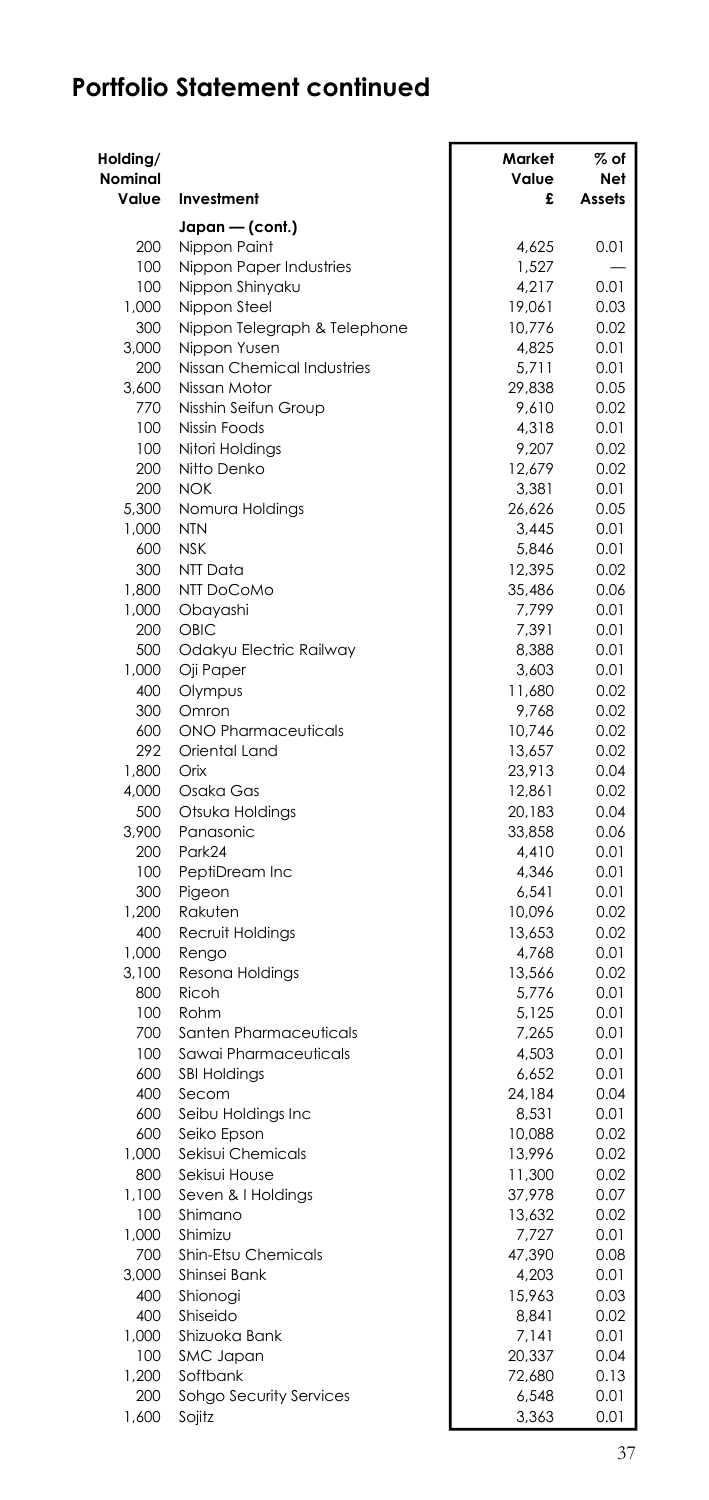| Japan — (cont.)<br>500<br>Sompo Japan Nipponkoa Holdings<br>14.414<br>0.03<br>1,654<br>Sony<br>41,948<br>0.07<br>200<br>Sony Financial<br>2,609<br>400<br><b>Stanley Electric</b><br>8,935<br>0.02<br>100<br>Sugi Holdings<br>3,767<br>0.01<br><b>SUMCO</b><br>500<br>5,454<br>0.01<br>Sumitomo<br>1,800<br>17,988<br>0.03<br>2,000<br>Sumitomo Chemicals<br>7,963<br>0.01<br>Sumitomo Electric Indsustries<br>900<br>10,663<br>0.02<br>1,000<br>Sumitomo Heavy Industries<br>5,561<br>0.01<br>1,000<br>Sumitomo Metal Mining<br>10,687<br>0.02<br>1,900<br>Sumitomo Mitsui Financial Group<br>0.11<br>61,687<br>Sumitomo Mitsui Trust Holdings<br>600<br>18,378<br>0.03<br>500<br>Sumitomo Realty & Development<br>11,187<br>0.02<br>400<br>Sumitomo Rubber Industries<br>5,338<br>0.01<br>100<br>Sundrug<br>6,055<br>0.01<br>200<br>Suntory Beverage & Food<br>6,962<br>0.01<br>200<br>3,694<br>0.01<br>Suruga Bank<br>220<br>5,929<br>0.01<br>Suzuken (ADR)<br>500<br>Suzuki Motor<br>15,361<br>0.03<br>200<br>Sysmex<br>9,993<br>0.02<br>700<br><b>T&amp;D Holdings</b><br>7,888<br>0.01<br>2.000<br><b>Taiheiyo Cement</b><br>5,490<br>0.01<br>1,000<br>Taisei<br>5,983<br>0.01<br><b>Taisho Pharmaceuticals</b><br>100<br>7,020<br>0.01<br>1,100<br>Takeda Pharmaceutical<br>38,324<br>0.06<br><b>TDK</b><br>200<br>11,394<br>0.02<br>100<br>Temp<br>1,373<br>0.03<br>500<br>Terumo<br>15,458<br>2.000<br>Tobu Railway<br>8,435<br>0.01<br>1,000<br>Toda<br>4,561<br>0.01<br>800<br>Tohoku Electric Power<br>8,280<br>0.01<br>1,000<br><b>Tokio Marine Holdings</b><br>34,040<br>0.06<br>3,000<br><b>Tokyo Electric Power</b><br>10,100<br>0.02<br>200<br><b>Tokyo Electron</b><br>16,112<br>0.03<br>3,000<br>Tokyo Gas<br>11,434<br>0.02<br>Tokyo Tatemono<br>500<br>5,576<br>0.01<br>2,000<br>Tokyu<br>12,695<br>0.02<br>1,200<br>Tokyu Fudosan<br>6,013<br>0.01<br>200<br>Topcon<br>2,449<br>0.01<br>1,000<br>Toppan Printing<br>8,192<br>2,000<br><b>Toray Industries</b><br>13,950<br>0.02<br>6,000<br>Toshiba<br>12,309<br>0.02<br>2,000<br>Tosoh<br>11,952<br>0.02<br>264<br><b>TOTO</b><br>8,860<br>0.02<br>Toyota Industries<br>200<br>8.092<br>0.01<br>3,800<br>Toyota Motor<br>186,800<br>0.33<br>300<br>Toyota Tsusho<br>6,476<br>0.01<br>300<br><b>Trend Micro</b><br>9,243<br>0.02<br>100<br>Tsuruha Holdings<br>8.006<br>0.01<br>Uni-Charm<br>400<br>7,297<br>0.01<br>500<br><b>USS</b><br>6,873<br>0.01<br>300<br>West Japan Railway<br>15,839<br>0.03<br>2.500<br>Yahoo! Japan<br>8,488<br>0.01<br>400<br>Yakult Honsha<br>15,583<br>0.03<br>1.500<br>Yamada Denki<br>6,798<br>0.01<br>300<br>Yamaha<br>7,720<br>0.01<br>400<br>Yamaha Motor<br>7,134<br>0.01<br>600<br>Yamato Holdings<br>10,283<br>0.02 | Holding/<br>Nominal<br>Value | Investment | Market<br>Value<br>£ | % of<br>Net<br>Assets |
|----------------------------------------------------------------------------------------------------------------------------------------------------------------------------------------------------------------------------------------------------------------------------------------------------------------------------------------------------------------------------------------------------------------------------------------------------------------------------------------------------------------------------------------------------------------------------------------------------------------------------------------------------------------------------------------------------------------------------------------------------------------------------------------------------------------------------------------------------------------------------------------------------------------------------------------------------------------------------------------------------------------------------------------------------------------------------------------------------------------------------------------------------------------------------------------------------------------------------------------------------------------------------------------------------------------------------------------------------------------------------------------------------------------------------------------------------------------------------------------------------------------------------------------------------------------------------------------------------------------------------------------------------------------------------------------------------------------------------------------------------------------------------------------------------------------------------------------------------------------------------------------------------------------------------------------------------------------------------------------------------------------------------------------------------------------------------------------------------------------------------------------------------------------------------------------------------------------------------------------------------------------------------------------------------------------------------------------------------------------------------------------------------------------------------------------------------------------------------------------------------------------------------------------------------------------------------------------------------------------------------------------------------------------------------------------------------------------------------------|------------------------------|------------|----------------------|-----------------------|
|                                                                                                                                                                                                                                                                                                                                                                                                                                                                                                                                                                                                                                                                                                                                                                                                                                                                                                                                                                                                                                                                                                                                                                                                                                                                                                                                                                                                                                                                                                                                                                                                                                                                                                                                                                                                                                                                                                                                                                                                                                                                                                                                                                                                                                                                                                                                                                                                                                                                                                                                                                                                                                                                                                                                  |                              |            |                      |                       |
|                                                                                                                                                                                                                                                                                                                                                                                                                                                                                                                                                                                                                                                                                                                                                                                                                                                                                                                                                                                                                                                                                                                                                                                                                                                                                                                                                                                                                                                                                                                                                                                                                                                                                                                                                                                                                                                                                                                                                                                                                                                                                                                                                                                                                                                                                                                                                                                                                                                                                                                                                                                                                                                                                                                                  |                              |            |                      |                       |
|                                                                                                                                                                                                                                                                                                                                                                                                                                                                                                                                                                                                                                                                                                                                                                                                                                                                                                                                                                                                                                                                                                                                                                                                                                                                                                                                                                                                                                                                                                                                                                                                                                                                                                                                                                                                                                                                                                                                                                                                                                                                                                                                                                                                                                                                                                                                                                                                                                                                                                                                                                                                                                                                                                                                  |                              |            |                      |                       |
|                                                                                                                                                                                                                                                                                                                                                                                                                                                                                                                                                                                                                                                                                                                                                                                                                                                                                                                                                                                                                                                                                                                                                                                                                                                                                                                                                                                                                                                                                                                                                                                                                                                                                                                                                                                                                                                                                                                                                                                                                                                                                                                                                                                                                                                                                                                                                                                                                                                                                                                                                                                                                                                                                                                                  |                              |            |                      |                       |
|                                                                                                                                                                                                                                                                                                                                                                                                                                                                                                                                                                                                                                                                                                                                                                                                                                                                                                                                                                                                                                                                                                                                                                                                                                                                                                                                                                                                                                                                                                                                                                                                                                                                                                                                                                                                                                                                                                                                                                                                                                                                                                                                                                                                                                                                                                                                                                                                                                                                                                                                                                                                                                                                                                                                  |                              |            |                      |                       |
|                                                                                                                                                                                                                                                                                                                                                                                                                                                                                                                                                                                                                                                                                                                                                                                                                                                                                                                                                                                                                                                                                                                                                                                                                                                                                                                                                                                                                                                                                                                                                                                                                                                                                                                                                                                                                                                                                                                                                                                                                                                                                                                                                                                                                                                                                                                                                                                                                                                                                                                                                                                                                                                                                                                                  |                              |            |                      |                       |
|                                                                                                                                                                                                                                                                                                                                                                                                                                                                                                                                                                                                                                                                                                                                                                                                                                                                                                                                                                                                                                                                                                                                                                                                                                                                                                                                                                                                                                                                                                                                                                                                                                                                                                                                                                                                                                                                                                                                                                                                                                                                                                                                                                                                                                                                                                                                                                                                                                                                                                                                                                                                                                                                                                                                  |                              |            |                      |                       |
|                                                                                                                                                                                                                                                                                                                                                                                                                                                                                                                                                                                                                                                                                                                                                                                                                                                                                                                                                                                                                                                                                                                                                                                                                                                                                                                                                                                                                                                                                                                                                                                                                                                                                                                                                                                                                                                                                                                                                                                                                                                                                                                                                                                                                                                                                                                                                                                                                                                                                                                                                                                                                                                                                                                                  |                              |            |                      |                       |
|                                                                                                                                                                                                                                                                                                                                                                                                                                                                                                                                                                                                                                                                                                                                                                                                                                                                                                                                                                                                                                                                                                                                                                                                                                                                                                                                                                                                                                                                                                                                                                                                                                                                                                                                                                                                                                                                                                                                                                                                                                                                                                                                                                                                                                                                                                                                                                                                                                                                                                                                                                                                                                                                                                                                  |                              |            |                      |                       |
|                                                                                                                                                                                                                                                                                                                                                                                                                                                                                                                                                                                                                                                                                                                                                                                                                                                                                                                                                                                                                                                                                                                                                                                                                                                                                                                                                                                                                                                                                                                                                                                                                                                                                                                                                                                                                                                                                                                                                                                                                                                                                                                                                                                                                                                                                                                                                                                                                                                                                                                                                                                                                                                                                                                                  |                              |            |                      |                       |
|                                                                                                                                                                                                                                                                                                                                                                                                                                                                                                                                                                                                                                                                                                                                                                                                                                                                                                                                                                                                                                                                                                                                                                                                                                                                                                                                                                                                                                                                                                                                                                                                                                                                                                                                                                                                                                                                                                                                                                                                                                                                                                                                                                                                                                                                                                                                                                                                                                                                                                                                                                                                                                                                                                                                  |                              |            |                      |                       |
|                                                                                                                                                                                                                                                                                                                                                                                                                                                                                                                                                                                                                                                                                                                                                                                                                                                                                                                                                                                                                                                                                                                                                                                                                                                                                                                                                                                                                                                                                                                                                                                                                                                                                                                                                                                                                                                                                                                                                                                                                                                                                                                                                                                                                                                                                                                                                                                                                                                                                                                                                                                                                                                                                                                                  |                              |            |                      |                       |
|                                                                                                                                                                                                                                                                                                                                                                                                                                                                                                                                                                                                                                                                                                                                                                                                                                                                                                                                                                                                                                                                                                                                                                                                                                                                                                                                                                                                                                                                                                                                                                                                                                                                                                                                                                                                                                                                                                                                                                                                                                                                                                                                                                                                                                                                                                                                                                                                                                                                                                                                                                                                                                                                                                                                  |                              |            |                      |                       |
|                                                                                                                                                                                                                                                                                                                                                                                                                                                                                                                                                                                                                                                                                                                                                                                                                                                                                                                                                                                                                                                                                                                                                                                                                                                                                                                                                                                                                                                                                                                                                                                                                                                                                                                                                                                                                                                                                                                                                                                                                                                                                                                                                                                                                                                                                                                                                                                                                                                                                                                                                                                                                                                                                                                                  |                              |            |                      |                       |
|                                                                                                                                                                                                                                                                                                                                                                                                                                                                                                                                                                                                                                                                                                                                                                                                                                                                                                                                                                                                                                                                                                                                                                                                                                                                                                                                                                                                                                                                                                                                                                                                                                                                                                                                                                                                                                                                                                                                                                                                                                                                                                                                                                                                                                                                                                                                                                                                                                                                                                                                                                                                                                                                                                                                  |                              |            |                      |                       |
|                                                                                                                                                                                                                                                                                                                                                                                                                                                                                                                                                                                                                                                                                                                                                                                                                                                                                                                                                                                                                                                                                                                                                                                                                                                                                                                                                                                                                                                                                                                                                                                                                                                                                                                                                                                                                                                                                                                                                                                                                                                                                                                                                                                                                                                                                                                                                                                                                                                                                                                                                                                                                                                                                                                                  |                              |            |                      |                       |
|                                                                                                                                                                                                                                                                                                                                                                                                                                                                                                                                                                                                                                                                                                                                                                                                                                                                                                                                                                                                                                                                                                                                                                                                                                                                                                                                                                                                                                                                                                                                                                                                                                                                                                                                                                                                                                                                                                                                                                                                                                                                                                                                                                                                                                                                                                                                                                                                                                                                                                                                                                                                                                                                                                                                  |                              |            |                      |                       |
|                                                                                                                                                                                                                                                                                                                                                                                                                                                                                                                                                                                                                                                                                                                                                                                                                                                                                                                                                                                                                                                                                                                                                                                                                                                                                                                                                                                                                                                                                                                                                                                                                                                                                                                                                                                                                                                                                                                                                                                                                                                                                                                                                                                                                                                                                                                                                                                                                                                                                                                                                                                                                                                                                                                                  |                              |            |                      |                       |
|                                                                                                                                                                                                                                                                                                                                                                                                                                                                                                                                                                                                                                                                                                                                                                                                                                                                                                                                                                                                                                                                                                                                                                                                                                                                                                                                                                                                                                                                                                                                                                                                                                                                                                                                                                                                                                                                                                                                                                                                                                                                                                                                                                                                                                                                                                                                                                                                                                                                                                                                                                                                                                                                                                                                  |                              |            |                      |                       |
|                                                                                                                                                                                                                                                                                                                                                                                                                                                                                                                                                                                                                                                                                                                                                                                                                                                                                                                                                                                                                                                                                                                                                                                                                                                                                                                                                                                                                                                                                                                                                                                                                                                                                                                                                                                                                                                                                                                                                                                                                                                                                                                                                                                                                                                                                                                                                                                                                                                                                                                                                                                                                                                                                                                                  |                              |            |                      |                       |
|                                                                                                                                                                                                                                                                                                                                                                                                                                                                                                                                                                                                                                                                                                                                                                                                                                                                                                                                                                                                                                                                                                                                                                                                                                                                                                                                                                                                                                                                                                                                                                                                                                                                                                                                                                                                                                                                                                                                                                                                                                                                                                                                                                                                                                                                                                                                                                                                                                                                                                                                                                                                                                                                                                                                  |                              |            |                      |                       |
|                                                                                                                                                                                                                                                                                                                                                                                                                                                                                                                                                                                                                                                                                                                                                                                                                                                                                                                                                                                                                                                                                                                                                                                                                                                                                                                                                                                                                                                                                                                                                                                                                                                                                                                                                                                                                                                                                                                                                                                                                                                                                                                                                                                                                                                                                                                                                                                                                                                                                                                                                                                                                                                                                                                                  |                              |            |                      |                       |
|                                                                                                                                                                                                                                                                                                                                                                                                                                                                                                                                                                                                                                                                                                                                                                                                                                                                                                                                                                                                                                                                                                                                                                                                                                                                                                                                                                                                                                                                                                                                                                                                                                                                                                                                                                                                                                                                                                                                                                                                                                                                                                                                                                                                                                                                                                                                                                                                                                                                                                                                                                                                                                                                                                                                  |                              |            |                      |                       |
|                                                                                                                                                                                                                                                                                                                                                                                                                                                                                                                                                                                                                                                                                                                                                                                                                                                                                                                                                                                                                                                                                                                                                                                                                                                                                                                                                                                                                                                                                                                                                                                                                                                                                                                                                                                                                                                                                                                                                                                                                                                                                                                                                                                                                                                                                                                                                                                                                                                                                                                                                                                                                                                                                                                                  |                              |            |                      |                       |
|                                                                                                                                                                                                                                                                                                                                                                                                                                                                                                                                                                                                                                                                                                                                                                                                                                                                                                                                                                                                                                                                                                                                                                                                                                                                                                                                                                                                                                                                                                                                                                                                                                                                                                                                                                                                                                                                                                                                                                                                                                                                                                                                                                                                                                                                                                                                                                                                                                                                                                                                                                                                                                                                                                                                  |                              |            |                      |                       |
|                                                                                                                                                                                                                                                                                                                                                                                                                                                                                                                                                                                                                                                                                                                                                                                                                                                                                                                                                                                                                                                                                                                                                                                                                                                                                                                                                                                                                                                                                                                                                                                                                                                                                                                                                                                                                                                                                                                                                                                                                                                                                                                                                                                                                                                                                                                                                                                                                                                                                                                                                                                                                                                                                                                                  |                              |            |                      |                       |
|                                                                                                                                                                                                                                                                                                                                                                                                                                                                                                                                                                                                                                                                                                                                                                                                                                                                                                                                                                                                                                                                                                                                                                                                                                                                                                                                                                                                                                                                                                                                                                                                                                                                                                                                                                                                                                                                                                                                                                                                                                                                                                                                                                                                                                                                                                                                                                                                                                                                                                                                                                                                                                                                                                                                  |                              |            |                      |                       |
|                                                                                                                                                                                                                                                                                                                                                                                                                                                                                                                                                                                                                                                                                                                                                                                                                                                                                                                                                                                                                                                                                                                                                                                                                                                                                                                                                                                                                                                                                                                                                                                                                                                                                                                                                                                                                                                                                                                                                                                                                                                                                                                                                                                                                                                                                                                                                                                                                                                                                                                                                                                                                                                                                                                                  |                              |            |                      |                       |
|                                                                                                                                                                                                                                                                                                                                                                                                                                                                                                                                                                                                                                                                                                                                                                                                                                                                                                                                                                                                                                                                                                                                                                                                                                                                                                                                                                                                                                                                                                                                                                                                                                                                                                                                                                                                                                                                                                                                                                                                                                                                                                                                                                                                                                                                                                                                                                                                                                                                                                                                                                                                                                                                                                                                  |                              |            |                      |                       |
|                                                                                                                                                                                                                                                                                                                                                                                                                                                                                                                                                                                                                                                                                                                                                                                                                                                                                                                                                                                                                                                                                                                                                                                                                                                                                                                                                                                                                                                                                                                                                                                                                                                                                                                                                                                                                                                                                                                                                                                                                                                                                                                                                                                                                                                                                                                                                                                                                                                                                                                                                                                                                                                                                                                                  |                              |            |                      |                       |
|                                                                                                                                                                                                                                                                                                                                                                                                                                                                                                                                                                                                                                                                                                                                                                                                                                                                                                                                                                                                                                                                                                                                                                                                                                                                                                                                                                                                                                                                                                                                                                                                                                                                                                                                                                                                                                                                                                                                                                                                                                                                                                                                                                                                                                                                                                                                                                                                                                                                                                                                                                                                                                                                                                                                  |                              |            |                      |                       |
|                                                                                                                                                                                                                                                                                                                                                                                                                                                                                                                                                                                                                                                                                                                                                                                                                                                                                                                                                                                                                                                                                                                                                                                                                                                                                                                                                                                                                                                                                                                                                                                                                                                                                                                                                                                                                                                                                                                                                                                                                                                                                                                                                                                                                                                                                                                                                                                                                                                                                                                                                                                                                                                                                                                                  |                              |            |                      |                       |
|                                                                                                                                                                                                                                                                                                                                                                                                                                                                                                                                                                                                                                                                                                                                                                                                                                                                                                                                                                                                                                                                                                                                                                                                                                                                                                                                                                                                                                                                                                                                                                                                                                                                                                                                                                                                                                                                                                                                                                                                                                                                                                                                                                                                                                                                                                                                                                                                                                                                                                                                                                                                                                                                                                                                  |                              |            |                      |                       |
|                                                                                                                                                                                                                                                                                                                                                                                                                                                                                                                                                                                                                                                                                                                                                                                                                                                                                                                                                                                                                                                                                                                                                                                                                                                                                                                                                                                                                                                                                                                                                                                                                                                                                                                                                                                                                                                                                                                                                                                                                                                                                                                                                                                                                                                                                                                                                                                                                                                                                                                                                                                                                                                                                                                                  |                              |            |                      |                       |
|                                                                                                                                                                                                                                                                                                                                                                                                                                                                                                                                                                                                                                                                                                                                                                                                                                                                                                                                                                                                                                                                                                                                                                                                                                                                                                                                                                                                                                                                                                                                                                                                                                                                                                                                                                                                                                                                                                                                                                                                                                                                                                                                                                                                                                                                                                                                                                                                                                                                                                                                                                                                                                                                                                                                  |                              |            |                      |                       |
|                                                                                                                                                                                                                                                                                                                                                                                                                                                                                                                                                                                                                                                                                                                                                                                                                                                                                                                                                                                                                                                                                                                                                                                                                                                                                                                                                                                                                                                                                                                                                                                                                                                                                                                                                                                                                                                                                                                                                                                                                                                                                                                                                                                                                                                                                                                                                                                                                                                                                                                                                                                                                                                                                                                                  |                              |            |                      |                       |
|                                                                                                                                                                                                                                                                                                                                                                                                                                                                                                                                                                                                                                                                                                                                                                                                                                                                                                                                                                                                                                                                                                                                                                                                                                                                                                                                                                                                                                                                                                                                                                                                                                                                                                                                                                                                                                                                                                                                                                                                                                                                                                                                                                                                                                                                                                                                                                                                                                                                                                                                                                                                                                                                                                                                  |                              |            |                      |                       |
|                                                                                                                                                                                                                                                                                                                                                                                                                                                                                                                                                                                                                                                                                                                                                                                                                                                                                                                                                                                                                                                                                                                                                                                                                                                                                                                                                                                                                                                                                                                                                                                                                                                                                                                                                                                                                                                                                                                                                                                                                                                                                                                                                                                                                                                                                                                                                                                                                                                                                                                                                                                                                                                                                                                                  |                              |            |                      |                       |
|                                                                                                                                                                                                                                                                                                                                                                                                                                                                                                                                                                                                                                                                                                                                                                                                                                                                                                                                                                                                                                                                                                                                                                                                                                                                                                                                                                                                                                                                                                                                                                                                                                                                                                                                                                                                                                                                                                                                                                                                                                                                                                                                                                                                                                                                                                                                                                                                                                                                                                                                                                                                                                                                                                                                  |                              |            |                      |                       |
|                                                                                                                                                                                                                                                                                                                                                                                                                                                                                                                                                                                                                                                                                                                                                                                                                                                                                                                                                                                                                                                                                                                                                                                                                                                                                                                                                                                                                                                                                                                                                                                                                                                                                                                                                                                                                                                                                                                                                                                                                                                                                                                                                                                                                                                                                                                                                                                                                                                                                                                                                                                                                                                                                                                                  |                              |            |                      |                       |
|                                                                                                                                                                                                                                                                                                                                                                                                                                                                                                                                                                                                                                                                                                                                                                                                                                                                                                                                                                                                                                                                                                                                                                                                                                                                                                                                                                                                                                                                                                                                                                                                                                                                                                                                                                                                                                                                                                                                                                                                                                                                                                                                                                                                                                                                                                                                                                                                                                                                                                                                                                                                                                                                                                                                  |                              |            |                      |                       |
|                                                                                                                                                                                                                                                                                                                                                                                                                                                                                                                                                                                                                                                                                                                                                                                                                                                                                                                                                                                                                                                                                                                                                                                                                                                                                                                                                                                                                                                                                                                                                                                                                                                                                                                                                                                                                                                                                                                                                                                                                                                                                                                                                                                                                                                                                                                                                                                                                                                                                                                                                                                                                                                                                                                                  |                              |            |                      |                       |
|                                                                                                                                                                                                                                                                                                                                                                                                                                                                                                                                                                                                                                                                                                                                                                                                                                                                                                                                                                                                                                                                                                                                                                                                                                                                                                                                                                                                                                                                                                                                                                                                                                                                                                                                                                                                                                                                                                                                                                                                                                                                                                                                                                                                                                                                                                                                                                                                                                                                                                                                                                                                                                                                                                                                  |                              |            |                      |                       |
|                                                                                                                                                                                                                                                                                                                                                                                                                                                                                                                                                                                                                                                                                                                                                                                                                                                                                                                                                                                                                                                                                                                                                                                                                                                                                                                                                                                                                                                                                                                                                                                                                                                                                                                                                                                                                                                                                                                                                                                                                                                                                                                                                                                                                                                                                                                                                                                                                                                                                                                                                                                                                                                                                                                                  |                              |            |                      |                       |
|                                                                                                                                                                                                                                                                                                                                                                                                                                                                                                                                                                                                                                                                                                                                                                                                                                                                                                                                                                                                                                                                                                                                                                                                                                                                                                                                                                                                                                                                                                                                                                                                                                                                                                                                                                                                                                                                                                                                                                                                                                                                                                                                                                                                                                                                                                                                                                                                                                                                                                                                                                                                                                                                                                                                  |                              |            |                      |                       |
|                                                                                                                                                                                                                                                                                                                                                                                                                                                                                                                                                                                                                                                                                                                                                                                                                                                                                                                                                                                                                                                                                                                                                                                                                                                                                                                                                                                                                                                                                                                                                                                                                                                                                                                                                                                                                                                                                                                                                                                                                                                                                                                                                                                                                                                                                                                                                                                                                                                                                                                                                                                                                                                                                                                                  |                              |            |                      |                       |
|                                                                                                                                                                                                                                                                                                                                                                                                                                                                                                                                                                                                                                                                                                                                                                                                                                                                                                                                                                                                                                                                                                                                                                                                                                                                                                                                                                                                                                                                                                                                                                                                                                                                                                                                                                                                                                                                                                                                                                                                                                                                                                                                                                                                                                                                                                                                                                                                                                                                                                                                                                                                                                                                                                                                  |                              |            |                      |                       |
|                                                                                                                                                                                                                                                                                                                                                                                                                                                                                                                                                                                                                                                                                                                                                                                                                                                                                                                                                                                                                                                                                                                                                                                                                                                                                                                                                                                                                                                                                                                                                                                                                                                                                                                                                                                                                                                                                                                                                                                                                                                                                                                                                                                                                                                                                                                                                                                                                                                                                                                                                                                                                                                                                                                                  |                              |            |                      |                       |
|                                                                                                                                                                                                                                                                                                                                                                                                                                                                                                                                                                                                                                                                                                                                                                                                                                                                                                                                                                                                                                                                                                                                                                                                                                                                                                                                                                                                                                                                                                                                                                                                                                                                                                                                                                                                                                                                                                                                                                                                                                                                                                                                                                                                                                                                                                                                                                                                                                                                                                                                                                                                                                                                                                                                  |                              |            |                      |                       |
|                                                                                                                                                                                                                                                                                                                                                                                                                                                                                                                                                                                                                                                                                                                                                                                                                                                                                                                                                                                                                                                                                                                                                                                                                                                                                                                                                                                                                                                                                                                                                                                                                                                                                                                                                                                                                                                                                                                                                                                                                                                                                                                                                                                                                                                                                                                                                                                                                                                                                                                                                                                                                                                                                                                                  |                              |            |                      |                       |
|                                                                                                                                                                                                                                                                                                                                                                                                                                                                                                                                                                                                                                                                                                                                                                                                                                                                                                                                                                                                                                                                                                                                                                                                                                                                                                                                                                                                                                                                                                                                                                                                                                                                                                                                                                                                                                                                                                                                                                                                                                                                                                                                                                                                                                                                                                                                                                                                                                                                                                                                                                                                                                                                                                                                  |                              |            |                      |                       |
|                                                                                                                                                                                                                                                                                                                                                                                                                                                                                                                                                                                                                                                                                                                                                                                                                                                                                                                                                                                                                                                                                                                                                                                                                                                                                                                                                                                                                                                                                                                                                                                                                                                                                                                                                                                                                                                                                                                                                                                                                                                                                                                                                                                                                                                                                                                                                                                                                                                                                                                                                                                                                                                                                                                                  |                              |            |                      |                       |
|                                                                                                                                                                                                                                                                                                                                                                                                                                                                                                                                                                                                                                                                                                                                                                                                                                                                                                                                                                                                                                                                                                                                                                                                                                                                                                                                                                                                                                                                                                                                                                                                                                                                                                                                                                                                                                                                                                                                                                                                                                                                                                                                                                                                                                                                                                                                                                                                                                                                                                                                                                                                                                                                                                                                  |                              |            |                      |                       |
|                                                                                                                                                                                                                                                                                                                                                                                                                                                                                                                                                                                                                                                                                                                                                                                                                                                                                                                                                                                                                                                                                                                                                                                                                                                                                                                                                                                                                                                                                                                                                                                                                                                                                                                                                                                                                                                                                                                                                                                                                                                                                                                                                                                                                                                                                                                                                                                                                                                                                                                                                                                                                                                                                                                                  |                              |            |                      |                       |
|                                                                                                                                                                                                                                                                                                                                                                                                                                                                                                                                                                                                                                                                                                                                                                                                                                                                                                                                                                                                                                                                                                                                                                                                                                                                                                                                                                                                                                                                                                                                                                                                                                                                                                                                                                                                                                                                                                                                                                                                                                                                                                                                                                                                                                                                                                                                                                                                                                                                                                                                                                                                                                                                                                                                  |                              |            |                      |                       |
|                                                                                                                                                                                                                                                                                                                                                                                                                                                                                                                                                                                                                                                                                                                                                                                                                                                                                                                                                                                                                                                                                                                                                                                                                                                                                                                                                                                                                                                                                                                                                                                                                                                                                                                                                                                                                                                                                                                                                                                                                                                                                                                                                                                                                                                                                                                                                                                                                                                                                                                                                                                                                                                                                                                                  |                              |            |                      |                       |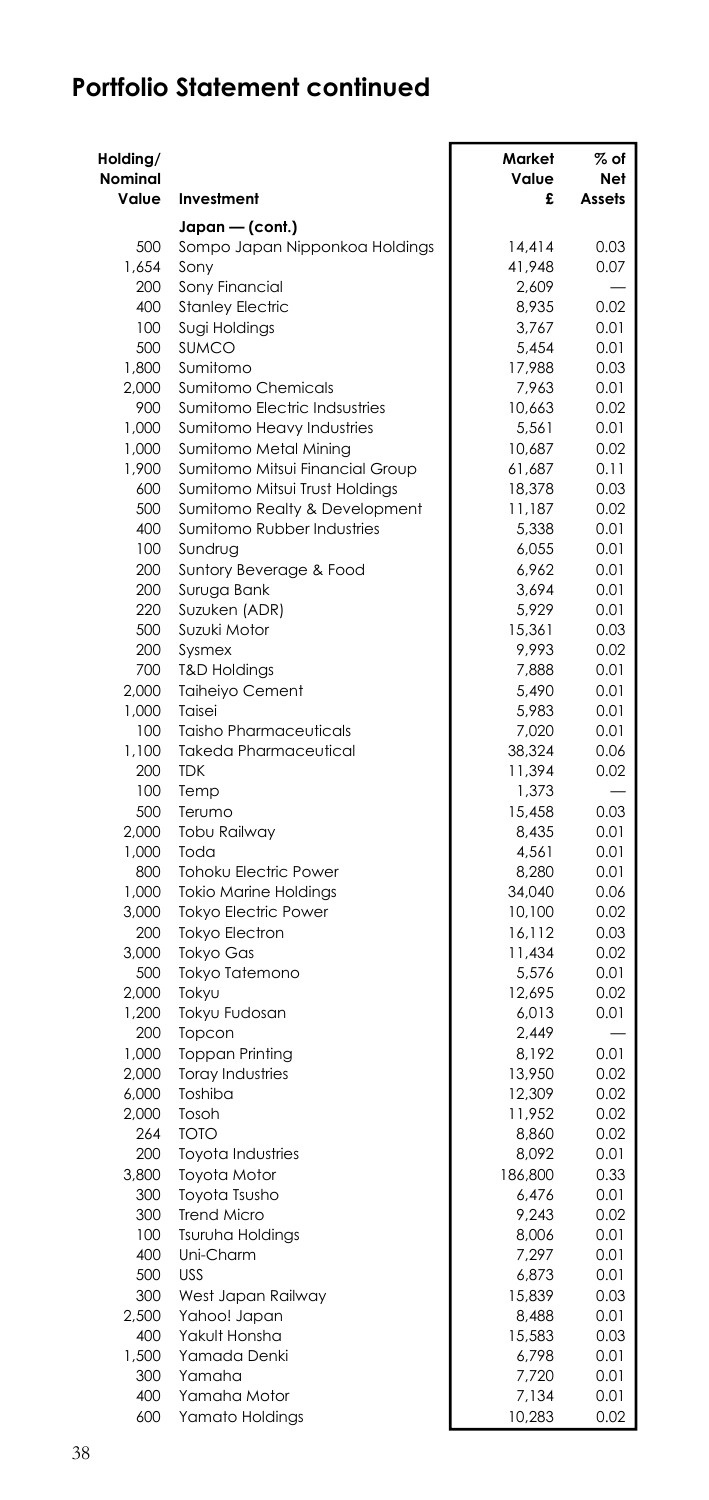| Holding/<br>Nominal<br>Value | Investment                             | Market<br>Value<br>£ | $%$ of<br>Net<br>Assets |
|------------------------------|----------------------------------------|----------------------|-------------------------|
|                              | Japan - (cont.)                        |                      |                         |
| 600                          | Yaskawa Electric                       | 8.063                | 0.01                    |
| 600                          | Yokogawa Electric                      | 7,471                | 0.01                    |
|                              |                                        | 3,773,001            | 6.58                    |
|                              | Malaysia - 0.32% (0.38%)               |                      |                         |
| 8,484                        | Axiata Group                           | 7,384                | 0.01                    |
| 10,241                       | <b>CIMB Group</b>                      | 9,102                | 0.02                    |
| 5.300                        | Digi.com                               | 4.799                | 0.01                    |
| 9,500                        | Genting                                | 14,499               | 0.03                    |
| 6,500                        | <b>IHH Healthcare</b>                  | 7,591                | 0.02                    |
| 19,200                       | IJM Corporation                        | 11,920               | 0.02                    |
| 8,600                        | IOI Corporation                        | 7,119                | 0.01                    |
| 3,900<br>1,300               | IOI Properties SDN                     | 1,528                | 0.01                    |
| 13,462                       | Kuala Lumpur Kepong<br>Malayan Banking | 5,813<br>20,671      | 0.04                    |
| 2,500                        | Malaysia Airports Holdings             | 2,846                | 0.01                    |
| 4,500                        | Maxis                                  | 5,105                | 0.01                    |
| 9,300                        | <b>MISC</b>                            | 12,751               | 0.02                    |
| 5,000                        | Petronas Chemical Group                | 6,633                | 0.01                    |
| 1,700                        | Petronas Gas                           | 6,527                | 0.01                    |
| 6.600                        | Public Bank                            | 24.464               | 0.04                    |
| 7,200                        | SapuraKencana Petroleum                | 2,248                |                         |
| 5,241                        | Sime Darby                             | 8,251                | 0.01                    |
| 7,500                        | Tenaga Nasional                        | 19,318               | 0.03                    |
| 15,600                       | <b>YTL Corporation</b>                 | 4,381                | 0.01                    |
|                              |                                        | 182,950              | 0.32                    |
|                              | Singapore - 0.66% (0.58%)              |                      |                         |
| 5,187                        | Ascendas Real Estate Investment        |                      |                         |
| 748                          | Trust<br><b>Broadcom</b>               | 7,195<br>110,538     | 0.01<br>0.19            |
| 5,000                        | CapitaLand                             | 9,094                | 0.02                    |
| 5,000                        | Capitaland Mall Trust                  | 5,741                | 0.01                    |
| 1,000                        | <b>City Developments</b>               | 5,117                | 0.01                    |
| 4,000                        | ComfortDelGro                          | 5,825                | 0.01                    |
| 3,075                        | <b>DBS Holdings</b>                    | 32,387               | 0.05                    |
| 1,574                        | <b>Flextronics International</b>       | 19,025               | 0.03                    |
| 5,000                        | <b>Global Logistic Properties</b>      | 7,626                | 0.01                    |
| 12,000                       | <b>Hutchison Port Holdings</b>         | 4,254                | 0.01                    |
| 200                          | Jardine Cycle & Carriage               | 4,824                | 0.01                    |
| 4,000                        | Keppel Corp                            | 14,089               | 0.02                    |
| 6,193                        | Oversea-Chinese Banking                |                      |                         |
|                              | Corporation                            | 33,398               | 0.06                    |
| 2,276                        | Singapore Airlines                     | 12,890               | 0.02                    |
| 1,400                        | Singapore Exchange Limited             | 5,955                | 0.01                    |
| 3,500                        | Singapore Post                         | 3,001                | 0.01                    |
| 5,100                        | Singapore Press Holdings               | 10,802               | 0.02                    |
| 4,200                        | Singapore Technologies<br>Engineering  | 8,074                | 0.01                    |
| 12,800                       | Singapore Telecommunications           | 28,142               | 0.05                    |
| 1,800                        | Starhub                                | 3,129                | 0.01                    |
| 5,600                        | Suntec Real Estate Investment Trust    | 5,463                | 0.01                    |
| 2,555                        | <b>United Overseas Bank</b>            | 30,925               | 0.05                    |
| 1,400                        | <b>UOL</b>                             | 5,060                | 0.01                    |
| 4,000                        | Wilmar International                   | 8,702                | 0.02                    |
|                              |                                        | 381,256              | 0.66                    |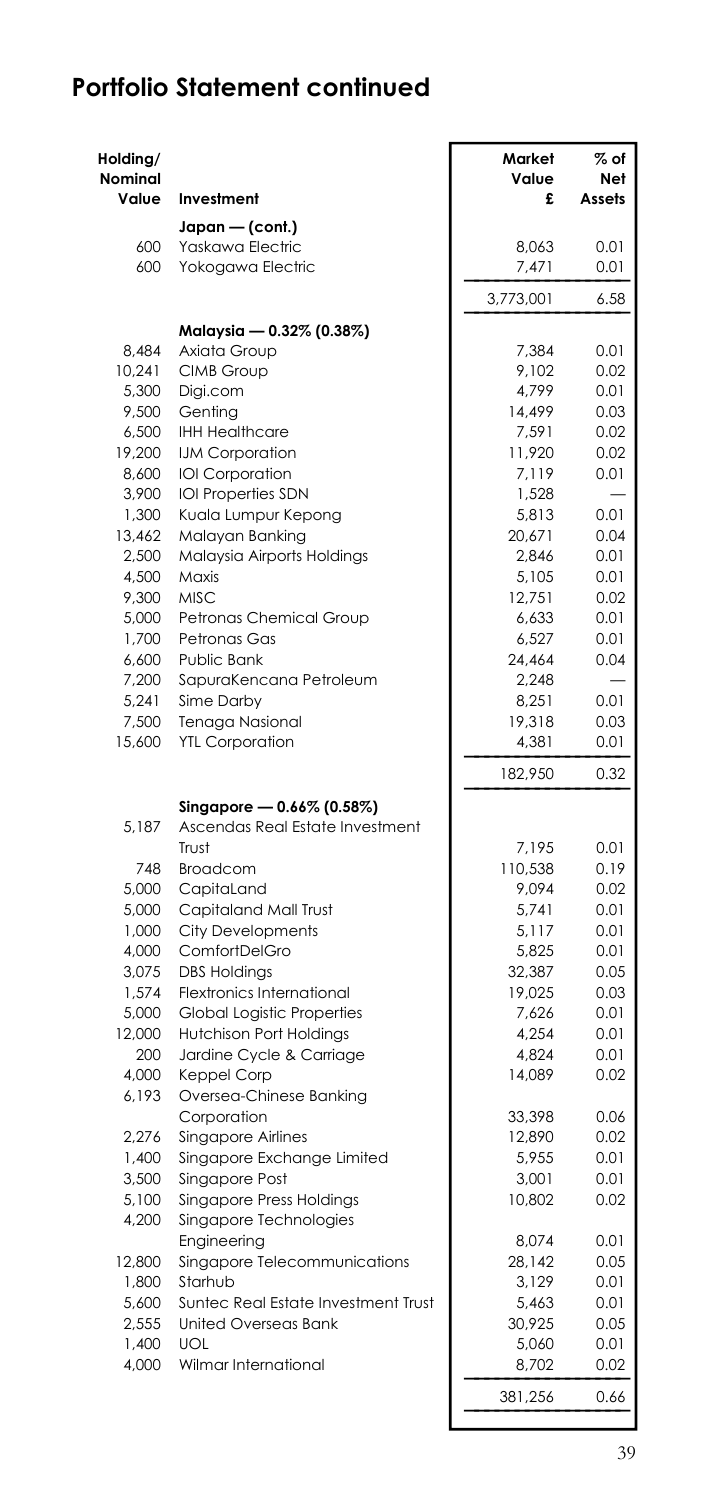| Holding/<br>Nominal |                                 | Market<br>Value | % of<br>Net |
|---------------------|---------------------------------|-----------------|-------------|
| Value               | Investment                      | £               | Assets      |
|                     | South Korea - 1.64% (1.56%)     |                 |             |
| 62                  | Amorepacific                    | 13.663          | 0.02        |
| 37                  | Amorepacific Corp               | 4,856           | 0.01        |
| 47                  | Amorepacific Group              | 4,271           | 0.01        |
| 66                  | <b>BGF retail Co Ltd</b>        | 4.081           | 0.01        |
| 647                 | <b>BMK Financial Group</b>      | 3,955           | 0.01        |
| 284                 | Celltrion                       | 20,413          | 0.04        |
| 30                  | CJ                              | 4,000           | 0.01        |
| 24                  | CJ Cheiljedang                  | 6,072           | 0.01        |
| 99                  | Daelim Industrial               | 6,100           | 0.01        |
| 176                 | Dongbu Insurance                | 7,559           | 0.01        |
| 41                  | E-Mart                          | 5,481           | 0.01        |
| 91                  | GS                              | 3.455           | 0.01        |
| 610                 | Hana Financial Group            | 13,870          | 0.02        |
| 91                  | Hotel Shilla                    | 2,970           | 0.01        |
| 50                  | Hyosung                         | 5,018           | 0.01        |
| 205                 | Hyundai Development             | 6,697           | 0.01        |
| 145                 | Hyundai Engineering &           |                 |             |
|                     | Construction                    | 4.249           | 0.01        |
| 33                  | Hyundai Glovis                  | 3,821           | 0.01        |
| 98                  | Hyundai Heavy Industries        | 9,732           | 0.02        |
| 150                 | Hyundai Mobis                   | 29,423          | 0.05        |
| 299                 | Hyundai Motor                   | 31,266          | 0.05        |
| 198                 | Hyundai Motor Preference Shares | 13,242          | 0.02        |
| 135                 | Hyundai Steel                   | 5,779           | 0.01        |
| 553                 | Industrial Bank of Korea        | 4,754           | 0.01        |
| 229                 | Kangwon Land                    | 5,641           | 0.01        |
| 711                 | <b>KB Financial Group</b>       | 21,855          | 0.04        |
| 459                 | Kia Motors                      | 13,062          | 0.02        |
| 100                 | Korea Aerospace Industries      | 4,877           | 0.01        |
| 491                 | Korea Electric Power            | 15,368          | 0.03        |
| 45                  | Korea Investment Holdings       | 1,432           |             |
| 16                  | Korea Zinc                      | 5,783           | 0.01        |
| 250                 | KT                              | 5.167           | 0.01        |
| 230                 | KT&G                            | 16,141          | 0.03        |
| 228                 | LG                              | 9,633           | 0.02        |
| 121                 | <b>LG Chemical</b>              | 24,032          | 0.04        |
| 332                 | <b>LG Display</b>               | 7,444           | 0.01        |
| 184                 | <b>LG Electronics</b>           | 6,831           | 0.01        |
| 18                  | LG Household & Health Care      | 10,788          | 0.02        |
| 35                  | Lotte Chemical Corp             | 9,530           | 0.02        |
| 22                  | Lotte Shopping                  | 3,327           | 0.01        |
| 55                  | Naver                           | 30,454          | 0.05        |
| 29                  | <b>NCsoft</b>                   | 5,688           | 0.01        |
| 62                  | Oci                             | 3,537           |             |
| 16                  | Orion                           | 7,052           | 0.01        |
| 119                 | <b>POSCO</b>                    | 22,298          | 0.04        |
| 148                 | \$1 Corporation                 | 9.306           | 0.01        |
| 167                 | Samsung C&T                     | 15,002          | 0.03        |
| 104                 | Samsung Card                    | 2,850           |             |
| 116                 | Samsung Electro-Mechanics       | 4,127           | 0.01        |
| 192                 | Samsung Electronics             | 252,377         | 0.44        |
| 34                  | Samsung Electronics Preference  |                 |             |
|                     | Shares                          | 35,434          | 0.06        |
| 461                 | Samsung Engineering             | 3,753           |             |
| 73                  | Samsung Fire & Marine           | 13,730          | 0.02        |
| 562                 | Samsung Heavy Industries        | 4,141           | 0.01        |
| 176                 | Samsung Life Insurance          | 13,772          | 0.02        |
| 113                 | Samsung SDI                     | 9,278           | 0.02        |
| 68                  | Samsung SDS                     | 6,562           | 0.01        |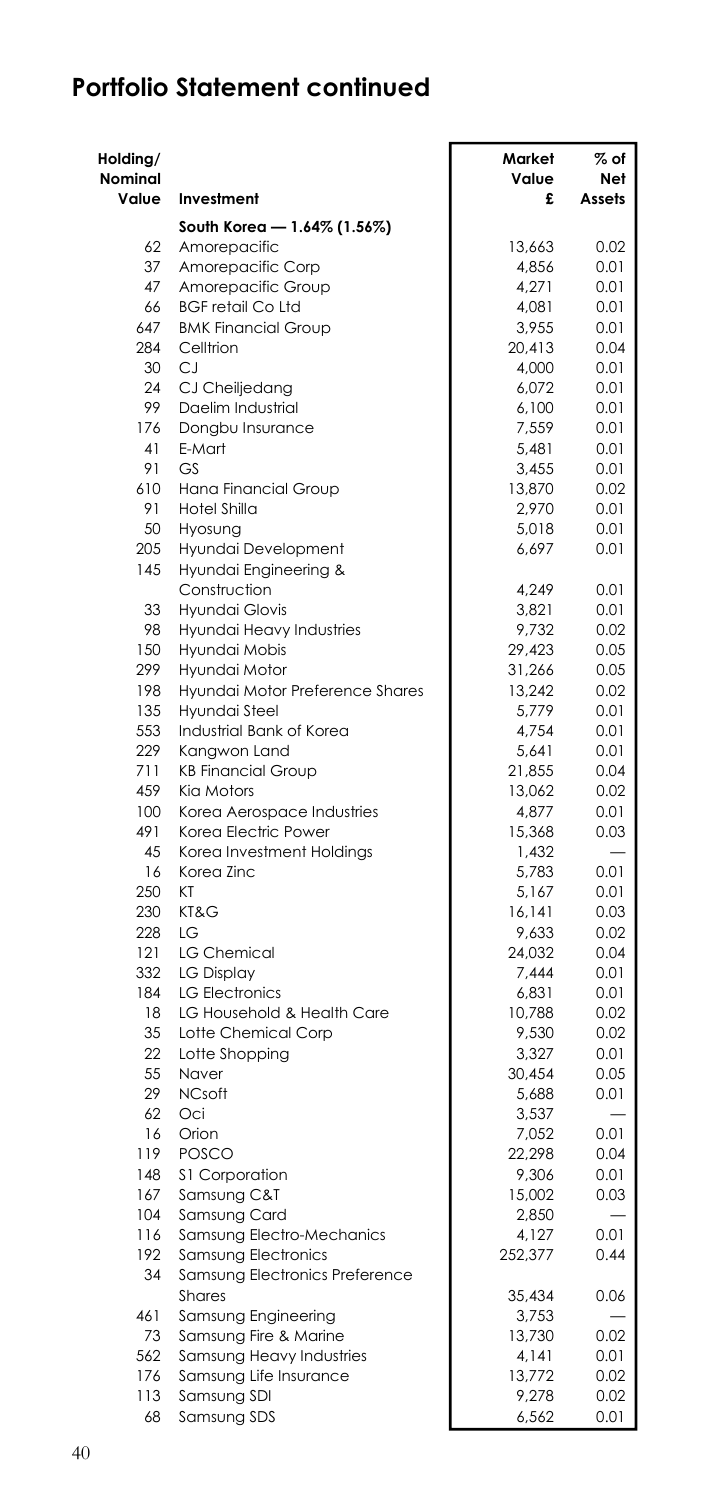| Holding/<br>Nominal<br>Value | Investment                                            | Market<br>Value<br>£ | $%$ of<br>Net<br>Assets |
|------------------------------|-------------------------------------------------------|----------------------|-------------------------|
|                              | South Korea - (cont.)                                 |                      |                         |
| 196                          | Samsung Securities                                    | 4,560                | 0.01                    |
| 968                          | Shinhan Financial Group                               | 30,434               | 0.05                    |
| 69                           | Sk Holdings                                           | 10,992               | 0.02                    |
| 998                          | SK Hynix                                              | 35,160               | 0.06                    |
| 130                          | SK Innovation                                         | 14,734               | 0.02                    |
| 64                           | SK Telecom (ADR)                                      | 10,263               | 0.02                    |
| 53                           | S-Oil                                                 | 3,243                | 0.01                    |
| 157                          | Woongjin Coway Co                                     | 9,982                | 0.02                    |
| 441                          | Woori Bank                                            | 3,884                | 0.01                    |
|                              |                                                       | 938,251              | 1.64                    |
|                              | Taiwan — 1.35% (1.23%)                                |                      |                         |
| 1.000                        | Advantech                                             | 6.916                | 0.01                    |
| 11,000                       | <b>ASE Group</b>                                      | 9,947                | 0.02                    |
| 2,112                        | <b>ASUSTeK Computer</b>                               | 15,212               | 0.03                    |
| 24,000<br>1,000              | Au Optronics<br>Catcher Technology                    | 8,142<br>5,637       | 0.01<br>0.01            |
| 14,000                       | Cathay Financial                                      | 17,665               | 0.03                    |
| 9,471                        | Cheng Shin Rubber Industry                            | 15,720               | 0.03                    |
| 2,020                        | <b>Chicony Electronics</b>                            | 3,854                | 0.01                    |
| 24,000                       | Chimei Innolux                                        | 8,111                | 0.01                    |
| 22,000                       | China Development Financial                           |                      |                         |
|                              | Holdings                                              | 4.622                | 0.01                    |
| 25,000                       | China Steel                                           | 16,376               | 0.03                    |
| 32,689                       | Chinatrust Financial                                  | 15,270               | 0.03                    |
| 7,000                        | Chunghwa Telecom                                      | 18,633               | 0.03                    |
| 12,000                       | <b>Compal Electronics</b>                             | 5,856                | 0.01                    |
| 4,157                        | Delta Electronic                                      | 18,280               | 0.03                    |
| 20,324<br>8,000              | <b>E.Sun Financial Holdings</b><br><b>EVA Airways</b> | 9,786<br>3,142       | 0.02<br>0.01            |
| 10,200                       | Far Eastern New Century                               | 6,641                | 0.01                    |
| 6,000                        | Far EasTone Telecommunications                        | 11,524               | 0.02                    |
| 21,221                       | <b>First Financial Holding</b>                        | 9,664                | 0.02                    |
| 9.000                        | Formosa Chemical & Fibre                              | 23,159               | 0.04                    |
| 4,000                        | Formosa Petrochemical                                 | 11,274               | 0.02                    |
| 9.000                        | <b>Formosa Plastics</b>                               | 21,350               | 0.04                    |
| 2,000                        | Foxconn Technology                                    | 4,457                | 0.01                    |
| 16,000                       | Fubon Financial                                       | 21,420               | 0.04                    |
| 2,000                        | Giant Manufacturing                                   | 10,126               | 0.02                    |
| 27,455                       | Hon Hai Precision Industry                            | 60,329               | 0.11                    |
| 1,000                        | Hotai Motor                                           | 9,565                | 0.02                    |
| 1,000                        | HTC.                                                  | 2,064                |                         |
| 28,336                       | Hua Nan Financial                                     | 12,238               | 0.02                    |
| 10,000                       | Inventec                                              | 6,081                | 0.01                    |
| 200                          | Largan Precision                                      | 22,078               | 0.04                    |
| 5,050                        | Lite-On Techology                                     | 6,517                | 0.01                    |
| 3,000                        | Mediatek                                              | 16,793               | 0.03                    |
| 20,542                       | Mega Financial                                        | 12,786               | 0.02                    |
| 10,000                       | Nan Ya Plastics                                       | 19,103               | 0.03                    |
| 2,000                        | Novatek Microelectronics<br>Corporation               | 5,846                | 0.01                    |
| 5,000                        | Pegatron                                              | 9,565                | 0.02                    |
| 9,000                        | Pou Chen                                              | 9,418                | 0.02                    |
| 1,000                        | President Chain Store                                 | 6,015                | 0.01                    |
| 4,000                        | Quanta Computer                                       | 6,670                | 0.01                    |
| 4.000                        | Siliconware Precision Industries                      | 5,016                | 0.01                    |
| 23,591                       | <b>Taishin Financial Holdings</b>                     | 7,326                | 0.01                    |
| 8,000                        | <b>Taiwan Cement</b>                                  | 7,495                | 0.01                    |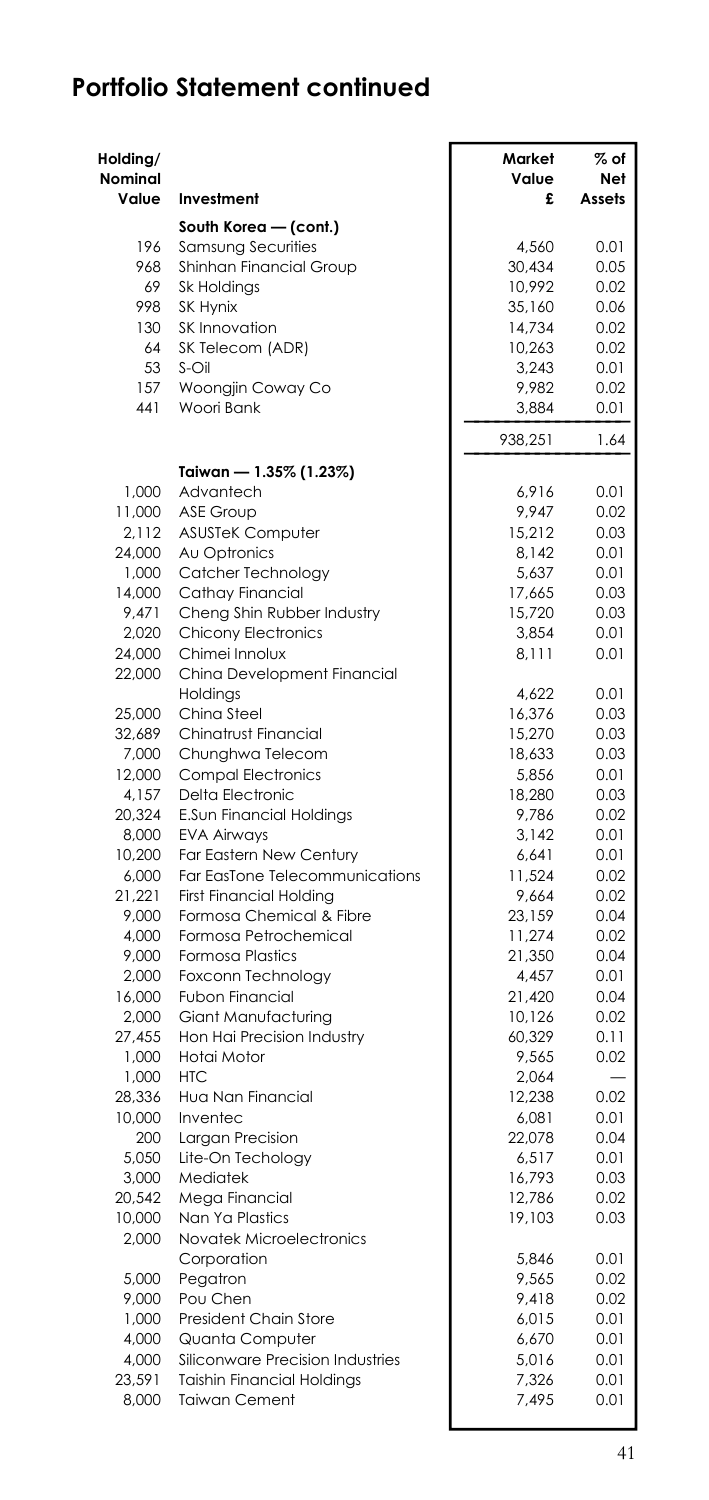| Holding/<br>Nominal<br>Value | Investment                                                | Market<br>Value<br>£ | $%$ of<br>Net<br>Assets |
|------------------------------|-----------------------------------------------------------|----------------------|-------------------------|
|                              | Taiwan - (cont.)                                          |                      |                         |
| 17,000                       | <b>Taiwan Cooperative Financial</b>                       | 6.322                | 0.01                    |
| 3,000                        | Taiwan Mobile                                             | 8,416                | 0.01                    |
| 42,946                       | Taiwan Semiconductor                                      |                      |                         |
|                              | Manufacturing                                             | 202,858              | 0.35                    |
| 9,240<br>22,000              | Uni-President Enterprises<br>United Micro Electronics     | 13,238<br>6.746      | 0.02<br>0.01            |
| 24,629                       | Yuanta Financial Holdings                                 | 7,970                | 0.01                    |
|                              |                                                           | 773,239              | 1.35                    |
|                              | Thailand - 0.35% (0.20%)                                  |                      |                         |
| 3,400                        | Advanced Information Service                              | 12,231               | 0.02                    |
| 1,000                        | Airports of Thailand                                      | 9,127                | 0.02                    |
| 1,404                        | Bangkok Bank (Foreign)                                    | 5,590                | 0.01                    |
| 14,300                       | <b>Bangkok Dusit Medical Service</b>                      | 7,491                | 0.01                    |
| 3,600                        | Banpu                                                     | 1,643                |                         |
| 200                          | <b>Bumrungrad Hospital</b>                                | 857                  |                         |
| 9,600                        | Charoen Pokphand Foods                                    | 6,650                | 0.01                    |
| 9,800<br>4.400               | CP ALL PCL<br>Intouch Holdings                            | 14,147<br>5,327      | 0.02<br>0.01            |
| 33,400                       | <b>IRPC</b>                                               | 4,083                | 0.01                    |
| 3,700                        | Kasikornbank                                              | 16,110               | 0.03                    |
| 2,100                        | Kasikornbank (Foreign)                                    | 9,143                | 0.02                    |
| 53,166                       | Land & Houses                                             | 12,379               | 0.02                    |
| 17,200                       | Minor International                                       | 14,417               | 0.03                    |
| 3,800                        | PTT                                                       | 34,063               | 0.06                    |
| 2,600                        | Ratchaburi Electricity Generating                         | 3,087                | 0.01                    |
| 1,600                        | Siam Cement                                               | 18,329               | 0.03                    |
| 700                          | Siam Cement Shutterfly                                    | 8,019                | 0.01                    |
| 4,550<br>700                 | Siam Commercial Bank<br>Thai Oil                          | 16,632               | 0.03                    |
|                              |                                                           | 1,145<br>200,470     | 0.35                    |
|                              | PACIFIC BASIN — 2.74% (2.47%)                             |                      |                         |
|                              | Australia - 2.62% (2.37%)                                 |                      |                         |
| 1,972                        | <b>AGL Energy</b>                                         | 26,702               | 0.05                    |
| 7,003                        | Alumina                                                   | 7,619                | 0.01                    |
| 3,115                        | Amcor                                                     | 28,604               | 0.05                    |
| 6,003                        | AMP                                                       | 19,002               | 0.03                    |
| 2,010                        | <b>APA Group</b>                                          | 10,921               | 0.02                    |
| 2,185                        | Aristocrat Leisure                                        | 21,004               | 0.04                    |
| 410                          | <b>ASX</b>                                                | 12,535               | 0.02                    |
| 2,863                        | Aurizon Holdings                                          | 9,168                | 0.02                    |
| 5,134<br>5,312               | <b>AusNet Services</b><br>Australia & New Zealand Banking | 5,002                | 0.01                    |
|                              | Group                                                     | 100,137              | 0.17                    |
| 1,122                        | <b>Bank Of Queensland</b>                                 | 8,386                | 0.01                    |
| 715                          | Bendigo and Adelaide Bank                                 | 5,713                | 0.01                    |
| 5,854                        | <b>BHP Billiton</b>                                       | 94,738               | 0.17                    |
| 472                          | <b>BlueScope Steel</b>                                    | 2,936                | 0.01                    |
| 1,809<br>3.202               | Boral<br><b>Brambles</b>                                  | 5,860<br>24.818      | 0.01<br>0.04            |
| 500                          | Caltex Australia                                          | 9,293                | 0.02                    |
| 1,292                        | Challenger                                                | 8,902                | 0.02                    |
| 100                          | Cochlear                                                  | 7,823                | 0.01                    |
| 3,203                        | Commonwealth Bank of Australia                            | 165,095              | 0.29                    |
| 1,168                        | Computershare                                             | 8,974                | 0.02                    |
| 857                          | CSI.                                                      | 53,244               | 0.09                    |
| 2,000                        | Dexus Property                                            | 11,064               | 0.02                    |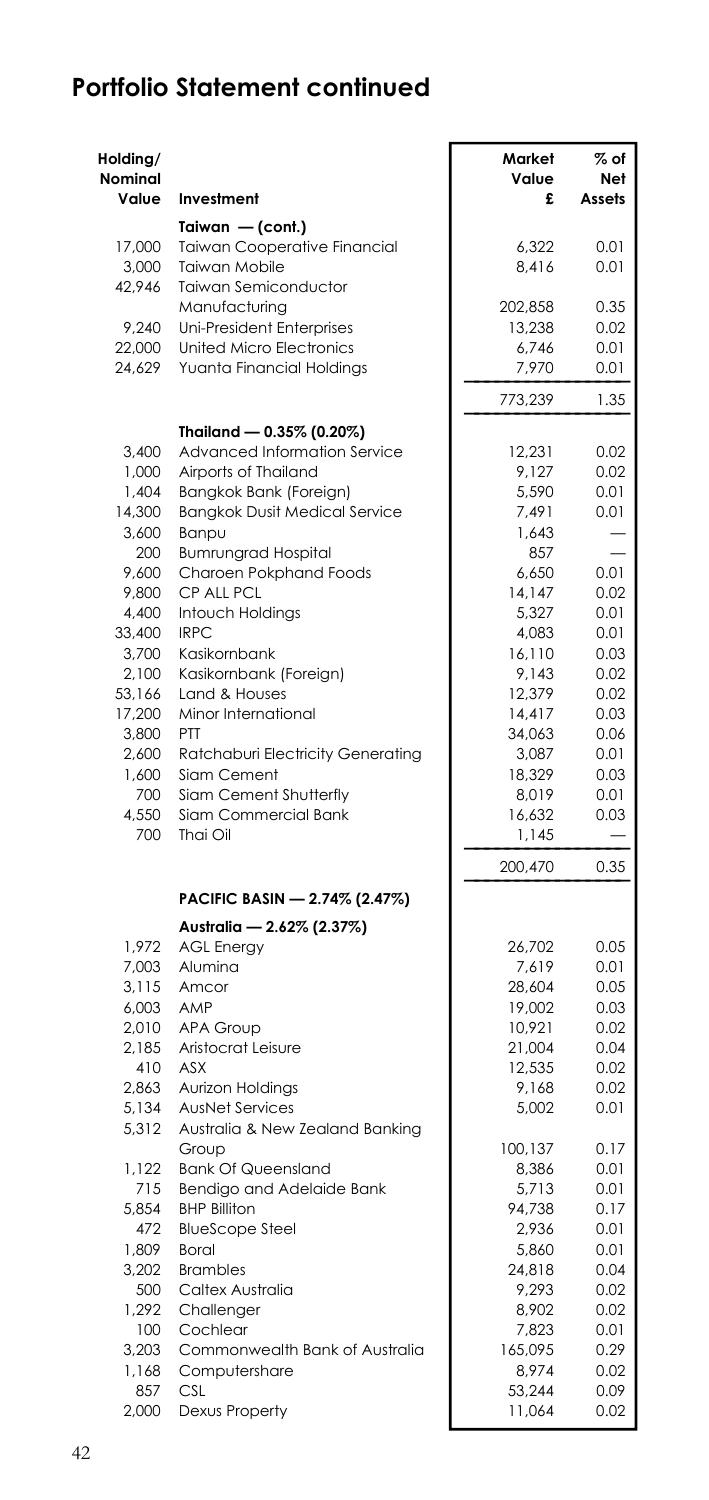| Australia - (cont.)<br>4,505<br>Downer EDI<br>17,278<br>10,777<br>2,851<br><b>Fortescue Metals</b><br>3.444<br>Goodman Group<br>14,712<br>0.03<br>3,500<br><b>GPT</b><br>10,326<br>0.02<br>1,126<br><b>Iluka Resources</b><br>5,205<br>0.01<br>4,733<br>17,746<br>0.03<br>Insurance Australia Group<br>874<br>4,964<br><b>IOOF</b><br>0.01<br>864<br>7,525<br>Lendlease Group<br>0.01<br>582<br>30,721<br>Macquarie Group<br>0.05<br>4,527<br>Medibank<br>7,735<br>0.01<br>5,059<br>National Australia Bank<br>96,705<br>1.691<br>Newcrest Mining<br>21,982<br>1,373<br>Orica<br>15,224<br>2,528<br>11,079<br>Origin Energy<br>3,440<br><b>Qantas Airways</b><br>7,443<br>3,216<br><b>QBE Insurance Group</b><br>24,214<br>366<br>Ramsay Health Care<br>15,914<br>173<br><b>REA</b><br>6,051<br>Rio Tinto<br>825<br>31,480<br>0.06<br>3,158<br>Santos<br>8,114<br>0.01<br>8,467<br>Scentre Group<br>23,211<br>0.04<br>524<br>Seek<br>4,870<br>0.01<br>Sonic Healthcare<br>915<br>11,912<br>0.02<br>South32<br>12,422<br>21,531<br>0.04<br>6,741<br>Stockland Trust Group<br>18,355<br>0.03<br>2,841<br>Suncorp Metway<br>23,713<br>0.04<br>2,900<br><b>Sydney Airport</b><br>10,713<br>2,500<br><b>Tatts Group</b><br>6,792<br>7,811<br>Telstra<br>25,013<br>The Star Entainment Group<br>2.526<br>7,794<br><b>TPG Telecom</b><br>1,121<br>4,982<br>4.829<br>Transurban Group<br>30,928<br>2,110<br>Treasury Wine Estate<br>13,566<br>9,346<br><b>Vicinity Centres</b><br>16,659<br>0.03<br><b>Vocus Communications Ltd</b><br>969<br>2,609<br>0.10<br>2,175<br>Wesfarmers<br>55,706<br>4,807<br>Westfield Group<br>27,300<br>0.05<br>6,163<br>Westpac Banking<br>124,627<br>0.22<br>1,214<br>Woodside Petroleum<br>23,818<br>0.04<br>2,413<br>Woolworths<br>36,159<br>0.06<br>1,502,993<br>2.62<br>New Zealand - 0.09% (0.07%)<br>2,000<br>Auckland International Airport<br>7,828<br>3,078<br>Contact Energy<br>8,618<br>18,781<br>3,126<br><b>Fletcher Building</b><br>1,389<br><b>Ryman Healthcare</b><br>6,773<br>1,164<br>Sky City Entertainment<br>2,662<br>2,525<br>Spark New Zealand Limited<br>5,214<br>0.01<br>49,876<br>Papua New Guinea<br>$-0.03\%$ (0.03%)<br>3,408<br>Oil Search<br>15,375<br><b>COLLECTIVE INVESTMENT SCHEMES</b> | Holding/<br>Nominal<br>Value | Investment | Market<br>Value<br>£ | $%$ of<br>Net<br>Assets |
|----------------------------------------------------------------------------------------------------------------------------------------------------------------------------------------------------------------------------------------------------------------------------------------------------------------------------------------------------------------------------------------------------------------------------------------------------------------------------------------------------------------------------------------------------------------------------------------------------------------------------------------------------------------------------------------------------------------------------------------------------------------------------------------------------------------------------------------------------------------------------------------------------------------------------------------------------------------------------------------------------------------------------------------------------------------------------------------------------------------------------------------------------------------------------------------------------------------------------------------------------------------------------------------------------------------------------------------------------------------------------------------------------------------------------------------------------------------------------------------------------------------------------------------------------------------------------------------------------------------------------------------------------------------------------------------------------------------------------------------------------------------------------------------------------------------------------------------------------------------------------------------------------------------------------------------------------------------------------------------------------------------------------------------------------------------------------------------------------------------------------------------------------------------------------------------------------------------------------------------------------|------------------------------|------------|----------------------|-------------------------|
|                                                                                                                                                                                                                                                                                                                                                                                                                                                                                                                                                                                                                                                                                                                                                                                                                                                                                                                                                                                                                                                                                                                                                                                                                                                                                                                                                                                                                                                                                                                                                                                                                                                                                                                                                                                                                                                                                                                                                                                                                                                                                                                                                                                                                                                    |                              |            |                      |                         |
|                                                                                                                                                                                                                                                                                                                                                                                                                                                                                                                                                                                                                                                                                                                                                                                                                                                                                                                                                                                                                                                                                                                                                                                                                                                                                                                                                                                                                                                                                                                                                                                                                                                                                                                                                                                                                                                                                                                                                                                                                                                                                                                                                                                                                                                    |                              |            |                      | 0.03                    |
|                                                                                                                                                                                                                                                                                                                                                                                                                                                                                                                                                                                                                                                                                                                                                                                                                                                                                                                                                                                                                                                                                                                                                                                                                                                                                                                                                                                                                                                                                                                                                                                                                                                                                                                                                                                                                                                                                                                                                                                                                                                                                                                                                                                                                                                    |                              |            |                      | 0.02                    |
|                                                                                                                                                                                                                                                                                                                                                                                                                                                                                                                                                                                                                                                                                                                                                                                                                                                                                                                                                                                                                                                                                                                                                                                                                                                                                                                                                                                                                                                                                                                                                                                                                                                                                                                                                                                                                                                                                                                                                                                                                                                                                                                                                                                                                                                    |                              |            |                      |                         |
|                                                                                                                                                                                                                                                                                                                                                                                                                                                                                                                                                                                                                                                                                                                                                                                                                                                                                                                                                                                                                                                                                                                                                                                                                                                                                                                                                                                                                                                                                                                                                                                                                                                                                                                                                                                                                                                                                                                                                                                                                                                                                                                                                                                                                                                    |                              |            |                      |                         |
|                                                                                                                                                                                                                                                                                                                                                                                                                                                                                                                                                                                                                                                                                                                                                                                                                                                                                                                                                                                                                                                                                                                                                                                                                                                                                                                                                                                                                                                                                                                                                                                                                                                                                                                                                                                                                                                                                                                                                                                                                                                                                                                                                                                                                                                    |                              |            |                      |                         |
|                                                                                                                                                                                                                                                                                                                                                                                                                                                                                                                                                                                                                                                                                                                                                                                                                                                                                                                                                                                                                                                                                                                                                                                                                                                                                                                                                                                                                                                                                                                                                                                                                                                                                                                                                                                                                                                                                                                                                                                                                                                                                                                                                                                                                                                    |                              |            |                      |                         |
|                                                                                                                                                                                                                                                                                                                                                                                                                                                                                                                                                                                                                                                                                                                                                                                                                                                                                                                                                                                                                                                                                                                                                                                                                                                                                                                                                                                                                                                                                                                                                                                                                                                                                                                                                                                                                                                                                                                                                                                                                                                                                                                                                                                                                                                    |                              |            |                      |                         |
|                                                                                                                                                                                                                                                                                                                                                                                                                                                                                                                                                                                                                                                                                                                                                                                                                                                                                                                                                                                                                                                                                                                                                                                                                                                                                                                                                                                                                                                                                                                                                                                                                                                                                                                                                                                                                                                                                                                                                                                                                                                                                                                                                                                                                                                    |                              |            |                      |                         |
|                                                                                                                                                                                                                                                                                                                                                                                                                                                                                                                                                                                                                                                                                                                                                                                                                                                                                                                                                                                                                                                                                                                                                                                                                                                                                                                                                                                                                                                                                                                                                                                                                                                                                                                                                                                                                                                                                                                                                                                                                                                                                                                                                                                                                                                    |                              |            |                      |                         |
|                                                                                                                                                                                                                                                                                                                                                                                                                                                                                                                                                                                                                                                                                                                                                                                                                                                                                                                                                                                                                                                                                                                                                                                                                                                                                                                                                                                                                                                                                                                                                                                                                                                                                                                                                                                                                                                                                                                                                                                                                                                                                                                                                                                                                                                    |                              |            |                      | 0.17                    |
|                                                                                                                                                                                                                                                                                                                                                                                                                                                                                                                                                                                                                                                                                                                                                                                                                                                                                                                                                                                                                                                                                                                                                                                                                                                                                                                                                                                                                                                                                                                                                                                                                                                                                                                                                                                                                                                                                                                                                                                                                                                                                                                                                                                                                                                    |                              |            |                      | 0.04                    |
|                                                                                                                                                                                                                                                                                                                                                                                                                                                                                                                                                                                                                                                                                                                                                                                                                                                                                                                                                                                                                                                                                                                                                                                                                                                                                                                                                                                                                                                                                                                                                                                                                                                                                                                                                                                                                                                                                                                                                                                                                                                                                                                                                                                                                                                    |                              |            |                      | 0.03                    |
|                                                                                                                                                                                                                                                                                                                                                                                                                                                                                                                                                                                                                                                                                                                                                                                                                                                                                                                                                                                                                                                                                                                                                                                                                                                                                                                                                                                                                                                                                                                                                                                                                                                                                                                                                                                                                                                                                                                                                                                                                                                                                                                                                                                                                                                    |                              |            |                      | 0.02                    |
|                                                                                                                                                                                                                                                                                                                                                                                                                                                                                                                                                                                                                                                                                                                                                                                                                                                                                                                                                                                                                                                                                                                                                                                                                                                                                                                                                                                                                                                                                                                                                                                                                                                                                                                                                                                                                                                                                                                                                                                                                                                                                                                                                                                                                                                    |                              |            |                      | 0.01                    |
|                                                                                                                                                                                                                                                                                                                                                                                                                                                                                                                                                                                                                                                                                                                                                                                                                                                                                                                                                                                                                                                                                                                                                                                                                                                                                                                                                                                                                                                                                                                                                                                                                                                                                                                                                                                                                                                                                                                                                                                                                                                                                                                                                                                                                                                    |                              |            |                      | 0.04                    |
|                                                                                                                                                                                                                                                                                                                                                                                                                                                                                                                                                                                                                                                                                                                                                                                                                                                                                                                                                                                                                                                                                                                                                                                                                                                                                                                                                                                                                                                                                                                                                                                                                                                                                                                                                                                                                                                                                                                                                                                                                                                                                                                                                                                                                                                    |                              |            |                      | 0.03                    |
|                                                                                                                                                                                                                                                                                                                                                                                                                                                                                                                                                                                                                                                                                                                                                                                                                                                                                                                                                                                                                                                                                                                                                                                                                                                                                                                                                                                                                                                                                                                                                                                                                                                                                                                                                                                                                                                                                                                                                                                                                                                                                                                                                                                                                                                    |                              |            |                      | 0.01                    |
|                                                                                                                                                                                                                                                                                                                                                                                                                                                                                                                                                                                                                                                                                                                                                                                                                                                                                                                                                                                                                                                                                                                                                                                                                                                                                                                                                                                                                                                                                                                                                                                                                                                                                                                                                                                                                                                                                                                                                                                                                                                                                                                                                                                                                                                    |                              |            |                      |                         |
|                                                                                                                                                                                                                                                                                                                                                                                                                                                                                                                                                                                                                                                                                                                                                                                                                                                                                                                                                                                                                                                                                                                                                                                                                                                                                                                                                                                                                                                                                                                                                                                                                                                                                                                                                                                                                                                                                                                                                                                                                                                                                                                                                                                                                                                    |                              |            |                      |                         |
|                                                                                                                                                                                                                                                                                                                                                                                                                                                                                                                                                                                                                                                                                                                                                                                                                                                                                                                                                                                                                                                                                                                                                                                                                                                                                                                                                                                                                                                                                                                                                                                                                                                                                                                                                                                                                                                                                                                                                                                                                                                                                                                                                                                                                                                    |                              |            |                      |                         |
|                                                                                                                                                                                                                                                                                                                                                                                                                                                                                                                                                                                                                                                                                                                                                                                                                                                                                                                                                                                                                                                                                                                                                                                                                                                                                                                                                                                                                                                                                                                                                                                                                                                                                                                                                                                                                                                                                                                                                                                                                                                                                                                                                                                                                                                    |                              |            |                      |                         |
|                                                                                                                                                                                                                                                                                                                                                                                                                                                                                                                                                                                                                                                                                                                                                                                                                                                                                                                                                                                                                                                                                                                                                                                                                                                                                                                                                                                                                                                                                                                                                                                                                                                                                                                                                                                                                                                                                                                                                                                                                                                                                                                                                                                                                                                    |                              |            |                      |                         |
|                                                                                                                                                                                                                                                                                                                                                                                                                                                                                                                                                                                                                                                                                                                                                                                                                                                                                                                                                                                                                                                                                                                                                                                                                                                                                                                                                                                                                                                                                                                                                                                                                                                                                                                                                                                                                                                                                                                                                                                                                                                                                                                                                                                                                                                    |                              |            |                      |                         |
|                                                                                                                                                                                                                                                                                                                                                                                                                                                                                                                                                                                                                                                                                                                                                                                                                                                                                                                                                                                                                                                                                                                                                                                                                                                                                                                                                                                                                                                                                                                                                                                                                                                                                                                                                                                                                                                                                                                                                                                                                                                                                                                                                                                                                                                    |                              |            |                      |                         |
|                                                                                                                                                                                                                                                                                                                                                                                                                                                                                                                                                                                                                                                                                                                                                                                                                                                                                                                                                                                                                                                                                                                                                                                                                                                                                                                                                                                                                                                                                                                                                                                                                                                                                                                                                                                                                                                                                                                                                                                                                                                                                                                                                                                                                                                    |                              |            |                      | 0.02                    |
|                                                                                                                                                                                                                                                                                                                                                                                                                                                                                                                                                                                                                                                                                                                                                                                                                                                                                                                                                                                                                                                                                                                                                                                                                                                                                                                                                                                                                                                                                                                                                                                                                                                                                                                                                                                                                                                                                                                                                                                                                                                                                                                                                                                                                                                    |                              |            |                      | 0.01                    |
|                                                                                                                                                                                                                                                                                                                                                                                                                                                                                                                                                                                                                                                                                                                                                                                                                                                                                                                                                                                                                                                                                                                                                                                                                                                                                                                                                                                                                                                                                                                                                                                                                                                                                                                                                                                                                                                                                                                                                                                                                                                                                                                                                                                                                                                    |                              |            |                      | 0.04                    |
|                                                                                                                                                                                                                                                                                                                                                                                                                                                                                                                                                                                                                                                                                                                                                                                                                                                                                                                                                                                                                                                                                                                                                                                                                                                                                                                                                                                                                                                                                                                                                                                                                                                                                                                                                                                                                                                                                                                                                                                                                                                                                                                                                                                                                                                    |                              |            |                      | 0.01                    |
|                                                                                                                                                                                                                                                                                                                                                                                                                                                                                                                                                                                                                                                                                                                                                                                                                                                                                                                                                                                                                                                                                                                                                                                                                                                                                                                                                                                                                                                                                                                                                                                                                                                                                                                                                                                                                                                                                                                                                                                                                                                                                                                                                                                                                                                    |                              |            |                      | 0.01                    |
|                                                                                                                                                                                                                                                                                                                                                                                                                                                                                                                                                                                                                                                                                                                                                                                                                                                                                                                                                                                                                                                                                                                                                                                                                                                                                                                                                                                                                                                                                                                                                                                                                                                                                                                                                                                                                                                                                                                                                                                                                                                                                                                                                                                                                                                    |                              |            |                      | 0.05                    |
|                                                                                                                                                                                                                                                                                                                                                                                                                                                                                                                                                                                                                                                                                                                                                                                                                                                                                                                                                                                                                                                                                                                                                                                                                                                                                                                                                                                                                                                                                                                                                                                                                                                                                                                                                                                                                                                                                                                                                                                                                                                                                                                                                                                                                                                    |                              |            |                      | 0.02                    |
|                                                                                                                                                                                                                                                                                                                                                                                                                                                                                                                                                                                                                                                                                                                                                                                                                                                                                                                                                                                                                                                                                                                                                                                                                                                                                                                                                                                                                                                                                                                                                                                                                                                                                                                                                                                                                                                                                                                                                                                                                                                                                                                                                                                                                                                    |                              |            |                      |                         |
|                                                                                                                                                                                                                                                                                                                                                                                                                                                                                                                                                                                                                                                                                                                                                                                                                                                                                                                                                                                                                                                                                                                                                                                                                                                                                                                                                                                                                                                                                                                                                                                                                                                                                                                                                                                                                                                                                                                                                                                                                                                                                                                                                                                                                                                    |                              |            |                      |                         |
|                                                                                                                                                                                                                                                                                                                                                                                                                                                                                                                                                                                                                                                                                                                                                                                                                                                                                                                                                                                                                                                                                                                                                                                                                                                                                                                                                                                                                                                                                                                                                                                                                                                                                                                                                                                                                                                                                                                                                                                                                                                                                                                                                                                                                                                    |                              |            |                      |                         |
|                                                                                                                                                                                                                                                                                                                                                                                                                                                                                                                                                                                                                                                                                                                                                                                                                                                                                                                                                                                                                                                                                                                                                                                                                                                                                                                                                                                                                                                                                                                                                                                                                                                                                                                                                                                                                                                                                                                                                                                                                                                                                                                                                                                                                                                    |                              |            |                      |                         |
|                                                                                                                                                                                                                                                                                                                                                                                                                                                                                                                                                                                                                                                                                                                                                                                                                                                                                                                                                                                                                                                                                                                                                                                                                                                                                                                                                                                                                                                                                                                                                                                                                                                                                                                                                                                                                                                                                                                                                                                                                                                                                                                                                                                                                                                    |                              |            |                      |                         |
|                                                                                                                                                                                                                                                                                                                                                                                                                                                                                                                                                                                                                                                                                                                                                                                                                                                                                                                                                                                                                                                                                                                                                                                                                                                                                                                                                                                                                                                                                                                                                                                                                                                                                                                                                                                                                                                                                                                                                                                                                                                                                                                                                                                                                                                    |                              |            |                      |                         |
|                                                                                                                                                                                                                                                                                                                                                                                                                                                                                                                                                                                                                                                                                                                                                                                                                                                                                                                                                                                                                                                                                                                                                                                                                                                                                                                                                                                                                                                                                                                                                                                                                                                                                                                                                                                                                                                                                                                                                                                                                                                                                                                                                                                                                                                    |                              |            |                      |                         |
|                                                                                                                                                                                                                                                                                                                                                                                                                                                                                                                                                                                                                                                                                                                                                                                                                                                                                                                                                                                                                                                                                                                                                                                                                                                                                                                                                                                                                                                                                                                                                                                                                                                                                                                                                                                                                                                                                                                                                                                                                                                                                                                                                                                                                                                    |                              |            |                      |                         |
|                                                                                                                                                                                                                                                                                                                                                                                                                                                                                                                                                                                                                                                                                                                                                                                                                                                                                                                                                                                                                                                                                                                                                                                                                                                                                                                                                                                                                                                                                                                                                                                                                                                                                                                                                                                                                                                                                                                                                                                                                                                                                                                                                                                                                                                    |                              |            |                      |                         |
|                                                                                                                                                                                                                                                                                                                                                                                                                                                                                                                                                                                                                                                                                                                                                                                                                                                                                                                                                                                                                                                                                                                                                                                                                                                                                                                                                                                                                                                                                                                                                                                                                                                                                                                                                                                                                                                                                                                                                                                                                                                                                                                                                                                                                                                    |                              |            |                      | 0.02                    |
|                                                                                                                                                                                                                                                                                                                                                                                                                                                                                                                                                                                                                                                                                                                                                                                                                                                                                                                                                                                                                                                                                                                                                                                                                                                                                                                                                                                                                                                                                                                                                                                                                                                                                                                                                                                                                                                                                                                                                                                                                                                                                                                                                                                                                                                    |                              |            |                      | 0.02                    |
|                                                                                                                                                                                                                                                                                                                                                                                                                                                                                                                                                                                                                                                                                                                                                                                                                                                                                                                                                                                                                                                                                                                                                                                                                                                                                                                                                                                                                                                                                                                                                                                                                                                                                                                                                                                                                                                                                                                                                                                                                                                                                                                                                                                                                                                    |                              |            |                      | 0.03                    |
|                                                                                                                                                                                                                                                                                                                                                                                                                                                                                                                                                                                                                                                                                                                                                                                                                                                                                                                                                                                                                                                                                                                                                                                                                                                                                                                                                                                                                                                                                                                                                                                                                                                                                                                                                                                                                                                                                                                                                                                                                                                                                                                                                                                                                                                    |                              |            |                      | 0.01                    |
|                                                                                                                                                                                                                                                                                                                                                                                                                                                                                                                                                                                                                                                                                                                                                                                                                                                                                                                                                                                                                                                                                                                                                                                                                                                                                                                                                                                                                                                                                                                                                                                                                                                                                                                                                                                                                                                                                                                                                                                                                                                                                                                                                                                                                                                    |                              |            |                      |                         |
|                                                                                                                                                                                                                                                                                                                                                                                                                                                                                                                                                                                                                                                                                                                                                                                                                                                                                                                                                                                                                                                                                                                                                                                                                                                                                                                                                                                                                                                                                                                                                                                                                                                                                                                                                                                                                                                                                                                                                                                                                                                                                                                                                                                                                                                    |                              |            |                      |                         |
|                                                                                                                                                                                                                                                                                                                                                                                                                                                                                                                                                                                                                                                                                                                                                                                                                                                                                                                                                                                                                                                                                                                                                                                                                                                                                                                                                                                                                                                                                                                                                                                                                                                                                                                                                                                                                                                                                                                                                                                                                                                                                                                                                                                                                                                    |                              |            |                      | 0.09                    |
|                                                                                                                                                                                                                                                                                                                                                                                                                                                                                                                                                                                                                                                                                                                                                                                                                                                                                                                                                                                                                                                                                                                                                                                                                                                                                                                                                                                                                                                                                                                                                                                                                                                                                                                                                                                                                                                                                                                                                                                                                                                                                                                                                                                                                                                    |                              |            |                      |                         |
|                                                                                                                                                                                                                                                                                                                                                                                                                                                                                                                                                                                                                                                                                                                                                                                                                                                                                                                                                                                                                                                                                                                                                                                                                                                                                                                                                                                                                                                                                                                                                                                                                                                                                                                                                                                                                                                                                                                                                                                                                                                                                                                                                                                                                                                    |                              |            |                      | 0.03                    |
|                                                                                                                                                                                                                                                                                                                                                                                                                                                                                                                                                                                                                                                                                                                                                                                                                                                                                                                                                                                                                                                                                                                                                                                                                                                                                                                                                                                                                                                                                                                                                                                                                                                                                                                                                                                                                                                                                                                                                                                                                                                                                                                                                                                                                                                    |                              |            |                      |                         |
| - 2.24% (2.74%)<br>Legal & General Japan Index Trust†<br>2,518,616<br>1,285,753                                                                                                                                                                                                                                                                                                                                                                                                                                                                                                                                                                                                                                                                                                                                                                                                                                                                                                                                                                                                                                                                                                                                                                                                                                                                                                                                                                                                                                                                                                                                                                                                                                                                                                                                                                                                                                                                                                                                                                                                                                                                                                                                                                    |                              |            |                      | 2.24                    |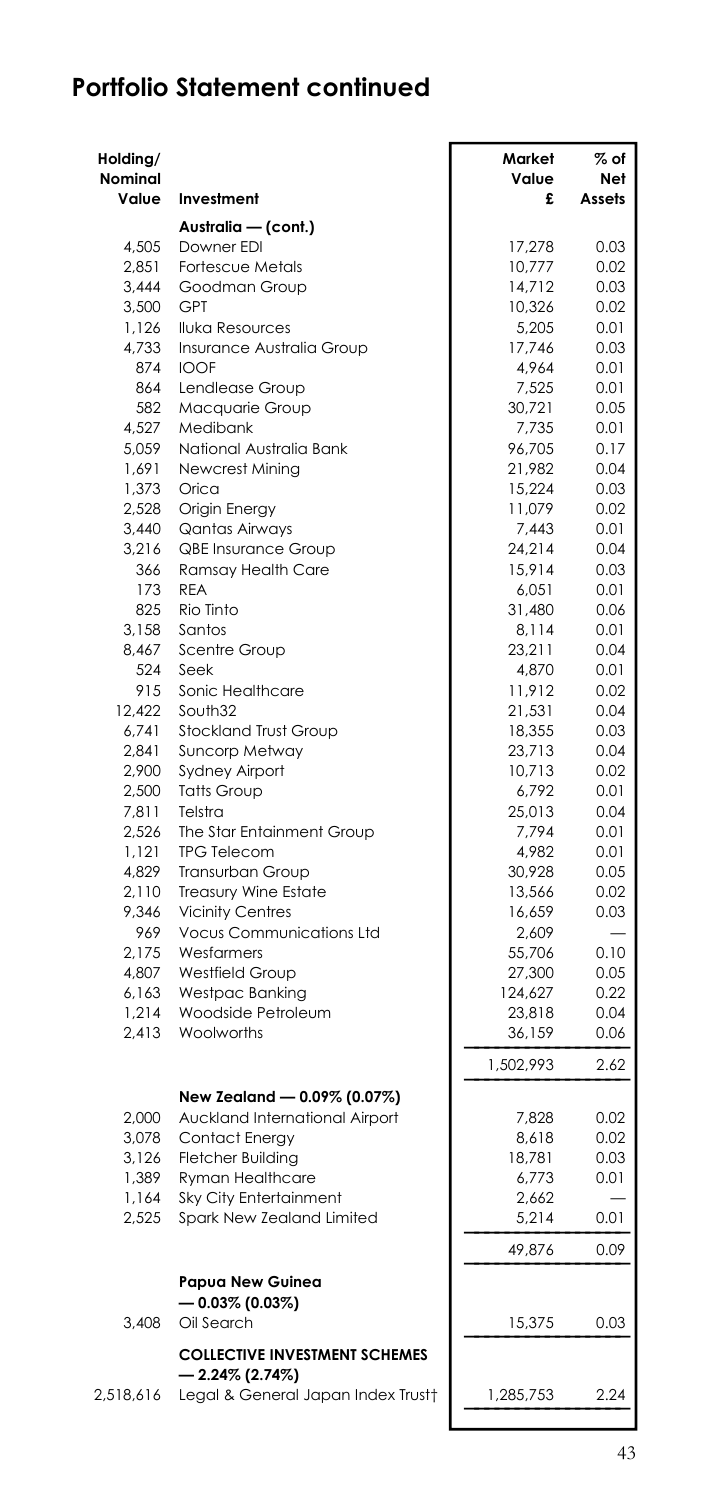| Holding/<br>Nominal<br>Value | Investment<br>FUTURES - 0.00% (-0.13%) | Market<br>Value<br>£ | % of<br>Net<br>Assets |
|------------------------------|----------------------------------------|----------------------|-----------------------|
| Portfolio of investments     |                                        | 57,070,406           | 99.48                 |
| Net other assets             |                                        | 300.242              | 0.52                  |
| Total net assets             |                                        | £57,370,648          | 100.00%               |
|                              |                                        |                      |                       |

† This is an unlisted security and has been valued at the Manager's best assessment of its fair and reasonable value.

Total purchases for the year: £9,931,646.

Total sales for the year: £2,566,858.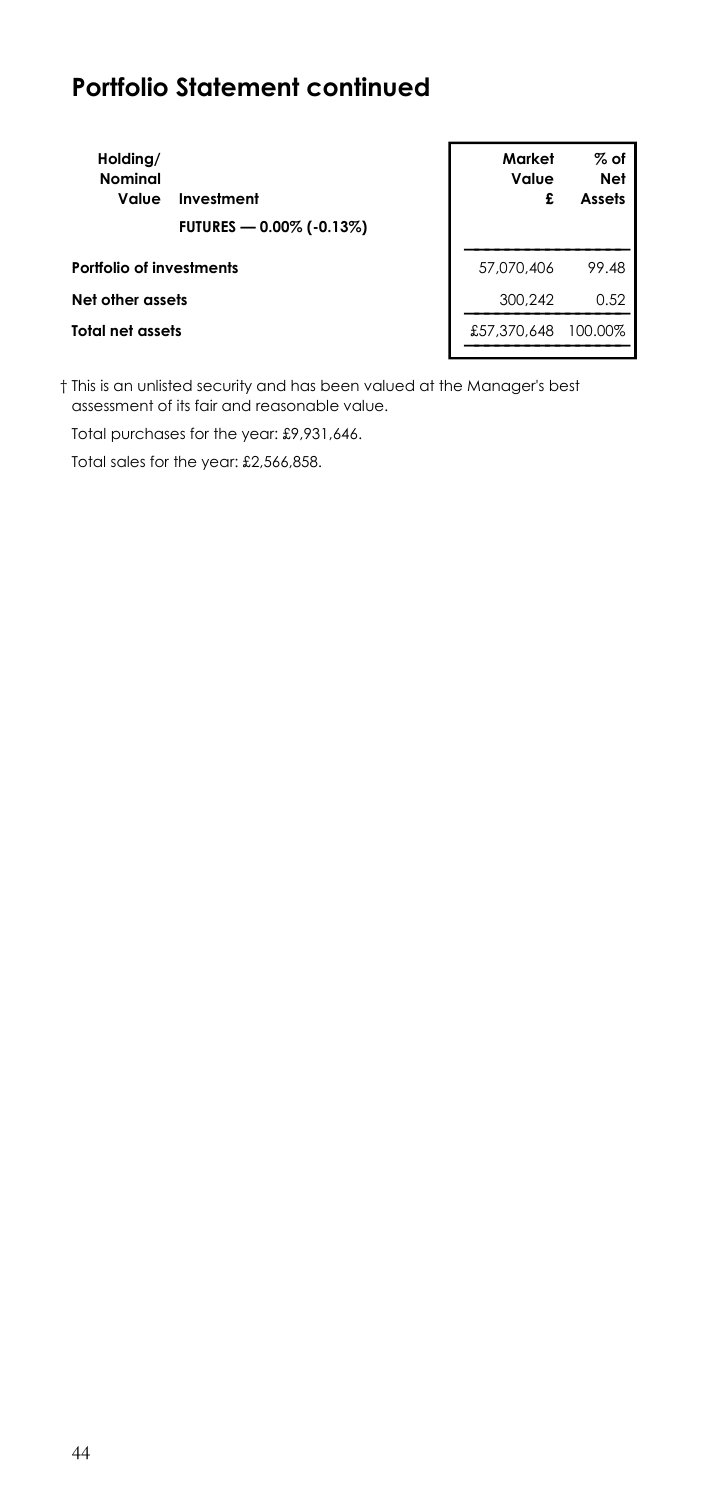## **Independent Auditors' Report**

### **Independent Auditors' Report to the Unitholders of Legal & General Global Equity Index Fund (the "Fund")**

### **Report on the financial statements**

### *Our opinion*

In our opinion, Legal & General Global Equity Index Fund's financial statements, (the "financial statements"):

- the scheme property of the Fund for the year then ended; and • give a true and fair view of the financial position of the Fund as at 15 January 2017 and of the net revenue and the net capital gains of
- the scheme property of the Fund for the year then ended; and have been properly prepared in accordance with United Kingdom Generally Accepted Accounting Practice, the Statement of Recommended Practice for UK Authorised Funds, the Collective Investment Schemes sourcebook and the Trust Deed.

#### *What we have audited*

The financial statements, included within the Annual Manager's Report, comprise:

- the balance sheet as at 15 January 2017;
- the statement of total return for the year then ended;
- the statement of change in net assets attributable to unitholders for the year then ended;
- the notes to the financial statements, which include a summary of significant accounting policies and other explanatory information; and
- the distribution tables

 preparation is United Kingdom Generally Accepted Accounting The financial reporting framework that has been applied in their Practice (United Kingdom Accounting Standards and applicable law), the Statement of Recommended Practice 'Financial Statements of UK Authorised Funds' issued by the Investment Management Association (the "Statement of Recommended Practice for UK Authorised Funds"), the Collective Investment Schemes sourcebook and the Trust Deed.

In applying the financial reporting framework, the Authorised Fund Manager has made a number of subjective judgements, for example in respect of significant accounting estimates. In making such estimates, they have made assumptions and considered future events.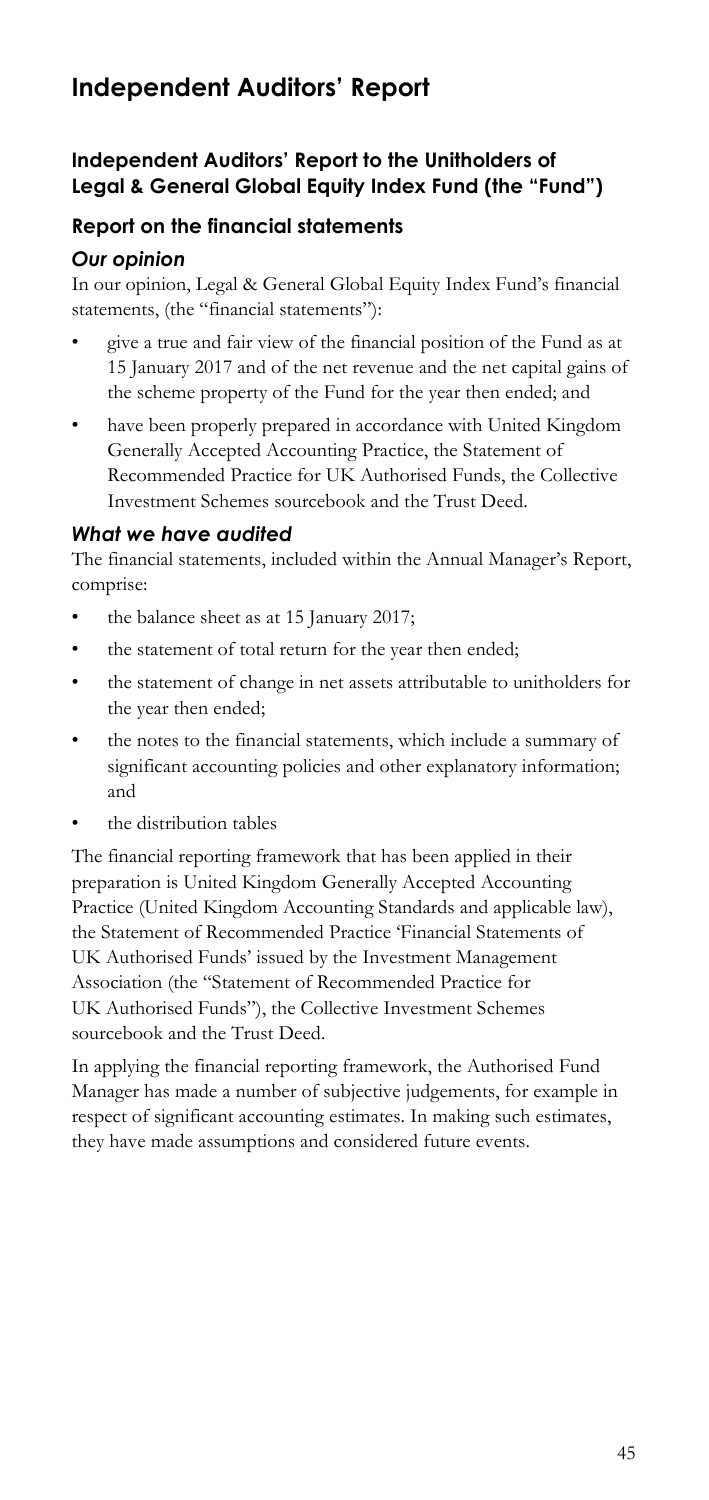## **Independent Auditors' Report continued**

## **Opinions on matters prescribed by the Collective Investment Schemes sourcebook**

In our opinion:

- we have obtained all the information and explanations we consider necessary for the purposes of the audit; and
- the information given in the Authorised Fund Manager's Report for the financial year for which the financial statements are prepared is consistent with the financial statements.

### **Other matters on which we are required to report by exception**

### *Propriety of accounting records and information and explanations received*

Under the Collective Investment Schemes sourcebook we are required to report to you if, in our opinion:

- proper accounting records have not been kept; or
- the financial statements are not in agreement with the accounting records and returns.

We have no exceptions to report arising from this responsibility.

## **Responsibilities for the financial statements and the audit**  *Our responsibilities and those of the Authorised Fund Manager*

As explained more fully in the Authorised Fund Manager's Responsibilities Statement set out on page 6, the Authorised Fund Manager is responsible for the preparation of the financial statements and for being satisfied that they give a true and fair view.

Our responsibility is to audit and express an opinion on the financial statements in accordance with applicable law and ISAs (UK & Ireland). Those standards require us to comply with the Auditing Practices Board's Ethical Standards for Auditors.

purpose. This report, including the opinions, has been prepared for and only for the Fund's unitholders as a body in accordance with paragraph 4.5.12 of the Collective Investment Schemes sourcebook and for no other

We do not, in giving these opinions, accept or assume responsibility for any other purpose or to any other person to whom this report is shown or into whose hands it may come save where expressly agreed by our prior consent in writing.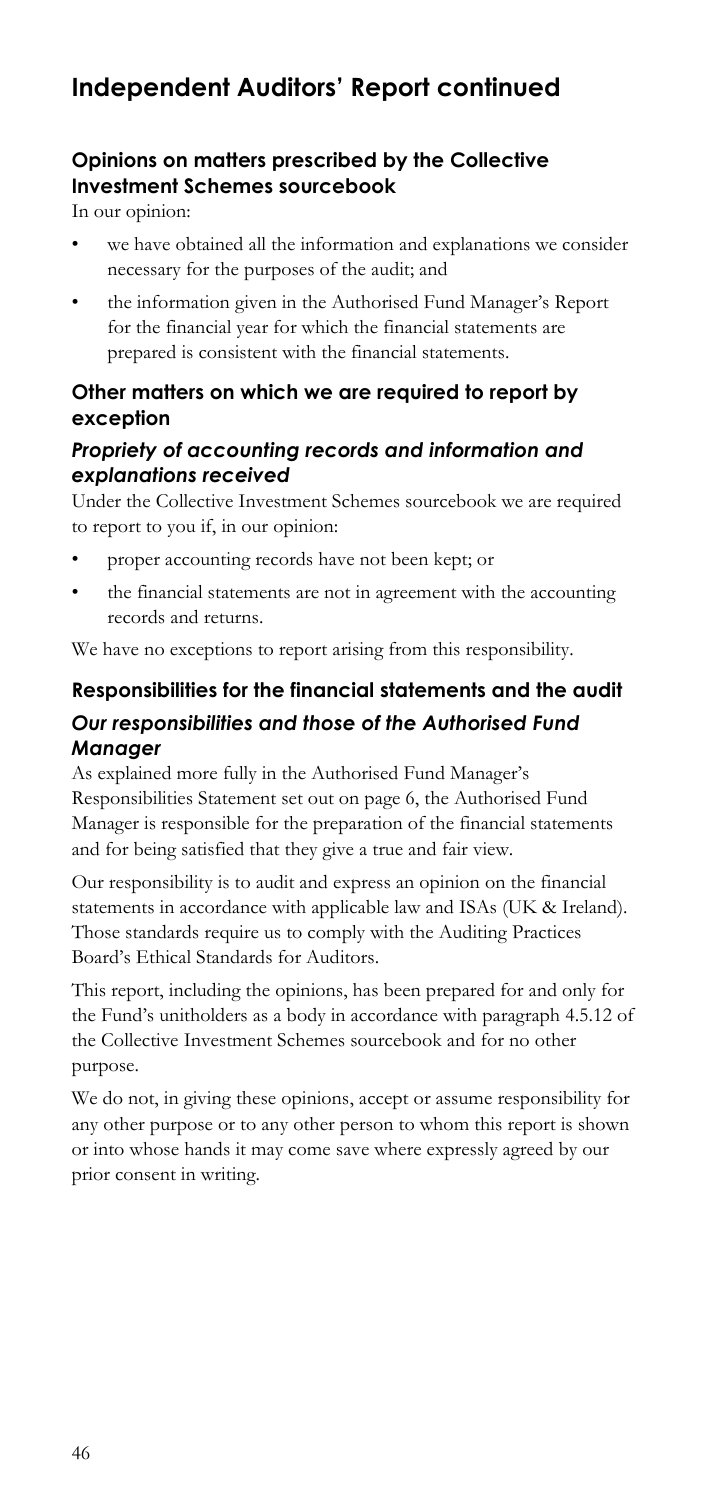## **Independent Auditors' Report continued**

### **What an audit of financial statements involves**

We conducted our audit in accordance with International Standards on Auditing (UK and Ireland) ("ISAs (UK & Ireland)"). An audit involves obtaining evidence about the amounts and disclosures in the financial statements sufficient to give reasonable assurance that the financial statements are free from material misstatement, whether caused by fraud or error. This includes an assessment of:

- whether the accounting policies are appropriate to the Fund's circumstances and have been consistently applied and adequately disclosed;
- the reasonableness of significant accounting estimates made by the Authorised Fund Manager; and
- the overall presentation of the financial statements.
- • We primarily focus our work in these areas by assessing the directors' judgements against available evidence, forming our own judgements, and evaluating the disclosures in the financial statements.
- We test and examine information, using sampling and other auditing techniques, to the extent we consider necessary to provide a reasonable basis for us to draw conclusions. We obtain audit evidence through testing the effectiveness of controls, substantive procedures or a combination of both.

In addition, we read all the financial and non-financial information in the Annual Manager's Report (the "Annual Report") to identify material inconsistencies with the audited financial statements and to identify any information that is apparently materially incorrect based on, or materially inconsistent with, the knowledge acquired by us in the course of performing the audit. If we become aware of any apparent material misstatements or inconsistencies we consider the implications for our report.

PricewaterhouseCoopers LLP Chartered Accountants and Statutory Auditors London 6 March 2017

#### **Notes:**

- a) The maintenance and integrity of the Legal & General website is the responsibility of the Manager; the work carried out by the auditors does not involve consideration of these matters and, accordingly, the auditors accept no responsibility for any changes that may have occurred to the financial statements since they were initially presented on the website.
- b) Legislation in the United Kingdom governing the preparation and dissemination of financial statements may differ from legislation in other jurisdictions.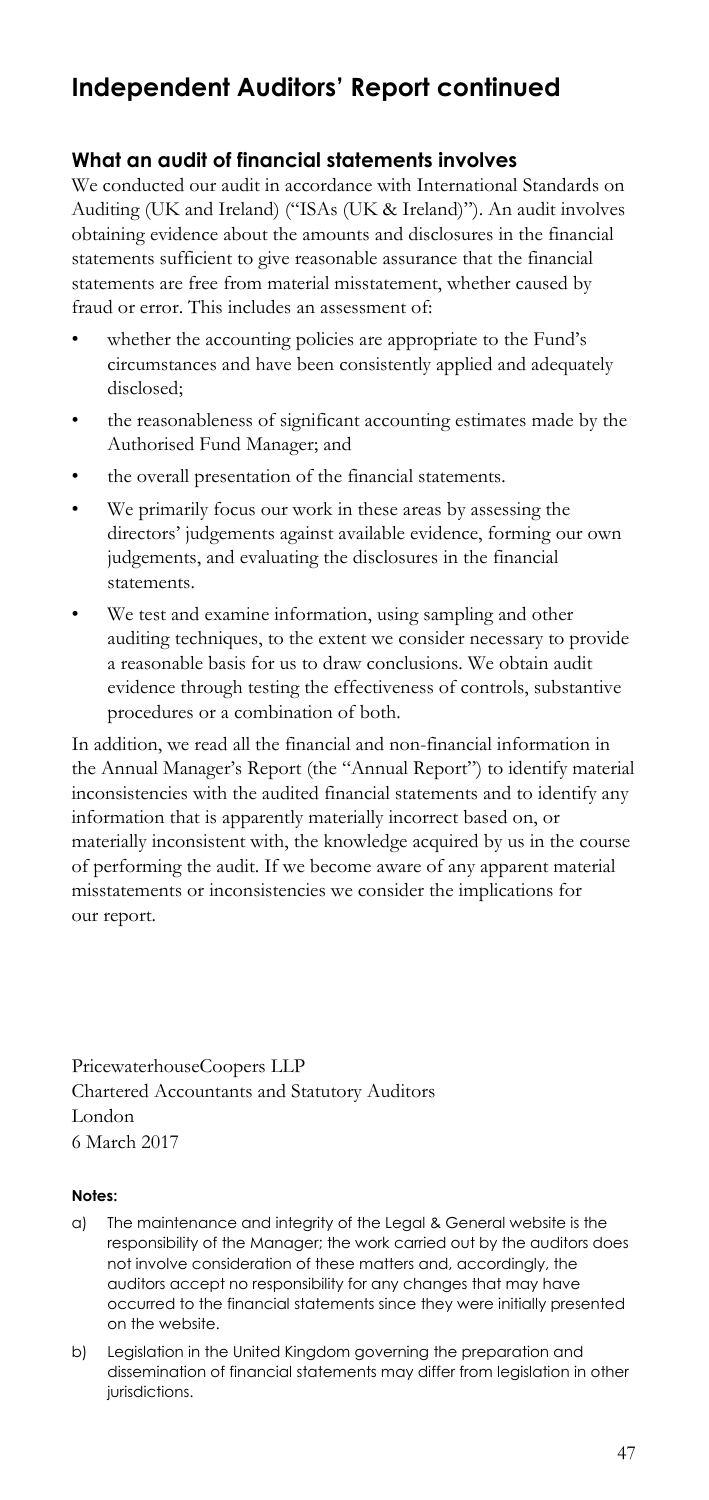## **Financial Statements**

### **Statement of Total Return for the year ended 15 January 2017**

|                                                                                   |              |            | 15/01/17    |           | 15/01/16     |
|-----------------------------------------------------------------------------------|--------------|------------|-------------|-----------|--------------|
|                                                                                   | <b>Notes</b> | £          | £           | £         | £            |
| Income                                                                            |              |            |             |           |              |
| Net capital<br>gains/(losses)                                                     | 3            |            | 15,009,561  |           | (1,897,070)  |
| Revenue                                                                           | 4            | 1.190.212  |             | 861,600   |              |
| <b>Expenses</b>                                                                   | 5            | (390, 350) |             | (313,400) |              |
| Interest payable<br>and similar charges                                           | 7            | (1, 559)   |             | (574)     |              |
| Net revenue<br>before taxation                                                    |              | 798.303    |             | 547,626   |              |
| Taxation                                                                          | 6            | (116, 194) |             | (90, 342) |              |
| Net revenue<br>after taxation for the year                                        |              |            | 682,109     |           | 457,284      |
| Total return<br>before distributions                                              |              |            | 15.691.670  |           | (1,439,786)  |
| <b>Distributions</b>                                                              | 7            |            | (682, 252)  |           | (468, 539)   |
| Change in net assets<br>attributable to Unitholders<br>from investment activities |              |            | £15,009,418 |           | £(1,908,325) |

## **Statement of Change in Net Assets attributable to Unitholders for the year ended 15 January 2017**

|                                                                                   | 15/01/17    | 15/01/16    |
|-----------------------------------------------------------------------------------|-------------|-------------|
|                                                                                   | £<br>£      | £<br>£      |
| Opening net assets<br>attributable to Unitholders                                 | 35,541,756  | 31.737.282  |
| Amounts received on<br>issue of units                                             | 12.371.742  | 8.454.271   |
| Amounts paid on<br>cancellation of units                                          | (5,857,270) | (2,891,787) |
|                                                                                   | 6.514.472   | 5,562,484   |
| Change in net assets<br>attributable to Unitholders<br>from investment activities | 15,009,418  | (1,908,325) |
| <b>Retained distributions on</b><br>accumulation units                            | 305.002     | 149,870     |
| Unclaimed distributions                                                           |             | 445         |
| Closing net assets<br>attributable to Unitholders                                 | £57,370,648 | £35,541,756 |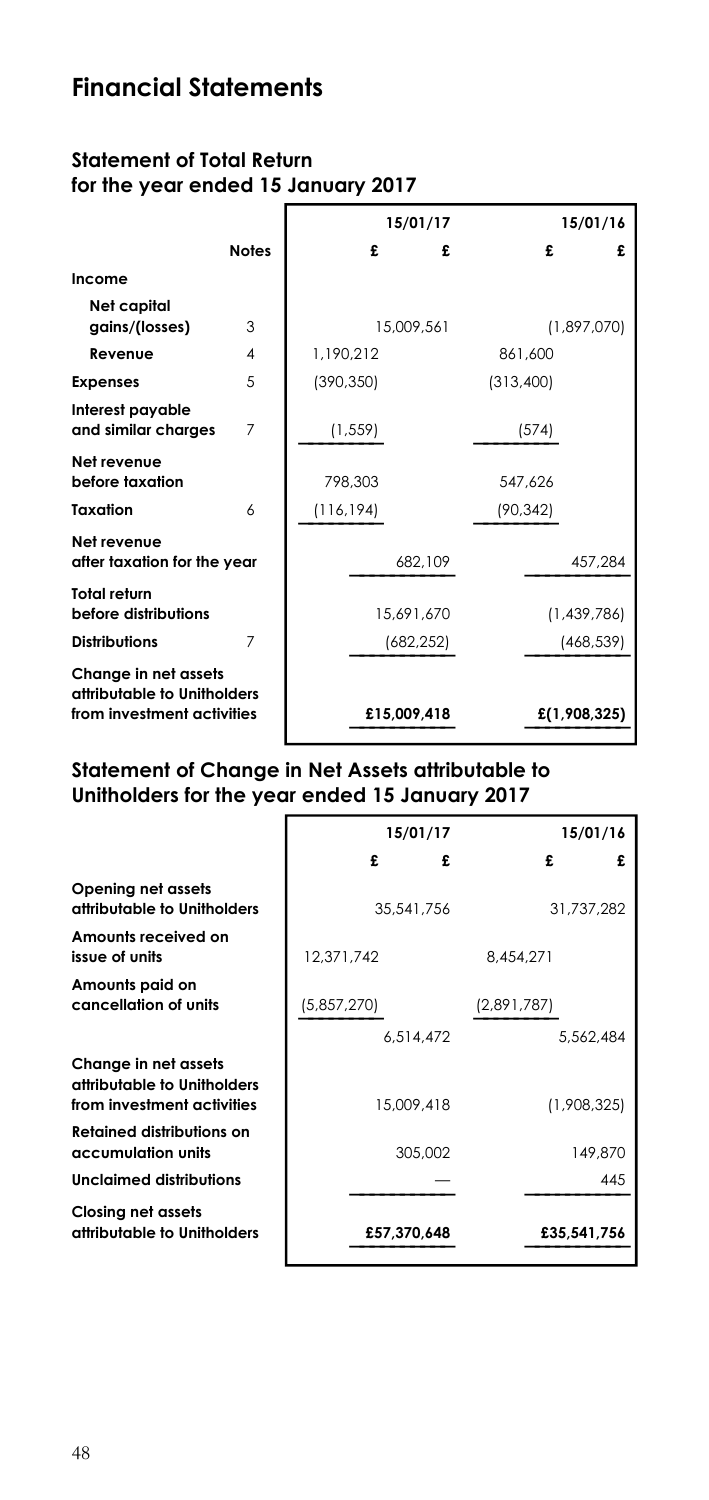# **Financial Statements continued**

## **Balance Sheet as at 15 January 2017**

|                                           |              | 15/01/17    | 15/01/16    |
|-------------------------------------------|--------------|-------------|-------------|
|                                           | <b>Notes</b> | £           | £           |
| <b>ASSETS</b>                             |              |             |             |
| Fixed assets:                             |              |             |             |
| <b>Investments</b>                        |              | 57,070,406  | 34,813,005  |
| <b>Current assets:</b>                    |              |             |             |
| <b>Debtors</b>                            | 8            | 613,861     | 161,423     |
| Cash and                                  |              |             |             |
| bank balances                             | 9            | 689,635     | 865,384     |
| <b>Total assets</b>                       |              | 58,373,902  | 35,839,812  |
| <b>LIABILITIES</b>                        |              |             |             |
| <b>Investment liabilities</b>             |              |             | (46, 956)   |
| Creditors:                                |              |             |             |
| <b>Bank overdrafts</b>                    | 9            | (2,168)     | (1, 546)    |
| <b>Distributions payable</b>              |              | (164, 480)  | (138, 871)  |
| Other creditors                           | 10           | (836, 606)  | (110,683)   |
| <b>Total liabilities</b>                  |              | (1,003,254) | (298, 056)  |
| Net assets attributable<br>to Unitholders |              | £57.370.648 | £35,541,756 |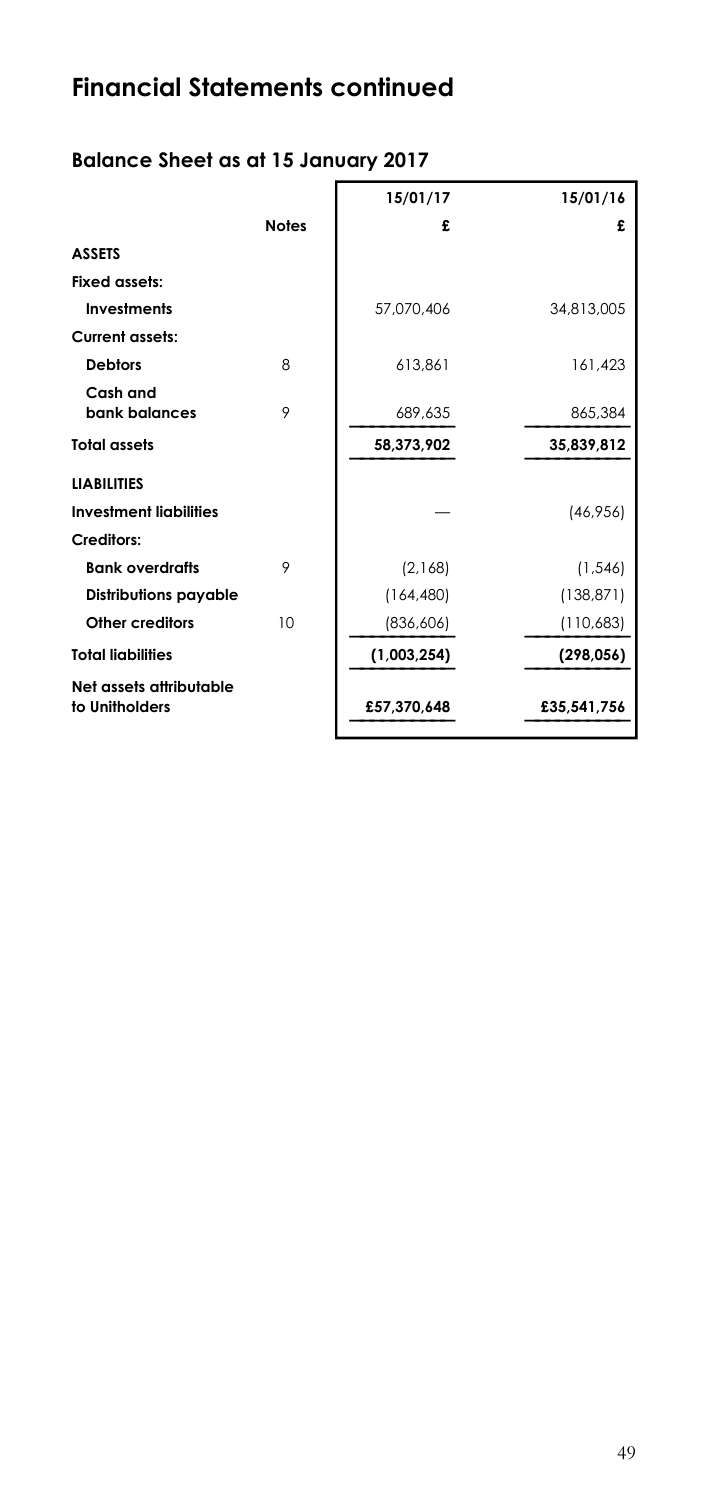## **Notes to the Financial Statements**

### **1. Statement of Compliance**

 The Financial Statements have been prepared in compliance with UK Financial Reporting Standard 102 (FRS 102) and in accordance with the Statement of Recommended Practice for UK Authorised Funds issued by the Investment Association in May 2014 (2014 SORP).

### **2. Summary of Significant Accounting Policies**

## **(a) Basis of Preparation**

The Financial Statements have been prepared on a going concern basis, under the historical cost convention as modified by the revaluation of certain financial assets and liabilities measured at fair value through profit or loss.

The Fund has early adopted the amendment to FRS 102 in respect of the fair value hierarchy/valuation techniques disclosure.

The principal accounting policies which have been applied consistently are set out below.

#### **(b) Functional and Presentation Currency**

The functional and presentation currency of the Fund is sterling.

#### **(c) Recognition of revenue**

 Revenue from quoted equities and non-equity shares is recognised net of attributable tax credits when the security is quoted ex-dividend. Revenue from unquoted equity investments is declared. recognised net of attributable tax credits when the dividend is

Overseas revenue received after the deduction of withholding tax is shown gross of taxation, with the taxation consequences shown within the taxation charge.

Special dividends are treated as either revenue or capital depending on the facts of each particular case.

Revenue from distribution and accumulation units in Collective Investment Schemes is recognised when the distribution is declared.

Equalisation on distributions received from the underlying investments is treated as capital property of the Fund.

All other revenue is recognised on an accruals basis.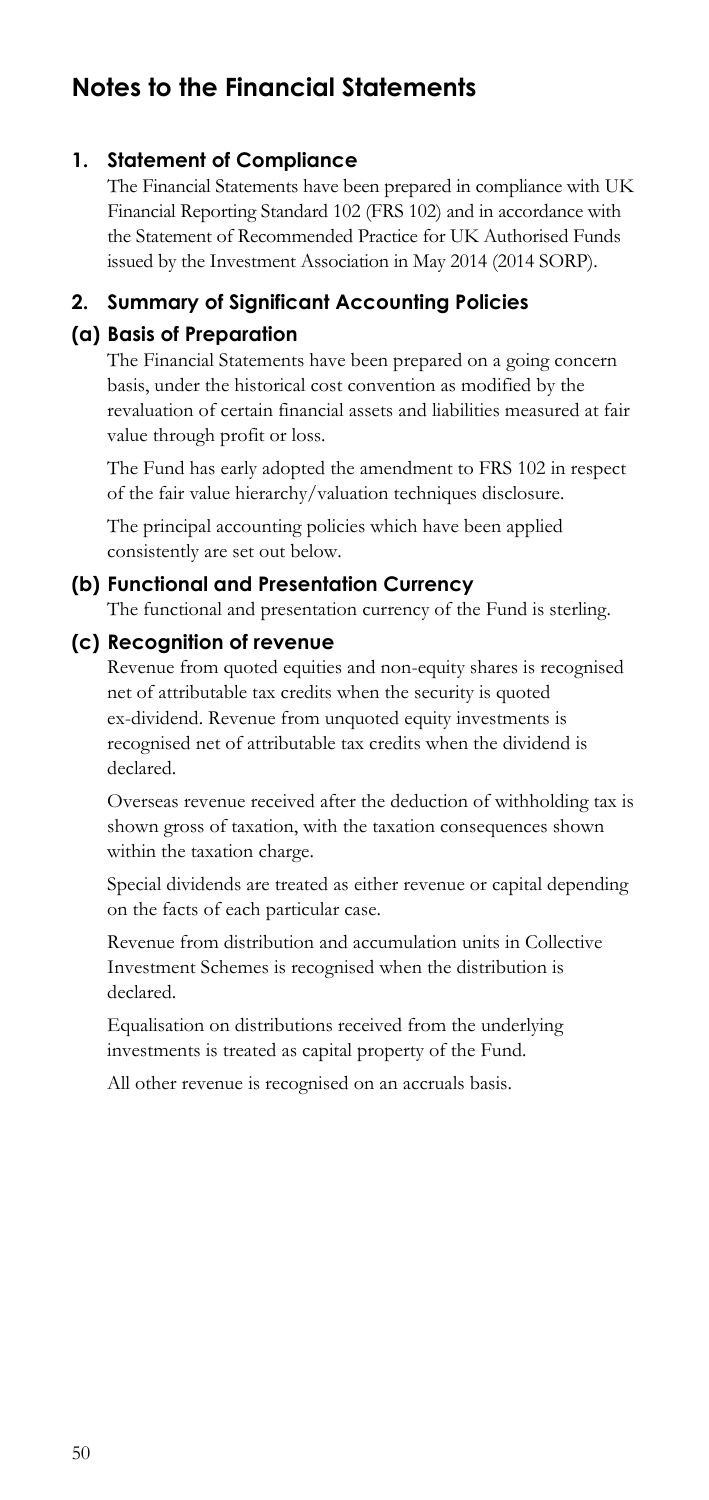#### **(d) Treatment of expenses**

All expenses (other than those relating to the purchase and sale of investments) are charged against revenue on an accruals basis.

 The Fund receives a rebate for managerial fees suffered by underlying Collective Investment Schemes. These are treated as revenue or capital depending on the treatment of the Manager's fees in the underlying investment.

### **(e) Distribution Policy**

The policy is to distribute all available revenue, after deduction of those expenses which are chargeable in calculating the distribution. In order to conduct a controlled dividend flow, interim distributions will be at the Manager's discretion, up to a maximum of the distributable revenue for the period. All remaining revenue is distributed in accordance with the COLL.

The Manager's periodic fee is deducted from revenue for the purpose of calculating the distribution.

The ordinary element of stock dividends is treated as revenue and forms part of the distribution, which is in accordance with COLL. In the case of an enhanced stock dividend, the value of the enhancement is treated as capital and does not form part of the distribution.

Distributions which have remained unclaimed by Unitholders for over six years are credited to the capital property of the Fund.

### **(f) Basis of valuation of investments**

All investments are valued at their fair value as at 3pm on 13 January 2017, being the last working day of the accounting year. The fair value for units in Collective Investment Schemes is the cancellation price for dual priced funds and single price for single priced funds.

Where values cannot be readily determined, the securities are valued at the Manager's best assessment of their fair and reasonable value.

#### **(g) Taxation**

Provision is made for taxation at current rates on the excess of investment revenue over expenses, with relief for overseas taxation taken where appropriate.

Deferred tax is provided for on all timing differences that have originated but not reversed by the balance sheet date, other than those differences that are regarded as permanent. Any liability to deferred tax is provided for at the average rate of tax expected to apply. Deferred tax assets and liabilities are not discounted to reflect the time value of money.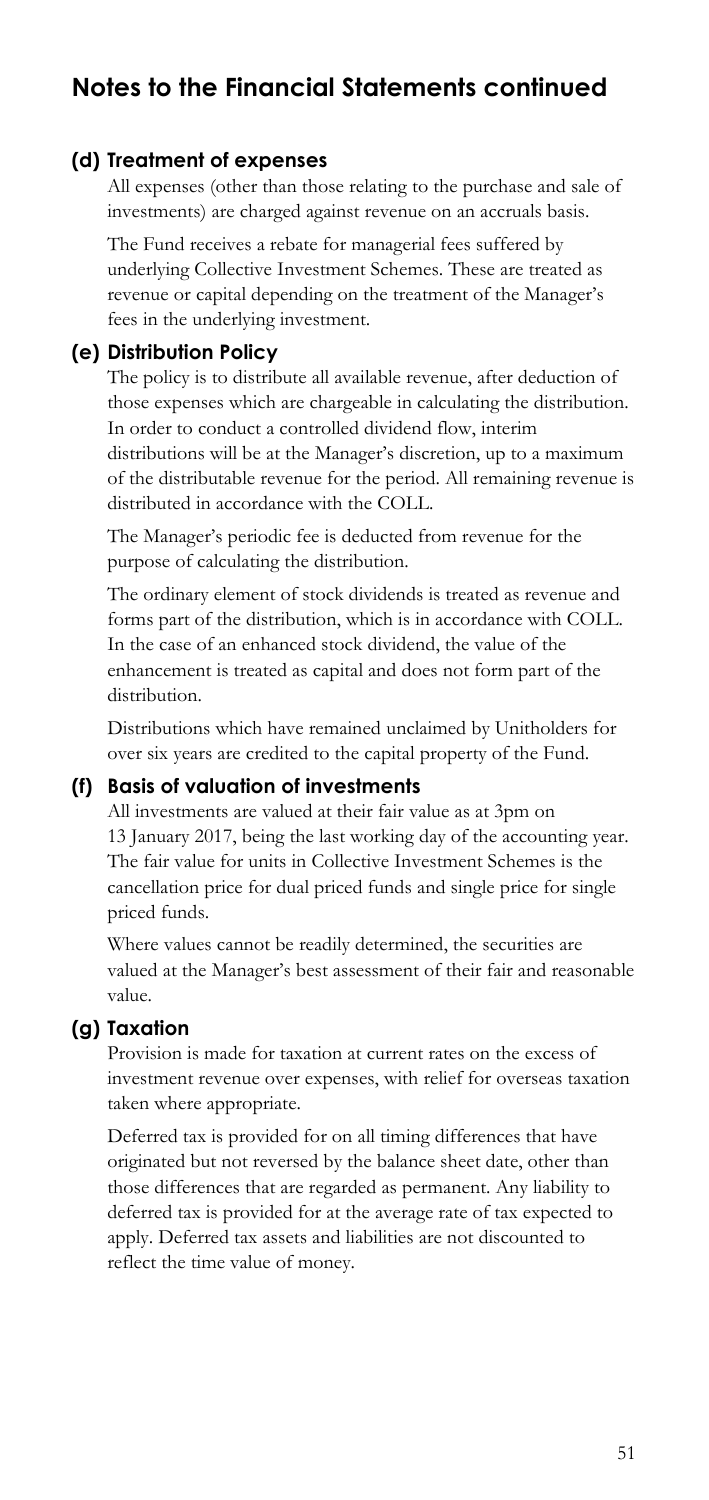#### **(h) Foreign exchange**

Transactions in foreign currencies are translated at the rate of exchange ruling on the date of the transaction. Where applicable, assets and liabilities denominated in foreign currencies are translated into Sterling at the rates of exchange ruling at 3pm on

13 January 2017, being the last working day of the accounting year.

#### **(i) Derivative instruments**

The Fund may hold derivative instruments for efficient portfolio management (EPM). Derivative instruments held within the Fund will be accounted for and taxed in accordance with the Statement of Recommended Practice for Authorised Funds (IA SORP 2014). Gains and losses on derivative transactions will be treated as either capital or revenue, depending on the motives and circumstances on acquisition.

**15/01/17 15/01/16** 

### **3. Net capital gains/(losses)**

during the year comprise: The net capital gains/(losses) during the year comprise:<br>Non-derivative securities<br>Derivative contracts Forward currency contracts Foreign exchange gains Transaction charges Derivative charges Net capital gains/(losses) **£ £**  14,892,613 (1,853,935) 53,716 (68,935) 7,117 (646) 57,371 32,886 (1,256) (5,800) — (640) **———————— ————————**  15,009,561 (1,897,070) **———————— ————————** 

#### **4. Revenue**

|                                | 15/01/17  | 15/01/16 |
|--------------------------------|-----------|----------|
|                                | £         |          |
| Franked UK dividends           | 91.375    | 86,378   |
| Non-taxable overseas dividends | 963.910   | 734,193  |
| Taxable overseas dividends     | 42.954    | 7.678    |
| Franked CIS revenue            | 13.077    |          |
| Stock dividends                | 58,537    | 23,908   |
| Futures revenue                | 7.499     | 7.944    |
| <b>Bank interest</b>           | 1.841     | 291      |
| Franked dividend distributions | 109       | 185      |
| Property distributions         | 1.869     | 1.023    |
| Management fee rebates         | 9,041     |          |
|                                | 1,190,212 | 861,600  |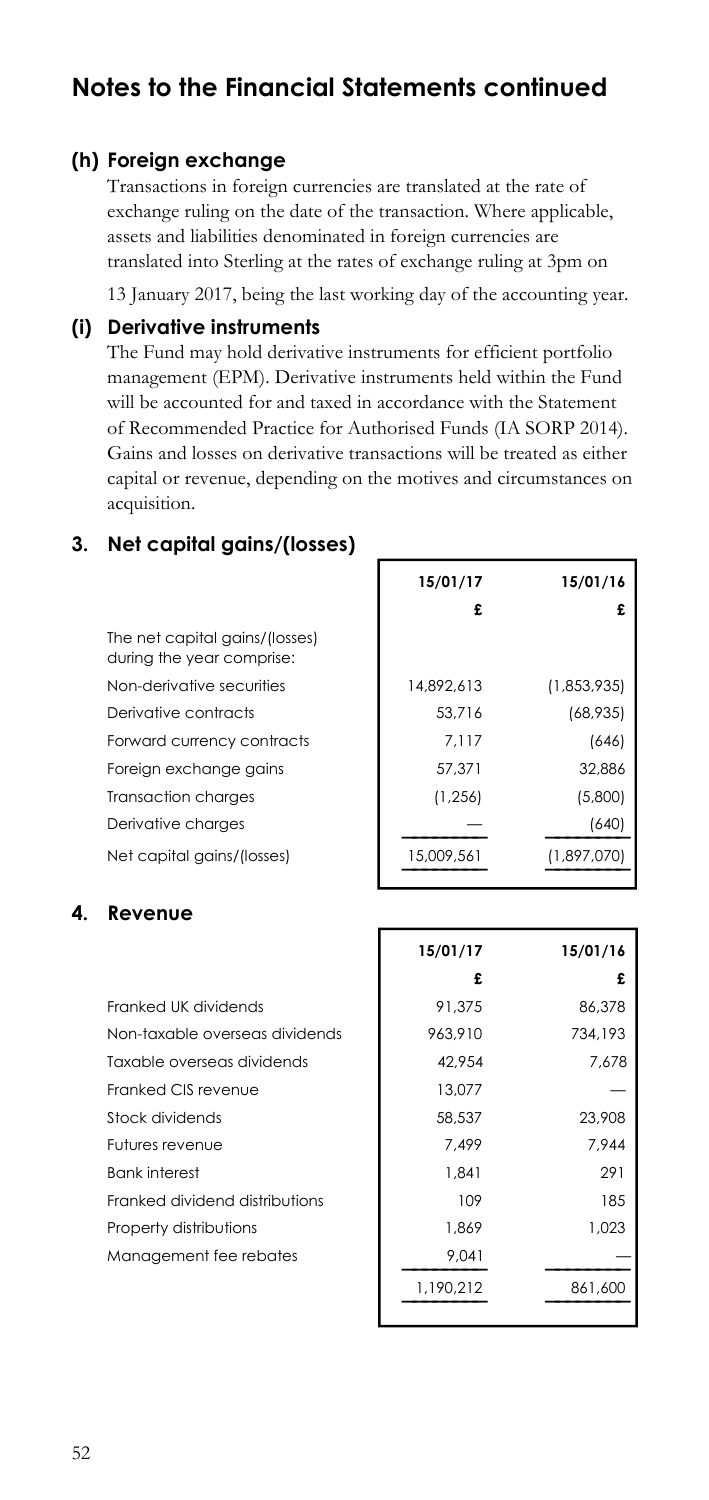ř

### **5. Expenses**

|                                                                                       | 15/01/17 | 15/01/16 |
|---------------------------------------------------------------------------------------|----------|----------|
|                                                                                       | £        | £        |
| Payable to the Manager,<br>associates of the Manager<br>and agents of either of them: |          |          |
| Manager's periodic fee                                                                |          | 79,951   |
| Fund management fees                                                                  | 390,350  | 207.597  |
| Registration fees                                                                     |          | 18,719   |
|                                                                                       |          | 306,267  |
| Payable to the Trustee,<br>associates of the Trustee and<br>agents of either of them: |          |          |
| Trustee's fees                                                                        |          | 1,514    |
| Safe custody fees                                                                     |          | 1,413    |
|                                                                                       |          | 2.927    |
| Other expenses:                                                                       |          |          |
| Audit fee*                                                                            |          | 3.428    |
| VAT on audit fee                                                                      |          | 686      |
| FCA fee                                                                               |          | 92       |
| Legal fees                                                                            |          |          |
|                                                                                       |          | 4,206    |
| <b>Total expenses</b>                                                                 | 390,350  | 313,400  |

\* Audit fees of £10,035 plus VAT of £2,007 have been borne by the Manager out of its fund management fee in the current period. In the prior period, the total audit fee was £9,870 plus VAT of £1,974.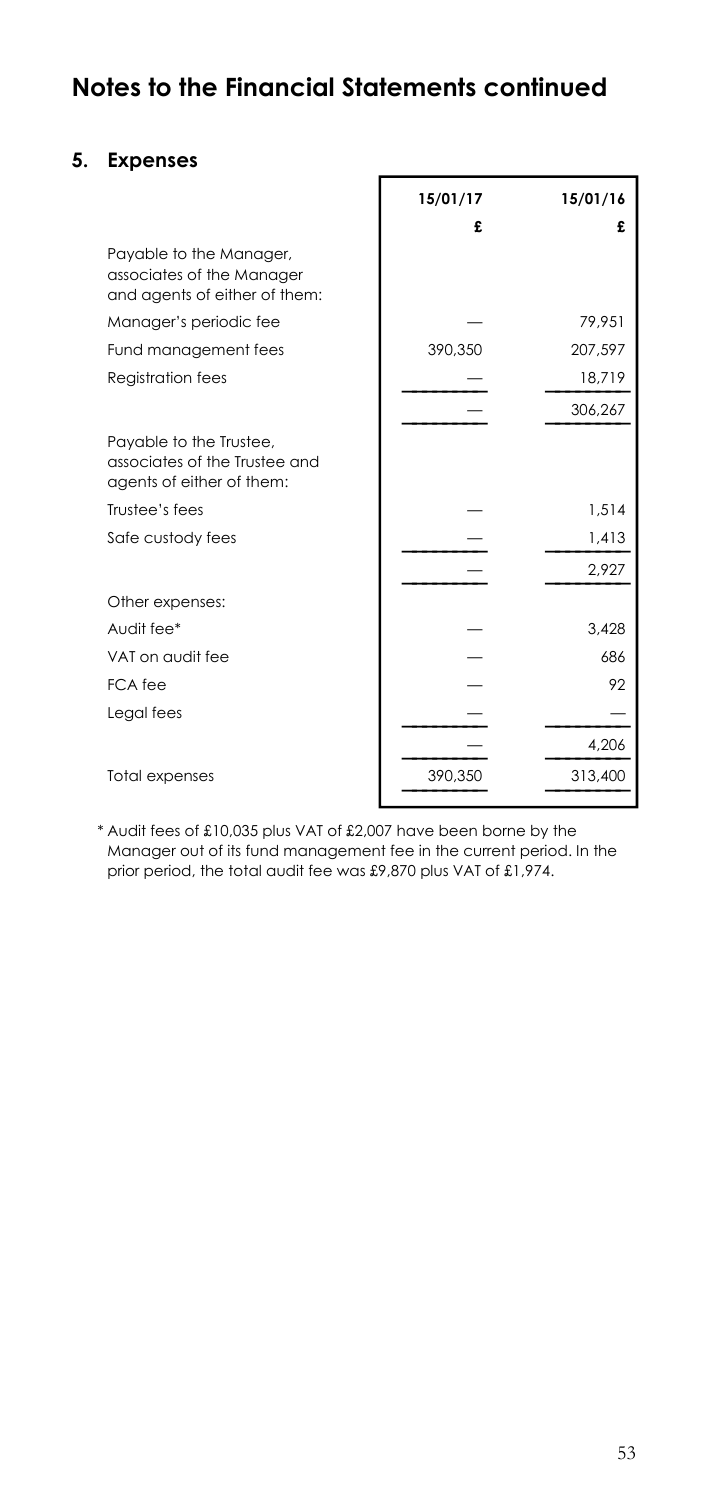### **6. Taxation**

### **(a) Analysis of taxation charge in year**

|                          | 15/01/17 | 15/01/16 |
|--------------------------|----------|----------|
|                          | £        | £        |
| Overseas tax             | 116,194  | 90,342   |
| Current tax [note 6(b)]  | 116.194  | 90.342   |
| Deferred tax [note 6(c)] |          |          |
| Total taxation           | 116,194  | 90,342   |

### **(b) Factors affecting taxation charge for the year**

 The current tax charge excludes capital gains and losses for the reason that Authorised Unit Trusts are not subject to Corporation Tax on these items. Current tax differs from taxation assessed on net revenue before taxation as follows:

| Net revenue<br>before taxation                                                                                    | 798,303    | 547.626   |
|-------------------------------------------------------------------------------------------------------------------|------------|-----------|
| Net revenue<br>before taxation multiplied by the<br>applicable rate of<br>Corporation Tax at 20%<br>$(2016:20\%)$ | 159.661    | 109,525   |
| <b>Effects of:</b>                                                                                                |            |           |
| Overseas tax                                                                                                      | 116.194    | 90.342    |
| Revenue not subject to taxation                                                                                   | (225, 618) | (168,933) |
| Excess management expenses<br>not utilised                                                                        | 65.957     | 59,408    |
| Current tax                                                                                                       | 116,194    | 90.342    |

#### **(c) Provision for deferred tax**

There is no deferred tax provision in the current or preceding year. At the year end there is a potential deferred tax asset of  $\text{\emph{f}}906,755$ (15 January 2016: £840,798) due to surplus management expenses.

It is unlikely the Fund will generate sufficient taxable profits in the future to utilise this amounts and therefore no deferred tax asset has been recognised (15 January 2016: same).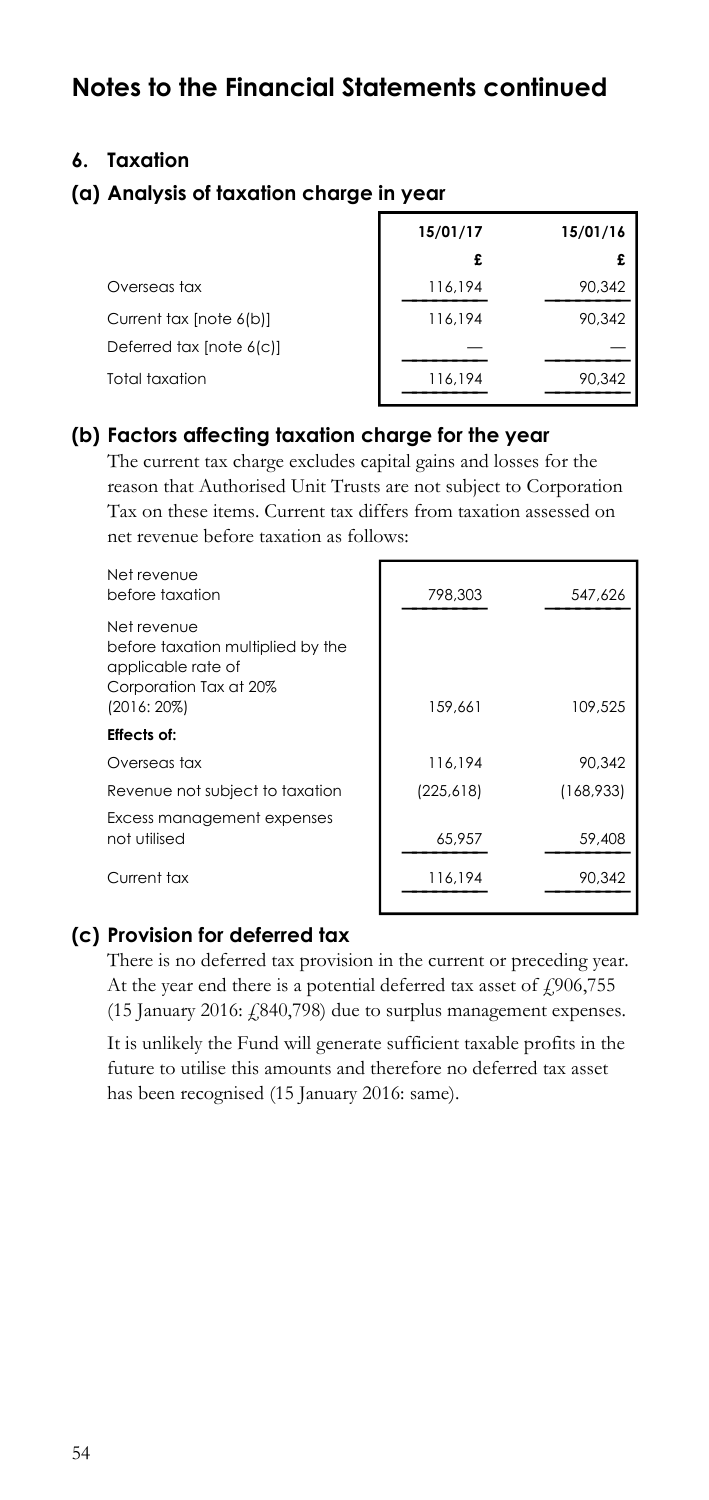### **7. Distributions**

The distributions take account of revenue received on the creation of units and revenue deducted on the cancellation of units and comprise:

|                                                   | 15/01/17 | 15/01/16  |
|---------------------------------------------------|----------|-----------|
|                                                   | £        |           |
| Interim distribution                              | 409.631  | 277,989   |
| Final distribution                                | 306,778  | 207,392   |
|                                                   | 716.409  | 485.381   |
| Add: Revenue deducted on<br>cancellation of units | 25,864   | 9.321     |
| Less: Revenue received on<br>creation of units    | (60,021) | (26, 163) |
| Distributions for the year                        | 682,252  | 468.539   |
| Interest payable and similar charges              |          |           |
| <b>Bank overdraft interest</b>                    | 1.559    | 574       |
|                                                   | 683,811  | 469.113   |
|                                                   |          |           |

The differences between the net revenue after taxation and the distributions for the year are as follows:

|                                            | 15/01/17 | 15/01/16 |
|--------------------------------------------|----------|----------|
|                                            | £        | £        |
| Net revenue after<br>taxation for the year | 682.109  | 457.284  |
| Capital expenses                           |          | 11.255   |
| Add: Equalisation uplift                   | 143      |          |
| Distributions for the year                 | 682,252  | 468,539  |

г

### **8. Debtors**

|                                             | 15/01/17 | 15/01/16 |
|---------------------------------------------|----------|----------|
|                                             | £        |          |
| Amounts receivable for creation<br>of units | 490.580  | 21.940   |
| Sales awaiting settlement                   |          | 39,455   |
| Currency deals awaiting settlement          | 6.846    |          |
| Accrued revenue                             | 59.745   | 37,838   |
| Recoverable overseas tax                    | 55,428   | 61,144   |
| PID tax recoverable                         |          | 27       |
| Fee rebates receivable                      | 1,262    | 1,019    |
|                                             | 613,861  | 161,423  |

 $\overline{\phantom{a}}$ 

5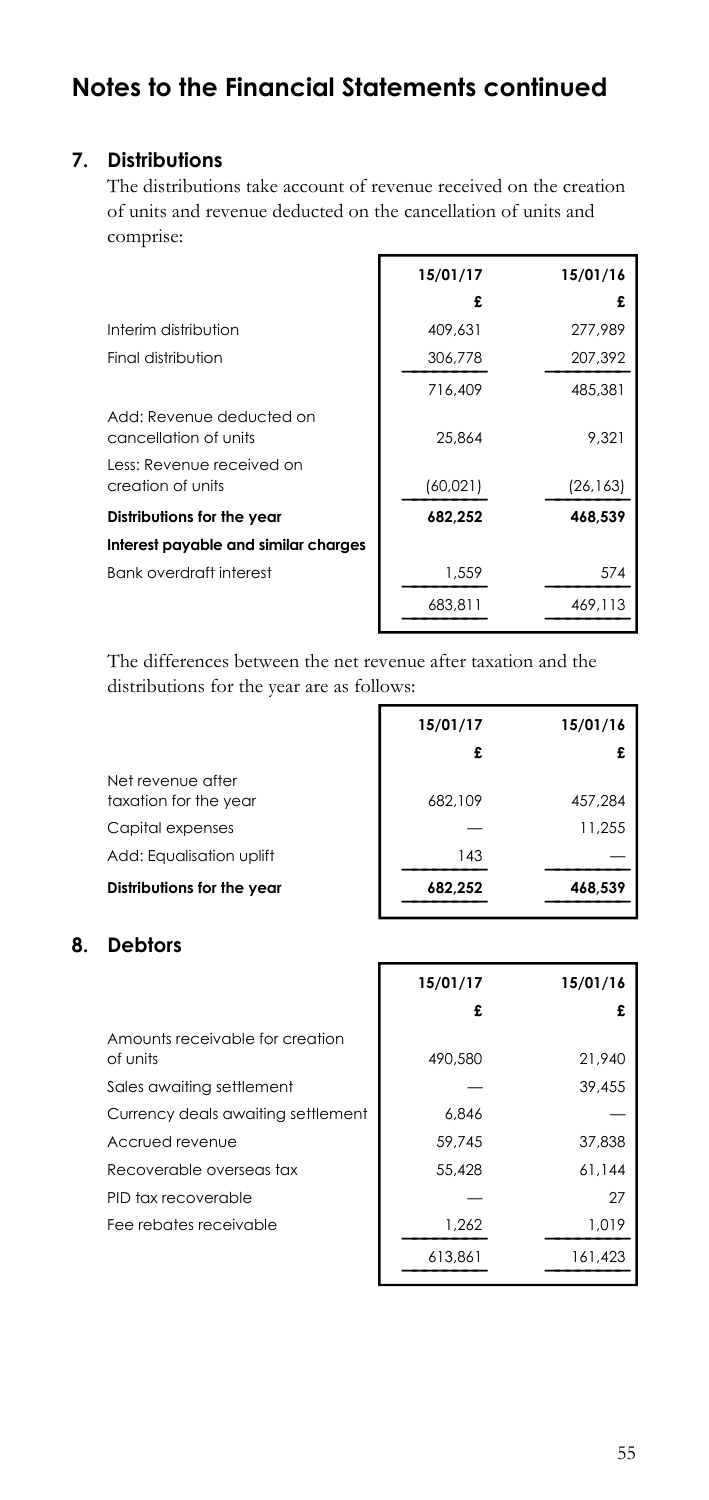### **9. Net uninvested cash**

|                                                        | 15/01/17 | 15/01/16 |
|--------------------------------------------------------|----------|----------|
|                                                        | £        |          |
| Amounts held at futures clearing<br>houses and brokers | 43.656   | 77,147   |
| Cash and bank balances                                 | 645.979  | 788.237  |
| <b>Bank overdrafts</b>                                 | (2,168)  | (1, 546) |
| Net uninvested cash                                    | 687,467  | 863,838  |
| <b>Computer 2004</b>                                   |          |          |

### **10. Creditors**

|                                              | 15/01/17 | 15/01/16 |
|----------------------------------------------|----------|----------|
|                                              |          | £        |
| Amounts payable for cancellation<br>of units |          | 62,942   |
| Purchases awaiting settlement                | 779.446  | 33,108   |
| Accrued expenses                             | 57,160   | 14,633   |
|                                              | 836,606  | 110,683  |

## **11. Contingent liabilities and outstanding commitments**

Contingent liabilities and outstanding commitments at the balance sheet date were:

| 15/01/17 | 15/01/16 |
|----------|----------|
|          |          |
|          | 606      |
|          | 606      |
|          |          |

4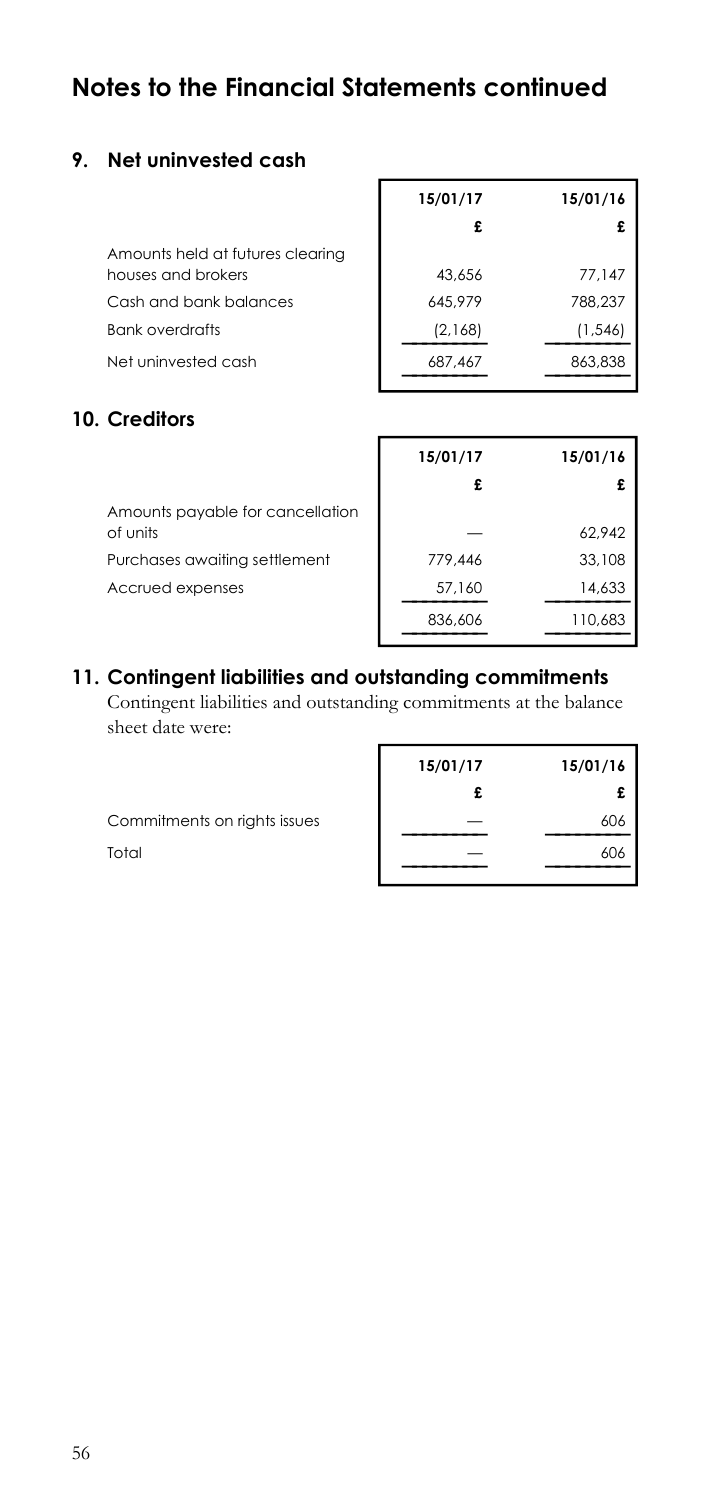### **12. Financial Instruments and Associated Risks**

The investments of a Fund in financial securities and derivatives are subject to normal market fluctuations and other risks inherent in investing in such instruments. Legal & General (Unit Trust Managers) Limited (UTM) is the Authorised Fund Manager and has responsibility for ensuring appropriate risk management processes are implemented for each Unit Trust.

The UTM Board has delegated the risk oversight function to the Fund Manager Oversight Committee (FMOC), a committee of the Legal & General Investment Management (Holdings) Limited (LGIMH) Board that meets monthly. The primary objective of the FMOC is to ensure proper oversight of the investment management activities and associated services performed by LGIM, its delegates and other Fund Managers, under the Investment Management Agreement (IMA), on behalf of UTM in its capacity as Authorised Fund Manager. The committee consists of senior members of LGIMH and UTM, including members of the UTM Board. Other senior staff members are also in attendance, as required by the agenda.

Each Fund has Investment Guidelines, an Investment Objective and Investment Restrictions, against which the fund manager will operate. These are set out in Schedule 1 of the IMA between LGIM and UTM. The Schedule is maintained by each fund manager, reviewed by the LGIM Operational Risk and Compliance Teams and approved senior members of UTM on behalf of the UTM board. The Schedule provides the detail needed to determine the risk profile for each fund. Fund managers are not permitted to invest into any new instruments without first gaining approval from UTM.

The Investment Objective and Policy of this Fund is detailed on page 2.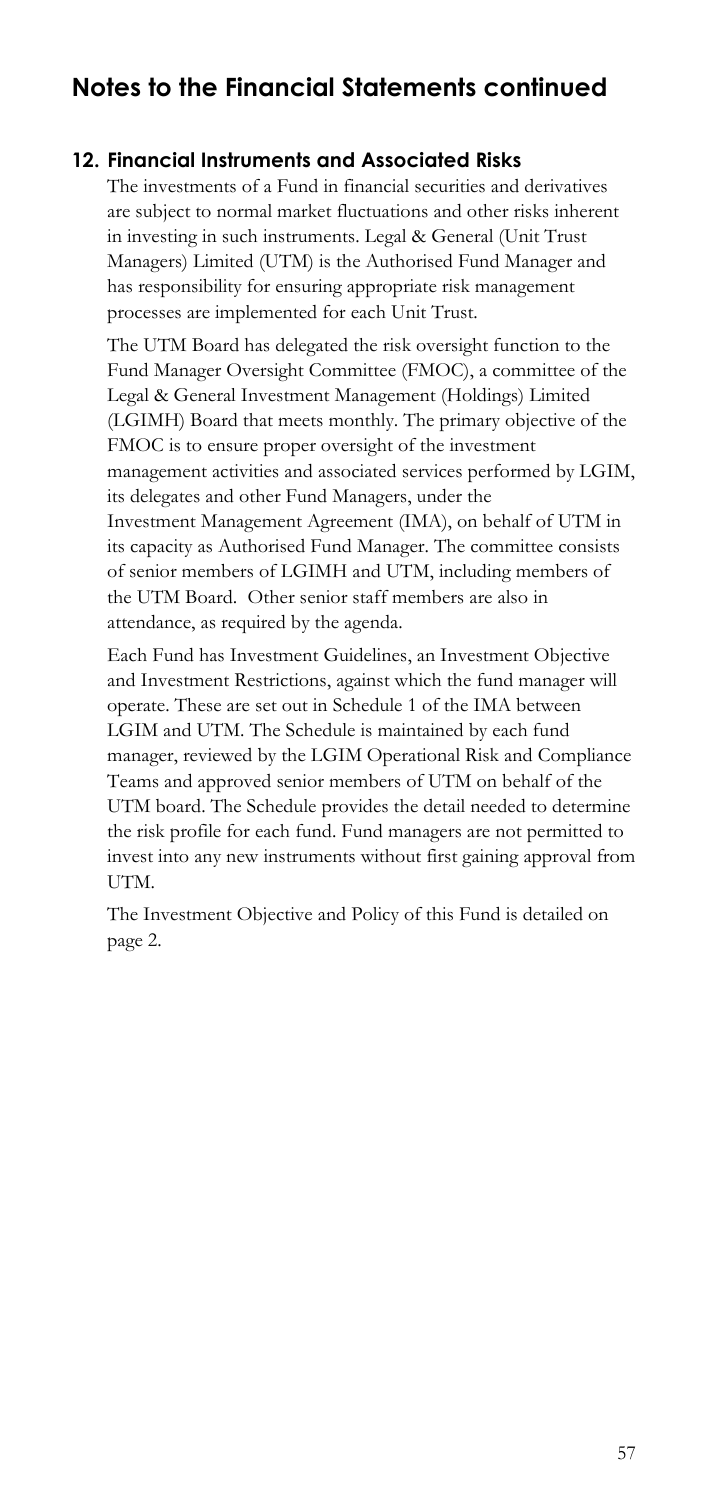#### **(a) Market Risk arising from other price risk**

Market Risk arises mainly from uncertainty about future prices. It represents the potential loss the Fund may suffer through holding market positions in the face of market movements.

 prices (other than those arising from interest rate risk or currency Other price risk is the risk that the fair value or future cash flows of a financial instrument will fluctuate because of changes in market risk), whether those changes are caused by factors specific to the individual financial instrument or its issuer, or factors affecting similar instruments traded in the market.

 security, sector or issuer. The assets held by the Fund can be seen in the Portfolio Statement starting on page 9. Movements in the prices of these investments result in movements in the performance of the Fund. The Manager adheres to the investment guidelines established in the Trust Deed, the Prospectus, the COLL and the Fund's IOG, and in this way, monitors and controls the exposure to risk from any type of

At 13 January 2017, if the price of the investments held by the Trust increased or decreased by 5%, with all other variables remaining constant, then the net assets attributable to unitholders would increase or decrease by approximately  $\mathcal{L}2,853,520$  (2016: £1,581,171).

#### **(b) Interest Rate Risk**

Interest Rate Risk is the risk of movements in the value of financial instruments as a result of fluctuations in interest rates.

 bank balances and overdraft facilities as disclosed in note 9. Cash is The Fund's only interest bearing financial instruments were its deposited and overdraft facilities utilised on normal commercial terms and earn or bear interest based on LIBOR or its overseas equivalent.

In the event of a change in interest rates, there would be no material impact upon the assets of the Fund.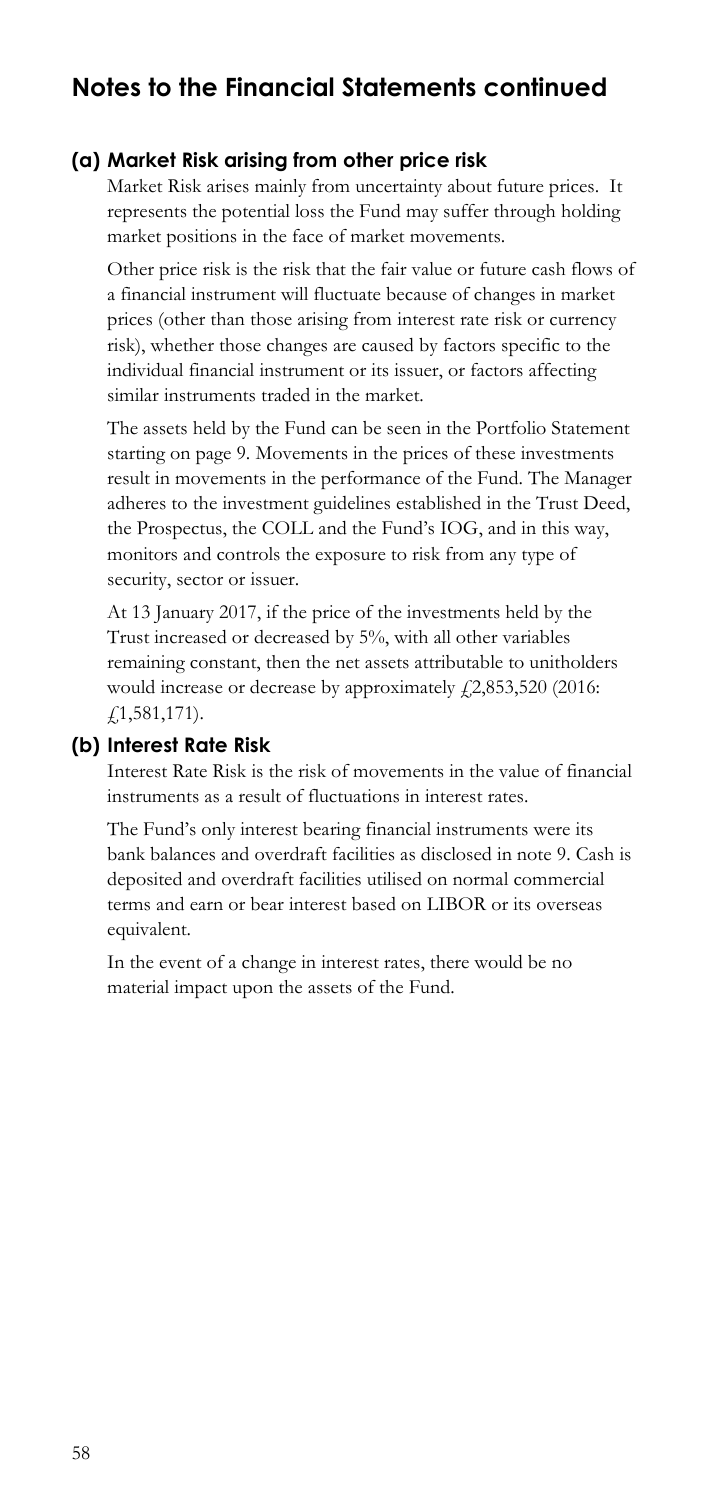### **(c) Foreign Currency Risk**

 Foreign Currency Risk is the risk of movements in the value of This risk may be managed by the use of forward currency contracts financial instruments as a result of fluctuations in exchange rates. or currency futures as necessary. Forward currency contracts were utilised during the current and preceding year.

 by 1% against all currencies, with all other variables remaining At 15 January 2017, if the value of Sterling increased or decreased constant, then the net assets attributable to unitholders would increase or decrease by approximately  $\sqrt{528,470}$  (15 January 2016: £329,580).

 balance sheet date was: The direct foreign currency profile of the Fund's net assets at the

| 15/01/17<br>Currency  | Monetary<br>exposures<br>£'000 | Net foreign currency assets<br>Non-monetary<br>exposures<br>£'000 | Total<br>£'000 |
|-----------------------|--------------------------------|-------------------------------------------------------------------|----------------|
| Australian Dollar     | 11                             | 1.529                                                             | 1,540          |
| <b>Brazilian Real</b> | 10                             | 528                                                               | 538            |
| Canadian Dollar       | 11                             | 1.775                                                             | 1.786          |
| Czech Republic Koruna | 1                              | 12                                                                | 13             |
| Danish Krone          | 3                              | 322                                                               | 325            |
| Furo                  | 116                            | 6.002                                                             | 6.118          |
| Hong Kong Dollar      | 3                              | 691                                                               | 694            |
| Hungarian Forint      | 2                              | 30                                                                | 32             |
| Israeli New Shekel    |                                | 112                                                               | 112            |
| Japanese Yen          | 36                             | 3.773                                                             | 3.809          |
| Malaysian Ringgit     | $\overline{2}$                 | 183                                                               | 185            |
| Mexican Peso          | 1                              | 214                                                               | 215            |
| New Zealand Dollar    | 1                              | 50                                                                | 51             |
| Norwegian Krone       | 9                              | 124                                                               | 133            |
| Polish Zloty          | 1                              | 67                                                                | 68             |
| Singapore Dollar      | 7                              | 250                                                               | 257            |
| South African Rand    | 4                              | 484                                                               | 488            |
| South-Korean Won      | 12                             | 938                                                               | 950            |
| Swedish Krona         | 5                              | 562                                                               | 567            |
| Swiss Franc           | 29                             | 1.736                                                             | 1.765          |
| <b>Taiwan Dollar</b>  | 60                             | 775                                                               | 835            |
| Thai Baht             |                                | 201                                                               | 201            |
| Turkish Lira          | 1                              | 60                                                                | 61             |
| <b>US Dollar</b>      | 325                            | 31,779                                                            | 32,104         |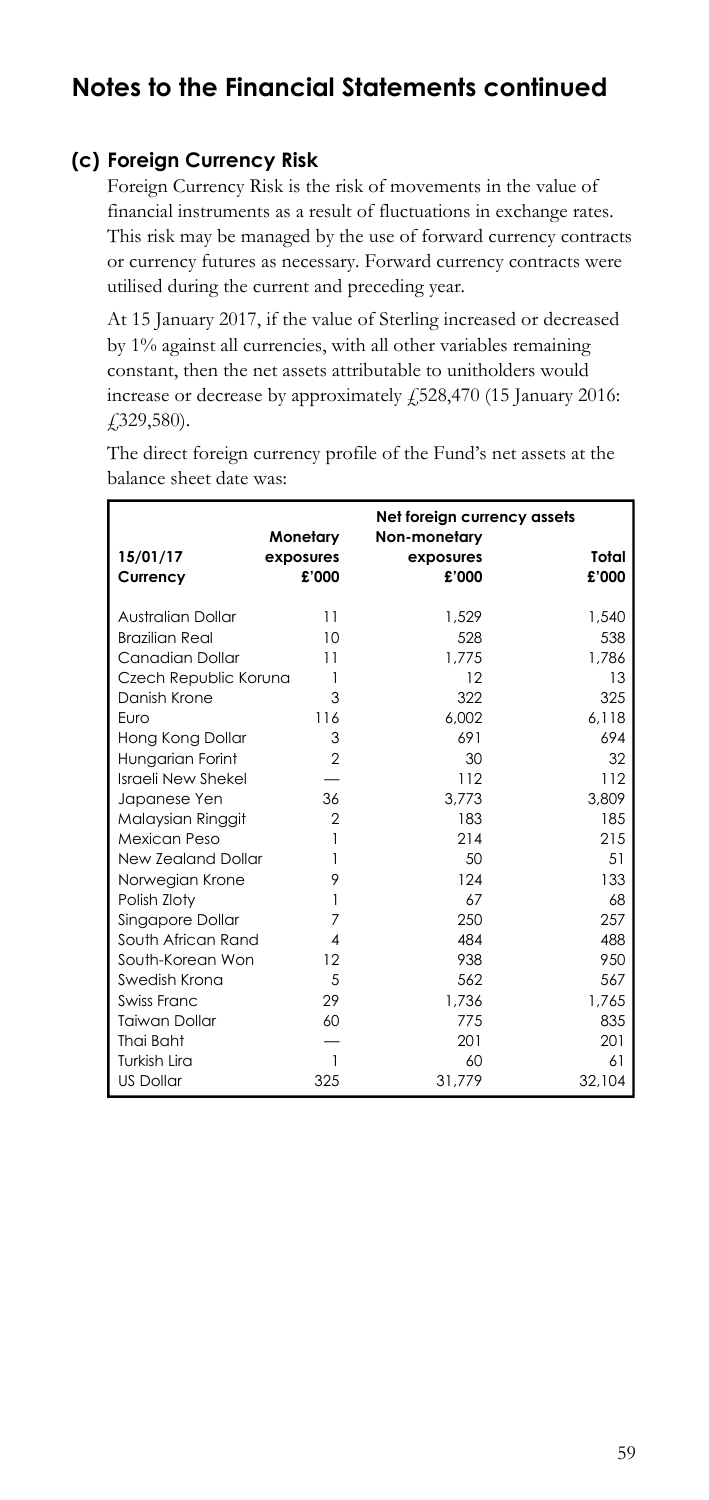| 15/01/16<br>Currency     | Monetary<br>exposures<br>£'000 | Net foreign currency assets<br>Non-monetary<br>exposures<br>£'000 | Total<br>£'000 |
|--------------------------|--------------------------------|-------------------------------------------------------------------|----------------|
| <b>Australian Dollar</b> | 2                              | 859                                                               | 861            |
| <b>Brazilian Real</b>    | 5                              | 189                                                               | 194            |
| Canadian Dollar          | $\overline{7}$                 | 896                                                               | 903            |
| Czech Republic Koruna    |                                | 5                                                                 | .5             |
| Danish Krone             | 2                              | 248                                                               | 250            |
| Furo                     | 158                            | 3.651                                                             | 3,809          |
| Hong Kong Dollar         | 5                              | 435                                                               | 440            |
| Hungarian Forint         |                                | 8                                                                 | 9              |
| Israeli New Shekel       |                                | 103                                                               | 104            |
| Japanese Yen             | (6)                            | 2.362                                                             | 2,356          |
| Malaysian Ringgit        |                                | 134                                                               | 135            |
| Mexican Peso             |                                | 162                                                               | 163            |
| New Zealand Dollar       |                                | 24                                                                | 24             |
| Norwegian Krone          | 2                              | 70                                                                | 72             |
| Polish Zloty             | $\overline{4}$                 | 47                                                                | 51             |
| Singapore Dollar         | 4                              | 162                                                               | 166            |
| South African Rand       | 3                              | 237                                                               | 240            |
| South-Korean Won         | 6                              | 555                                                               | 561            |
| Swedish Krona            | 3                              | 358                                                               | 361            |
| Swiss Franc              | 29                             | 1.200                                                             | 1.229          |
| <b>Taiwan Dollar</b>     | 48                             | 437                                                               | 48.5           |
| Thai Baht                |                                | 72                                                                | 72             |
| Turkish Lira             | $\overline{2}$                 | 50                                                                | 52             |
| <b>US Dollar</b>         | 519                            | 18,997                                                            | 19,516         |

## **(c) Foreign currency risk continued**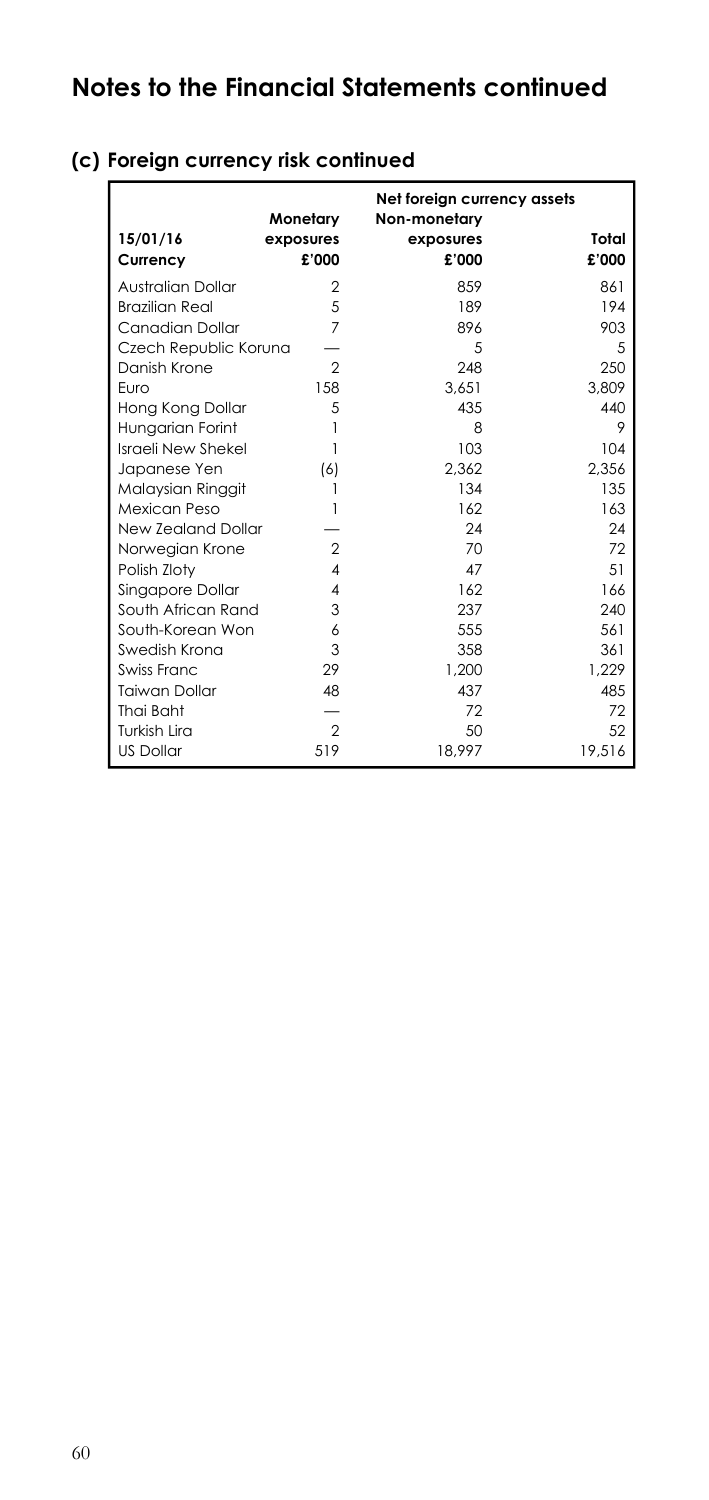### **(d) Credit Risk**

Credit Risk is the risk of suffering financial loss as a result of a counterparty to a financial transaction being unable to fulfil their financial obligations as they fall due. This risk is managed by appraising the credit profile of financial

instruments and issuers in line with the Fund's investment objective and policy.

 derivative contract to meet its financial obligations. The credit risk Credit risk arises from the failure of the counterparty to the derived from these derivative positions is limited as they are exchange traded securities.

#### **(e) Liquidity Risk**

 Liquidity Risk relates to the capacity to meet liabilities as they fall payments may need to be posted with the counterparty or clearing due. The primary source of this risk to the Fund is the liability to Unitholders for any cancellation of units. The Fund is also exposed to liquidity risk through its commitments under derivative contracts, whereby additional margin payments or collateral house.

 realisable assets, cash balances and via access to overdraft facilities. This risk is minimised by holding a large proportion of readily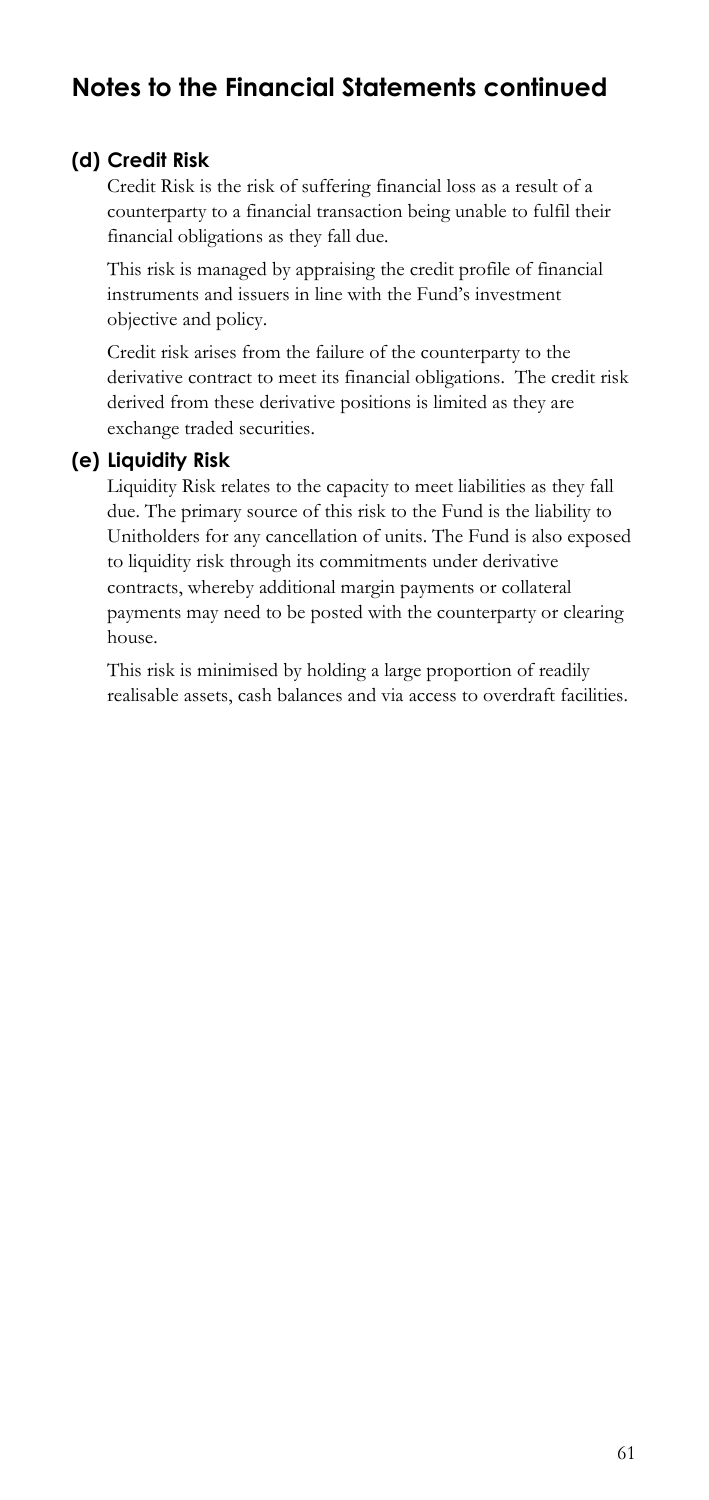### **(f) Derivative Risk - Sensitivity Analysis**

Derivative Risk arises from uncertainty about future market movements. This risk is managed by the policies shown within Market risk.

contracts to alter market exposure with reduced dealing costs. The Manager, where he considers it appropriate, uses futures

At the year end, no derivatives were held (15 January 2016: Futures held increased the exposure of the fund by  $\frac{1}{612}$ ,713 representing 1.72% of the net assets).

This results in an effective equity exposure at the year end of 99.48% (99.54% as at 15 January 2016) of net assets, which means that the gains or losses of the Fund will be 0.9948 (0.9954 as at 15 January 2016) times the gains or losses if the Fund was fully invested in equities.

During the period the Fund made use of the following derivatives:

#### **Futures**

 low cost and liquid mechanism of achieving these aims. Futures are used to hedge market exposure from cash flows to ensure asset allocation views can be maintained without adjusting underlying holdings too frequently. They are also used to adjust the tactical asset allocation of the Fund. Futures and options allow a

The effective exposure of all derivatives must be fully covered with a corresponding cash balance or appropriate stock position at all times.

The effective exposure of the futures contracts at the balance sheet date and the effects of an increase or decrease in the underlying security on the net asset value of the Fund are shown below:

| 15/01/17<br>Derivative                          | <b>Effective</b><br>exposure<br>£'000 | Impact on Net Assets of<br>the Fund from movement in<br>underlying exposure value of<br>below percentage<br>$(10\%)$<br>20%<br>$(20\%)$<br>10% |                  |              |              |
|-------------------------------------------------|---------------------------------------|------------------------------------------------------------------------------------------------------------------------------------------------|------------------|--------------|--------------|
| Total                                           |                                       |                                                                                                                                                |                  |              |              |
| 15/01/16<br>Derivative                          | <b>Effective</b><br>exposure<br>£'000 | Impact on Net Assets of<br>the Fund from movement in<br>underlying exposure value of<br>below percentage<br>$(20\%)$<br>$(10\%)$<br>10%<br>20% |                  |              |              |
| Stoxx 50<br>Index Future<br>S&P500 Index Future | 157<br>456                            | (0.09)<br>(0.26)                                                                                                                               | (0.04)<br>(0.13) | 0.04<br>0.13 | 0.09<br>0.26 |
| Total                                           | 613                                   | (0.35)                                                                                                                                         | (0.17)           | 0.17         | 0.35         |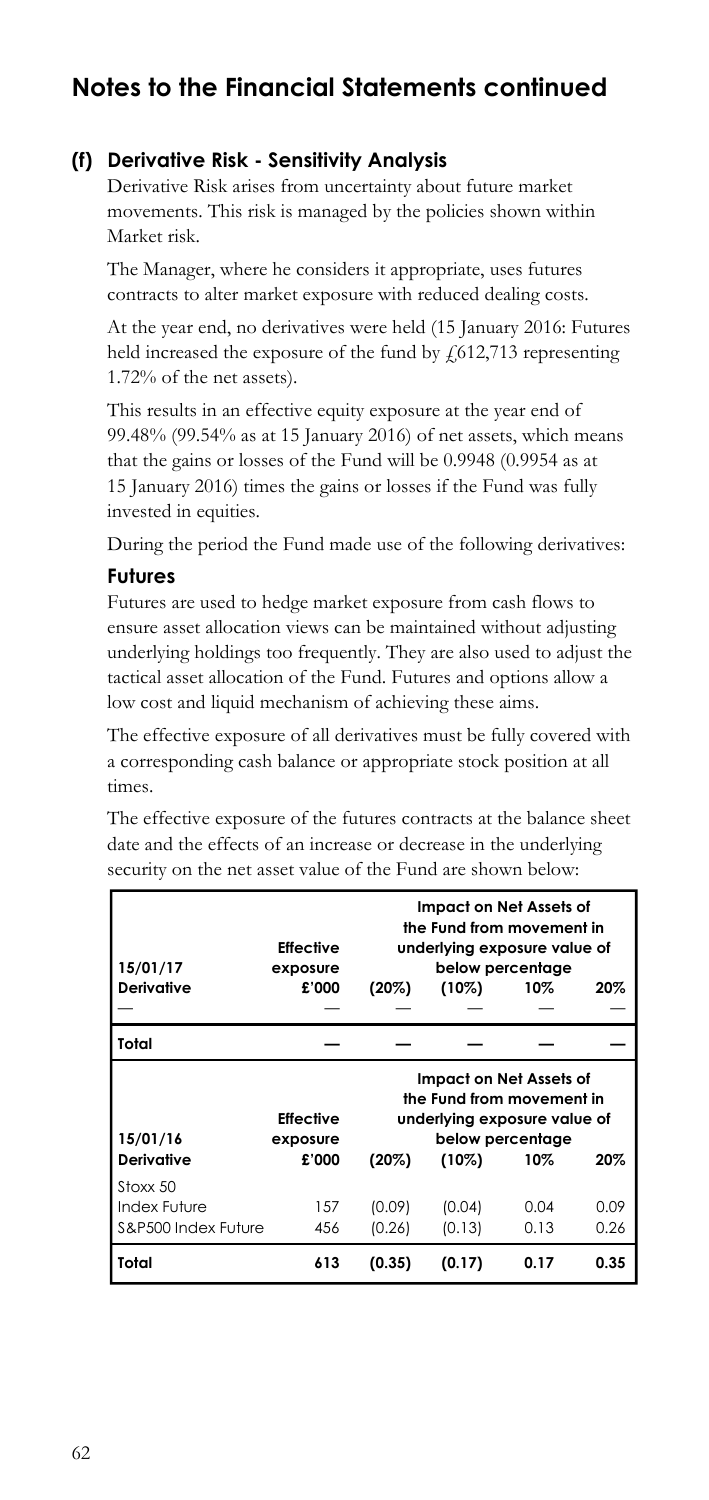### **(g) Fair value**

The fair value of a financial instrument is the amount for which it could be exchanged between knowledgeable, willing parties in an arm's length transaction. There is no material difference between the value of the financial assets and liabilities, as shown in the financial statements, and their fair value.

The Statement of Recommended Practice for Financial Statements of UK Authorised Funds issued by the Investment Management Association in May 2014, and subsequently amended by Financial Reporting Exposure Draft 62 (FRED62), requires the classification of the Fund's financial instruments held at the year end into a 3 tiered fair value hierarchy. The 3 tiers of the hierarchy and the classification of the Fund's financial instruments as at the balance sheet date were:

| 15/01/17<br><b>Valuation technique</b> | <b>Assets</b><br>£      | <b>Liabilities</b><br>£ |
|----------------------------------------|-------------------------|-------------------------|
| Level 1<br>Level 2<br>Level 3          | 55.784.653<br>1,285,753 |                         |
| Total                                  | 57.070.406              |                         |
|                                        |                         |                         |
| 15/01/16<br><b>Valuation technique</b> | <b>Assets</b><br>£      | <b>Liabilities</b><br>£ |
| Level 1<br>Level 2<br>Level 3          | 33.840.064<br>972.941   | (46, 956)               |

### **Level 1**

The unadjusted quoted price in an active market for identical assets or liabilities that the entity can access at the measurement date.

### **Level 2**

 liability, either directly or indirectly. Inputs other than quoted prices included within Level 1 that are observable (i.e., developed using market data) for the asset or

### **Level 3**

Inputs are unobservable (i.e., for which market data is unavailable) for the asset or liability.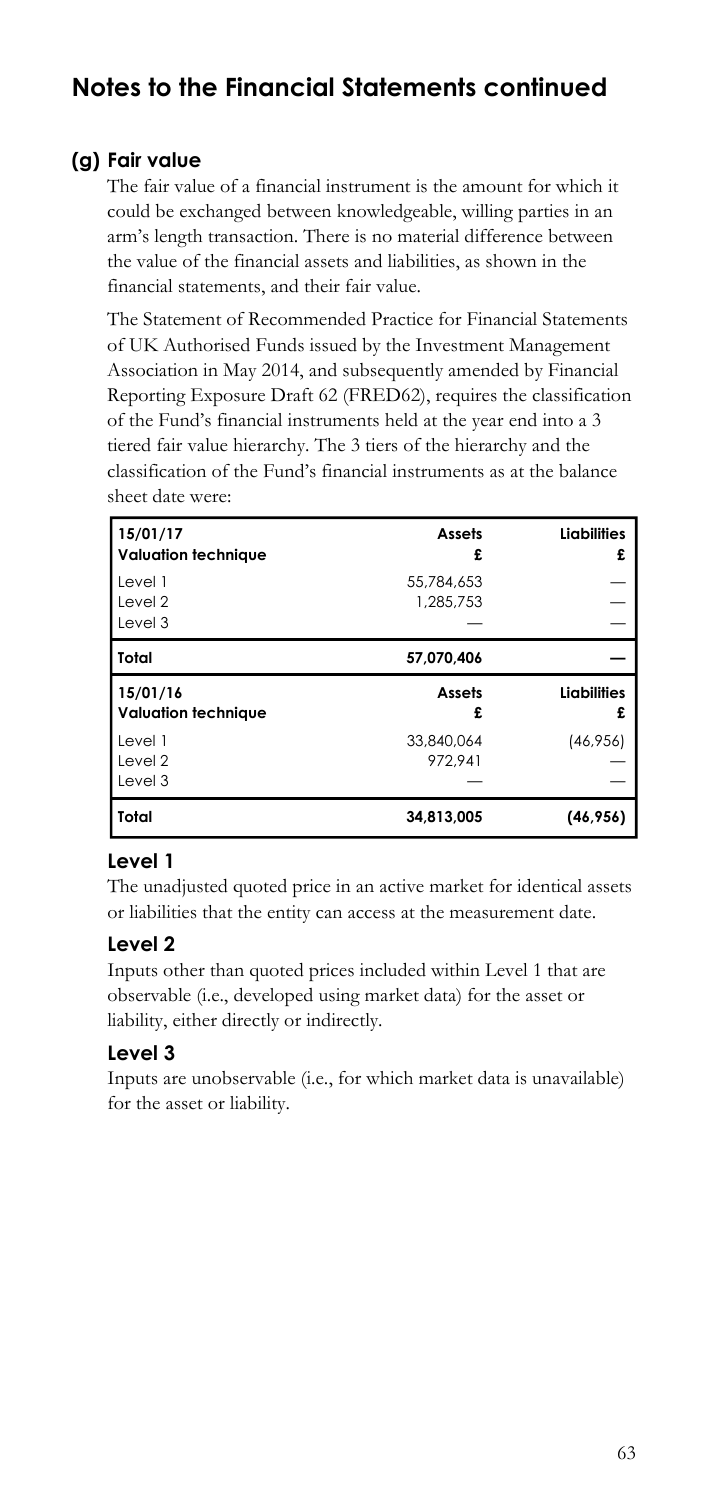| 15/01/17<br><b>Purchases</b> | Value<br>£'000 | Commissions<br>£'000 | %    | £'000 | Taxes<br>% | Total<br>£'000          |
|------------------------------|----------------|----------------------|------|-------|------------|-------------------------|
| Equities                     | 9.925          | 3                    | 0.03 | 4     | 0.04       | 9.932                   |
| Total                        | 9.925          | 3                    | 0.03 | 4     | 0.04       | 9.932                   |
| 15/01/17<br>Sales            | Value<br>£'000 | Commissions<br>£'000 | z    | £'000 | Taxes<br>% | Total<br>£'000          |
| Derivatives<br>Equities      | 2<br>2.565     |                      |      |       |            | $\mathfrak{D}$<br>2,565 |
| Total                        | 2.567          |                      |      |       |            | 2,567                   |

#### **13. Portfolio transaction costs**

Commissions and taxes as % of average net assets

| Commissions<br>Taxes         | 0.01%<br>0.01% |                      |   |                |   |                |
|------------------------------|----------------|----------------------|---|----------------|---|----------------|
| 15/01/16<br><b>Purchases</b> | Value<br>£'000 | Commissions<br>£'000 | % | Taxes<br>£'000 | % | Total<br>£'000 |
| Equities                     | 5.791          | 2                    |   | 3              |   | 5,796          |
| Total                        | 5.791          | 2                    |   | 3              |   | 5.796          |
| 15/01/16<br>Sales            | Value<br>£'000 | Commissions<br>£'000 | % | Taxes<br>£'000 | % | Total<br>£'000 |
| Equities                     | 754            |                      |   |                |   | 754            |
| Total                        | 754            |                      |   |                |   | 754            |

Commissions and taxes as % of average net assets

| Commissions | 0.01% |
|-------------|-------|
| Taxes       | 0.01% |

Transaction costs consist of expenses incurred in the process of the purchase and sales of securities above the cost of the securities.

The average portfolio dealing spread, including the effect of foreign exchange, as at the balance sheet date was 0.09% (15 January 2016:  $0.25\%$ ).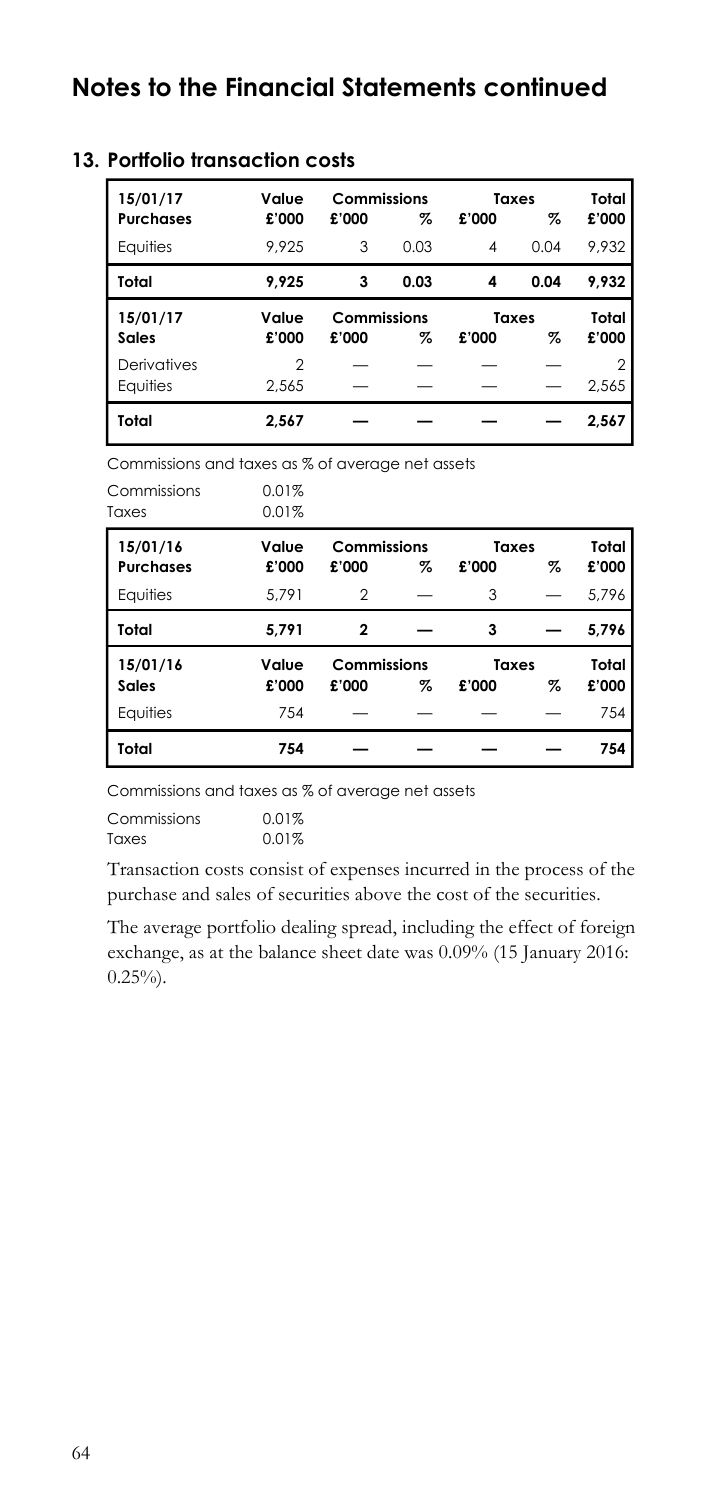### **14. Unit classes**

The Fund currently has five unit classes: E-Class, R-Class, I-Class, F-Class and C-Class. The fund management fee on each unit class can be found on page 80. The net asset value per unit of each unit class and the number of units in each class are given in the comparative table on page 70. The distribution per unit class is given in the distribution table(s) on page 67. All classes have the same rights on winding up.

| <b>E-Class</b>       | <b>Distribution</b> | Accumulation        |
|----------------------|---------------------|---------------------|
| <b>Opening Units</b> | 15.122.442          | 1.487.969           |
| Units issued         | 428,793             | 102,952             |
| Units cancelled      | (1,352,891)         | (171, 288)          |
| Units converted      |                     |                     |
| <b>Closing Units</b> | 14,198,344          | 1,419,633           |
|                      |                     |                     |
| <b>R-Class</b>       | Distribution        | Accumulation        |
| <b>Opening Units</b> | 438,030             | 3,792,502           |
| Units issued         | 196.574             | 1,217,223           |
| Units cancelled      | (55, 917)           | (363, 014)          |
| Units converted      |                     |                     |
| Closing Units        | 578,687             | 4,646,711           |
| I-Class              | <b>Distribution</b> | <b>Accumulation</b> |
| <b>Opening Units</b> | 1,340,983           | 1,222,123           |
| Units issued         | 1,252,968           | 1,755,929           |
| Units cancelled      | (853, 268)          | (541, 336)          |
| Units converted      |                     |                     |
| Closing Units        | 1,740,683           | 2,436,716           |
| <b>F-Class</b>       | <b>Distribution</b> | <b>Accumulation</b> |
| <b>Opening Units</b> | 817                 | 52,578              |
| Units issued         | 1.119               | 15,056              |
| Units cancelled      | (1,654)             | (490)               |
| Units converted      |                     |                     |
| Closing Units        | 282                 | 67,144              |
|                      |                     |                     |
| C-Class              |                     | Accumulation        |
| Opening Units        |                     | 1,480,899           |
| Units issued         |                     | 5,356,548           |
| Units cancelled      |                     | (236, 932)          |
| Units converted      |                     |                     |
| <b>Closing Units</b> |                     | 6,600,515           |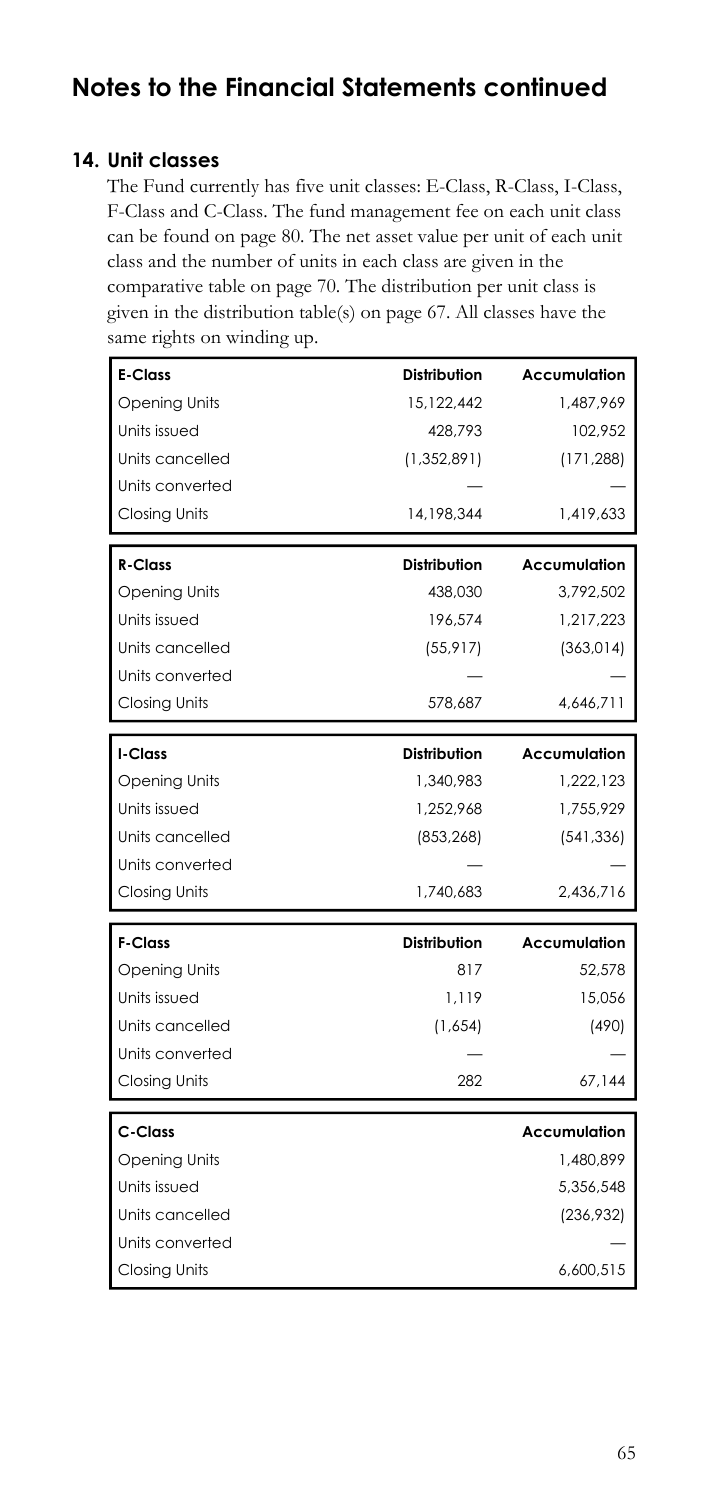### **15. Ultimate controlling party and related party transactions**

The Manager and Trustee are regarded as controlling parties of the Fund by virtue of having the ability to act in concert in respect of Fund operations. The ultimate controlling parties of the Manager and Trustee are Legal & General Group Plc and Northern Trust Global Services Limited, respectively. These entities and their subsidiaries are also related parties of the Fund.

Legal & General (Unit Trust Managers) Limited acts as the principal on all the transactions of the units in the Fund. The aggregated monies received through creations or paid on cancellations are disclosed in the statement of change in net assets attributable to unitholders.

 At the year end, the Manager and its associates held 41.07% (50.15% as at 15 January 2016) of the Fund's units in issue.

 disclosed in notes 5, 7, 8 and 10 to the financial statements, the and  $\frac{1}{2}$ 57,160 ( $\frac{1}{2}$ 14,472 as at 15 January 2016) are due to the There were no units held by the Trustee or its associates. Details of all other material related party transactions during the year and any payment amounts outstanding at the balance sheet date are statement of change in net assets attributable to unitholders. Within note 10, accrued expenses (including amounts due to associates and agents) of  $f$ Nil  $(f$ Nil as at 15 January 2016) are due to the Trustee Manager.

### **16. Post balance sheet market movements**

 from the year end value. As at the close of business on the balance sheet date the Net Asset Value per E-Class distribution unit was 202.21p. The Net Asset Value per E-Class distribution unit for the Fund as at 3pm on 03 March 2017 was 207.50p. This represents an increase of 2.62%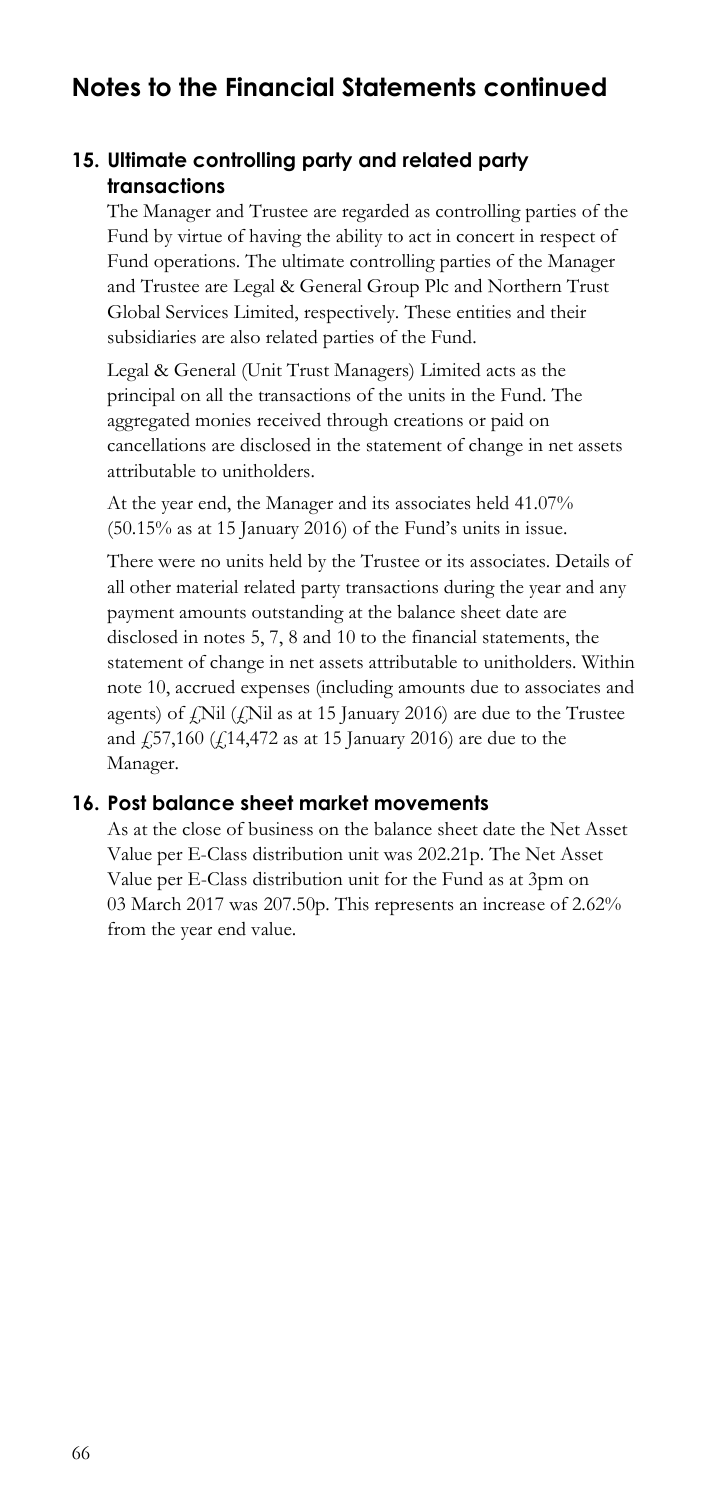# **Distribution Tables**

### **Distribution Tables for the year ended 15 January 2017**

Group 1: units purchased prior to a distribution period.

Group 2: units purchased during a distribution period.

 Equalisation is the average amount of revenue included in the purchase as a return of capital. As capital it is not liable to Income Tax but must price of all Group 2 units and is refunded to the holders of these units be deducted from the cost of units for Capital Gains Tax purposes.

| Interim dividend distribution in pence per unit |                | Period<br>16/01/16 to 15/07/16 |                                       |          |
|-------------------------------------------------|----------------|--------------------------------|---------------------------------------|----------|
|                                                 | Net<br>Revenue | <b>Eaualisation</b>            | Distribution Distribution<br>15/09/16 | 15/09/15 |
| <b>E-Class Distribution Units</b>               |                |                                |                                       |          |
| Group 1                                         | 1.4903         |                                | 1.4903                                | 1.2242   |
| Group 2                                         | 1.0915         | 0.3988                         | 1.4903                                | 1.2242   |
| <b>E-Class Accumulation Units</b>               |                |                                |                                       |          |
| Group 1                                         | 1.6108         |                                | 1.6108                                | 1.3059   |
| Group 2                                         | 0.9519         | 0.6589                         | 1.6108                                | 1.3059   |
| <b>R-Class Distribution Units</b>               |                |                                |                                       |          |
| Group 1                                         | 1.4903         |                                | 1.4903                                | 1.2242   |
| Group 2                                         | 1.0289         | 0.4614                         | 1.4903                                | 1.2242   |
| <b>R-Class Accumulation Units</b>               |                |                                |                                       |          |
| Group 1                                         | 1.6108         |                                | 1.6108                                | 1.3059   |
| Group 2                                         | 0.8889         | 0.7219                         | 1.6108                                | 1.3059   |
| <b>I-Class Distribution Units</b>               |                |                                |                                       |          |
| Group 1                                         | 2.0218         |                                | 2.0218                                | 1.7034   |
| Group 2                                         | 0.5969         | 1.4249                         | 2.0218                                | 1.7034   |
| <b>I-Class Accumulation Units</b>               |                |                                |                                       |          |
| Group 1                                         | 2.2390         |                                | 2.2390                                | 1.8492   |
| Group 2                                         | 1.0359         | 1.2031                         | 2.2390                                | 1.8492   |
| <b>F-Class Distribution Units</b>               |                |                                |                                       |          |
| Group 1                                         | 1.7674         |                                | 1.7674                                | 1.4283   |
| Group 2                                         |                | 1.7674                         | 1.7674                                | 1.4283   |
| <b>F-Class Accumulation Units</b>               |                |                                |                                       |          |
| Group 1                                         | 1.9318         |                                | 1.9318                                | 1.5343   |
| Group 2                                         | 0.7433         | 1.1885                         | 1.9318                                | 1.5343   |
| <b>C-Class Accumulation Units</b>               |                |                                |                                       |          |
| Group 1                                         | 0.7393         |                                | 0.7393                                | 0.6126   |
| Group 2                                         | 0.4176         | 0.3217                         | 0.7393                                | 0.6126   |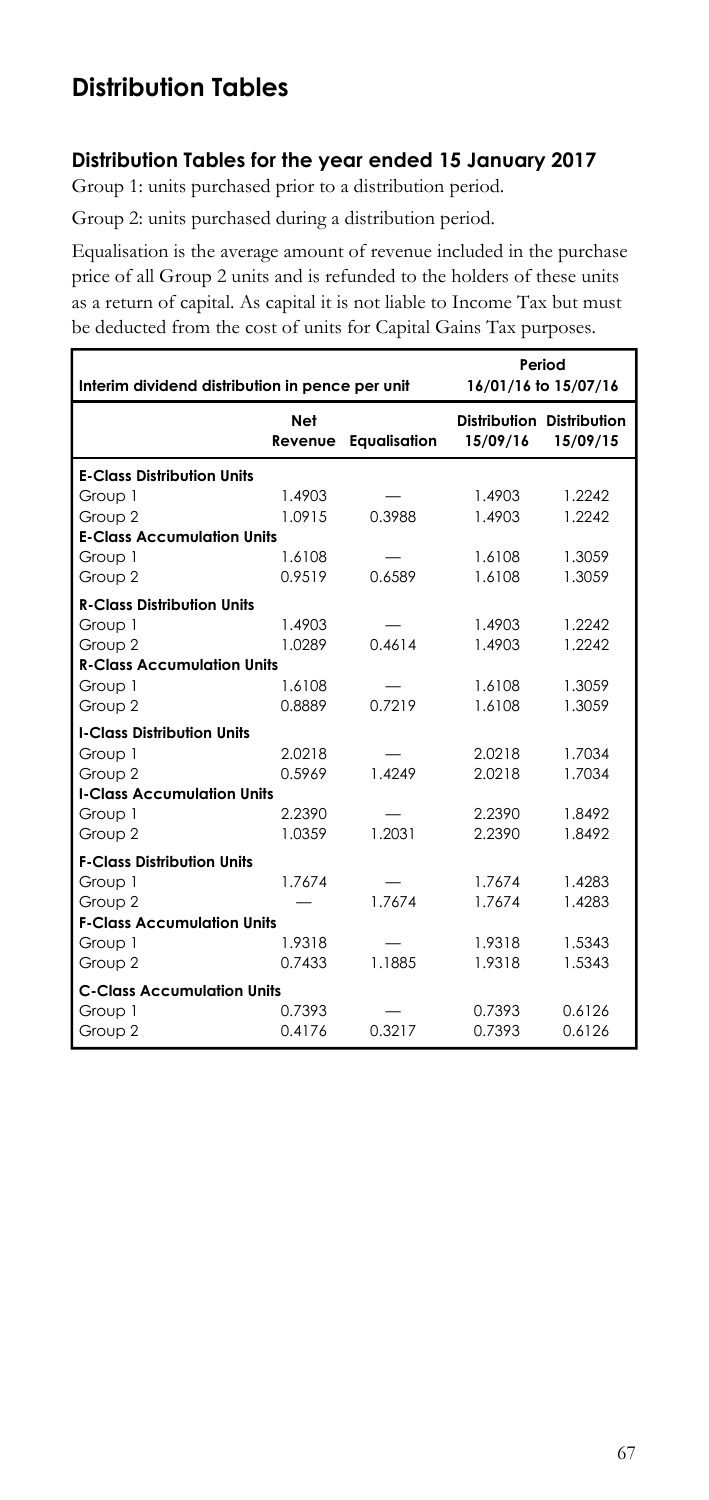# **Distribution Tables continued**

| Final dividend distribution in pence per unit |                       | Period<br>16/07/16 to 15/01/17 |                                       |          |
|-----------------------------------------------|-----------------------|--------------------------------|---------------------------------------|----------|
|                                               | <b>Net</b><br>Revenue | <b>Equalisation</b>            | Distribution Distribution<br>15/03/17 | 15/03/16 |
| <b>E-Class Distribution Units</b>             |                       |                                |                                       |          |
| Group 1                                       | 0.9361                |                                | 0.9361                                | 0.7853   |
| Group 2                                       | 0.4805                | 0.4556                         | 0.9361                                | 0.7853   |
| <b>E-Class Accumulation Units</b>             |                       |                                |                                       |          |
| Group 1                                       | 1.0204                |                                | 1.0204                                | 0.8443   |
| Group 2                                       | 0.1362                | 0.8842                         | 1.0204                                | 0.8443   |
| <b>R-Class Distribution Units</b>             |                       |                                |                                       |          |
| Group 1                                       | 0.9361                |                                | 0.9361                                | 0.7853   |
| Group 2                                       | 0.2600                | 0.6761                         | 0.9361                                | 0.7853   |
| <b>R-Class Accumulation Units</b>             |                       |                                |                                       |          |
| Group 1                                       | 1.0204                |                                | 1.0204                                | 0.8443   |
| Group 2                                       | 0.4752                | 0.5452                         | 1.0204                                | 0.8443   |
| <b>I-Class Distribution Units</b>             |                       |                                |                                       |          |
| Group 1                                       | 1.5016                |                                | 1.5016                                | 1.2425   |
| Group 2                                       | 0.5065                | 0.9951                         | 1.5016                                | 1.2425   |
| <b>I-Class Accumulation Units</b>             |                       |                                |                                       |          |
| Group 1                                       | 1.6818                |                                | 1.6818                                | 1.3569   |
| Group 2                                       | 0.8343                | 0.8475                         | 1.6818                                | 1.3569   |
| <b>F-Class Distribution Units</b>             |                       |                                |                                       |          |
| Group 1                                       | 1.2978                |                                | 1.2978                                | 0.9779   |
| Group 2                                       |                       | 1.2978                         | 1.2978                                | 0.9779   |
| <b>F-Class Accumulation Units</b>             |                       |                                |                                       |          |
| Group 1                                       | 1.4285                |                                | 1.4285                                | 1.0705   |
| Group 2                                       | 0.5945                | 0.8340                         | 1.4285                                | 1.0705   |
| <b>C-Class Accumulation Units</b>             |                       |                                |                                       |          |
| Group 1                                       | 0.5825                |                                | 0.5825                                | 0.4585   |
| Group 2                                       | 0.2997                | 0.2828                         | 0.5825                                | 0.4585   |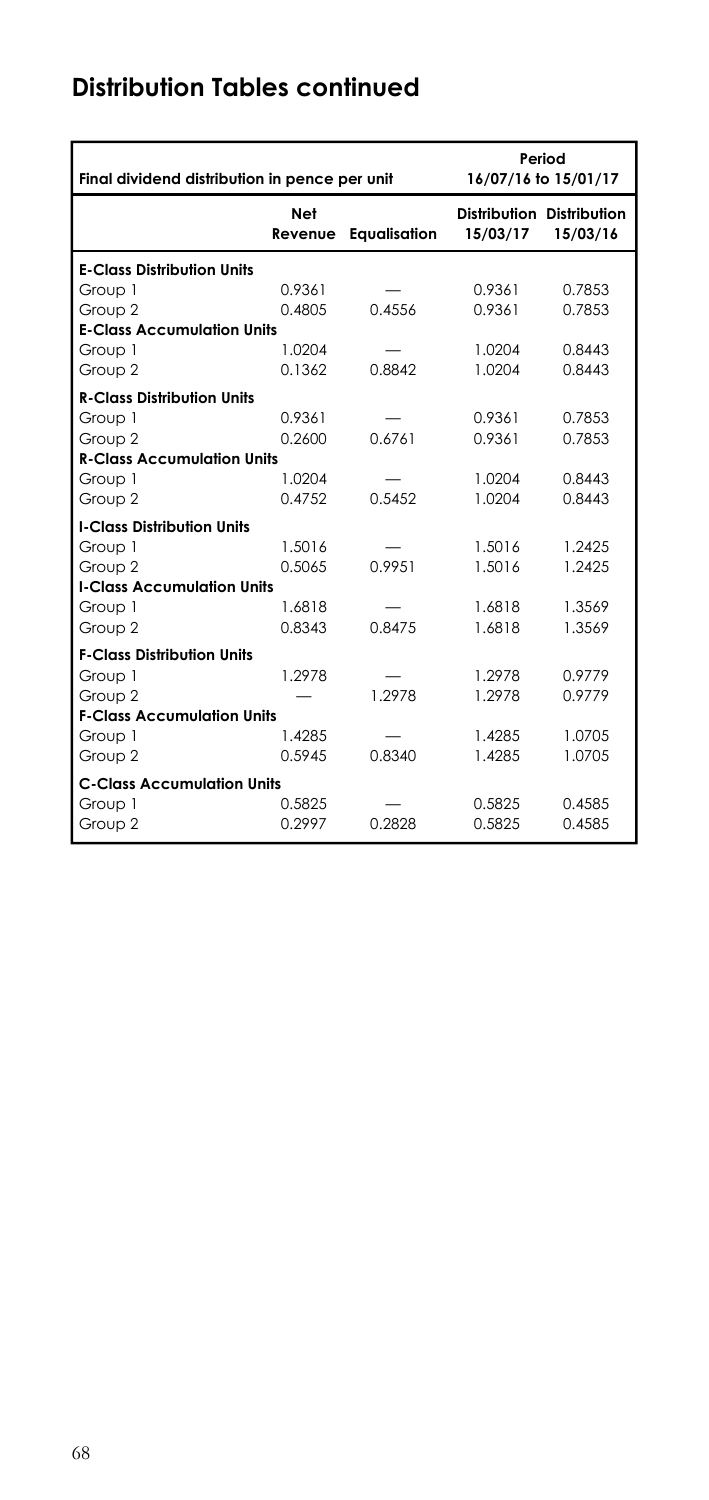## **Fund Information**

The Comparative Tables on pages 70 to 78 give the performance of each active share class in the Fund.

 The 'Return after charges' disclosed in the Comparative Tables is calculated as the return after operating charges per unit divided by the opening net asset value per unit. It differs from the Fund's performance disclosed in the Manager's report, which is calculated based on the latest published price.

Portfolio transaction costs are incurred when investments are bought or sold by a fund in order to achieve the investment objective. These transaction costs affect an investor in different ways depending on whether they are joining, leaving or continuing with their investment in the Fund.

Direct transaction costs include broker commission and taxes. Broker commission includes the fee paid to a broker to execute the trades and research costs.

In addition, there are indirect portfolio transaction costs arising from the 'dealing spread' – the difference between the buying and selling prices of underlying investments in the portfolio. Unlike shares whereby broker commissions and stamp duty are paid by a fund on each transaction, other types of investments (such as bonds, money instruments, derivatives, collective investment schemes) do not have separately identifiable transaction costs; these costs form part of the dealing spread. Dealing spreads vary considerably depending on the transaction value and money market sentiment.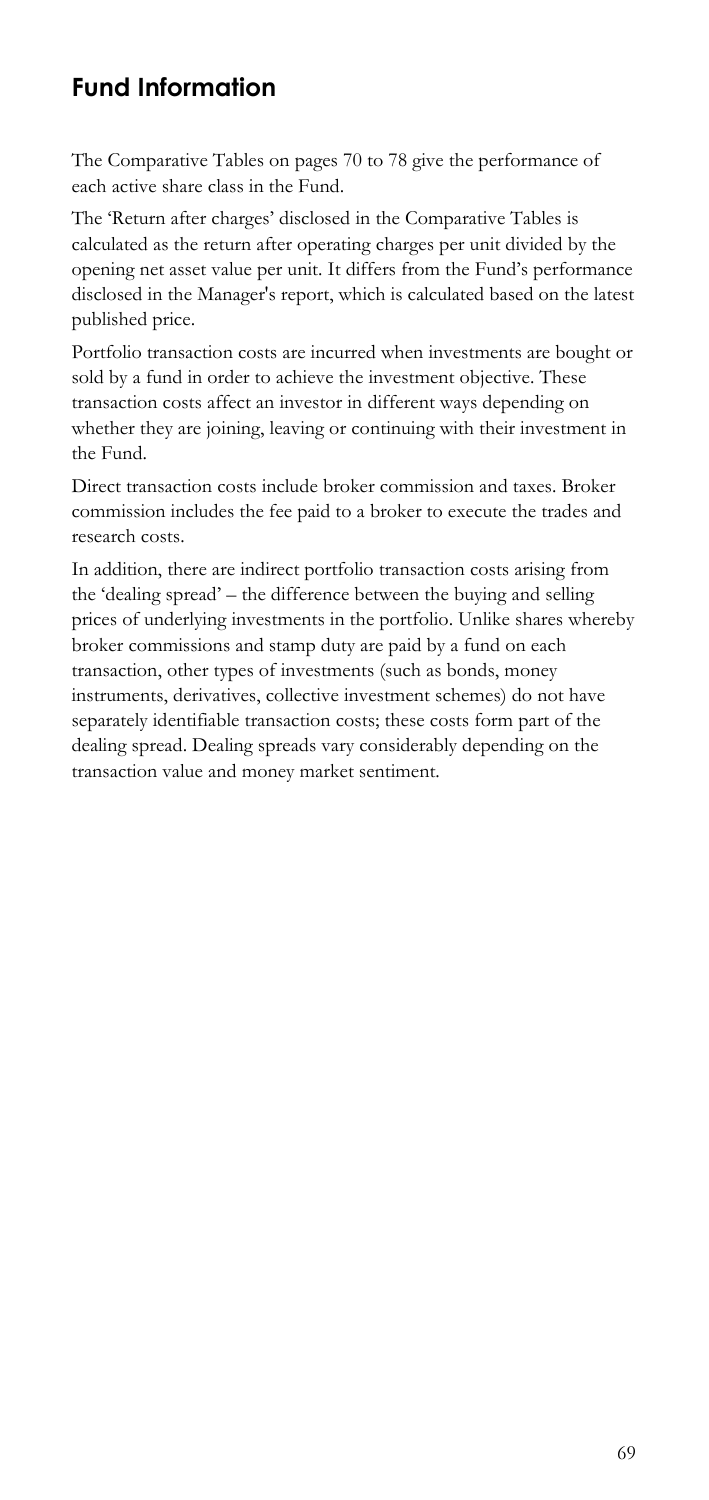# **Fund Information continued**

## **Comparative Tables**

#### **E-Class Distribution Units**

#### **Change in Net Asset Value per Unit**

| Accounting year ending                                                                                     | 15/01/17<br>(pence<br>per unit)            | 15/01/16<br>(pence<br>per unit)               | 15/01/15<br>(pence<br>per unit)            |
|------------------------------------------------------------------------------------------------------------|--------------------------------------------|-----------------------------------------------|--------------------------------------------|
| Opening net asset value per unit                                                                           | 144.75                                     | 151.85                                        | 143.83                                     |
| Return before operating charges*<br>Operating charges                                                      | 61.57                                      | (3.59)                                        | 11.29                                      |
| (calculated on average price)                                                                              | (1.68)                                     | (1.50)                                        | (2.24)                                     |
| Return after operating charges*                                                                            | 59.89                                      | (5.09)                                        | 9.05                                       |
| Distributions on income units                                                                              | (2.43)                                     | (2.01)                                        | (1.03)                                     |
| Closing net asset value per unit                                                                           | 202.21                                     | 144.75                                        | 151.85                                     |
| * after direct transaction costs of:                                                                       | 0.03                                       | 0.02                                          | 0.28                                       |
| Performance                                                                                                |                                            |                                               |                                            |
| Return after charges                                                                                       | 41.37%                                     | (3.35%)                                       | 6.29%                                      |
| Other Information                                                                                          |                                            |                                               |                                            |
| Closing net asset value $f(x)$<br>Closing number of units<br>Operating charges<br>Direct transaction costs | 28.710.511<br>14.198.344<br>0.98%<br>0.02% | 21.889.145<br>15,122,442<br>$0.97\%$<br>0.01% | 24,272,477<br>15,984.216<br>1.53%<br>0.19% |
| <b>Prices</b>                                                                                              |                                            |                                               |                                            |
| Highest unit price<br>Lowest unit price                                                                    | 203.50 <sub>p</sub><br>139.80 <sub>p</sub> | 152.60p<br>145.50 <sub>p</sub>                | 168.80p<br>137.90 <sub>p</sub>             |

**Past performance is not a guide to future performance.** 

**The price of units and any income from them may go down as well as up.** 

**Exchange rate changes may cause the value of any overseas investments to rise or fall.**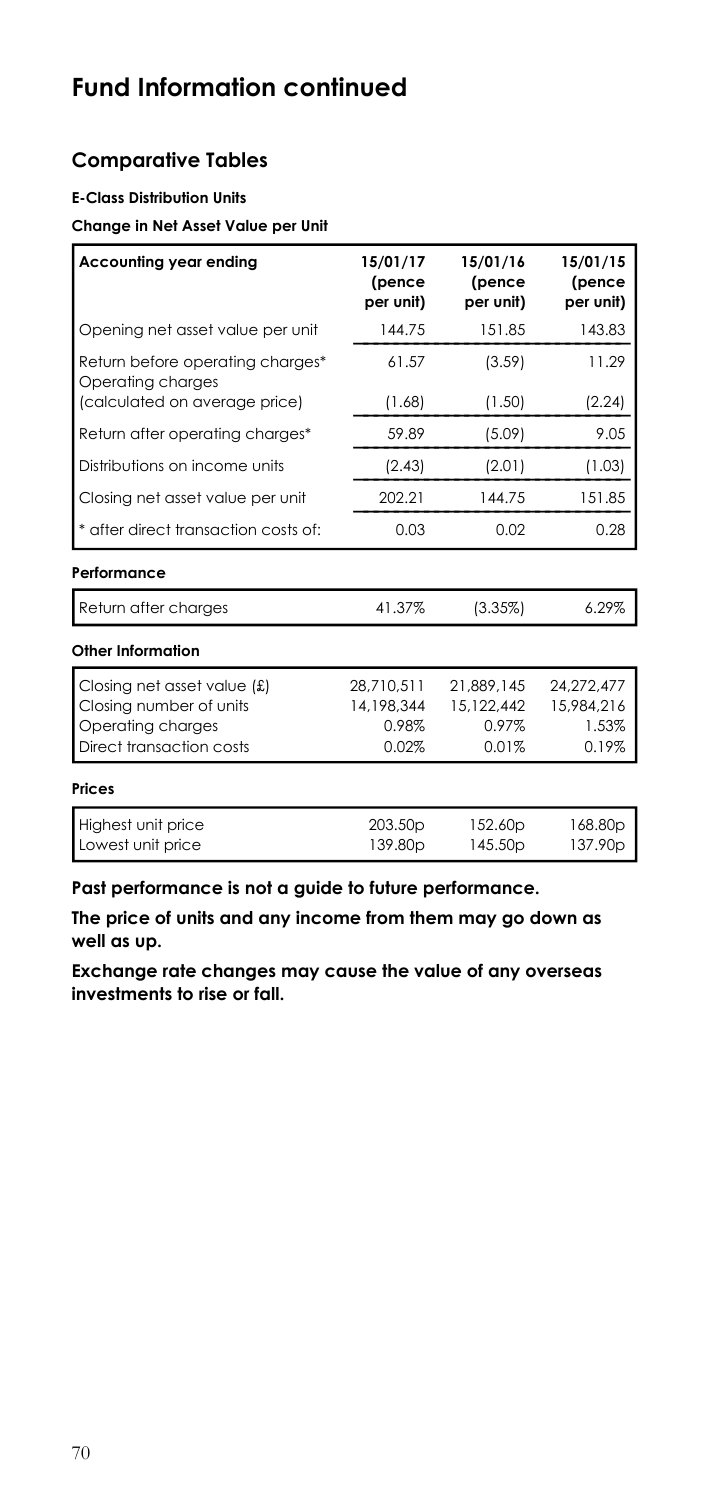## **Comparative Tables continued**

### **E-Class Accumulation Units**

#### **Change in Net Asset Value per Unit**

| 15/01/17<br>(pence<br>per unit) | 15/01/16<br>(pence<br>per unit)       | 15/01/15<br>(pence<br>per unit)       |
|---------------------------------|---------------------------------------|---------------------------------------|
| 156.46                          | 161.99                                | 152.41                                |
| 66.81                           | (3.93)                                | 11.96                                 |
| (1.83)                          | (1.60)                                | (2.38)                                |
| 64.98                           | (5.53)                                | 9.58                                  |
| (2.63)                          | (2.14)                                | (1.09)                                |
| 2.63                            | 2.14                                  | 1.09                                  |
| 221.44                          | 156.46                                | 161.99                                |
| 0.03                            | 0.02                                  | 0.28                                  |
|                                 |                                       |                                       |
| 41.53%                          | (3.41%)                               | 6.29%                                 |
|                                 |                                       |                                       |
| 3,143,662                       | 2,328,068                             | 2,562,856                             |
| 1.419.633                       | 1.487.969                             | 1.582.139                             |
|                                 |                                       | 1.53%                                 |
|                                 |                                       | 0.19%                                 |
|                                 |                                       |                                       |
| 221.80p                         | 164.10p                               | 180.00p<br>148.30 <sub>p</sub>        |
|                                 | 0.98%<br>0.02%<br>151.10 <sub>p</sub> | 0.97%<br>0.01%<br>156.40 <sub>p</sub> |

**Past performance is not a guide to future performance.** 

**The price of units and any income from them may go down as well as up.**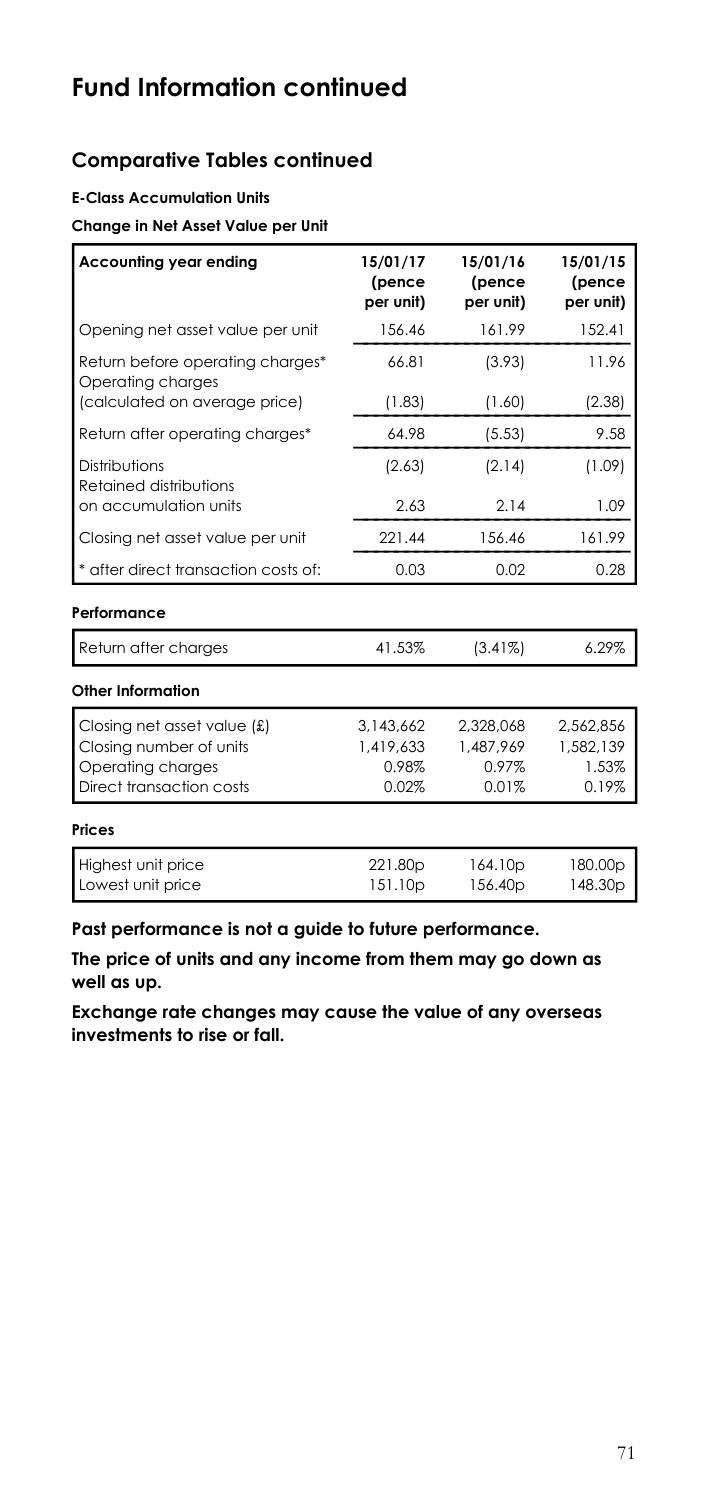## **Comparative Tables continued**

### **R-Class Distribution Units**

#### **Change in Net Asset Value per Unit**

| Accounting year ending                                                                                  | 15/01/17<br>(pence<br>per unit)            | 15/01/16<br>(pence<br>per unit)      | 15/01/15<br>(pence<br>per unit)      |
|---------------------------------------------------------------------------------------------------------|--------------------------------------------|--------------------------------------|--------------------------------------|
| Opening net asset value per unit                                                                        | 144.75                                     | 151.85                               | 143.83                               |
| Return before operating charges*<br>Operating charges                                                   | 61.58                                      | (3.60)                               | 11.30                                |
| (calculated on average price)                                                                           | (1.69)                                     | (1.49)                               | (2.25)                               |
| Return after operating charges*                                                                         | 59.89                                      | (5.09)                               | 9.05                                 |
| Distributions on income units                                                                           | (2.43)                                     | (2.01)                               | (1.03)                               |
| Closing net asset value per unit                                                                        | 202.21                                     | 144.75                               | 151.85                               |
| * after direct transaction costs of:                                                                    | 0.03                                       | 0.02                                 | 0.28                                 |
| Performance                                                                                             |                                            |                                      |                                      |
| Return after charges                                                                                    | 41.38%                                     | (3.35%)                              | 6.29%                                |
| Other Information                                                                                       |                                            |                                      |                                      |
| Closing net asset value (£)<br>Closing number of units<br>Operating charges<br>Direct transaction costs | 1,170,165<br>578,687<br>0.98%<br>0.02%     | 634,031<br>438,030<br>0.97%<br>0.01% | 623.339<br>410,489<br>1.53%<br>0.19% |
| <b>Prices</b>                                                                                           |                                            |                                      |                                      |
| Highest unit price<br>Lowest unit price                                                                 | 203.50 <sub>p</sub><br>139.80 <sub>p</sub> | 152.60p<br>145.50 <sub>p</sub>       | 168.80p<br>137.90 <sub>p</sub>       |

**Past performance is not a guide to future performance.** 

**The price of units and any income from them may go down as well as up.**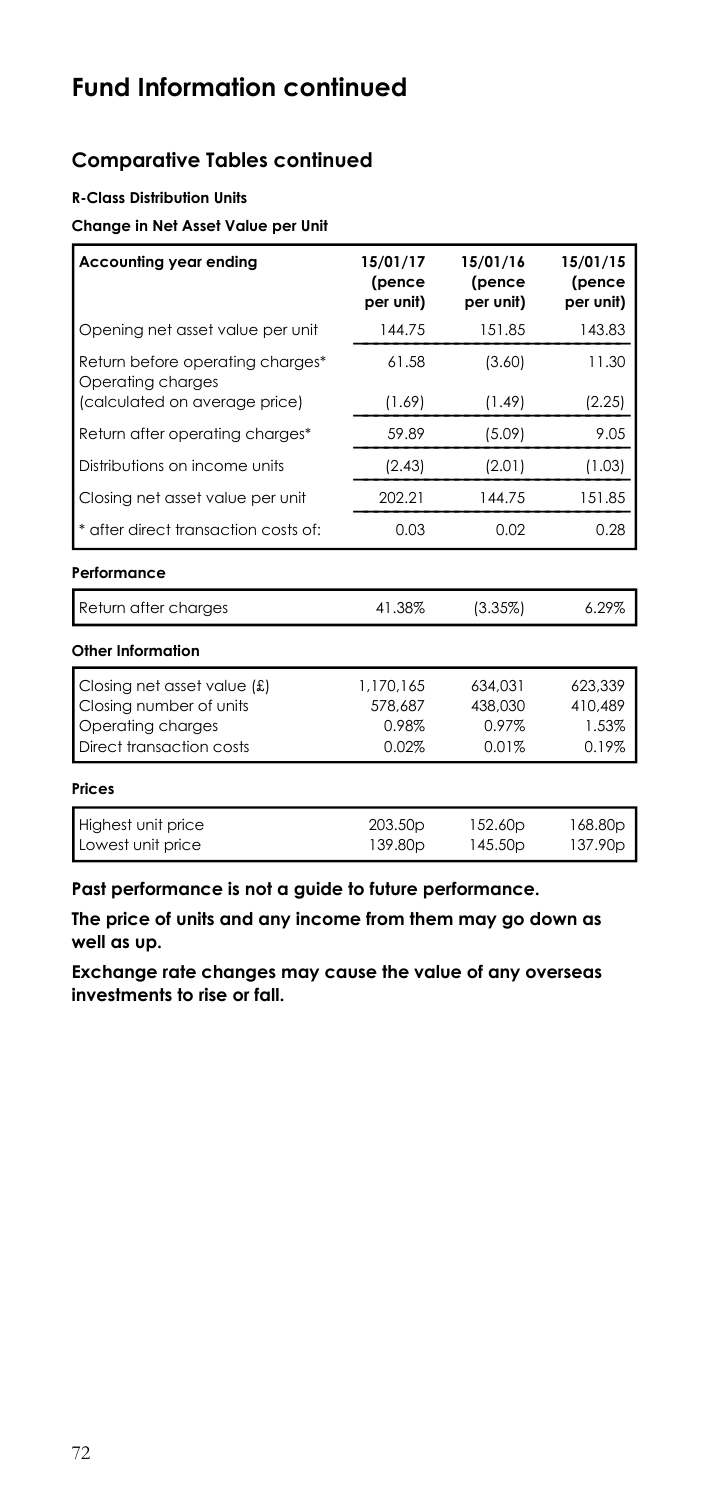## **Comparative Tables continued**

### **R-Class Accumulation Units**

#### **Change in Net Asset Value per Unit**

| Accounting year ending                                | 15/01/17<br>(pence<br>per unit) | 15/01/16<br>(pence<br>per unit) | 15/01/15<br>(pence<br>per unit) |
|-------------------------------------------------------|---------------------------------|---------------------------------|---------------------------------|
| Opening net asset value per unit                      | 156.46                          | 161.99                          | 152.41                          |
| Return before operating charges*<br>Operating charges | 66.82                           | (3.93)                          | 11.96                           |
| (calculated on average price)                         | (1.84)                          | (1.60)                          | (2.38)                          |
| Return after operating charges*                       | 64.98                           | (5.53)                          | 9.58                            |
| Distributions<br>Retained distributions               | (2.63)                          | (2.14)                          | (1.09)                          |
| on accumulation units                                 | 2.63                            | 2.14                            | 1.09                            |
| Closing net asset value per unit                      | 221.44                          | 156.46                          | 161.99                          |
| * after direct transaction costs of:                  | 0.03                            | 0.02                            | 0.28                            |
| Performance                                           |                                 |                                 |                                 |
| Return after charges                                  | 41.53%                          | (3.41%)                         | 6.29%                           |
| Other Information                                     |                                 |                                 |                                 |
| Closing net asset value (£)                           | 10,289,768                      | 5,933,729                       | 3.909.119                       |
| Closing number of units                               | 4.646.711                       | 3.792.502                       | 2,413,231                       |
| Operating charges                                     | 0.98%                           | 0.97%                           | 1.53%                           |
| Direct transaction costs                              | 0.02%                           | 0.01%                           | 0.19%                           |
| Prices                                                |                                 |                                 |                                 |
| Highest unit price<br>Lowest unit price               | 221.80p<br>151.10 <sub>p</sub>  | 164.10p<br>156.40 <sub>p</sub>  | 180.00p<br>148.30p              |

**Past performance is not a guide to future performance.** 

**The price of units and any income from them may go down as well as up.**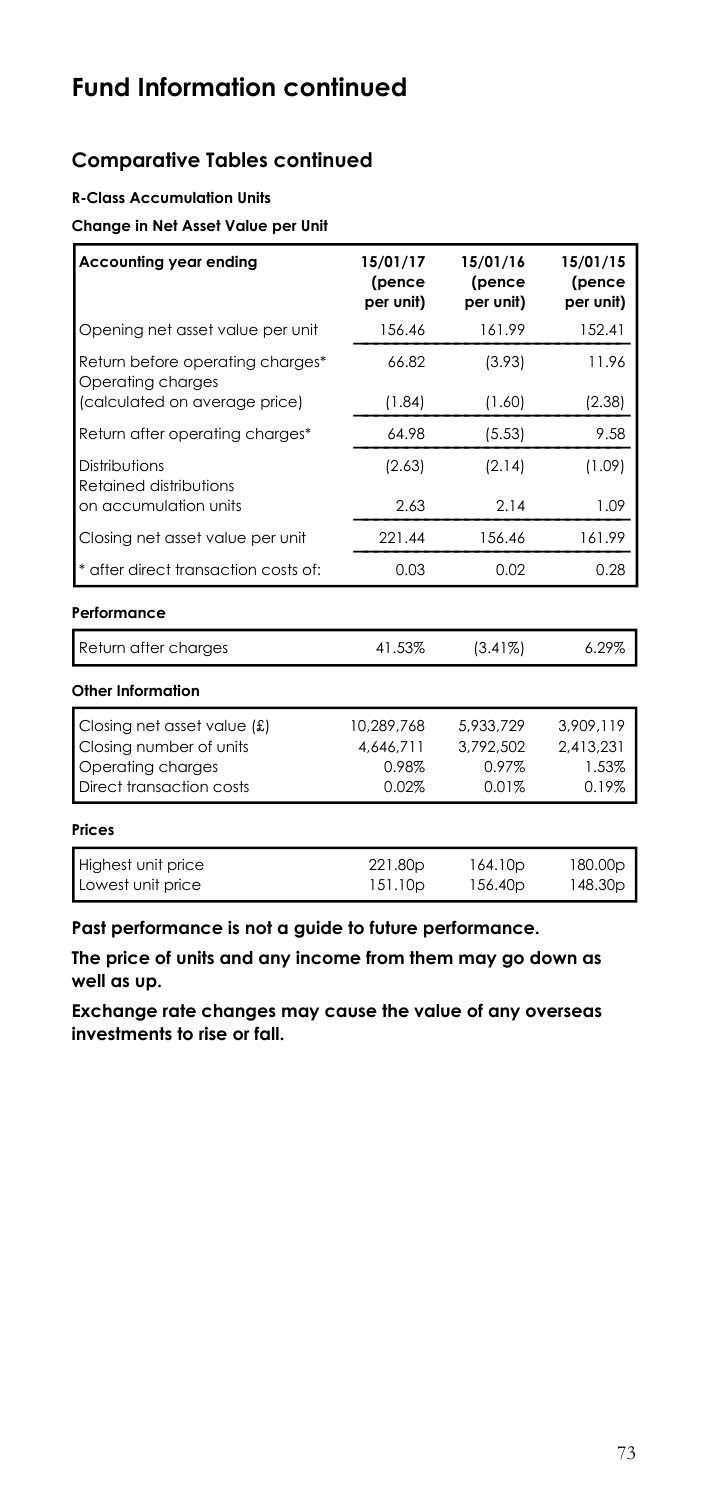## **Comparative Tables continued**

### **I-Class Distribution Units**

#### **Change in Net Asset Value per Unit**

| Accounting year ending                                                                                  | 15/01/17<br>(pence<br>per unit)          | 15/01/16<br>(pence<br>per unit)          | 15/01/15<br>(pence<br>per unit)     |
|---------------------------------------------------------------------------------------------------------|------------------------------------------|------------------------------------------|-------------------------------------|
| Opening net asset value per unit                                                                        | 145.52                                   | 152.69                                   | 144.58                              |
| Return before operating charges*<br>Operating charges                                                   | 62.04                                    | (3.65)                                   | 11.49                               |
| (calculated on average price)                                                                           | (0.69)                                   | (0.57)                                   | (1.09)                              |
| Return after operating charges*                                                                         | 61.35                                    | (4.22)                                   | 10.40                               |
| Distributions on income units                                                                           | (3.52)                                   | (2.95)                                   | (2.29)                              |
| Closing net asset value per unit                                                                        | 203.35                                   | 145.52                                   | 152.69                              |
| * after direct transaction costs of:                                                                    | 0.03                                     | 0.02                                     | 0.28                                |
| Performance                                                                                             |                                          |                                          |                                     |
| Return after charges                                                                                    | 42.16%                                   | $(2.76\%)$                               | 7.19%                               |
| Other Information                                                                                       |                                          |                                          |                                     |
| Closing net asset value (£)<br>Closing number of units<br>Operating charges<br>Direct transaction costs | 3.539.665<br>1,740,683<br>0.39%<br>0.02% | 1.951.449<br>1.340.983<br>0.38%<br>0.01% | 117.304<br>76.825<br>0.73%<br>0.19% |
| <b>Prices</b>                                                                                           |                                          |                                          |                                     |
| Highest unit price<br>Lowest unit price                                                                 | 205.20p<br>140.60p                       | 154.10p<br>147.00p                       | 169.90p<br>139.00p                  |

**Past performance is not a guide to future performance.** 

**The price of units and any income from them may go down as well as up.**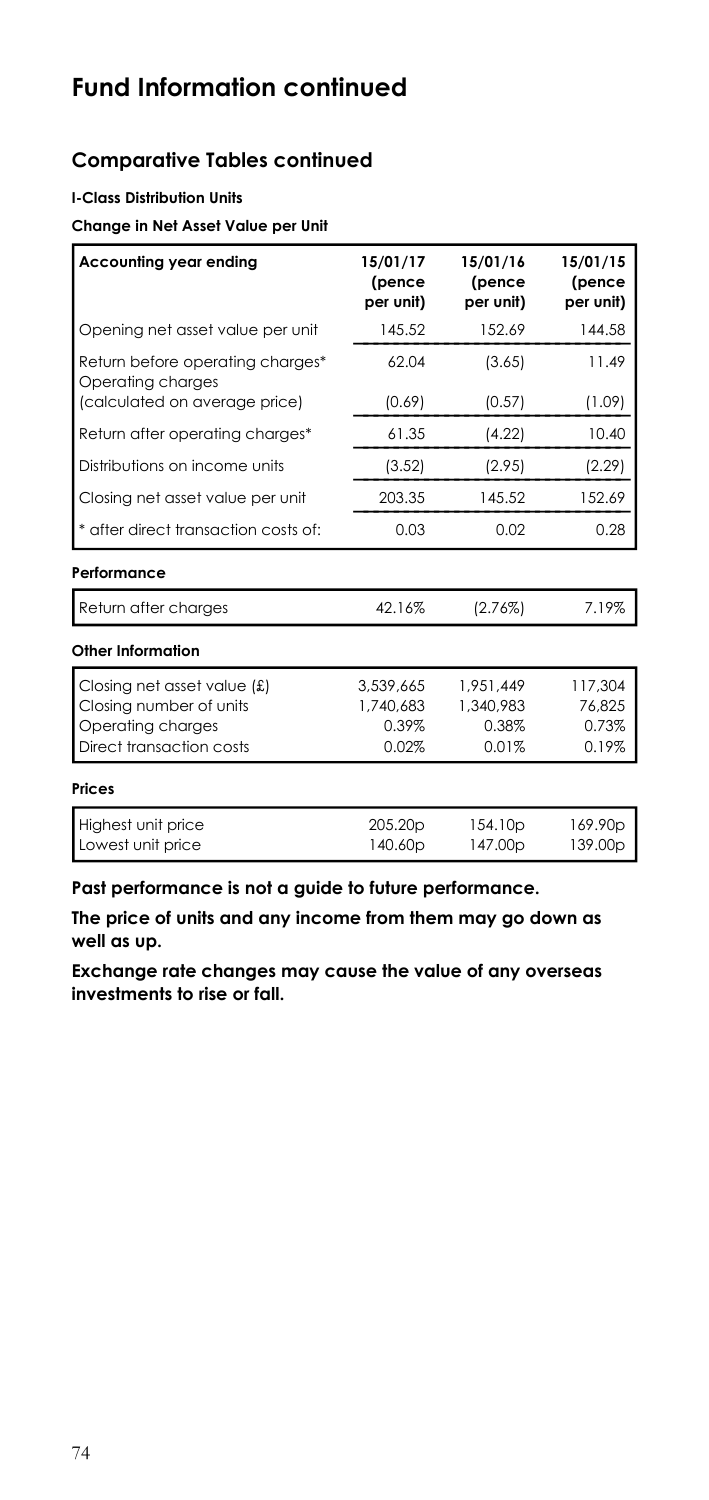## **Comparative Tables continued**

### **I-Class Accumulation Units**

#### **Change in Net Asset Value per Unit**

| Accounting year ending                                                                                    | 15/01/17<br>(pence<br>per unit)          | 15/01/16<br>(pence<br>per unit)          | 15/01/15<br>(pence<br>per unit)      |
|-----------------------------------------------------------------------------------------------------------|------------------------------------------|------------------------------------------|--------------------------------------|
| Opening net asset value per unit                                                                          | 161.10                                   | 165.81                                   | 154.78                               |
| Return before operating charges*<br>Operating charges                                                     | 69.04                                    | (4.07)                                   | 12.21                                |
| (calculated on average price)                                                                             | (0.77)                                   | (0.64)                                   | (1.18)                               |
| Return after operating charges*                                                                           | 68.27                                    | (4.71)                                   | 11.03                                |
| Distributions<br>Retained distributions                                                                   | (3.92)                                   | (3.20)                                   | (2.45)                               |
| on accumulation units                                                                                     | 3.92                                     | 3.20                                     | 2.45                                 |
| Closing net asset value per unit                                                                          | 229.37                                   | 161.10                                   | 165.81                               |
| * after direct transaction costs of:                                                                      | 0.03                                     | 0.02                                     | 0.28                                 |
| Performance                                                                                               |                                          |                                          |                                      |
| Return after charges                                                                                      | 42.38%                                   | $(2.84\%)$                               | 7.13%                                |
| Other Information                                                                                         |                                          |                                          |                                      |
| Closing net asset value $(f)$<br>Closing number of units<br>Operating charges<br>Direct transaction costs | 5,589,181<br>2,436,716<br>0.39%<br>0.02% | 1,968,882<br>1.222.123<br>0.38%<br>0.01% | 237,406<br>143,183<br>0.73%<br>0.19% |
| Prices                                                                                                    |                                          |                                          |                                      |
| Highest unit price<br>Lowest unit price                                                                   | 229.70p<br>155.70p                       | 169.20p<br>161.30p                       | 184.50p<br>152.60p                   |

**Past performance is not a guide to future performance.** 

**The price of units and any income from them may go down as well as up.**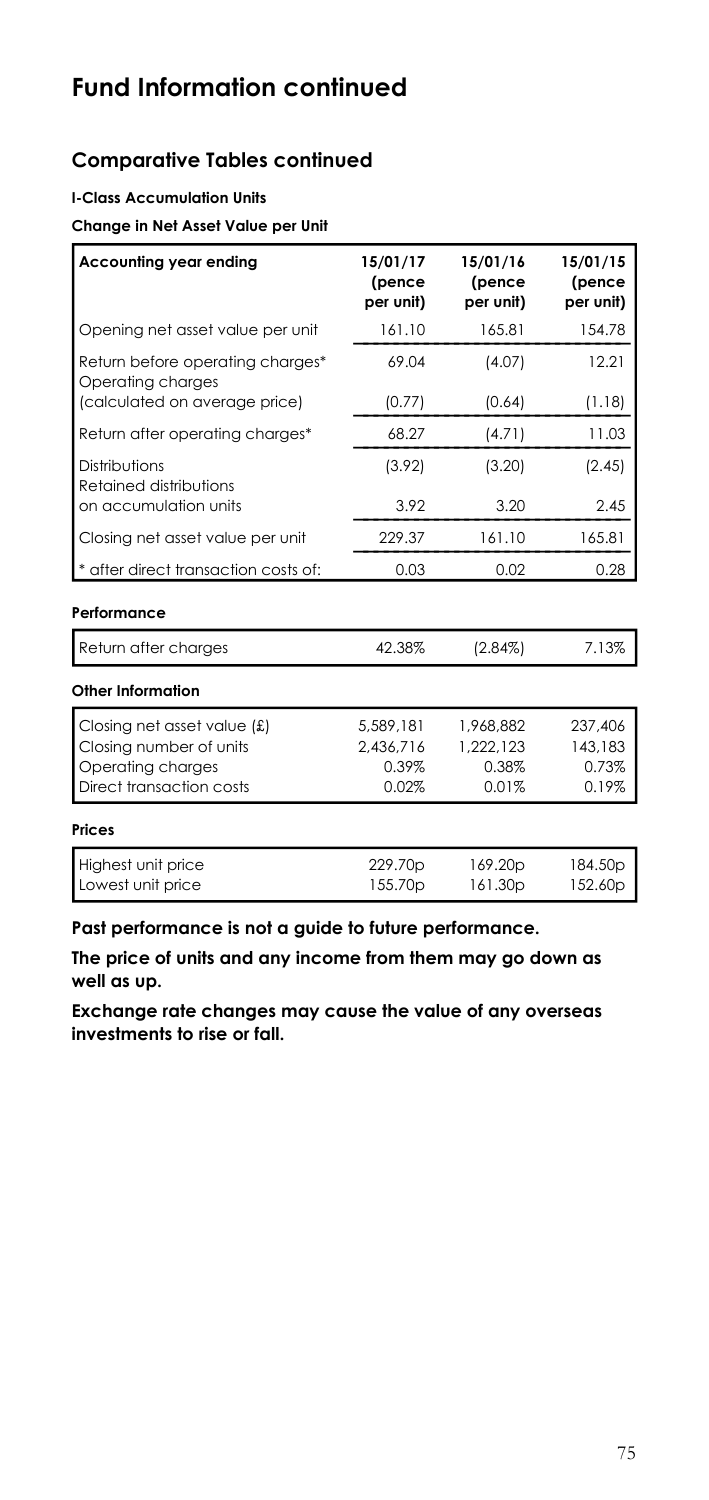## **Comparative Tables continued**

### **F-Class Distribution Units**

#### **Change in Net Asset Value per Unit**

| Accounting year ending                                | 15/01/17<br>(pence<br>per unit) | 15/01/16<br>(pence<br>per unit) | 15/01/15<br>(pence<br>per unit) |
|-------------------------------------------------------|---------------------------------|---------------------------------|---------------------------------|
| Opening net asset value per unit                      | 145.53                          | 152.75                          | 144.68                          |
| Return before operating charges*<br>Operating charges | 62.18                           | (3.69)                          | 11.42                           |
| (calculated on average price)                         | (1.09)                          | (1.12)                          | (1.65)                          |
| Return after operating charges*                       | 61.09                           | (4.81)                          | 9.77                            |
| Distributions on income units                         | (3.07)                          | (2.41)                          | (1.70)                          |
| Closing net asset value per unit                      | 203.55                          | 145.53                          | 152.75                          |
| * after direct transaction costs of:                  | 0.03                            | 0.02                            | 0.28                            |
| Performance                                           |                                 |                                 |                                 |
| Return after charges                                  | 41.97%                          | (3.15%)                         | 6.75%                           |
| Other Information                                     |                                 |                                 |                                 |
| Closing net asset value $(f)$                         | 574                             | 1.189                           | 1.248                           |
| Closing number of units                               | 282                             | 817                             | 817                             |
| Operating charges                                     | 0.65%                           | 0.72%                           | 1.11%                           |
| Direct transaction costs                              | 0.02%                           | 0.01%                           | 0.19%                           |
| <b>Prices</b>                                         |                                 |                                 |                                 |
| Highest unit price                                    | 205.00p                         | 153.90 <sub>p</sub>             | 169.80p                         |
| Lowest unit price                                     | 140.60p                         | 146.70p                         | 139.00p                         |

**Past performance is not a guide to future performance.** 

**The price of units and any income from them may go down as well as up.**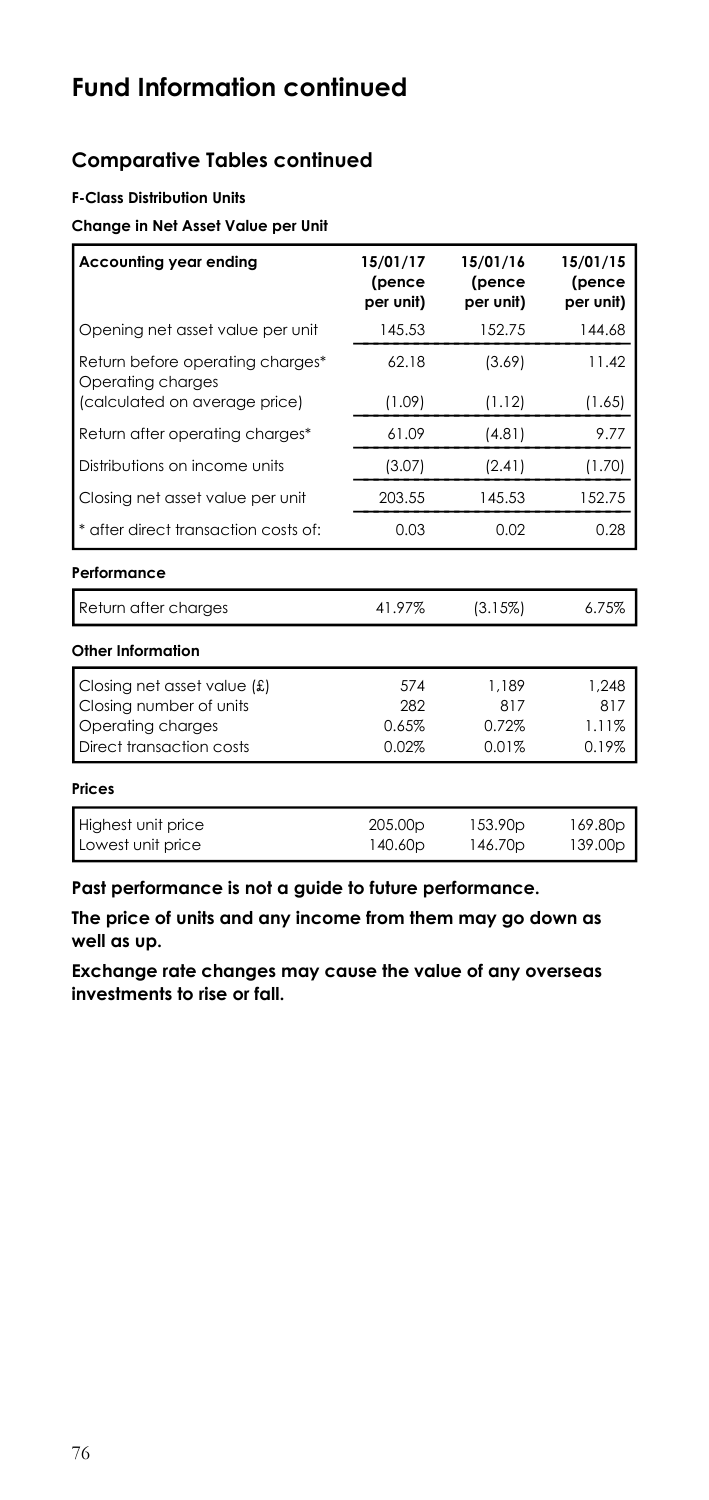## **Comparative Tables continued**

### **F-Class Accumulation Units**

### **Change in Net Asset Value per Unit**

| Accounting year ending                                | 15/01/17<br>(pence<br>per unit) | 15/01/16<br>(pence<br>per unit) | 15/01/15<br>(pence<br>per unit) |
|-------------------------------------------------------|---------------------------------|---------------------------------|---------------------------------|
| Opening net asset value per unit                      | 158.93                          | 164.13                          | 153.79                          |
| Return before operating charges*<br>Operating charges | 67.96                           | (4.01)                          | 12.09                           |
| (calculated on average price)                         | (1.25)                          | (1.19)                          | (1.75)                          |
| Return after operating charges*                       | 66.71                           | (5.20)                          | 10.34                           |
| Distributions<br>Retained distributions               | (3.36)                          | (2.60)                          | (1.80)                          |
| on accumulation units                                 | 3.36                            | 2.60                            | 1.80                            |
| Closing net asset value per unit                      | 225.64                          | 158.93                          | 164.13                          |
| * after direct transaction costs of:                  | 0.03                            | 0.02                            | 0.28                            |
| Performance                                           |                                 |                                 |                                 |
| Return after charges                                  | 41.97%                          | (3.17%)                         | 6.72%                           |
| Other Information                                     |                                 |                                 |                                 |
| Closing net asset value $f(x)$                        | 151,503                         | 83.562                          | 12.490                          |
| Closing number of units                               | 67.144                          | 52,578                          | 7.610                           |
| Operating charges                                     | 0.65%                           | 0.72%                           | 1.11%                           |
| Direct transaction costs                              | 0.02%                           | 0.01%                           | 0.19%                           |
| Prices                                                |                                 |                                 |                                 |
| Highest unit price                                    | 226.00p                         | 166.90p                         | 182.50p                         |
| Lowest unit price                                     | 153.50 <sub>p</sub>             | 159.10p                         | 150.70p                         |

**Past performance is not a guide to future performance.** 

**The price of units and any income from them may go down as well as up.**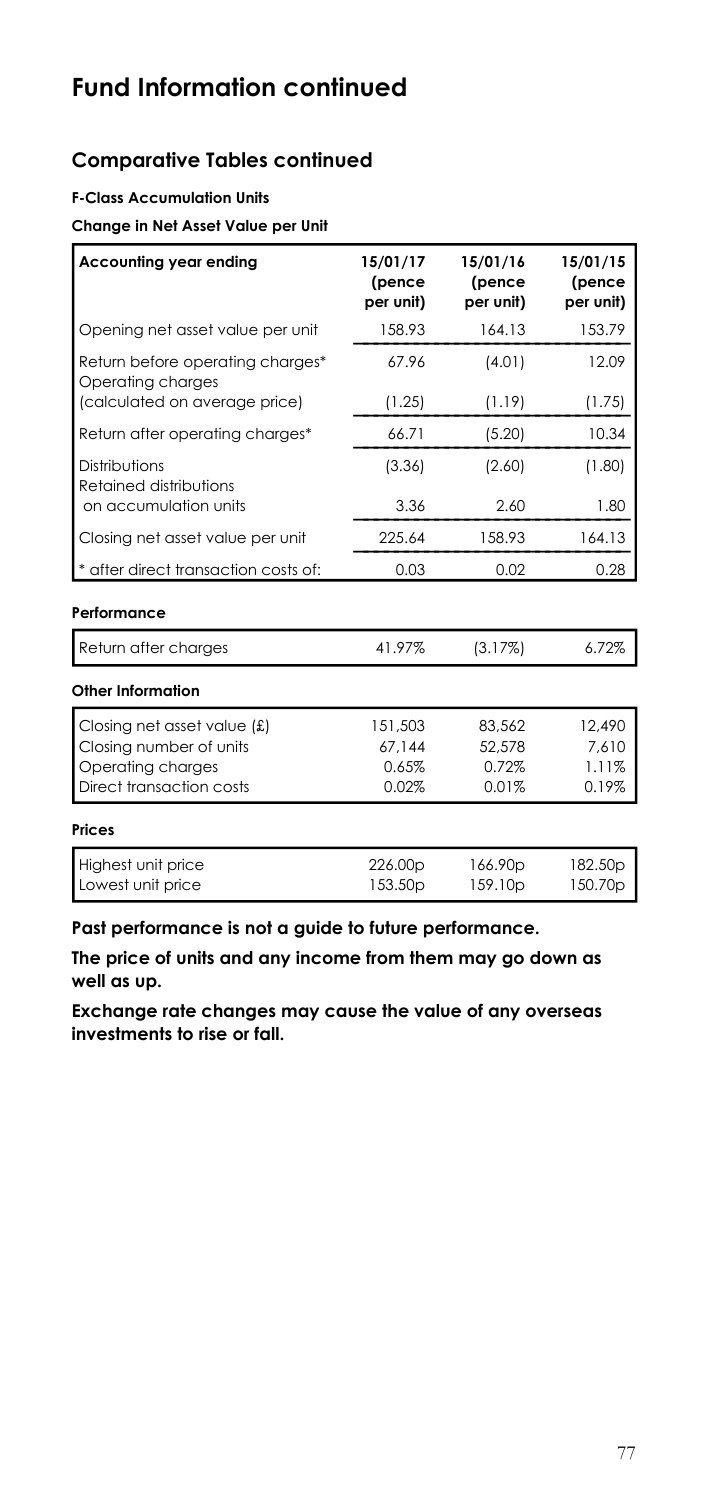## **Comparative Tables continued**

### **C-Class Accumulation Units**

### **Change in Net Asset Value per Unit**

| <b>Accounting year ending</b>                         | 15/01/17<br>(pence<br>per unit) | 15/01/16<br>(pence<br>per unit) | 15/01/15<br>(pence<br>per unit) |
|-------------------------------------------------------|---------------------------------|---------------------------------|---------------------------------|
| Opening net asset value per unit                      | 50.76                           | 52.15                           | 50.00                           |
| Return before operating charges*<br>Operating charges | 21.77                           | (1.25)                          | 2.30                            |
| (calculated on average price)                         | (0.18)                          | (0.14)                          | (0.15)                          |
| Return after operating charges*                       | 21.59                           | (1.39)                          | 2.15                            |
| Distributions<br>Retained distributions on            | (1.32)                          | (1.07)                          | (0.20)                          |
| accumulation units                                    | 1.32                            | 1.07                            | 0.20                            |
| Closing net asset value per unit                      | 72.35                           | 50.76                           | 52.15                           |
| * after direct transaction costs of:                  | 0.01                            | 0.02                            | 0.28                            |
| Performance                                           |                                 |                                 |                                 |
| Return after charges                                  | 42.54%                          | (2.67%)                         | 4.30%                           |
| Other Information                                     |                                 |                                 |                                 |
| Closing net asset value (£)                           | 4,775,619                       | 751,701                         | 1.043                           |
| Closing number of units                               | 6.600.515                       | 1,480,899                       | 2.000                           |
| Operating charges<br>Direct transaction costs         | 0.28%<br>0.02%                  | 0.27%<br>0.01%                  | 0.29%                           |
|                                                       |                                 |                                 | 0.19%                           |
| Prices                                                |                                 |                                 |                                 |
| Highest unit price                                    | 72.48p                          | 53.32p                          | 58.11p                          |
| Lowest unit price                                     | 49.07 <sub>p</sub>              | 50.84 <sub>p</sub>              | 48.06p                          |

**Past performance is not a guide to future performance.** 

**The price of units and any income from them may go down as well as up.**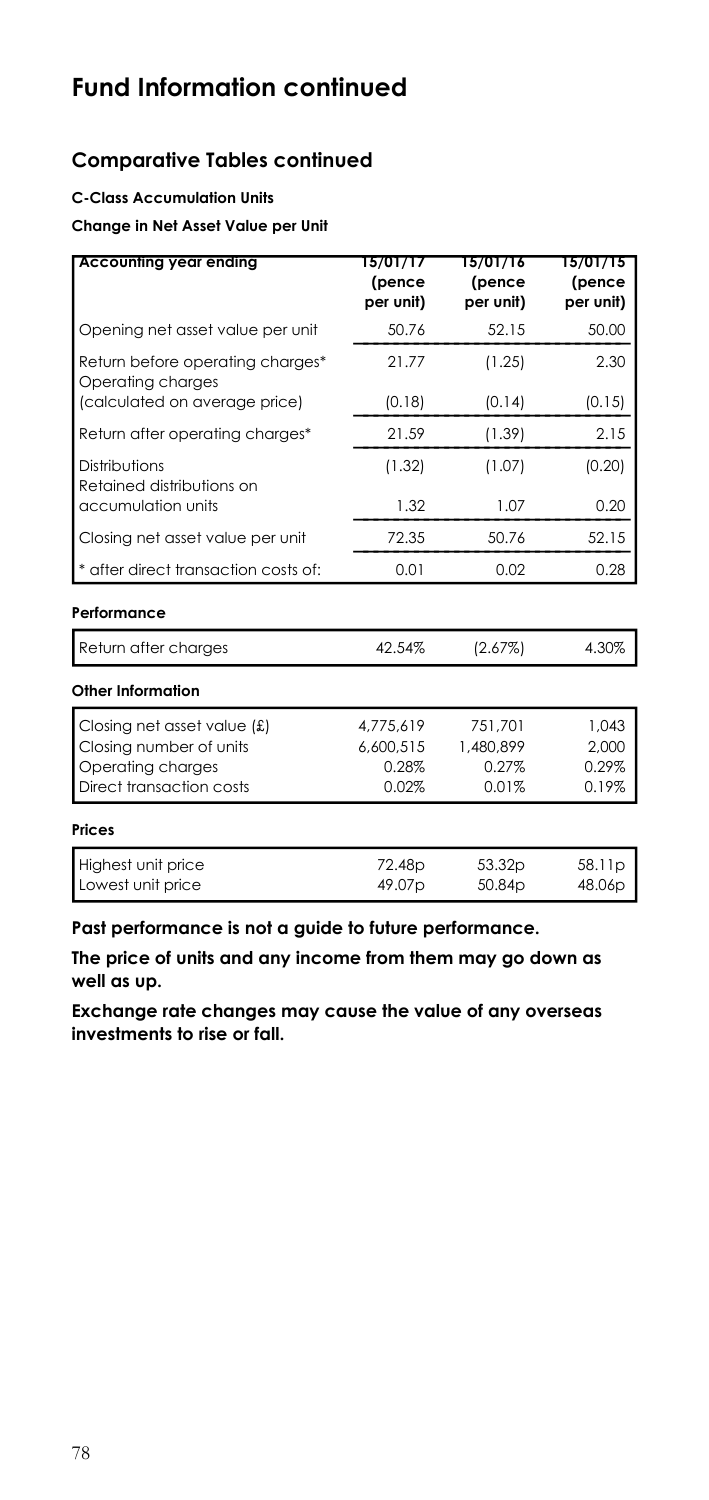## **Risk and Reward Profile**



- not be a reliable indication of the Fund's risk and reward category in the future. • This risk and reward profile is based on historical data which may
- The category is based on the rate at which the Fund and the Index it is tracking have moved up and down in the past.
- This Fund is in category five because it invests in company shares which generally provide higher rewards and higher risks than other investments such as bonds, cash or commercial property.
- The Fund's category is not guaranteed to remain the same and may change over time.
- Even a fund in the lowest category is not a risk free investment.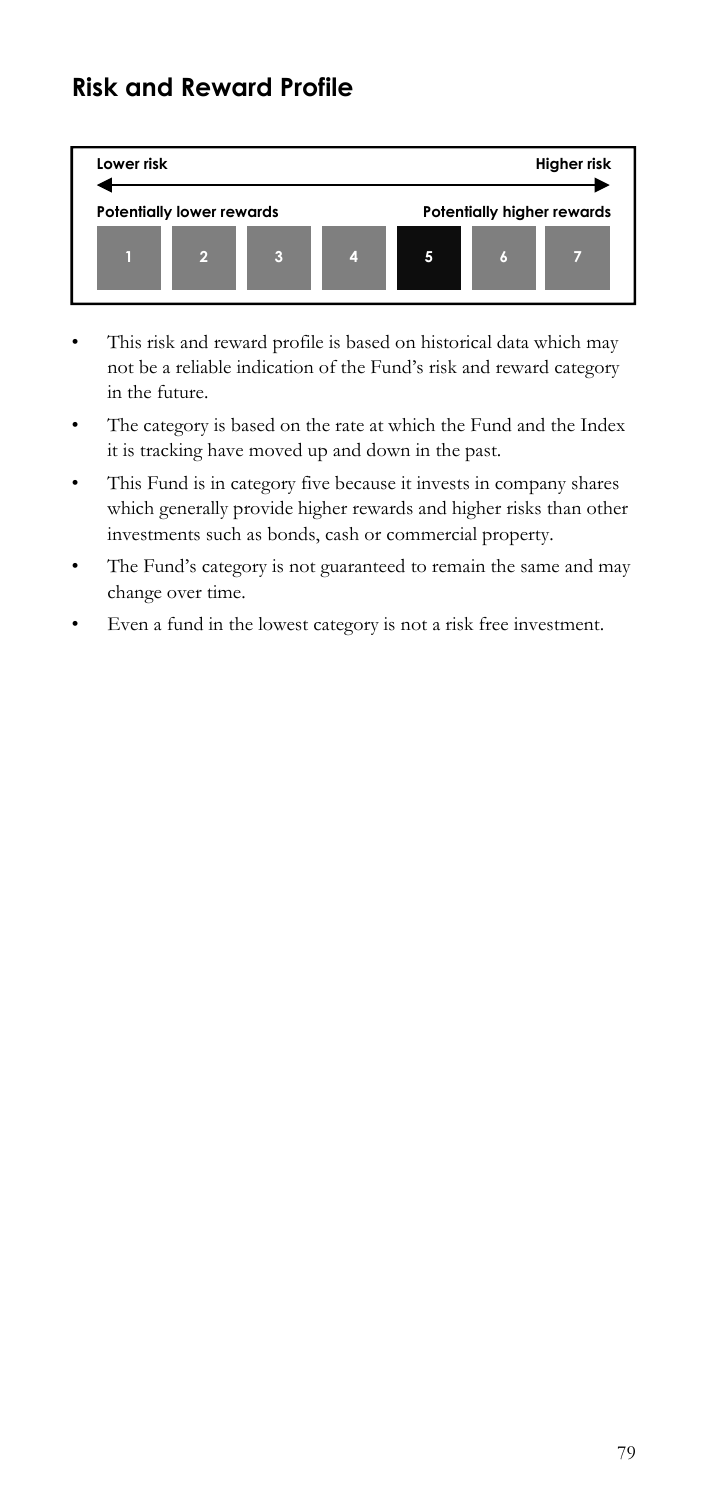# **General Information**

### **Constitution**

| Launch date:                        | 8 October 1986                                                                                                                                                                                                                                                                                                                                                                                      |                                                                                                                                                                                     |
|-------------------------------------|-----------------------------------------------------------------------------------------------------------------------------------------------------------------------------------------------------------------------------------------------------------------------------------------------------------------------------------------------------------------------------------------------------|-------------------------------------------------------------------------------------------------------------------------------------------------------------------------------------|
| Period end dates for distributions: | 15 January, 15 July                                                                                                                                                                                                                                                                                                                                                                                 |                                                                                                                                                                                     |
| Distribution dates:                 |                                                                                                                                                                                                                                                                                                                                                                                                     | 15 March, 15 September                                                                                                                                                              |
| Minimum initial lump                |                                                                                                                                                                                                                                                                                                                                                                                                     |                                                                                                                                                                                     |
| sum investment:                     | E-Class $\qquad f$ ,100,000<br>R-Class $\angle$ 500<br>$F\text{-Class*}$ $\qquad$ $\qquad$ $\qquad$ $\qquad$ $\qquad$ $\qquad$ $\qquad$ $\qquad$ $\qquad$ $\qquad$ $\qquad$ $\qquad$ $\qquad$ $\qquad$ $\qquad$ $\qquad$ $\qquad$ $\qquad$ $\qquad$ $\qquad$ $\qquad$ $\qquad$ $\qquad$ $\qquad$ $\qquad$ $\qquad$ $\qquad$ $\qquad$ $\qquad$ $\qquad$ $\qquad$ $\qquad$ $\qquad$ $\qquad$ $\qquad$ | I-Class $\int_{0}^{1} 1,000,000$<br>C-Class** £100,000,000                                                                                                                          |
| Minimum monthly contributions:      | $E$ -Class $N/A$<br>R-Class $\angle$ 4.50<br>I-Class N/A<br>$F\text{-Class*}$ $f\text{-}50$<br>$C$ -Class <sup>**</sup> N/A                                                                                                                                                                                                                                                                         |                                                                                                                                                                                     |
| Valuation point:                    | 3pm                                                                                                                                                                                                                                                                                                                                                                                                 |                                                                                                                                                                                     |
| Fund management fees:               |                                                                                                                                                                                                                                                                                                                                                                                                     | E-Class Annual 0.98%<br>R-Class Annual 0.98%<br>I-Class Annual 0.39%<br>F-Class* Annual 0.63%<br>$(0.73\% \text{ prior to } 6 \text{ April } 2016)$<br>$C$ -Class** Annual $0.28\%$ |
| Initial charges:                    | E-Class Nil<br>R-Class Nil<br>I-Class Nil<br>F-Class* Nil<br>C-Class** Nil                                                                                                                                                                                                                                                                                                                          |                                                                                                                                                                                     |

\* F-Class units are only available to:

- i) investors who have received advice from authorised intermediaries and platforms in relation to their investment in units in the Fund and
- whom the Manager has confirmed that such distributer or investor ii) authorised intermediaries or distributers who the Manager reasonably considers will adequately bear the costs of marketing to and acquiring investors at no or limited cost to the Manager, and to meets the criteria for investment in such units.
- \*\* C-Class Units are only available to distributors who actively market and distribute such Units (or whom the manager believes intends to do so) and to whom the Manager has confirmed by letter that they meet the criteria for investment in such Units.

## **Pricing and Dealing**

The prices are published on the internet at www.legalandgeneral.com/investments/fund-information/daily-fundprices immediately after they become available.

Dealing in units takes place on a forward pricing basis, from 8:30am to 6:00pm, Monday to Friday.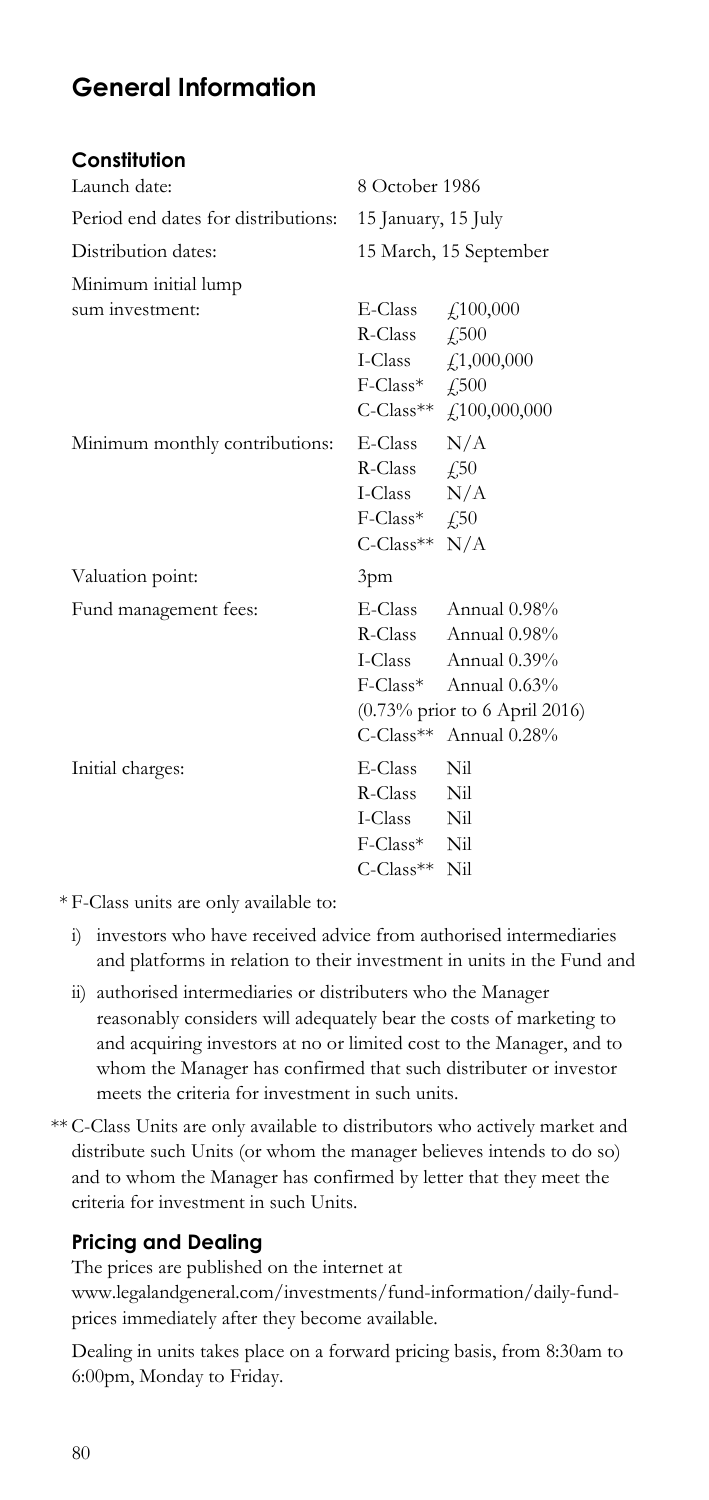## **Buying and Selling Units**

Units may be bought on any business day from the Manager or through a financial adviser by telephoning, completing an application form or on the internet at www.legalandgeneral.com. Units may normally be sold back to the Manager on any business day at the bid price calculated at the following valuation point.

## **ISA Status**

This Fund may be held within this tax advantaged savings arrangement. The favourable tax treatment of ISAs may not be maintained. For full written information, please contact your usual financial adviser or ring 0370 050 0955.

Call charges will vary. We may record and monitor calls.

## **Prospectus and Manager's Reports**

The Manager will send to all persons on the Unitholder Register annual and interim short form reports.

Copies of the Prospectus and the most recent annual or interim reports are available free of charge by telephoning 0370 050 0955 or by writing to the Manager.

 our clients in large print and braille. If you would like to discuss your particular requirements, please contact us on 0370 050 0955. Do you have difficulty in reading information in print because of a disability? If so, we can help. We are able to produce information for

Call charges will vary. We may record and monitor calls.

## **Information on Tracking Error**

The 'Tracking Error' of a Fund is the measure of the volatility of the differences between the return of the Fund and the return of the benchmark Index. It provides an indication of how closely the Fund is tracking the performance of the benchmark Index after considering things such as Fund charges and taxation.

Using monthly returns, over the review year, the annualised Tracking Error of the Fund is 0.04%, whilst since the Fund became and index tracker, the annualised Tracking Error of the Fund is 0.03%. These Tracking Errors are within the anticipated Tracking Error levels set out in the Fund's Prospectus of 0.75% per annum.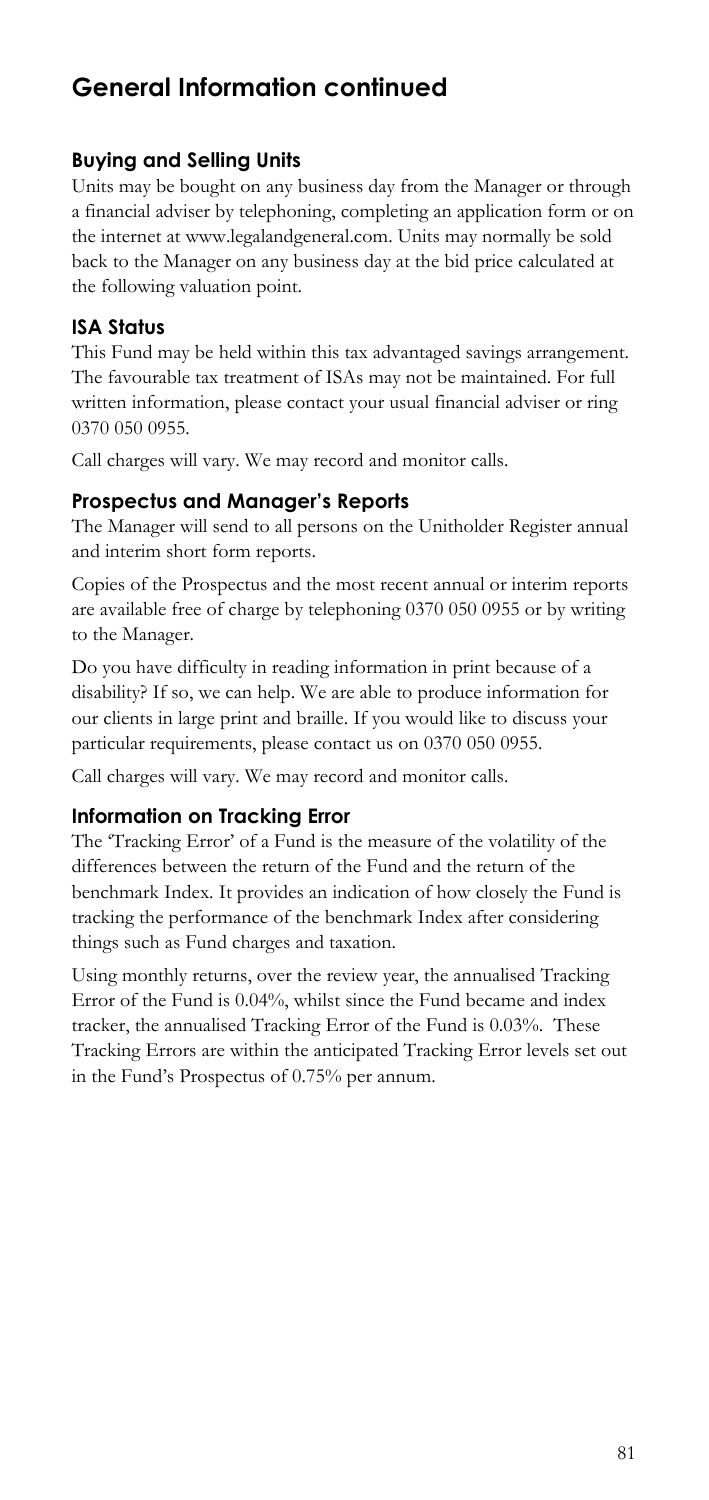### **Remuneration Disclosure**

In accordance with the Undertakings for collective investment in transferable securities (UCITS) Directive, often referred to as the UCITS V Directive, the Legal & General Global Equity Index Fund, as a UCITS Fund, is required to disclose the aggregate remuneration paid by the UCITS Manager and by the UCITS Fund to Identified Staff, together with the number of beneficiaries and, where relevant, performance fees paid by the UCITS Fund. The aggregate amount of remuneration must be broken down by category of employees or other staff members and be split into fixed and variable remuneration.

EU Member States had until 18 March 2016 to transpose the Directive into National Law and the UCITS Remuneration Guidelines will apply from 1 January 2017, although early adoption is permitted. The reporting period covered by this report does not span an entire calendar year from when the guidelines became effective and as such the UCITS Manager has taken the decision not to disclose the part year figures, instead waiting to disclose full calendar year, meaningful figures in next year's annual report.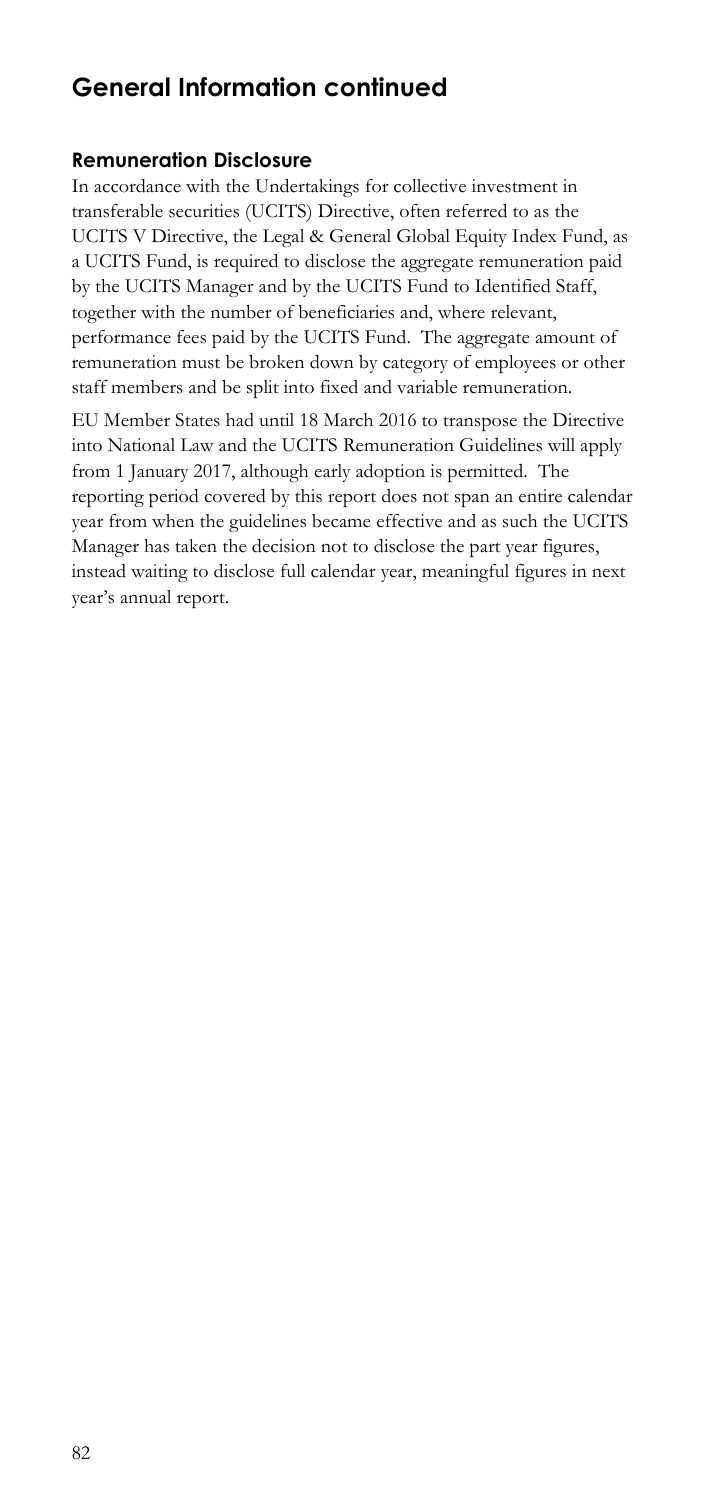## **Significant Changes**

## **Change in Fund Management Fee (FMF)**

 With effect from 6 April 2016, the FMF for F-Class units has been reduced from 0.73% to 0.63%.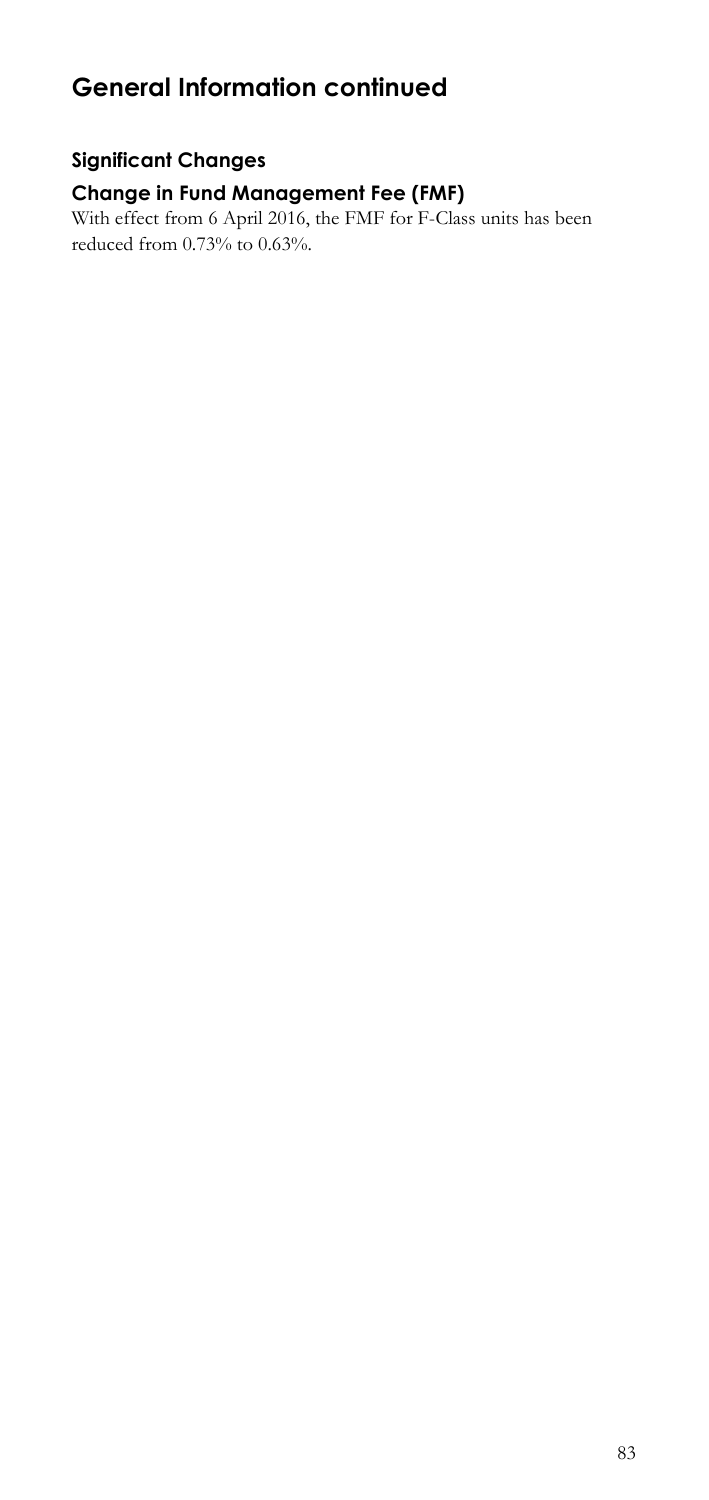## **Authorised Fund Manager**

 Registered in England and Wales No. 01009418 Legal & General (Unit Trust Managers) Limited Registered office: One Coleman Street, London EC2R 5AA Telephone: 0370 050 3350 Authorised and regulated by the Financial Conduct Authority

## **Directors of the Manager**

H. Solomon R. M. Bartley A. J. C. Craven S. Hynes S. D. Thomas S. Thompson (resigned 5 February 2016) L. W. Toms (appointed 17 May 2016) A. R. Toutounchi\* (appointed 10 May 2016) M. J. Zinkula

\* Non-executive Director

### **Secretary**

J. McCarthy

### **Registrar**

 Authorised and regulated by the Financial Conduct Authority Legal & General (Unit Trust Managers) Limited P.O. Box 6080, Wolverhampton WV1 9RB

| Dealing:      | 0370 050 0956 |
|---------------|---------------|
| Enquiries:    | 0370 050 0955 |
| Registration: | 0370 050 0955 |

Call charges will vary. We may record and monitor calls.

### **Trustee**

 Northern Trust Global Services Limited Trustee and Depositary Services 50 Bank Street, Canary Wharf, London E14 5NT Authorised by the Prudential Regulation Authority and regulated by the Financial Conduct Authority and the Prudential Regulation Authority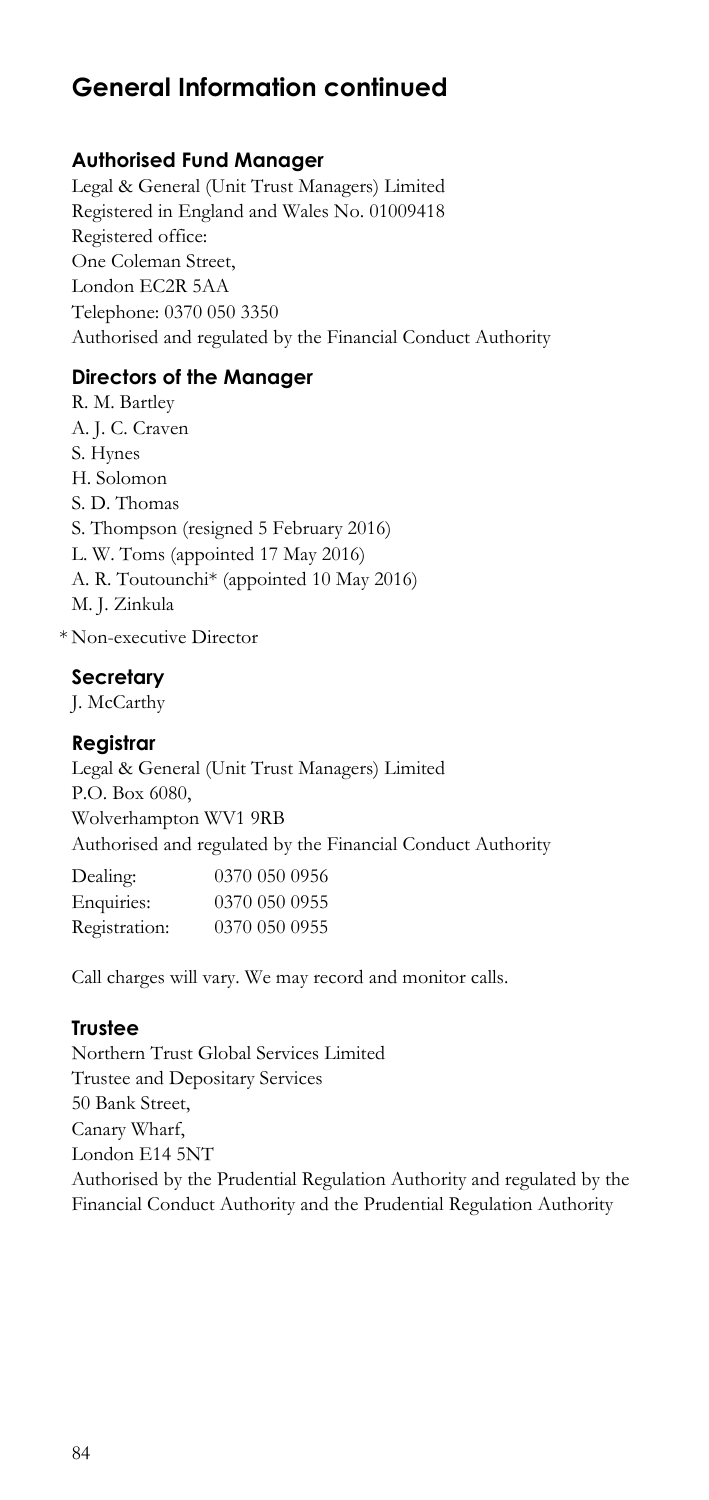## **Independent Auditors**

 PricewaterhouseCoopers LLP 7 More London Riverside London SE1 2RT

## **Investment Adviser**

Legal & General Investment Management Limited One Coleman Street, London EC2R 5AA Authorised and regulated by the Financial Conduct Authority